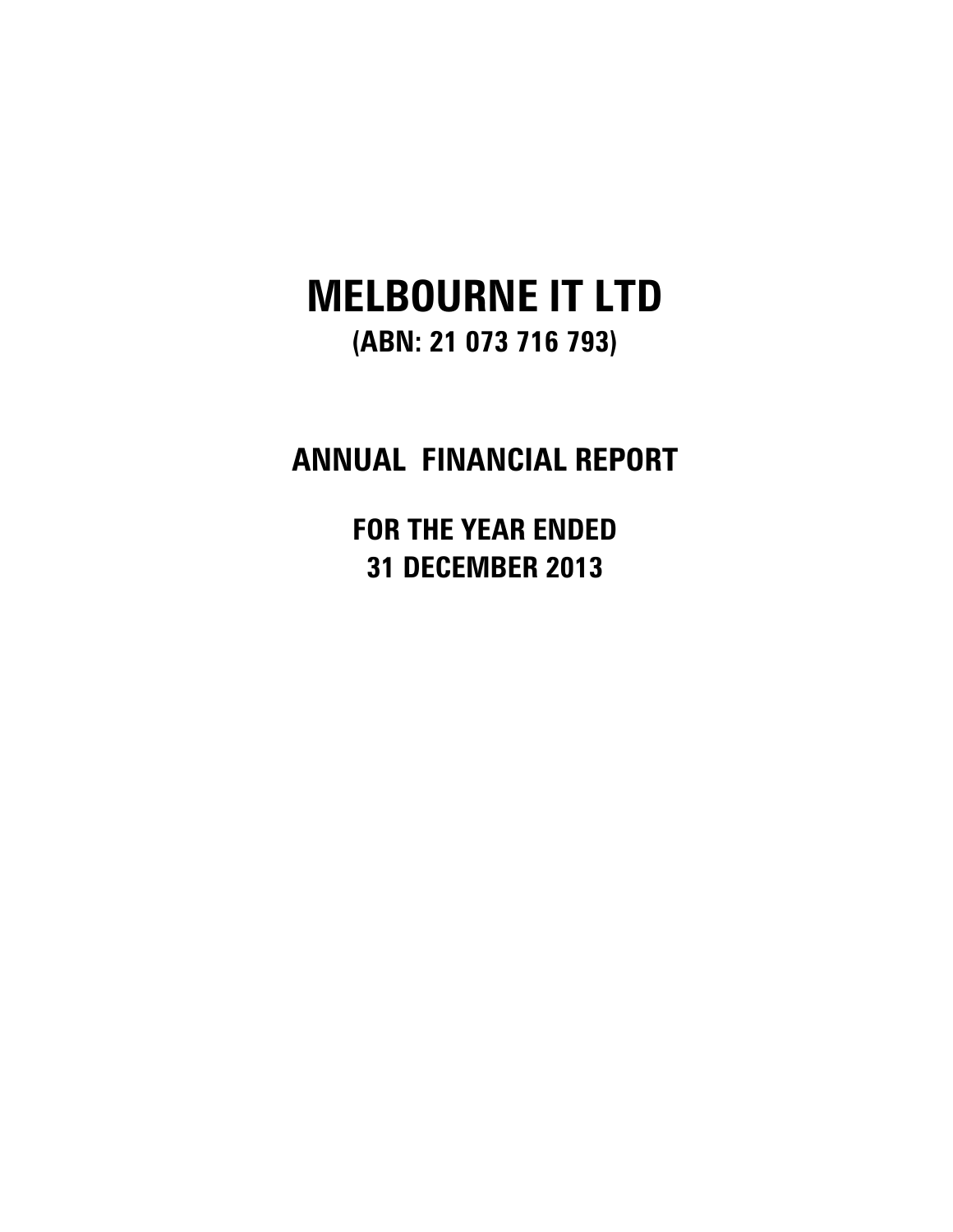# **ABN: 21 073 716 793**

# **DIRECTORS**

| Mr. S.D. Jones<br>Mr. T.J. Hnarakis<br>Mr. T. Kiing  | (Chairman)<br>(Managing Director and Chief Executive Officer - resigned 5 December 2013) |
|------------------------------------------------------|------------------------------------------------------------------------------------------|
| Mr. R.J. Stewart AM                                  |                                                                                          |
| Ms. N Sparks                                         |                                                                                          |
| Mr. A. Walsh                                         | (Resigned 31 August 2013)                                                                |
| <b>MANAGING DIRECTOR AND CHIEF EXECUTIVE OFFICER</b> |                                                                                          |
| Mr. T.J. Hnarakis                                    | (Resigned 5 December 2013)                                                               |
| Mr M. Mercer                                         | (Appointment effective early April 2014)                                                 |
| <b>CHIEF FINANCIAL OFFICER</b>                       |                                                                                          |
| Mr. P. Findlay                                       | (Acting Chief Executive Officer from 5 December 2013)                                    |
| <b>COMPANY SECRETARY</b>                             |                                                                                          |
| Mr. A. Desprets                                      | (Appointed 26 September 2013)                                                            |
| Ms. A. Jegathesan                                    | (Resigned 26 September 2013)                                                             |
| <b>REGISTERED OFFICE</b>                             |                                                                                          |

Level 3 469 La Trobe Street Melbourne, Victoria, 3000 Tel: +61 3 8624 2400

# **SHARE REGISTER**

Link Market Services Limited Level 1 333 Collins Street Melbourne, Victoria, 3000 Tel: +61 3 9615 9800 Fax: +61 3 9615 9900

# **AUDITORS**

Ernst & Young

# **INTERNET ADDRESS**

http://www.melbourneit.com.au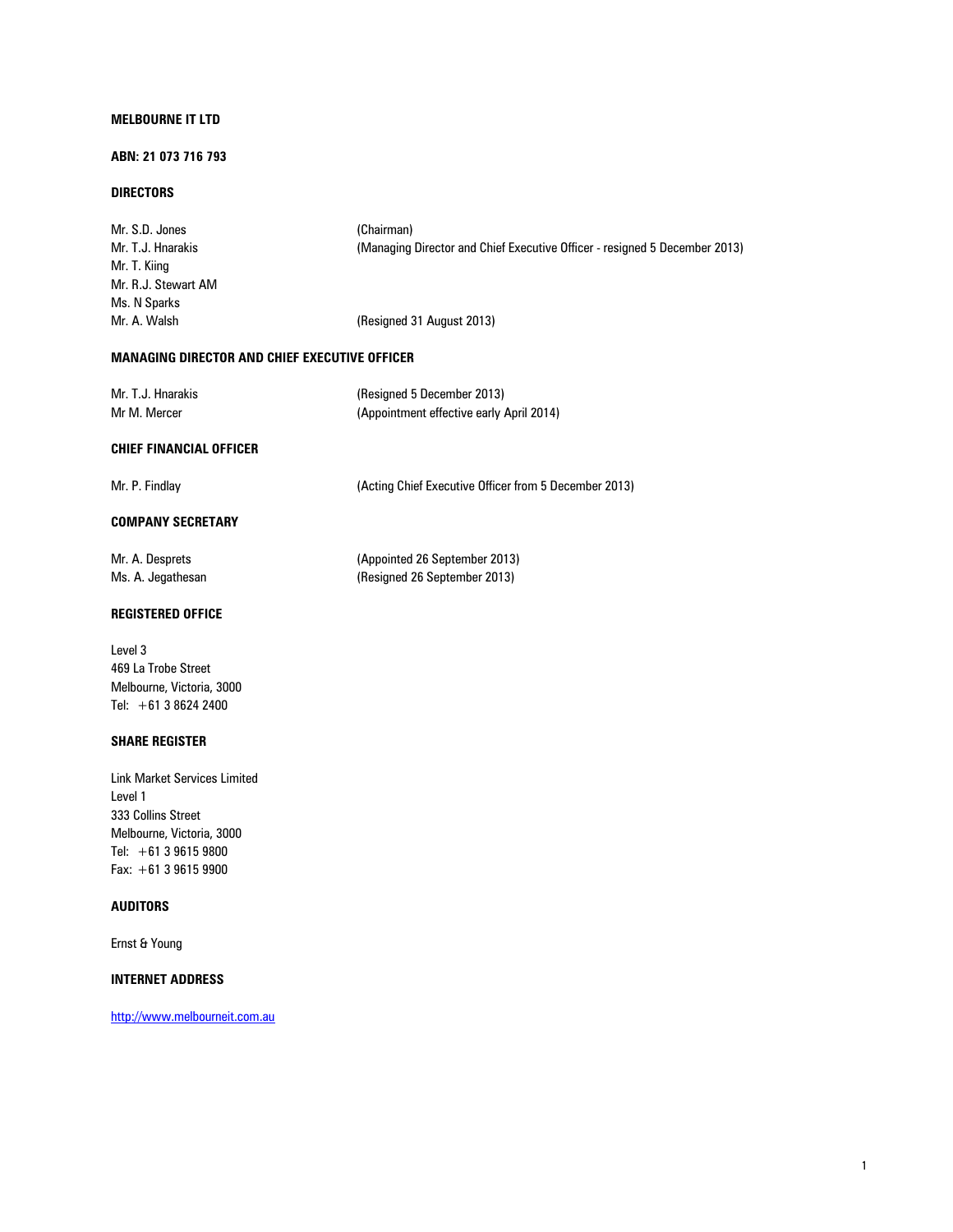# **ABN: 21 073 716 793**

# **CONTENTS**

|                                                       | <b>PAGE</b> |
|-------------------------------------------------------|-------------|
| Directors' Report                                     | 3           |
| Auditor's Independence Declaration                    | 19          |
| <b>Directors' Declaration</b>                         | 20          |
| <b>Independent Auditor's Report</b>                   | 21          |
| <b>Consolidated Statement of Financial Position</b>   | 23          |
| <b>Consolidated Statement of Comprehensive Income</b> | 24          |
| <b>Consolidated Statement of Changes in Equity</b>    | 25          |
| <b>Consolidated Statement of Cash Flows</b>           | 26          |
| <b>Notes to the Financial Statements</b>              | 27          |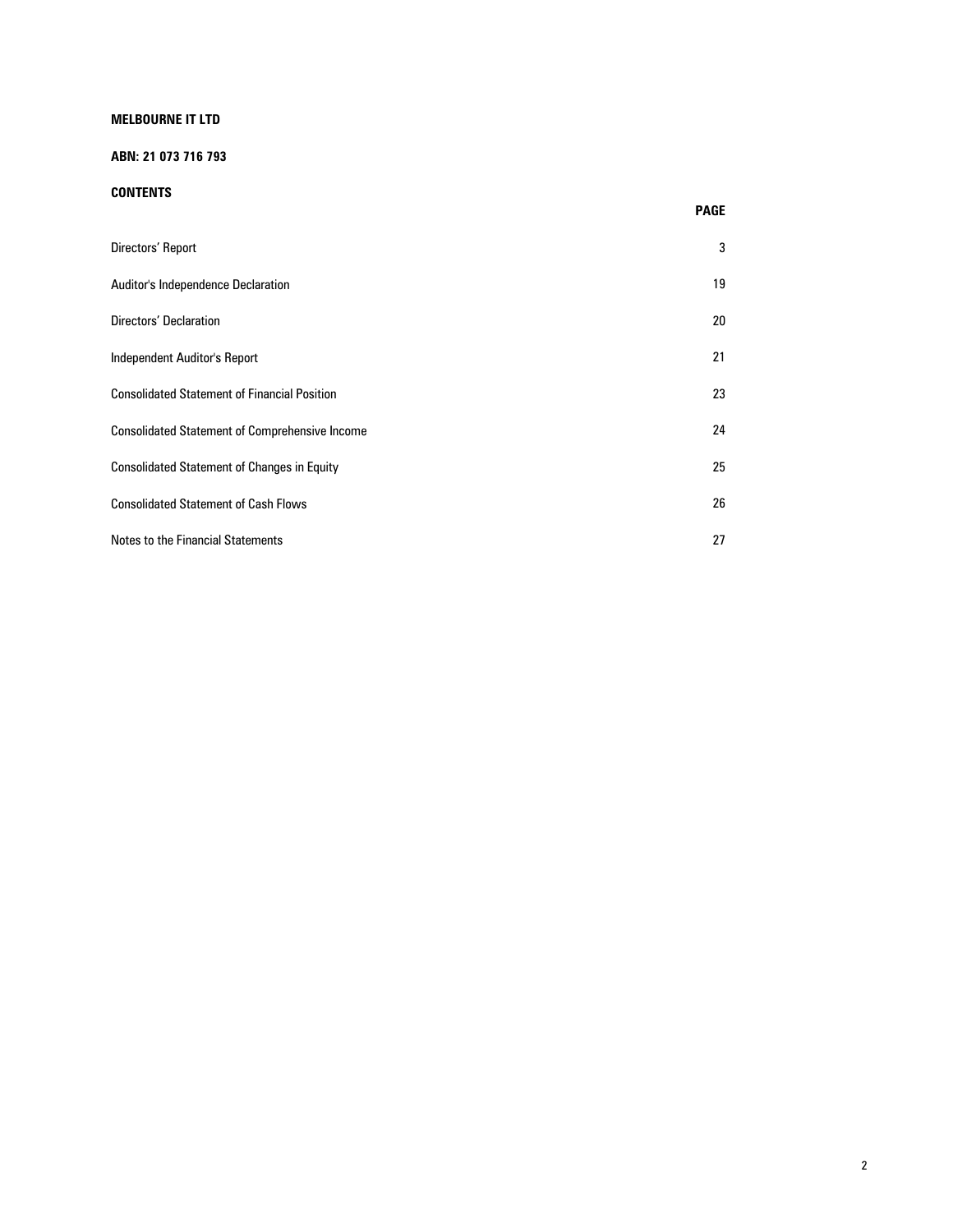# **DIRECTORS' REPORT**

Your directors submit their report for the year ended 31 December 2013.

Directors were in office for the entire period unless otherwise noted.

| <b>Directors</b>         |                           | <b>Managing Director</b>                     |
|--------------------------|---------------------------|----------------------------------------------|
| Mr. Simon Jones          |                           | Mr. Theo Hnarakis (Resigned 5 December 2013) |
| Mr. Tom Kiing            |                           |                                              |
| Mr. Robert Stewart AM    |                           |                                              |
| Ms. Naseema Sparks       |                           |                                              |
| Mr. Andrew Walsh         | (Resigned 31 August 2013) |                                              |
|                          |                           |                                              |
| <b>Company Secretary</b> |                           |                                              |

| Ms. Ashe-lee Jegathesan | (Resigned 26 September 2013)  |
|-------------------------|-------------------------------|
| Mr. Arnaud Desprets     | (Appointed 26 September 2013) |

# **DETAILS OF DIRECTORS' EXPERIENCE, EXPERTISE AND DIRECTORSHIPS**

Full details of the Directors' experience, expertise and directorships can be found on the Melbourne IT website at www.melbourneit.com.au and the annual report.

# **Interests in the shares and options of the company**

As at the date of this report, the interests of the directors in the shares and options of the company and related bodies corporate were:

|                       | <b>Ordinary</b><br><b>Shares</b> | <b>Options over</b><br><b>Ordinary Shares</b> |  |
|-----------------------|----------------------------------|-----------------------------------------------|--|
| Mr. Simon Jones       | 155,935                          |                                               |  |
| Mr. Tom Kiing         | 5,721,488                        |                                               |  |
| Mr. Robert Stewart AM | 810,784                          | ۰.                                            |  |
| Ms. Naseema Sparks    | $\overline{\phantom{0}}$         |                                               |  |

#### **PRINCIPAL ACTIVITIES**

The principal activities of the Group during the year by operating segment are described as follows:

#### **Enterprise Services ('ES')**

The Enterprise Services Division provides managed services and business grade web application hosting services to corporate and government clients throughout Australia.

## **SMB Solutions**

SMB Solutions has a focus on the Australian and New Zealand markets developing integrated online solutions for the fast-growing SME (Small to Medium Enterprise) and SOHO (Small Office and Home Office) sectors. These solutions include domain forwarding, web hosting, search engine optimisation and web site development.

SMB Solutions also supplies a technical and support solution for domain name registration, shared hosting and other online business services to a global network of reseller clients. Resellers are given access to Melbourne IT's domain name registration, shared hosting and maintenance systems. Benefits to Reseller clients include application of a real time automated system that can be integrated into the Reseller website, together with access to specialist support and account management services.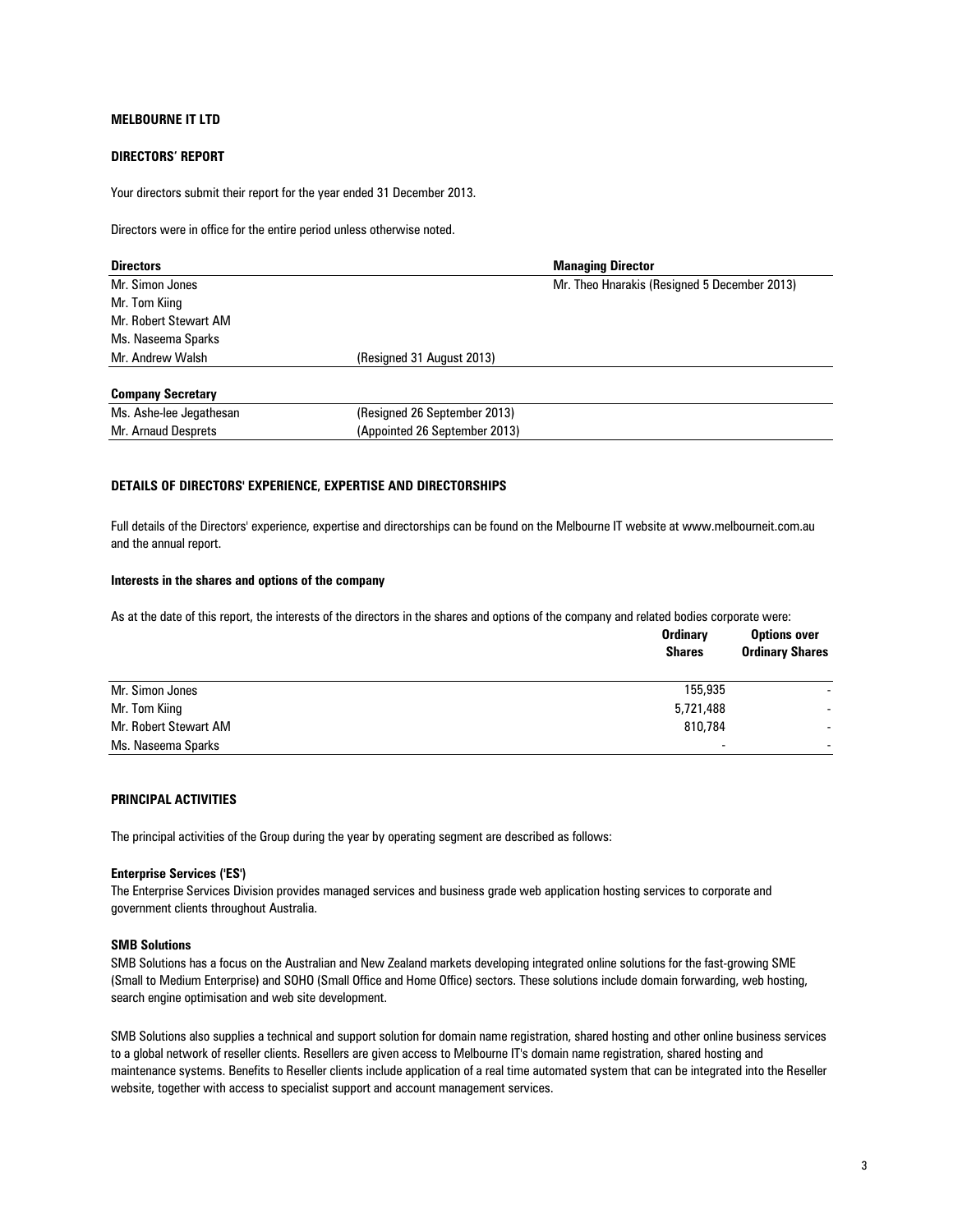# **DIRECTORS' REPORT (continued)**

## **PRINCIPAL ACTIVITIES (continued)**

# **Discontinued Operations**

During the year, the Group also conducted two other principal activities, both of which were discontinued in the year. The DBS business unit's core business was online brand protection including the management of corporate domain name portfolios. As noted below under the heading "Significant Changes in State of Affairs", the DBS business was sold on 12 March 2013. The FTR business, which is a supplier of rich media content management systems primarily to court rooms, was also discontinued in the period as the sale of the business was completed on 30 August 2013.

## **REVIEW AND RESULTS OF OPERATIONS**

| <b>EARNINGS PER SHARE</b>      |              |              |
|--------------------------------|--------------|--------------|
|                                | 2013         | 2012         |
| <b>Continuing operations</b>   |              |              |
| Basic earnings per share       | $7.46$ cents | 10.60 cents  |
| Diluted earnings per share     | 7.42 cents   | 10.46 cents  |
| <b>Discontinued operations</b> |              |              |
| Basic earnings per share       | 75.44 cents  | 3.36 cents   |
| Diluted earnings per share     | 75.05 cents  | $3.31$ cents |
| <b>Total operations</b>        |              |              |
| Basic earnings per share       | 82,90 cents  | 13.96 cents  |
| Diluted earnings per share     | 82.47 cents  | 13.77 cents  |

# **RESULTS**

The profit after tax of the Melbourne IT Group for the year ended 31 December 2013 was \$68.876 million (2012: \$11.441 million).

| <b>DIVIDENDS</b>                           | <b>Cents</b> | \$'000 |
|--------------------------------------------|--------------|--------|
| DIVIDENDS PAID IN THE YEAR                 |              |        |
| Final Dividend - 2012 on ordinary shares   | 7.0          | 5.772  |
| Special Dividend - 2013 on ordinary shares | 25.0         | 20,675 |

# **REVIEW OF OPERATIONS**

*Overview*

Melbourne IT experienced a significant increase in earnings per share (EPS) in Calendar 2013. EPS rose by (494%) from 13.96 cents for the year ended 31 December 2012 to 82.90 cents for the year ended 31 December 2013. The key driver of this result was the sale of the DBS and FTR businesses. The result was a \$0.79 cents per share return to Melbourne IT shareholders for the 2013 year.

The Company managed a challenging year of transition which saw EBITDA decrease by 43% to \$5.8 million. This was a direct consequence of a \$2 million decline in gross margins, stranded overheads associated with DBS and FTR sales, and costs arising from enactment of the Melbourne IT restructuring plan of August 2013. This plan sets the business agenda for future success, adapting the cost structures to create a leaner, more agile company. In parallel, a new revenue strategy was launched to align product offerings with market expectations and to improve customer engagement.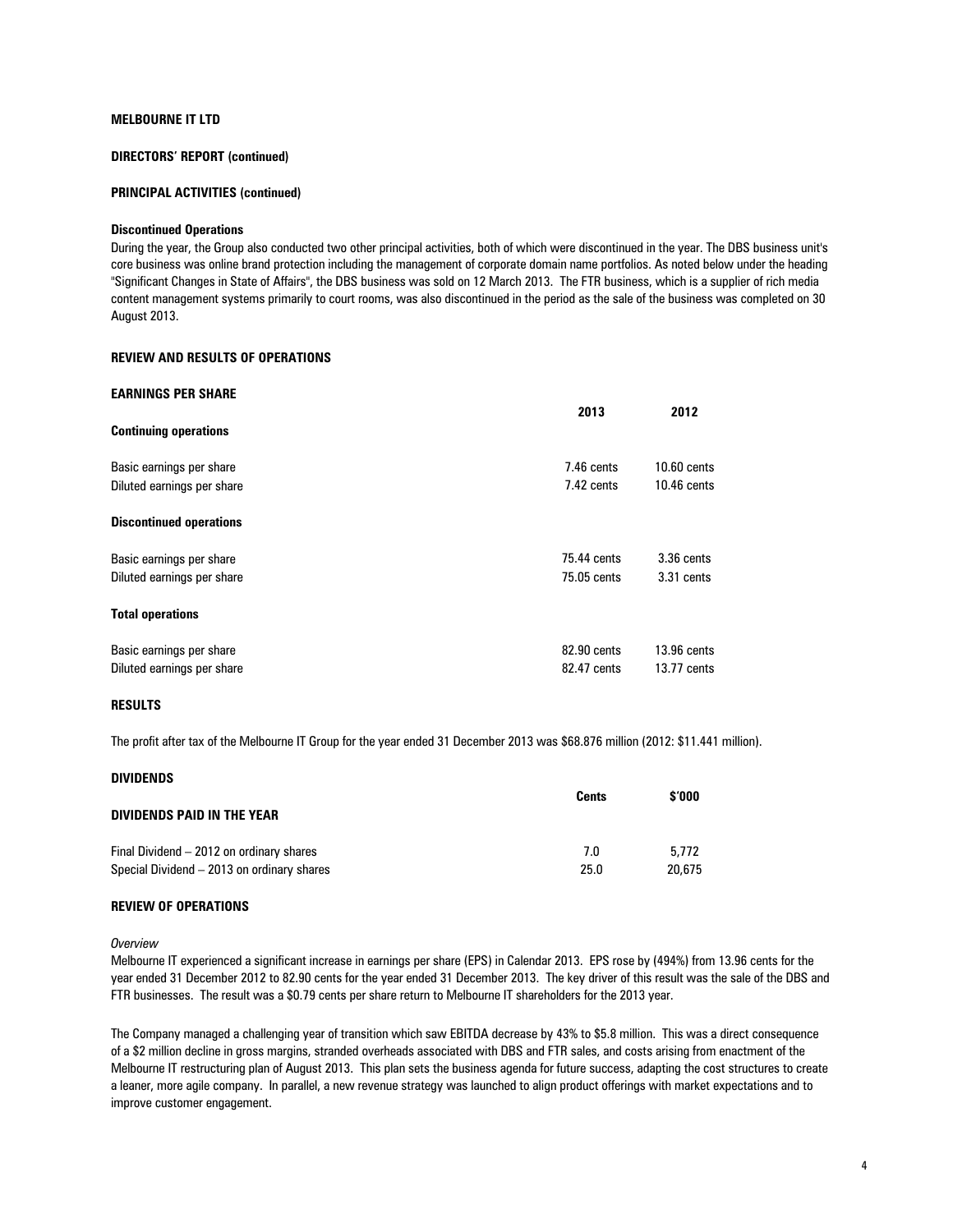# **DIRECTORS' REPORT (continued)**

# **REVIEW AND RESULTS OF OPERATIONS (continued)**

# **REVIEW OF OPERATIONS**

## *Overview (Continued)*

Implementation of these revenue initiatives, coupled with stronger interest revenue related to the divestments, allowed Melbourne IT to arrest revenue declines during the second half of 2013. The downturn in full year consolidated revenue of \$5 million against 2012 was primarily driven by the first six months' performance of 2013.

# *Outlook 2014*

The implementation of cost saving initiatives during 2013 are expected to lift the earnings of the Group. The Group is expecting to achieve an EBITDA in the range of \$10 -12 million in 2014 (prior to any contribution or adjustment from Netregistry Group Limited). In addition, Melbourne IT will continue to focus on revenue initiatives such as the following:

- Improving online capability for customers leading to better engagement and satisfaction levels;
- Improving customer experience through the release of new products;
- Maximising the benefits associated with the release of  $400+$  new gTLDs; and
- Growth of Managed Service offerings.

Melbourne IT achieved a significant strategic and operational milestone when, in February 2014, it announced its intention to acquire the Netregistry Group Limited business.

Key benefits are expected to flow from this significant acquisition:

- The combination will enable both companies to offer best in class domain names and hosting products;
- Synergies of more than \$5 million will be achieved by 2015 through elimination of duplication in product offerings, consolidating infrastructure and IT systems, and sharing overheads; and
- The merger will provide both businesses with an opportunity to compete more effectively against strong, price driven, foreign competition.

These synergies mean the acquisition of Netregistry will be earnings accretive for Melbourne IT shareholders.

#### *Financial position*

The divestment of the DBS and FTR businesses significantly strengthened Melbourne IT's balance sheet. A total of \$122 million of net proceeds was received from the sales. This has allowed for the retirement of Melbourne IT's \$35 million bank debt and the subsequent return of \$66 million to its shareholders. At the same time, a healthy cash balance has been maintained targeted at funding strategic initiatives such as the Netregistry acquisition.

# *Risks review*

Melbourne IT's ability to achieve its strategic objectives and secure its future financial prospects may be impacted by the following key risks:

- Regulatory - Melbourne IT business operates in highly regulated global markets. Success can be impacted by changes to the regulatory environment. Melbourne IT plays an active role in consulting with regulators on changes which could impact our business.
- Markets - a material proportion of Melbourne IT revenue is derived from the performance of its reseller channel. This, together with government spending impacts, which are not within the Company's control, can be challenging to predict. Melbourne IT works closely with its customers to understand their challenges in order to mitigate this risk.
- Competition - The actions of our competitors, and in particular aggressive price discounting, may affect Melbourne IT's ability to retain existing customers and also win new clients. Melbourne IT invests significantly in new products and customer services to maintain its market position.

It is expected that the recent acquisition of Netregistry will assist in mitigating these risks. The formation of a far larger pool of customers, increased skill sets, funds available for market investment and product enhancements provides an opportunity to compete more effectively against strong, price driven, foreign competition.

A reconciliation of EBIT and EBITDA included in this report to the reported profit after tax is provided below. The company believes that this non-IFRS, unaudited information is relevant to the user's understanding of its results as it provides a better measure of underlying operating performance.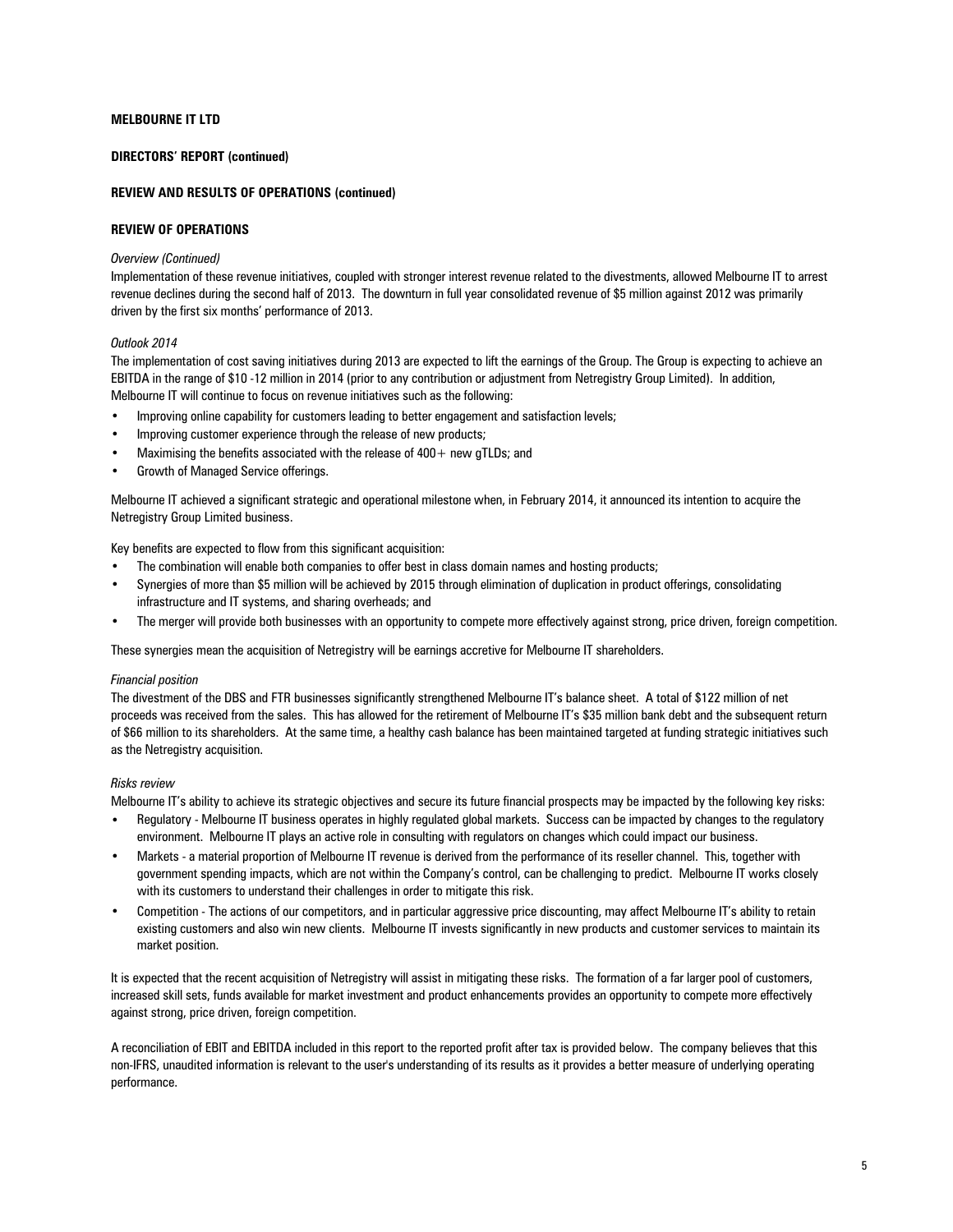**DIRECTORS' REPORT (continued)**

# **REVIEW AND RESULTS OF OPERATIONS (continued)**

| <b>Summarised operating results are as follows:</b>                         |         |                |
|-----------------------------------------------------------------------------|---------|----------------|
|                                                                             | 2013    | 2012 Restated* |
|                                                                             | \$'000  | \$'000         |
| <b>Continuing operations</b>                                                |         |                |
| <b>Revenue</b>                                                              |         |                |
| <b>Registration Revenue</b>                                                 | 44,752  | 48,331         |
| Hosting & Value-Added Product Sales                                         | 55,729  | 59,788         |
| <b>Other Revenue</b>                                                        | 248     | 119            |
| <b>Total Revenue excluding Interest Revenue</b>                             | 100,729 | 108,238        |
|                                                                             |         |                |
| <b>Interest Revenue</b>                                                     | 2,670   | 203            |
| Other Income                                                                |         | 30             |
| <b>Total Consolidated Income</b>                                            | 103,399 | 108,471        |
| Earnings Before Net Interest, Tax, Depreciation and Amortisation ('EBITDA') | 5,819   | 10,178         |
| <b>Depreciation and Amortisation Expense</b>                                | (2,782) | (2,809)        |

| <b>Total Earnings Before Net Interest and Tax ('EBIT')</b> | 3,037  | 7,369    |  |
|------------------------------------------------------------|--------|----------|--|
| Costs Recovered from Discontinued Operations**             | 282    | 2,545    |  |
| <b>Net Interest Revenue</b>                                | 2,545  | 85       |  |
| <b>Profit Before Tax from Continuing Operations</b>        | 5,864  | 9,999    |  |
| Tax Benefit/(Expense)                                      | 334    | (1, 309) |  |
| <b>Profit After Tax from Continuing Operations</b>         | 6,198  | 8,690    |  |
| <b>Discontinued Operations</b>                             |        |          |  |
| <b>Profit After Tax from Discontinued Operations</b>       | 62,678 | 2,751    |  |
| <b>Profit After Tax for the Year</b>                       | 68,876 | 11,441   |  |
| <b>Cashflow from Operations***</b>                         | 7,308  | 21,134   |  |

\* 2012 results have been restated to present the DBS and FTR businesses as discontinued operations as required by Australian Accounting Standards

\*\* Represents recovery of costs from the DBS and FTR businesses by the parent entity with a corresponding expense included in the discontinued operations

\*\*\* 2012 cashflow from operations includes operating cashflow from DBS and FTR businesses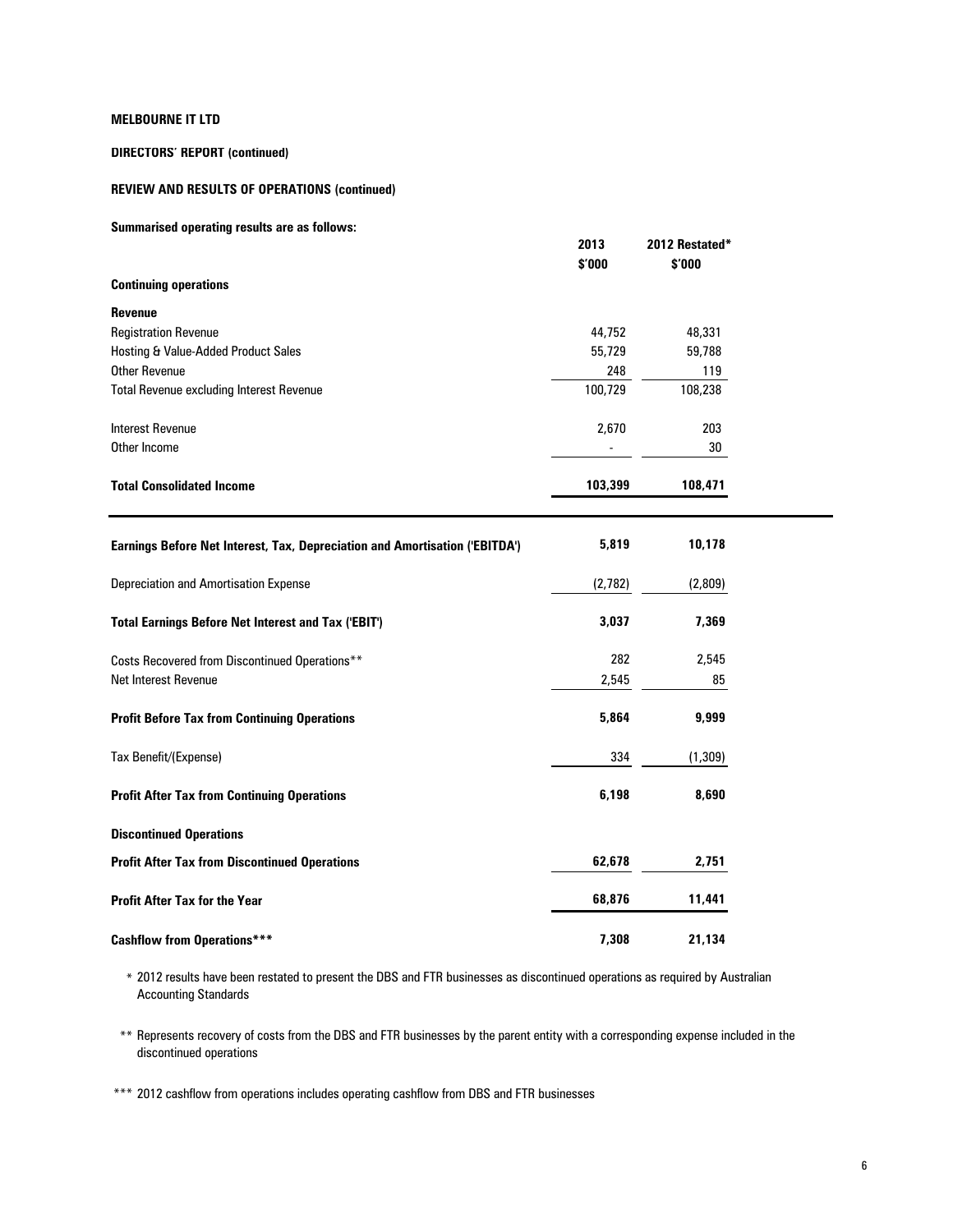# **DIRECTORS' REPORT (continued)**

# **RISK MANAGEMENT**

The Group takes a proactive approach to risk management and an active risk management plan is in place. The Group's approach to risk management is to determine the material areas of risk it is exposed to in running the organisation and to put in place plans to manage and/or mitigate those risks.

In addition, risk areas are reviewed by the Group's risk management staff, with the assistance of external advisors on specific matters, where appropriate.

Internal audit of key business processes is scheduled across the Group. The entire risk management plan is reviewed at least annually.

## **SIGNIFICANT CHANGES IN THE STATE OF AFFAIRS**

On 12 March 2013 Melbourne IT sold the Digital Brand Services (DBS) business to the Corporation Services Company for a consideration of \$152.2 million, of which 10% is to be held in escrow for a period of 15 months. The Group's US\$ 35 million bank facility was repaid at that time.

On 1 August 2013 Melbourne IT sold the For The Record ("FTR") business to Record Holdings Pty Ltd for a cash consideration of \$6.3 million. The execution of the sale agreement occurred on 1 August 2013 and the completion of the transaction occurred on 30 August 2013.

Melbourne IT announced on 4 December 2013 that it proposed to make a capital return of \$0.54 per fully paid ordinary share, subject to receiving approval from shareholders at a General Meeting, scheduled to be held on 28 January 2014. The total amount of the capital return was approximately \$45.2 million. A Notice of General Meeting was circulated on 20 December 2013 and the meeting was held on 28 January 2014.

On 5 December 2013, T.J. Hnarakis resigned from his role as Managing Director and Chief Executive Officer (CEO) of Melbourne IT effective from that date. The Chief Financial Officer, P. Findlay holds the position of Acting CEO from that date until the commencement of the new CEO.

#### **SIGNIFICANT EVENTS AFTER BALANCE DATE**

On 17 January 2014, Melbourne IT announced that the Board of Directors has appointed Martin Mercer as Chief Executive Officer and Managing Director of Melbourne IT effective early April 2014.

During the General Meeting held on 28 January 2014, the following resolutions were approved by the shareholders:

Item 1: Return of capital to shareholders of \$0.54 per fully paid ordinary share amounting to approximately \$45.2 million;

Item 2: Amendments to the terms of the performance rights granted under the Company's Performance Rights Plan and currently on issue; and Item 3: Revision of certain components of the potential termination benefits which may be payable to members of the executive team.

Details of the items above are provided in the Notice of General Meeting that was circulated on 20 December 2013 and its amendment on 21 January 2014.

On 27 February 2014, Melbourne IT announced that it had entered into a Share Purchase Agreement to acquire Netregistry Group Limited ('Netregistry'), a leading online services provider, for an enterprise value of \$50.4 million. The acquisition will be funded through a mix of cash and scrip consideration. Larry Bloch, founder and CEO of Netregistry Group Limited, will be joining the Melbourne IT's Board of Directors as a non-executive director. In late March 2014, Melbourne IT entered into a \$20 million revolving credit facility with National Australia Bank Limited to partly fund the acquisition of Netregistry. The transaction completion is subject to settlement of the acquisition by all parties. The initial accounting for the acquisition in accordance with AASB 3 'Business Combinations' cannot be determined until the settlement of the transaction is completed.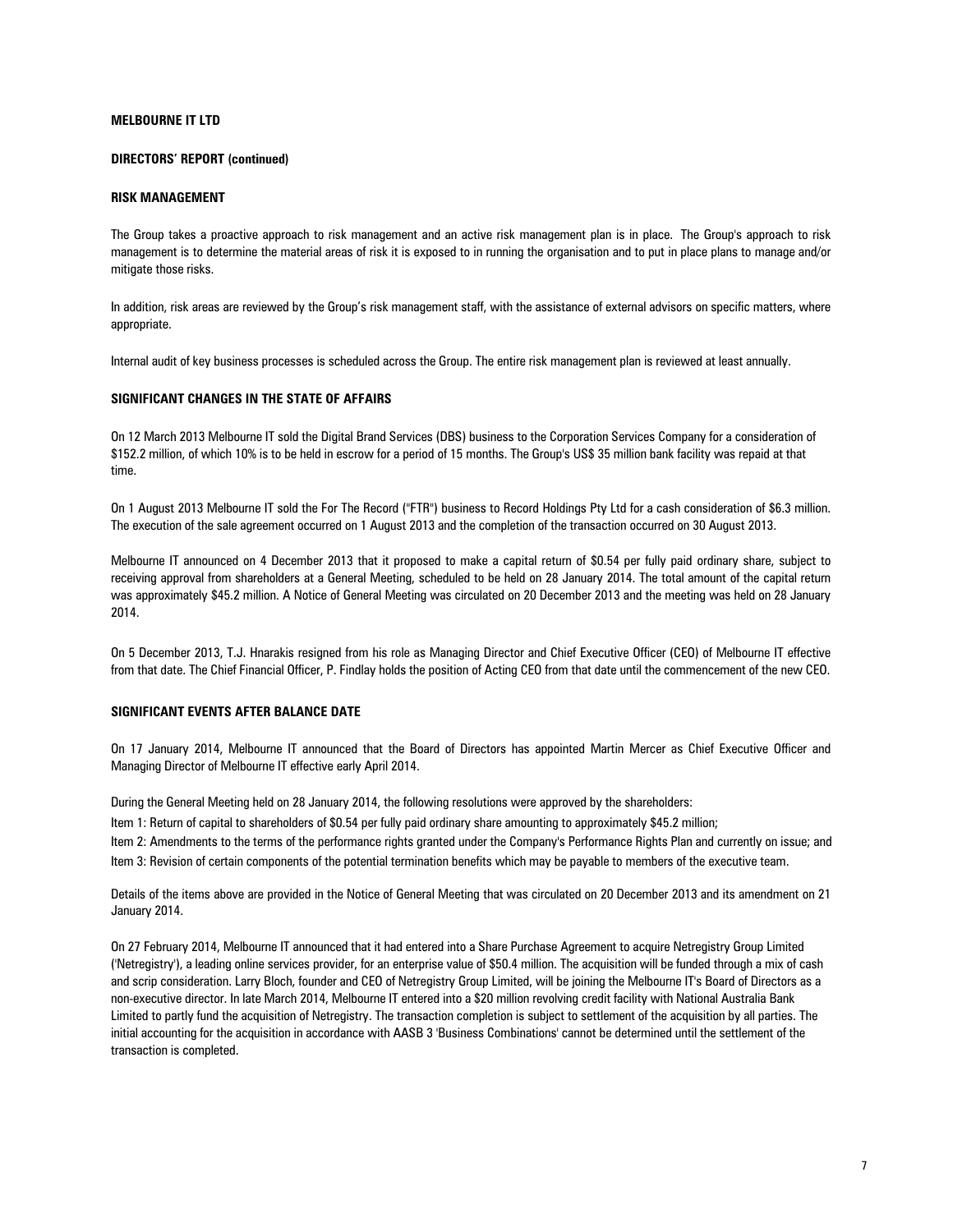# **DIRECTORS' REPORT (continued)**

## **SIGNIFICANT EVENTS AFTER BALANCE DATE (continued)**

There has not been any other matter or circumstance, other than as referred to in the financial statements or notes thereto, that has arisen since the end of the financial year, that has significantly affected, or may significantly affect, the operation of the consolidated entity, the results of those operations, or the state of affairs of the consolidated entity in future financial years.

# **LIKELY DEVELOPMENTS AND EXPECTED RESULTS**

For further information about the likely developments and expected results of the Group, refer to the 'Outlook 2014' section on page 5 of this report.

# **INDEMNIFICATION AND INSURANCE OF DIRECTORS AND OFFICERS**

The company has entered into a Deed of Insurance and Indemnity with each of the non-executive directors and certain officers named earlier in this report and executive directors of controlled entities. Under the Deed, the company has agreed to indemnify these directors against any claim or for any costs which may arise as a result of work performed in their capacity as directors, to the extent permitted by law.

During the financial year, the company paid an insurance premium in respect of a Directors and Officers Liability Policy covering all directors and officers of the company and related bodies corporate. The contract of insurance prohibits disclosure of the nature of the liability and the amount of the premium.

# **SHARE OPTIONS**

#### **Unissued shares**

As at the date of this report, there were no unissued ordinary shares under options. There were 765,938 (including 110,000 cash settled performance rights) at the reporting date. Refer to note 29 of the financial statements for further details of the options outstanding. Option holders do not have any right, by virtue of the option rules, to participate in any share issue of the company or any related body corporate or in the issue of any other registered scheme.

Shareholders approved a resolution on amendments to the terms of the performance rights granted under the Company's Performance Rights Plan in a General Meeting held on 28 January 2014. This is disclosed in the 'Significant Events after Balance Date' section. The passing of this resolution impacted on the actual number of shares issued to the employees on vesting date and shortened the remaining contractual life of the performance rights.

#### **Shares issued as a result of the exercise of options**

During the financial year, employees or directors have exercised the option to acquire 30,000 (2012: Nil) fully paid ordinary shares in Melbourne IT Ltd at a weighted average exercise price of \$2.12 per share.

In the year ended 31 December 2013, no options were granted over ordinary shares (2012: 990,000 options granted).

The weighted average exercise price per option grant is detailed in the following table: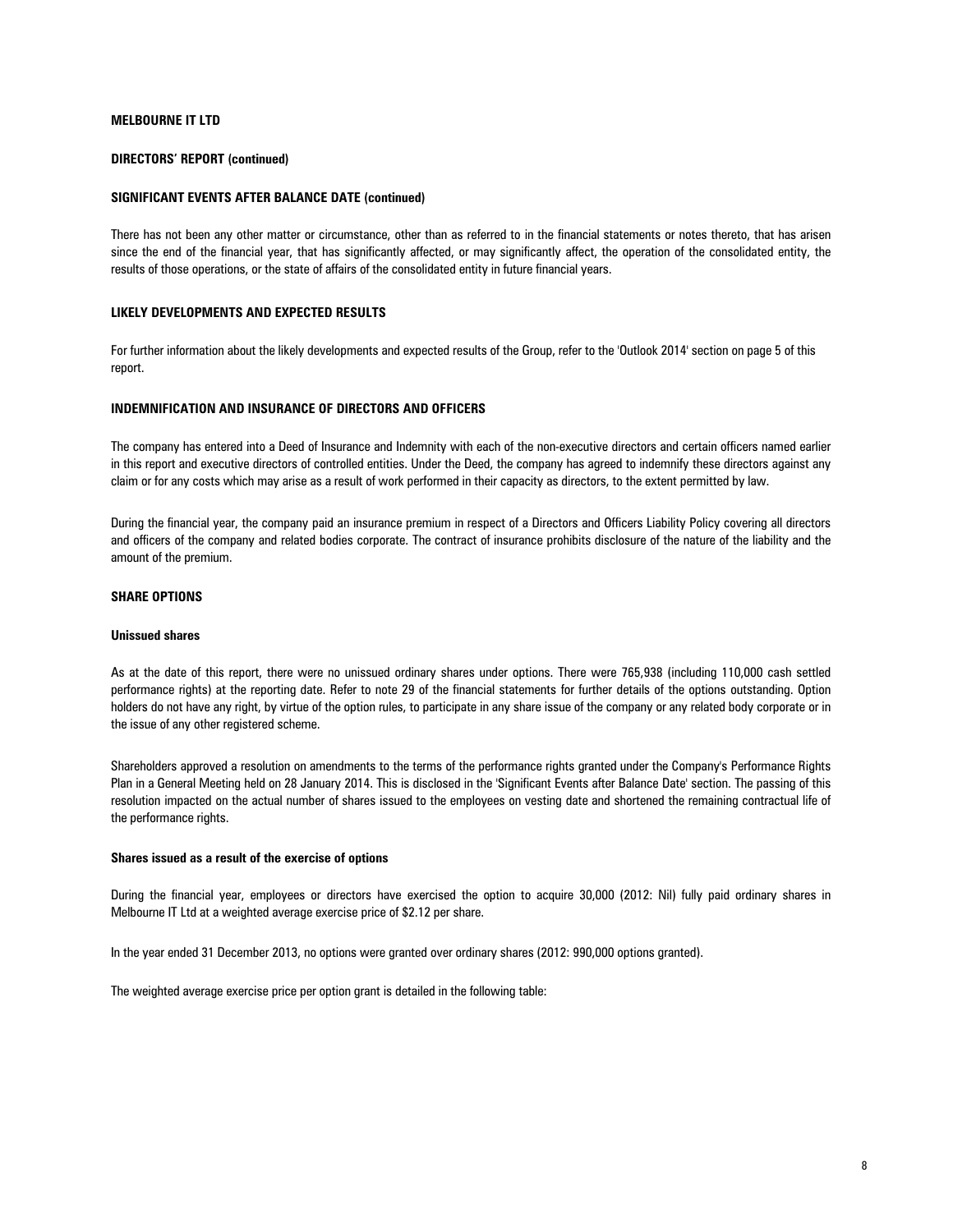## **DIRECTORS' REPORT (continued)**

# **SHARE OPTIONS (continued)**

### **Issued Options Outstanding**

| <b>Number of options</b> |       | <b>Grant date</b> | Vesting date* | <b>Expiry Date*</b> | Weighted<br><b>Average</b><br><b>Exercise Price</b> |
|--------------------------|-------|-------------------|---------------|---------------------|-----------------------------------------------------|
| 285,938                  | $***$ | 1/07/11           | 1/07/14       | 1/07/14             | 0.00                                                |
| 370,000                  | $***$ | 1/07/12           | 1/07/15       | 1/07/15             | 0.00                                                |
| 110,000                  | $***$ | 1/07/12           | 1/07/15       | 1/07/15             | 0.00                                                |
| 765,938                  |       |                   |               |                     |                                                     |

\* The General Meeting held on 28 January 2014 changed the vesting and expiry dates of the 2011 and 2012 Performance Rights plans to 31 January 2014. The performance rights which vested in relation to the 2012 plan will be held in escrow until 30 June 2014.

\*\* The change in the vesting date as approved in the 28 January 2014 General Meeting also resulted in a change in the number of shares vested. For the 2011 plan, 245,988 of performance rights vested while 39,950 performance rights lapsed on 31 January 2014. For the 2012 plan, 248,889 of performance rights vested while 121,111 performance rights lapsed on 31 January 2014.

\*\*\* Represents zero price shares to be settled in cash at time of vesting, offerred to international staff. Pursuant to the 28 January 2014 General Meeting, the number of performance rights vested was 76,338 while 33,612 performance rights lapsed on 31 January 2014.

| DIRECTORS MEETINGS          |                 |                           |                 |                 |                               |                 |
|-----------------------------|-----------------|---------------------------|-----------------|-----------------|-------------------------------|-----------------|
|                             |                 | <b>Directors Meetings</b> |                 |                 | <b>Meetings of Committees</b> |                 |
|                             |                 |                           |                 | <b>ARMC (1)</b> |                               | HRRNC (2)       |
| No of meetings held in 2013 | 17              |                           | 5               |                 |                               |                 |
|                             | <b>Eligible</b> | <b>Attended</b>           | <b>Eligible</b> | <b>Attended</b> | <b>Eligible</b>               | <b>Attended</b> |
| Simon Jones                 | 17              | 17                        | 5               | 5               | 6                             | 6               |
| Theo Hnarakis *             | 16              | 15                        |                 |                 |                               |                 |
| <b>Robert Stewart (AM)</b>  | 17              | 17                        | 5               | 5               |                               |                 |
| <b>Tom Kiing</b>            | 17              | 16                        |                 |                 | 6                             | 6               |
| Naseema Sparks              | 17              | 14                        |                 |                 | 6                             | 5               |

Andrew Walsh \*\* 12 11 5 5

# **DIRECTORS' MEETINGS**

(1) Audit and Risk Management Committee

(2) Human Resources, Remuneration and Nomination Committee

resigned 5 December 2013

\*\* resigned 31 August 2013

The above table shows the numbers of meetings of directors held during 2013. The table also shows the number of meetings attended by each director and the number of meetings each director was eligible to attend.

As at the date of this report, the company had an Audit & Risk Management Committee ("ARMC") and a Human Resource, Remuneration & Nomination Committee ("HRRNC") of the Board of Directors.

The members of the ARMC are Mr R. Stewart AM (Chairman) and Mr S. Jones.

The members of the HRRNC are Mr T Kiing (Chairman from 1 September 2013 until 28 February 2014), Mr S. Jones, Ms N. Sparks (Chairman from 1 March 2014) and Andrew Walsh (Chairman until 31 August 2013).

The Managing Director and Chief Executive Officer attends each ARMC and each HRRNC by invitation.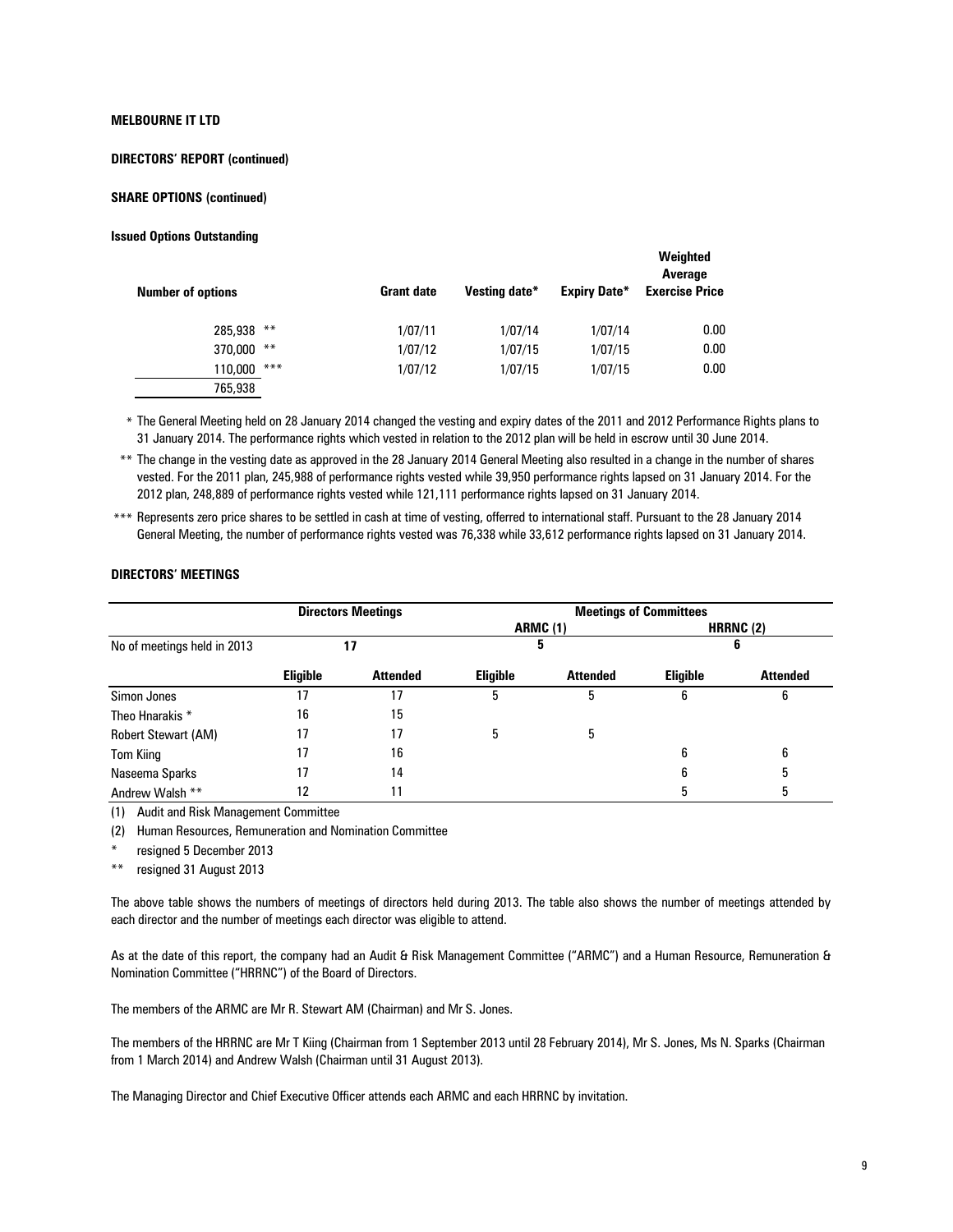## **DIRECTORS' REPORT (continued)**

## **ROUNDING**

The amounts contained in this report and in the financial report have been rounded to the nearest \$1,000 (where applicable) under the option available to the company under ASIC Class Order 98/0100. The company is an entity to which the Class Order applies.

# **CORPORATE GOVERNANCE**

In recognising the need for the highest standards of corporate behaviour and accountability, the directors of Melbourne IT Ltd support and have adhered to the principles of corporate governance.

The company's corporate governance statement is available on the company's website www.melbourneit.com.au and is contained in the additional ASX information section of the 2013 annual report.

## **REMUNERATION REPORT (Audited)**

This Remuneration Report outlines the director and executive remuneration arrangements of the company and the Group in accordance with the requirements of the Corporations Act 2001 and its Regulations. For the purpose of this report Key Management Personnel (KMP) of the Group are defined as those persons having the authority and responsibility for planning, directing and controlling the major activities of the Company and the Group, directly or indirectly.

For the purposes of this report, KMP are the Chief Executive Officer/Managing Director, the Chief Financial Officer, the Company Secretary, the Chief Technology Officer as well as the leaders of Melbourne IT's Business Units in SMB Solutions and Enterprise Services ('ES'). Directors of the company are also included in the definition of KMP.

## **Human Resources, Remuneration and Nomination Committee (HRRNC)**

The HRRNC of the Board of Directors of the company is responsible for determining and reviewing compensation policy and arrangements for directors, executives and staff.

The HRRNC assesses the appropriateness of the nature and amount of remuneration of directors and executives on a periodic basis by reference to relevant employment market conditions and the overall objective of ensuring maximum stakeholder benefit from the retention of a high quality, high performing director and executive team.

## **Remuneration philosophy**

The performance of the company depends upon the quality of its directors, executives and staff. To prosper, the company must attract, motivate and retain highly skilled directors, executives and staff.

To this end, the company embodies the following principles in its remuneration framework for executives:

- Provide competitive rewards to attract high calibre executives;
- Link executive rewards to shareholder value;
- Have a significant portion of executive remuneration 'at risk', dependent upon meeting pre-determined performance benchmarks; and
- Establish appropriate, demanding performance hurdles for variable executive remuneration.

Further details of remuneration of directors and KMP are also provided in note 28 of the financial statements.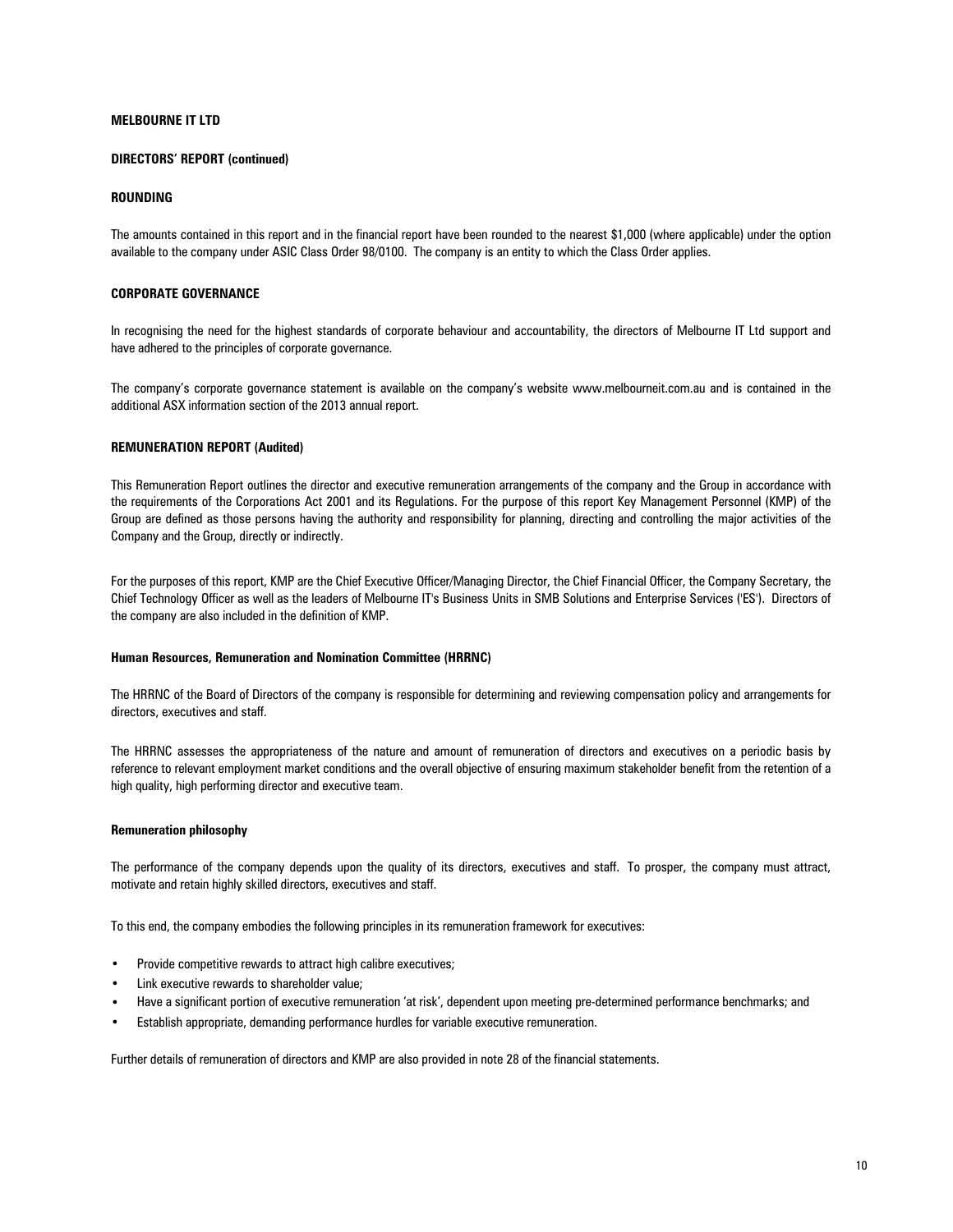## **DIRECTORS' REPORT (continued)**

## **REMUNERATION REPORT (Audited) (continued)**

### **Remuneration structure**

In accordance with best practice corporate governance, the structure of non-executive director and executive remuneration is separate and distinct.

#### **Non-executive director remuneration**

#### *Objective*

The Board seeks to set aggregate remuneration at a level that provides the company with the ability to attract and retain directors of the highest calibre, while incurring a cost that is acceptable to shareholders.

#### *Structure*

The Constitution and the ASX Listing Rules specify that the aggregate remuneration of non-executive directors shall be determined from time to time by a general meeting. The last determination was at the Annual General Meeting held on 20 May 2008 when shareholders approved an aggregate remuneration of \$1,000,000 per year.

The amount of aggregate remuneration sought to be approved by shareholders and the manner in which it is apportioned amongst directors is reviewed periodically. The Board considers advice from external consultants, the fees paid to non-executive directors of comparable companies as well as company performance when undertaking the annual review process.

#### **Fixed Remuneration**

Each director receives a fee for being a director of the company. Each director is expected to be a member of at least one committee. An additional fee is paid for chairing a Board committee in recognition of the additional time commitment and responsibility required.

Non-executive directors have long been encouraged by the Board to hold shares in the company (purchased by the directors on market). It is considered good governance for directors to have a stake in a company on whose board they sit. Details of the shareholding as at the date of this report are disclosed on page 3 of the Directors Report.

The remuneration of non-executive directors for the period ended 31 December 2013 is detailed below.

#### **Structure**

Details of the nature and amount of each element of the emolument of each non executive director of the company for the financial year are as follows:

Emoluments of non-executive directors of Melbourne IT Ltd:

| 2013                 | <b>Short Term</b> | <b>Post Employment</b>             |              |
|----------------------|-------------------|------------------------------------|--------------|
| <b>Directors</b>     | Salary & fees     | <b>Superannuation Contribution</b> | <b>Total</b> |
|                      |                   | \$                                 | S            |
| Mr Simon Jones       | 276,813           | 25,134                             | 301,947      |
| Mr Tom Kiing         | 79,376            | 7,015                              | 86,391       |
| Ms. Naseema Sparks   | 76,875            | 7,015                              | 83,890       |
| Mr Robert Stewart AM | 86,875            | 7,927                              | 94,802       |
| Mr Andrew Walsh      | 57,916            | 5,249                              | 63,165       |
| <b>Total 2013</b>    | 577,855           | 52,340                             | 630,195      |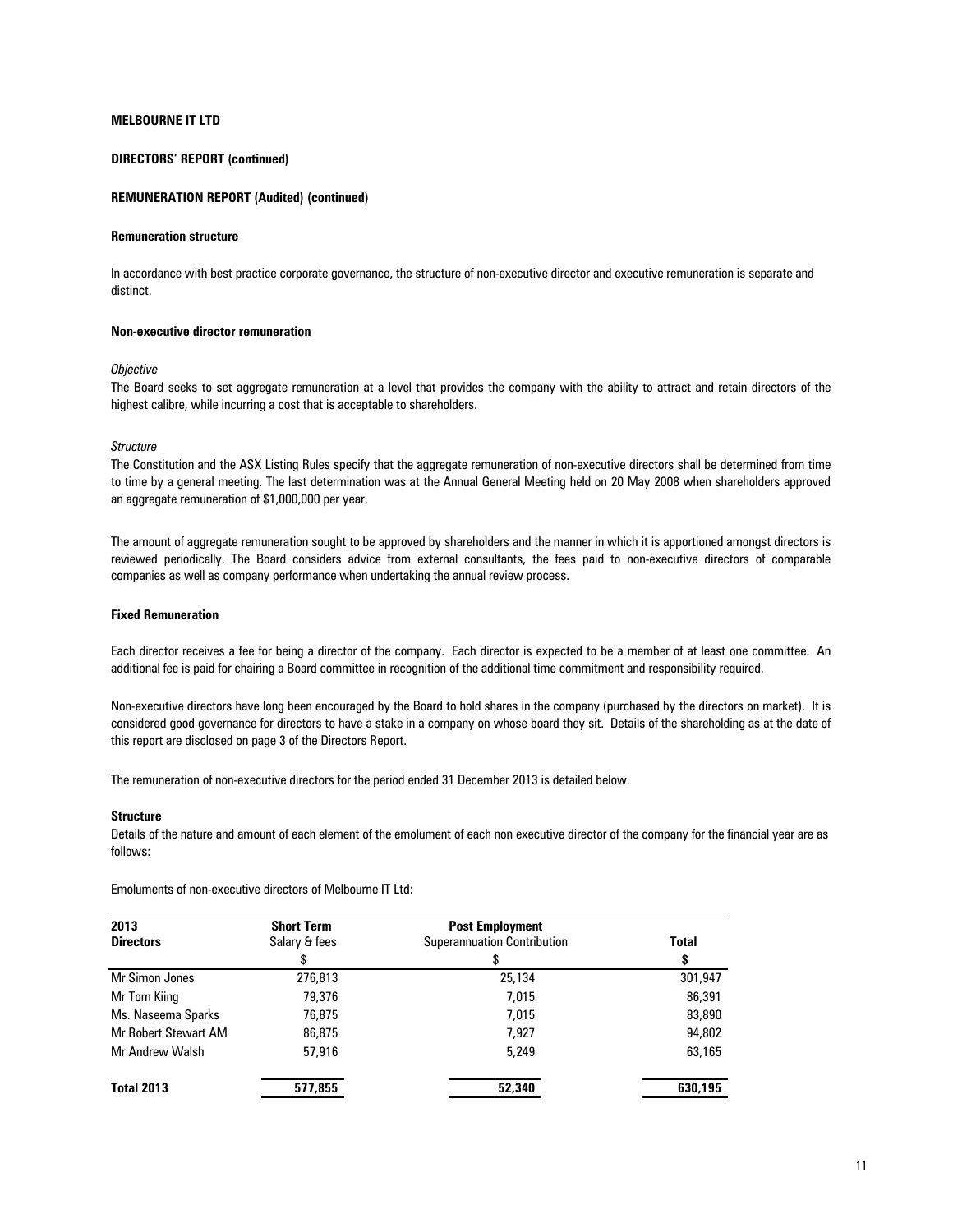# **DIRECTORS' REPORT (continued)**

# **REMUNERATION REPORT (Audited) (continued)**

## **Fixed Remuneration (continued)**

| 2012                    | <b>Short Term</b> | <b>Post Employment</b>             |              |
|-------------------------|-------------------|------------------------------------|--------------|
| <b>Directors</b>        | Salary & fees     | <b>Superannuation Contribution</b> | <b>Total</b> |
|                         | S                 | S                                  |              |
| Mr Simon Jones          | 176,813           | 15,913                             | 192,726      |
| Mr Tom Kiing            | 76,875            | 6,919                              | 83,794       |
| Prof. Iain Morrison (1) | 30,356            | 2,732                              | 33,088       |
| Ms. Naseema Sparks (2)  | 53,615            | 4,825                              | 58,440       |
| Mr Robert Stewart AM    | 86,875            | 7,819                              | 94,694       |
| Mr Andrew Walsh         | 86,875            | 7,819                              | 94,694       |
| <b>Total 2012</b>       | 511,409           | 46,027                             | 557,436      |

(1) Resigned 22 May 2012

(2) Appointed 19 April 2012

#### **Executive and senior manager remuneration**

#### *Objective*

The company aims to reward executives and senior managers with a level and mix of remuneration commensurate with their position and responsibilities within the company so as to:

- Reward them for company, business unit and individual performance against targets set by reference to appropriate benchmarks;
- Align their interests with those of shareholders;
- Link reward with the strategic goals and performance of the company; and
- Ensure total remuneration is competitive by market standards.

#### *Structure*

To assist in achieving these objectives, the HRRNC links the nature and amount of executive emoluments to the company's financial and operational performance. All executives have the opportunity to participate in the Short Term Incentive Plan as described on page 13. Some executives are also participants in the Long Term Incentive Plan as described on page 14.

Remuneration consists of the following key elements:

- Fixed Remuneration
- Variable Remuneration
	- Short term Incentive (STI); and
	- Long term Incentive (LTI)

The proportion of fixed and variable remuneration (potential short term and long term incentives) is established for executives by the HRRNC. The table on page 15 details the fixed and variable components of the key management personnel of the Group and the company.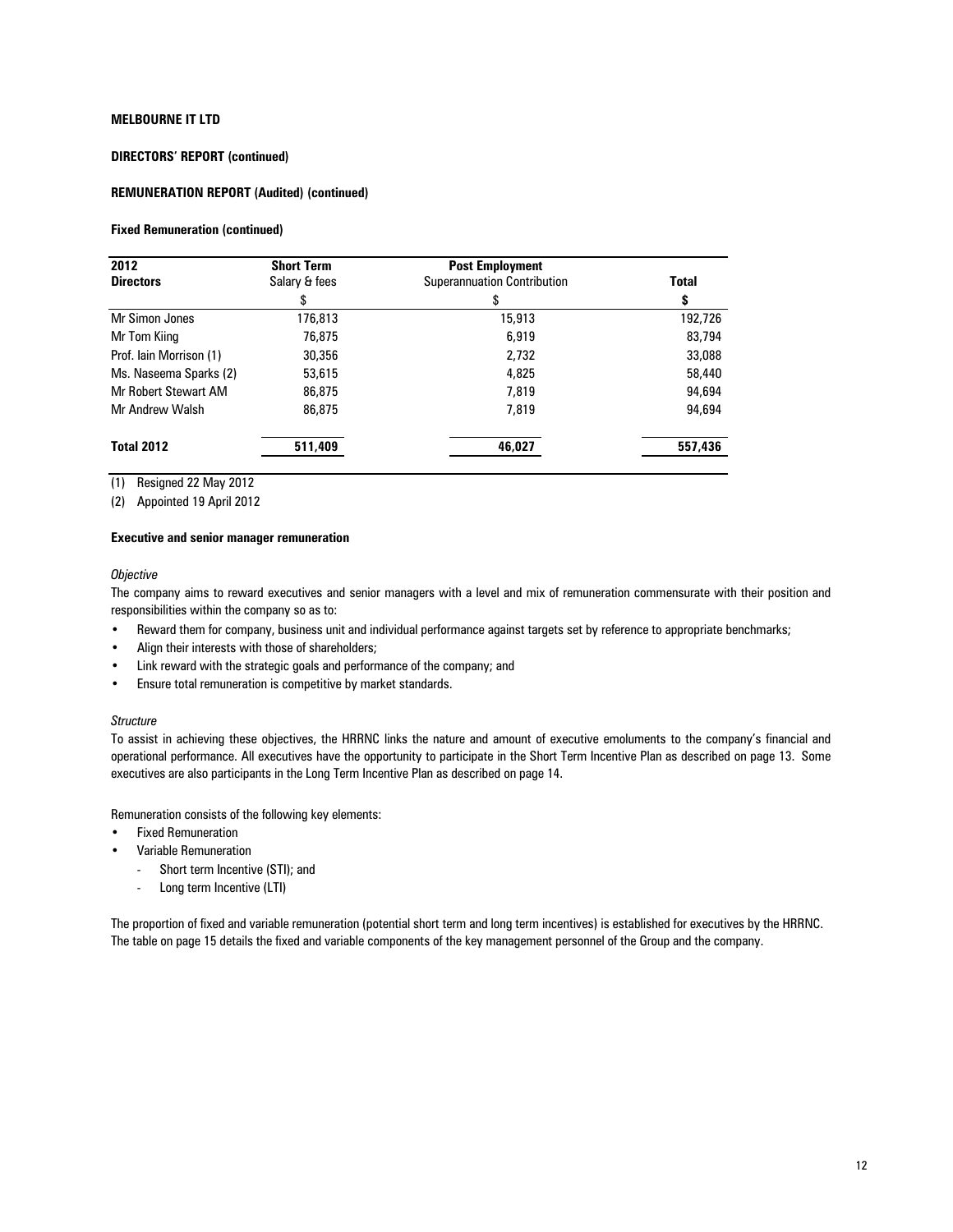# **DIRECTORS' REPORT (continued)**

# **REMUNERATION REPORT (Audited) (continued)**

# **Executive and senior manager remuneration (continued)**

# **Fixed remuneration**

# *Objective*

Fixed remuneration is reviewed annually by the HRRNC. The process consists of a review of company wide, business unit and individual performance, relevant comparative remuneration in the market and internally, and where appropriate, external advice on policies and practices. As noted above, the HRRNC has access to external advice independent of management.

## *Structure*

Executives are given the opportunity to receive their fixed (primary) remuneration in a variety of forms including cash and fringe benefits such as motor vehicles and expense payment plans. It is intended that the manner of payment chosen will be optimal for the recipient without creating undue cost for the Group.

The fixed remuneration component of the key management personnel is detailed on page 15.

## **Variable Remuneration – Short Term Incentives (STI)**

## *Objective*

The objective of the STI program is to link the achievement of the Group's operational targets with the remuneration received by the executives charged with meeting those targets. The total potential STI available is set at a level so as to provide sufficient incentive to the executives to achieve the operational targets and such that the cost to the Group is reasonable in the circumstances.

#### *Structure*

In order to determine whether an executive will qualify to receive an STI payment, two hurdles need to be met. Firstly, the Earnings Before Interest and Tax ("EBIT") target set by the Company need to be met. Assuming this occurs, actual STI awards will be made based on the extent to which specific operational targets are met. If the EBIT target is missed, then the payment for the achievement of any operational targets becomes discretionary and will only be paid if the executive has demonstrated excellent performance in meeting those operational targets. The operational targets are set at the beginning of each year and include both financial and non-financial performance metrics, such as contribution to profit, customer service, IT production and development, product and marketing management, finance, legal and human resources management, risk management and leadership/team contribution, including adherence to company values and behaviours.

Both hurdles are assessed on an annual basis, and reviewed by the HRRNC, and are taken into account when determining the amount, if any, of the STI to be paid to each executive. This assessment process usually occurs within three months of the end of our financial year. The limits that are applied to the STI payment ranges from nil to 150% of the amount of the base value awarded to the executive. No STI was paid or accrued during the year in relation to this STI program set out above.

In addition, the HRNNC and/or the Board of Directors exercised their discretion to determine STI to be received by certain executives in recognition of their contribution to the Group's performance (e.g. sale of DBS business in 2013).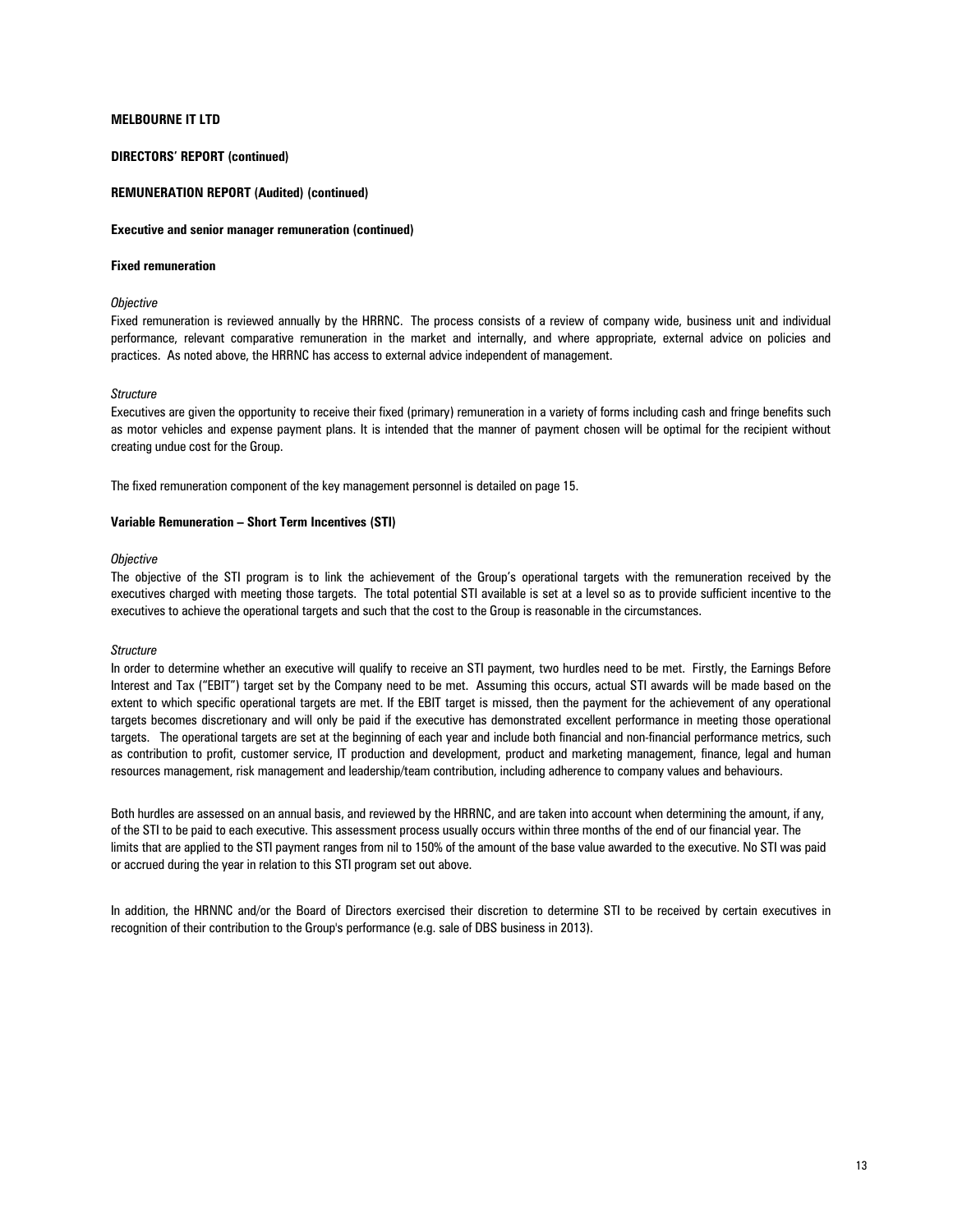# **DIRECTORS' REPORT (continued)**

# **REMUNERATION REPORT (Audited) (continued)**

# **Executive and senior manager remuneration (continued)**

# **Variable Remuneration – Long Term Incentives (LTI)**

# *Objective*

The objective of the LTI plan is to reward executives, senior management and staff in a manner that aligns this element of remuneration with the creation of shareholder wealth. As such, LTI grants are made to executives, senior management and staff who are able to influence the generation of shareholder wealth and thus have a direct impact on the Group's performance against the relevant long term performance hurdle.

# *Structure*

LTI grants to executives are delivered in the form of options to achieve alignment between comparative shareholder return and reward for executives. For the financial year ended 31 December 2013, no LTI plans were granted to executives, senior management or staff.

# **LTI Plans – pre 30 June 2010**

The exercise condition for Executive LTI Options issued up to 30 June 2010, was based on the increase in basic earnings per share ('EPS') as reported in the annual financial statements against pre-determined performance targets set by the Board. Further information in relation to these plans were included in prior year Annual Reports.

# **LTI Plans – post 1 July 2010**

Performance Rights/LTI Deferred Cash Bonus Plans (referred to collectively as Performance Rights) issued on 1 July 2010, 1 July 2011, 1 January 2012 and 1 July 2012, had two performance conditions. 50% of the Performance Rights would vest based on the increase in basic earnings per share ('EPS') as reported in the annual Financial Report, and 50% would vest based on relative total shareholder return ('TSR') in comparison to a peer group from the S&P/ ASX Small Ordinaries Index. These Performance Rights were granted with a zero exercise price.

The Performance Rights vested on a sliding scale so that the amount of Rights vesting to the individual depended on the performance level achieved. Performance was measured over the 36 month period from 1 January of the respective grant year - 31 December of the respective vesting year and was settled in the equivalent number of ordinary shares of Melbourne IT, except for overseas executives who on settlement instead received a cash bonus of the equivalent amount. The following sliding scale was applied to the exercise of the Rights:

| TSR<br><b>Percentile Rank Achieved</b>      | <b>TSR</b><br><b>Proportion of</b><br><b>Rights Vesting</b> | <b>Compound annual EPS growth</b> | <b>Proportion of EPS</b><br><b>Rights Vesting</b> |
|---------------------------------------------|-------------------------------------------------------------|-----------------------------------|---------------------------------------------------|
| $\mathcal{E} = 75$ th percentile            | 100%                                                        | $>$ = 12.5%                       | 100%                                              |
| $>$ 50.1 percentile and $<$ 75th percentile | Pro-rata allocation                                         | $>$ 7.5% and $<$ 12.5%            | Pro-rata allocation                               |
| 50.1 percentile                             | 50%                                                         | 7.50%                             | 50%                                               |
| $< 50.1$ percentile                         | $0\%$                                                       | $< 7.5\%$                         | 0%                                                |

On 28 January 2014, shareholders approved a resolution to vary the vesting dates of the 2011 and 2012 Performance Rights such that both Performance Rights vested on 31 January 2014. The Performance Rights which vested in relation to the 2012 plan are to be held in escrow until 30 June 2014. After 31 January 2014, there were no unissued shares relating to the Performance Rights plans.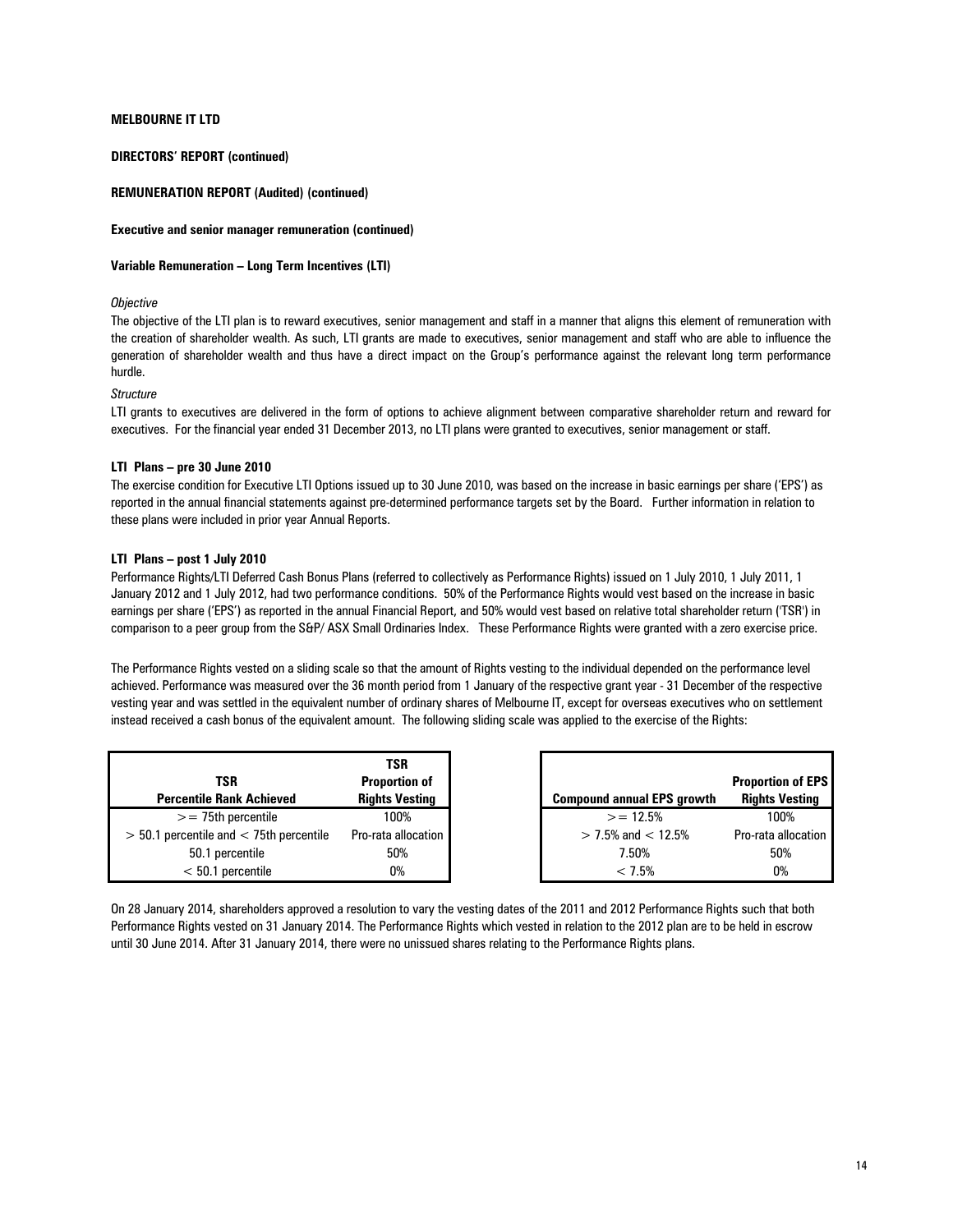#### **DIRECTORS' REPORT (continued)**

#### **REMUNERATION REPORT (Audited) (continued)**

#### **Variable Remuneration – Long Term Incentives (LTI) (continued)**

#### **Company performance and link to remuneration**

#### *Company performance and link to short and long term incentives*

#### **Emoluments of Executives of the Company and the Consolidated Entity**

(1) Represent STIs paid to executives who worked on the sale of the DBS business.

(2) Includes the cost to the business of any non-cash business benefits provided.

(3) Comprises Long Service Leave accrued during the year. A credit balance in respect of leavers represents the reversal of leave accrued in prior years.

(4) Relates to the amortisation booked during the year in relation to the fair value of the 2010, 2011 and 2012 Performance Rights.

(5) Calculated as STI plus Amortisation of Performance Rights, as a proportion of total remuneration.

(6) Mr Theo Hnarakis, CEO and Managing Director resigned from the Group, and the executive, on 5 December 2013.

(7) Ms Ashe-lee Jegathesan resigned from the executive on 26 September 2013, and resigned from the Group on 6 December 2013.

|                            |           |                            |              | <b>Post</b>                          |                       |                                       |              |              |                    |
|----------------------------|-----------|----------------------------|--------------|--------------------------------------|-----------------------|---------------------------------------|--------------|--------------|--------------------|
| 2013                       |           | <b>Short term benefits</b> |              | <b>Employment</b><br><b>benefits</b> | Long term<br>benefits | <b>Share Based</b><br><b>Payments</b> | <b>Other</b> |              |                    |
| <b>Executives</b>          | Salary &  | <b>STI</b>                 | <b>Other</b> | Super                                | Long                  | Amortisation                          | Termination  | <b>Total</b> | <b>Performance</b> |
|                            | fees      | (1)                        | (2)          | Cont.                                | service               | Expense                               | Pay          |              | related            |
|                            |           |                            |              |                                      | leave $(3)$           | (4)                                   |              |              | (5)                |
|                            | \$        | \$                         | \$           | \$                                   | \$                    | \$                                    | \$           | \$           | %                  |
| Mr Theo Hnarakis (6)       | 670,627   | 143,640                    | 17,816       | 13,287                               | 15,015                | 268,274                               | 847,817      | 1,976,476    | 20.8%              |
| Mr Doug Schneider          | 347,553   |                            |              |                                      |                       | 65,344                                |              | 412,897      | 15.8%              |
| Mr Peter Findlay           | 323,139   | 102,069                    | 8,736        | 28,750                               | 4,924                 | 94,098                                |              | 561,716      | 34.9%              |
| Ms Ashe-lee Jegathesan (7) | 191,466   | 63,443                     | 8,650        | 29,146                               | (10, 584)             | 69,094                                | 214,568      | 565,783      | 23.4%              |
| Mr Arnaud Desprets (8)     | 43,750    | $\overline{\phantom{a}}$   | 98           | 4,047                                |                       |                                       |              | 47,895       | 0.0%               |
| Mr Peter Wright (9)        | 270,284   | $\overline{\phantom{a}}$   | 14,187       | 24,555                               | 4,290                 | 62,732                                | $\sim$       | 376,048      | 16.7%              |
| Dr Bruce Tonkin (10)       | 281,212   | 83,061                     | 10,472       | 24,477                               | 7,661                 | 64,842                                | ۰.           | 471,725      | 31.4%              |
| Mr Martin Burke (11)       | 73,670    |                            |              | 15,319                               |                       |                                       | 405,099      | 494,088      | 0.0%               |
| <b>Total 2013</b>          | 2,201,701 | 392,213                    | 59,959       | 139,581                              | 21,306                | 624,384                               | 1,467,484    | 4,906,628    |                    |

(8) Mr Arnaud Desprets was appointed to the executive as Company Secretary on 26 September 2013. (9) Mr Peter Wright was appointed to the executive on 1 January 2013. He holds the position of Executive Vice President, Enterprise Services. (10) Dr Bruce Tonkin was appointed to the executive on 1 January 2013. He holds the position of Chief Technology Officer. (11) Mr Martin Burke resigned from the Group, and the executive on 11 March 2013 following the sale of the DBS business.

The financial performance metric on which STI payments are based is the group's Earnings Before Interest and Tax ("EBIT") result. LTI's vest on the basis of relative TSR and EPS achievements, as shown in the table above. These metrics are considered to most closely align interests of executives with those of shareholders.

Details of the nature and amount of each element of the total remuneration for each member of the key management personnel for the year ended 31 December 2013 and 2012 are set out in the tables. Where remuneration was paid in anything other than AUD, it has been translated at the average exchange rate for the financial year.

Her entitlement to the 2011 and 2012 Performance Rights granted to her had vested, on a pro-rata basis in relation to the proportion of the service period during which she was employed, on the date of her resignation from the executive.

Also, his entitlement to the 2011 and 2012 Performance Rights granted to him had vested, on a pro-rata basis in relation to the proportion of the service period during which he was employed, on the date of his resignation from the executive.

These two elements represent the at-risk and discretionary amount payable which will vary depending on the financial performance of the company. They are in addition to the fixed remuneration.

He was entitled to the following termination benefits: (1) payment in lieu of the 12 months notice period based on the fixed component of Mr Hnarakis' remuneration, (2) redundancy payment based on the fixed component of his remuneration according to the Fair Work Act 2009, and (3) accrued discretionary bonus relating to the sale of the DBS business.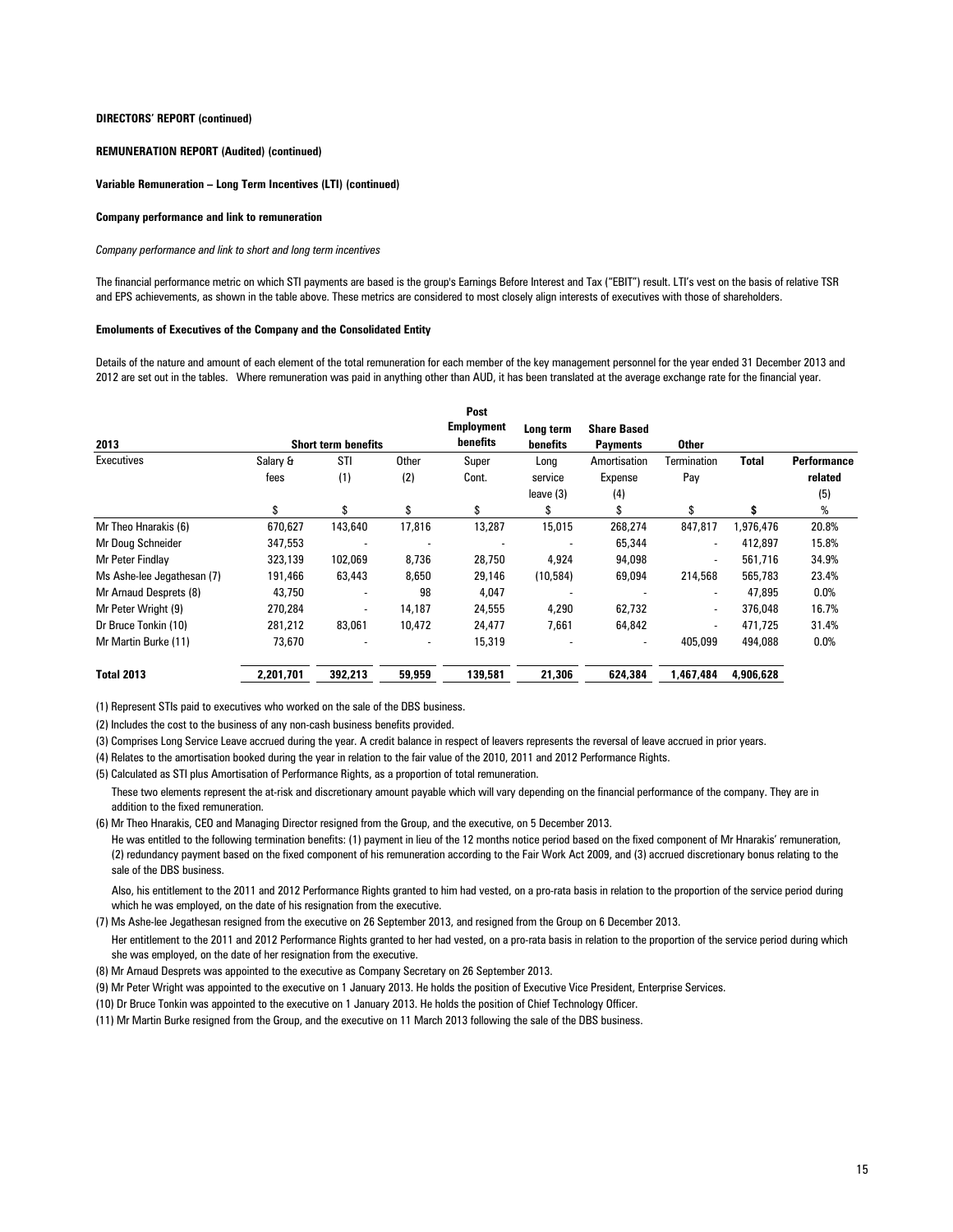#### **DIRECTORS' REPORT (continued)**

#### **REMUNERATION REPORT (Audited) (continued)**

## **Emoluments of Executives of the Company and the Consolidated Entity (Continued)**

(1)No STIs were paid in respect of the 2012 financial year, except D Schneider and M Burke who were contractually entitled to receive an STI.

(2) Includes the cost to the business of any non-cash business benefits provided.

(3) Comprises Long Service Leave accrued during the year. A credit balance in respect of leavers represents the reversal of leave accrued in prior years.

(4) Relates to the amortisation booked during the year in relation to the fair value of the 2010, 2011 and 2012 Performance Rights.

|                        |                            |                          |              | <b>Post</b><br><b>Employment</b> | Long term | <b>Share Based</b> |              |              |                    |
|------------------------|----------------------------|--------------------------|--------------|----------------------------------|-----------|--------------------|--------------|--------------|--------------------|
| 2012                   | <b>Short term benefits</b> |                          |              | benefits                         | benefits  | <b>Payments</b>    | <b>Other</b> |              |                    |
| <b>Executives</b>      | Salary &                   | <b>STI</b>               | <b>Other</b> | Super                            | Long      | Amortisation       | Termination  | <b>Total</b> | <b>Performance</b> |
|                        | fees                       | (1)                      | (2)          | Cont.                            | service   | Expense            | Pay          |              | related            |
|                        |                            |                          |              |                                  | leave (3) | (4)                |              |              | (5)                |
|                        | \$                         | \$                       | \$           | \$                               | \$        | \$                 | \$           | S            | %                  |
| Mr Theo Hnarakis       | 589,167                    | $\blacksquare$           | 41,307       | 41,635                           | 32,395    | 114,083            | $\sim$       | 818,587      | 13.9%              |
| Mr Damian Walsh (6)    | 33,065                     |                          | 3,105        | 4,437                            | (3, 726)  | 8,375              | 91,209       | 136,465      | N/a                |
| Mr Doug Schneider (7)  | 144,348                    | 41,663                   |              |                                  |           | 24,036             |              | 210,047      | 31.3%              |
| Ms Lori Harmon (8)     | 156,458                    |                          |              | 4,540                            |           | (40, 688)          | 19,360       | 139,670      | N/a                |
| Mr Damon Fieldgate (9) | 98,490                     | $\sim$                   | 2,873        | 8,683                            | (13, 270) | (49, 612)          | 83,582       | 130,746      | N/a                |
| Ms Ashe-lee Jegathesan | 238,689                    | $\blacksquare$           | 9,295        | 21,436                           | 4,822     | 28,433             |              | 302,675      | 9.4%               |
| Mr Kanchan Mhatre (10) | 144,047                    |                          |              | 4,561                            |           | (45, 343)          | 20,791       | 124,056      | N/a                |
| Mr Martin Burke (11)   | 16,451                     | 46,062                   |              |                                  |           |                    |              | 62,512       | 0.0%               |
| Mr Peter Findlay       | 303,211                    | $\overline{\phantom{a}}$ | 8,103        | 26,550                           |           | 31,350             | $\sim$       | 369,214      | 8.5%               |
| <b>Total 2012</b>      | 1,723,926                  | 87,724                   | 64,683       | 111,842                          | 20,221    | 70,634             | 214,942      | 2,293,972    |                    |

For leavers, the credit represents the reversal of all previous amortisation in respect of Performance Rights, as the tenure condition had not been met.

(5) Calculated as STI plus Amortisation of Performance Rights, as a proportion of total remuneration.

(6) Mr Damian Walsh resigned from the Group, and the executive, on 24 February 2012.

He was entitled to retain his Performance Rights on a pro-rata basis in relation to the proportion of the service period during which he was employed.

- (7) Mr Doug Schneider was appointed to the executive as Executive Vice President, SMB Solutions on 15 July 2012.
- (8) Ms Lori Harmon resigned from the Group, and the executive, on 23 August 2012.
- (9) Mr Damon Fieldgate resigned from the Group, and the executive, on 21 May 2012.
- (10) Mr Kanchan Mhatre resigned from the Group, and the executive, on 22 July 2012.
- (11) Mr Martin Burke was appointed to the executive as Executive Vice President DBS on 16 December 2012.

These two elements represent the at-risk and discretionary amount payable which will vary depending on the financial performance of the company. They are in addition to the fixed remuneration. The proportion of performance related pay is not considered meaningful for leavers, due to the fact that the current year remuneration as reported in this table includes the reversal of prior year share based payments amortisation.

16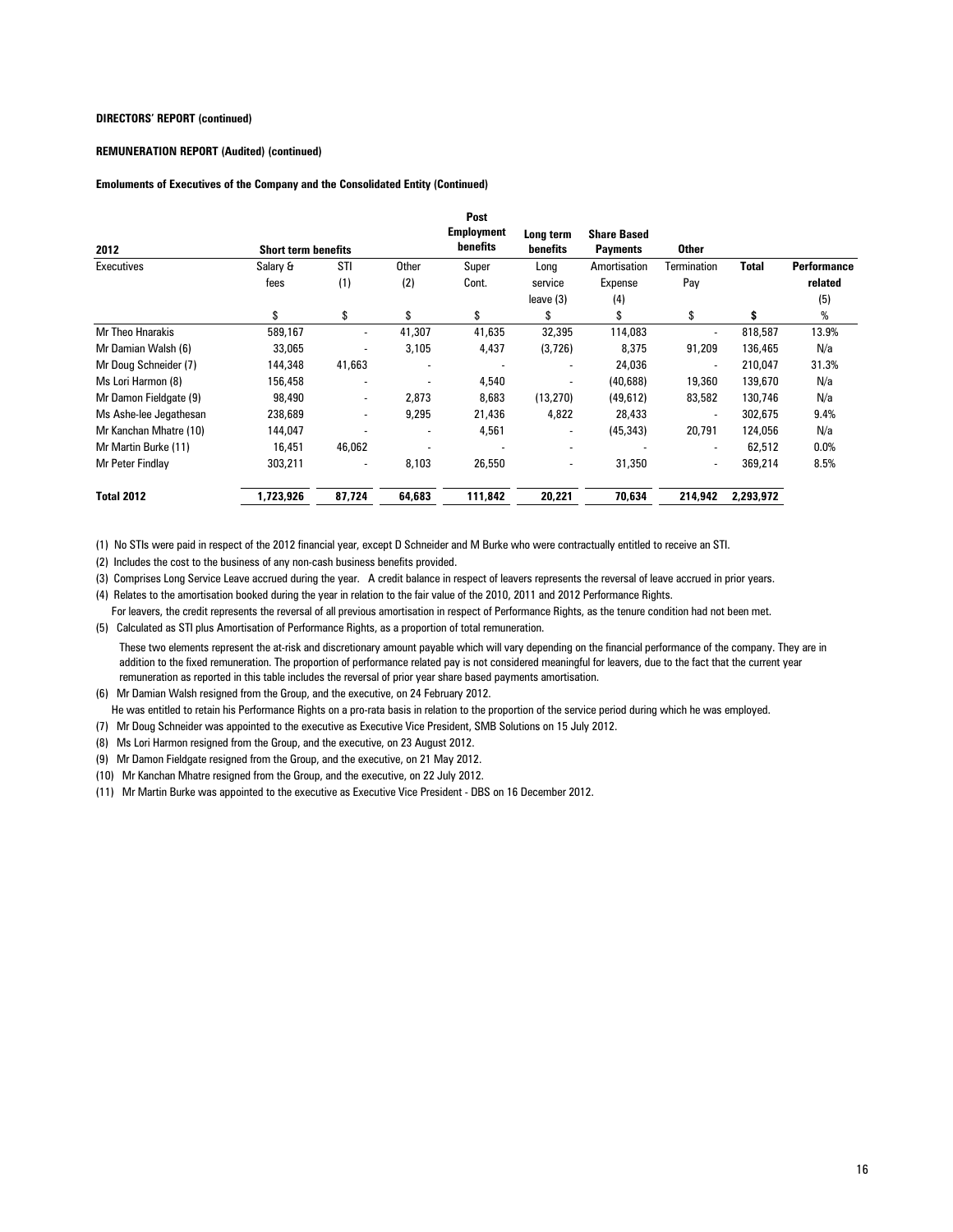# **DIRECTORS' REPORT (continued)**

# **REMUNERATION REPORT (Audited) (continued)**

# **Compensation options/rights: options/rights granted and options/rights vested during the year**

# **2013**

In the year ended 31 December 2013, there were no options/rights granted to the KMP (2012 : 485,000).

#### **Options/Rights granted/vested/exercised/lapsed as remuneration during the year**

**2013**

|                            | Options/<br><b>Rights</b><br><b>Granted</b> | <b>Value of</b><br>options/rights<br>granted (1)<br>S | <b>Value of</b><br>options/rights<br>vested/<br>exercised | <b>Number of</b><br>options/rights<br>lapsed/<br>forfeited | <b>Value of</b><br>options/rights<br>lapsed /<br>forfeited | <b>Remuneration</b><br>consisting of<br>options/rights<br>(2)<br>$\%$ |
|----------------------------|---------------------------------------------|-------------------------------------------------------|-----------------------------------------------------------|------------------------------------------------------------|------------------------------------------------------------|-----------------------------------------------------------------------|
| <b>Executives</b>          |                                             |                                                       |                                                           |                                                            |                                                            |                                                                       |
| Mr Theo Hnarakis (3)       |                                             |                                                       |                                                           | 321,771                                                    | 684,440                                                    | $-34.6%$                                                              |
| Mr Doug Schneider          |                                             |                                                       |                                                           |                                                            |                                                            | $0.0\%$                                                               |
| Mr Martin Burke (4)        |                                             | $\overline{\phantom{0}}$                              |                                                           |                                                            |                                                            | N/a                                                                   |
| Ms Ashe-lee Jegathesan (5) |                                             |                                                       |                                                           | 42,960                                                     | 84,852                                                     | $-15.0%$                                                              |
| Mr Peter Findlay           |                                             |                                                       |                                                           |                                                            |                                                            | $0.0\%$                                                               |
| Mr Arnaud Desprets (6)     |                                             |                                                       |                                                           |                                                            |                                                            | 0.0%                                                                  |
| Dr Bruce Tonkin (7)        |                                             |                                                       |                                                           | 27,450                                                     | 60,390                                                     | $-12.8%$                                                              |
| Mr Peter Wright (8)        |                                             |                                                       |                                                           |                                                            |                                                            | $0.0\%$                                                               |
|                            |                                             |                                                       |                                                           | 392,181                                                    | 829,682                                                    |                                                                       |

(1) Represents the grant date valuation multiplied by the number of performance rights granted.

This cost is expensed over the 3 year performance period.

(2) The proportion of remuneration consisting of options is not considered meaningful for leavers, due to the fact that the current year remuneration as reported in the table on page 15 includes the reversal of prior year share based payments amortisation.

- (3) Mr. Theo Hnarakis, CEO and Managing Director resigned from the executive on 5 December 2013.
- (4) Mr. Martin Burke resigned from the executive on 11 March 2013 following the sale of the DBS business.
- (5) Ms Ashe-lee Jegathesan resigned from the executive on 26 September 2013, and the Group on 6 December 2013.
- (6) Mr Arnaud Desprets was appointed to the executive as Company Secretary on 26 September 2013.
- (7) Dr Bruce Tonkin was appointed to the executive on 1 January 2013. He holds the position of Chief Technology Officer.

(8) Mr Peter Wright was appointed to the executive on 1 January 2013. He holds the position of Executive Vice President, Enterprise Services.

Subsequent to year end, shareholders approved a resolution on amendments to the terms of the performance rights granted under the Company's Performance Rights Plan in a General Meeting held on 28 January 2014. This is disclosed in the 'Significant Events after Balance Date' section. The passing of this resolution impacted on the actual number of shares issued to the employees on vesting date and shortened the remaining contractual life of the performance rights.

The maximum grant, which will be payable assuming that all service and performance criteria are met, is equal to the number of options/rights granted multiplied by the fair value at the vesting date. The minimum grant payable assuming that service and performance criteria are not met is zero.

## **Shares issued on exercise of options**

No shares were issued to KMP's on exercise of compensation options for the year ended 31 December 2013.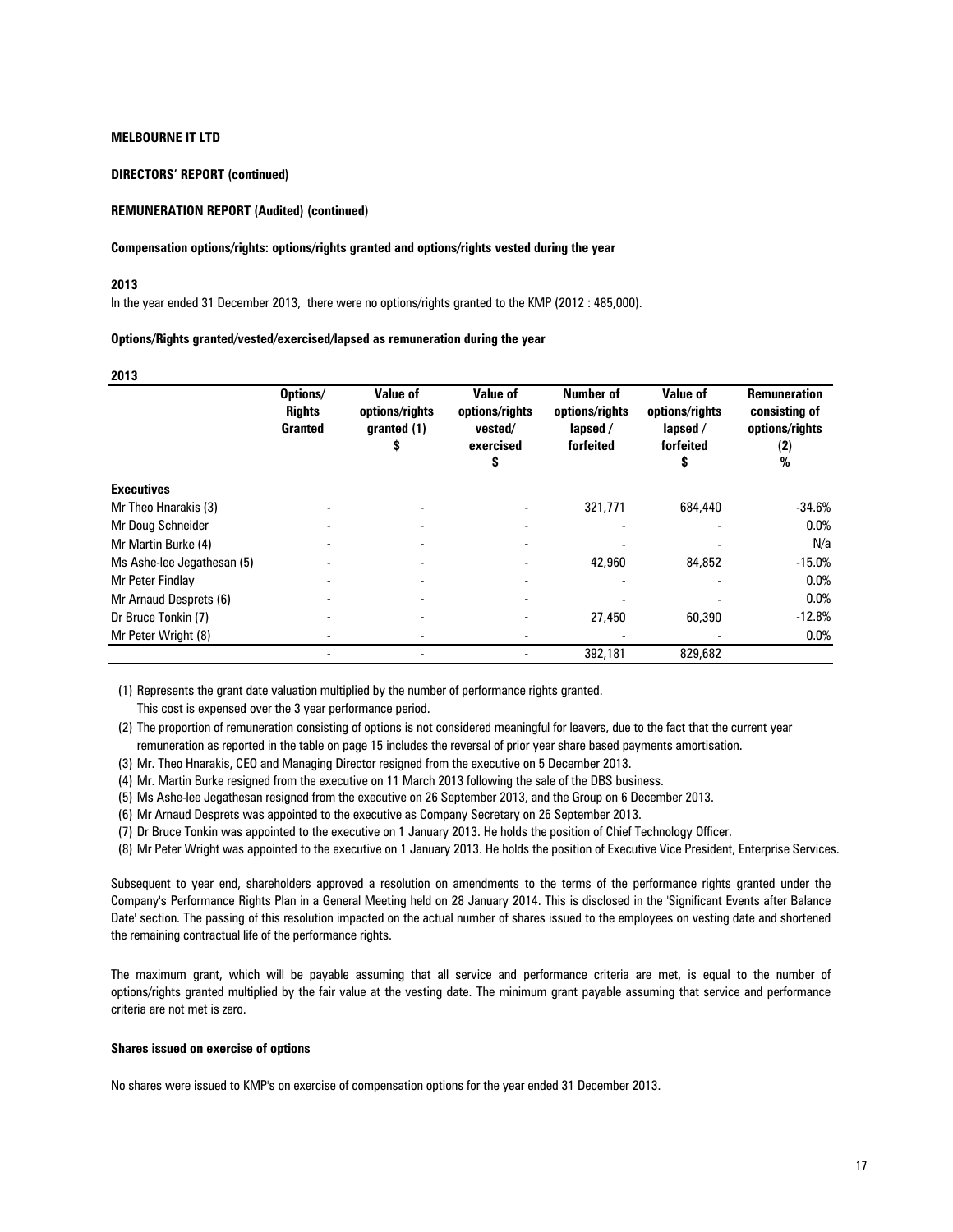# **DIRECTORS' REPORT (continued)**

#### **Employees**

The consolidated entity employed 338 full time equivalent ("FTE") employees as at 31 December 2013 (2012: 585 FTE).

#### **Auditor independence and non audit services**

The Directors have received an independence declaration from the auditor of Melbourne IT Ltd, as shown on page 20.

# **Non audit services**

The following non audit services were provided by the Group's auditor, Ernst & Young. The directors are satisfied that the provision of non audit services is compatible with general standards of independence for auditors imposed by the Corporations Act 2001. The nature and scope of each type of non audit service provided means that auditor independence was not compromised.

Ernst & Young received or are due to receive the following amounts for the provision of non audit services:

| <b>Taxation advice services</b>              | 366,245 |
|----------------------------------------------|---------|
| Assurance related and due diligence services | 71,450  |
|                                              | 437,695 |

#### **Modification of auditor rotation requirments**

On 27 August 2013, at the recommendation of the ARMC, the directors granted an approval for the extension of the Group's audit partner for a further two years when the initial period of five years as permitted under the Corporations Act 2001 expired in December 2013. The ARMC's recommendation was based on the following reasons:

- the ARMC is satisfied with the skills and personal qualities of the audit partner and the audit team and is of the view that they displayed a good understanding of the Group and strong technical accounting competence;
- the ARMC is satisfied that Ernst & Young conduct an effective audit with focus on the appropriate area of risk; and
- the ARMC is satisfied that the approval of a two year extension does not give rise to a conflict of interest situation.

Signed in accordance with a resolution of the directors.

 $\overline{\phantom{a}}$ 

**Simon Jones (Chairman)**

Melbourne, 26 March 2014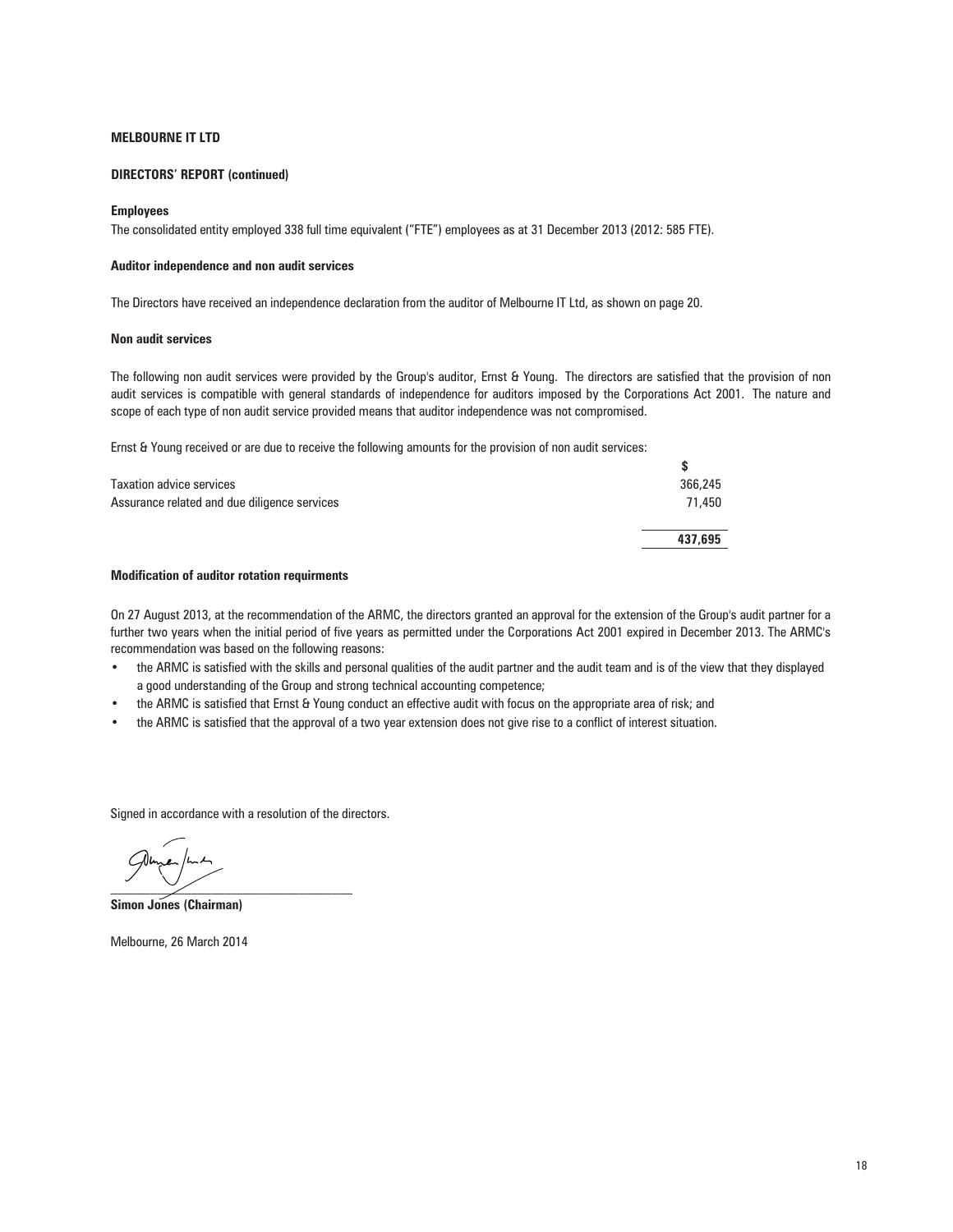

Emst & Young 8 Exhibition Street Melbourne VIC 3000 Australia<br>GPO Box 67 Melbourne VIC 3001

Tel: +61 3 9288 8000 Fax: +61 3 8650 7777 ey.com/au

# Auditor's Independence Declaration to the Directors of Melbourne IT Limited

In relation to our audit of the financial report of Melbourne IT Limited for the financial year ended 31 December 2013, to the best of my knowledge and belief, there have been no contraventions of the auditor independence requirements of the Corporations Act 2001 or any applicable code of professional conduct.

 $Ernst + Young$ 

Ernst & Young

Konwaan

Joanne Lonergan Partner 26 March 2014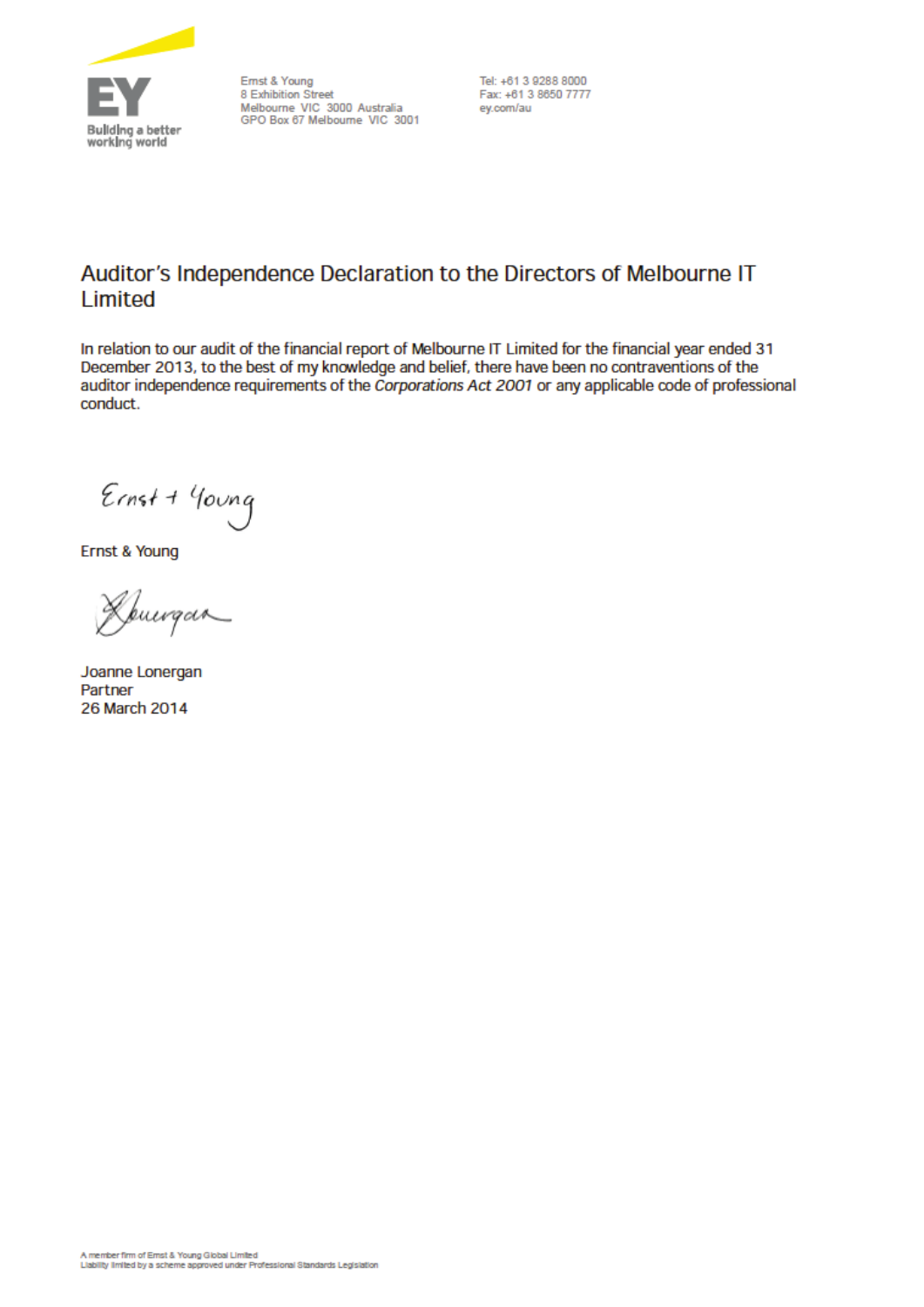# **DIRECTORS' DECLARATION**

In accordance with a resolution of the directors of Melbourne IT Ltd, I state that:

- (1) In the opinion of the directors:
- (a) the financial statements and notes of Melbourne IT Ltd for the financial year ended 31 December 2013 are in accordance with the Corporations Act 2001, including:
	- (i) giving a true and fair view of its financial position as at 31 December 2013 and of its performance for the year ended on that date; and
	- (ii) complying with Accounting Standards (including the Australian Accounting Interpretations) and Corporations Regulations 2001; and
- (b) the financial statements and notes also comply with International Financial Reporting Standards as disclosed in note 1(a).
- (c) there are reasonable grounds to believe that the company will be able to pay its debts as and when they become due and payable.
- (2) This declaration has been made after receiving the declarations required to be made to the directors in accordance with section 295A of the Corporations Act 2001 for the financial year ended 31 December 2013.
- (3) In the opinion of the directors, as at the date of this declaration, there are reasonable grounds to believe that the members of the Closed Group, as identified in note 33, as parties to a Deed of Cross Guarantee, will be able to meet any obligations or liabilities to which they are, or may become subject to, under the deed as described in note 32.

On behalf of the Board

 $\overline{\phantom{a}}$ 

**Simon Jones (Chairman)**

Melbourne, 26 March 2014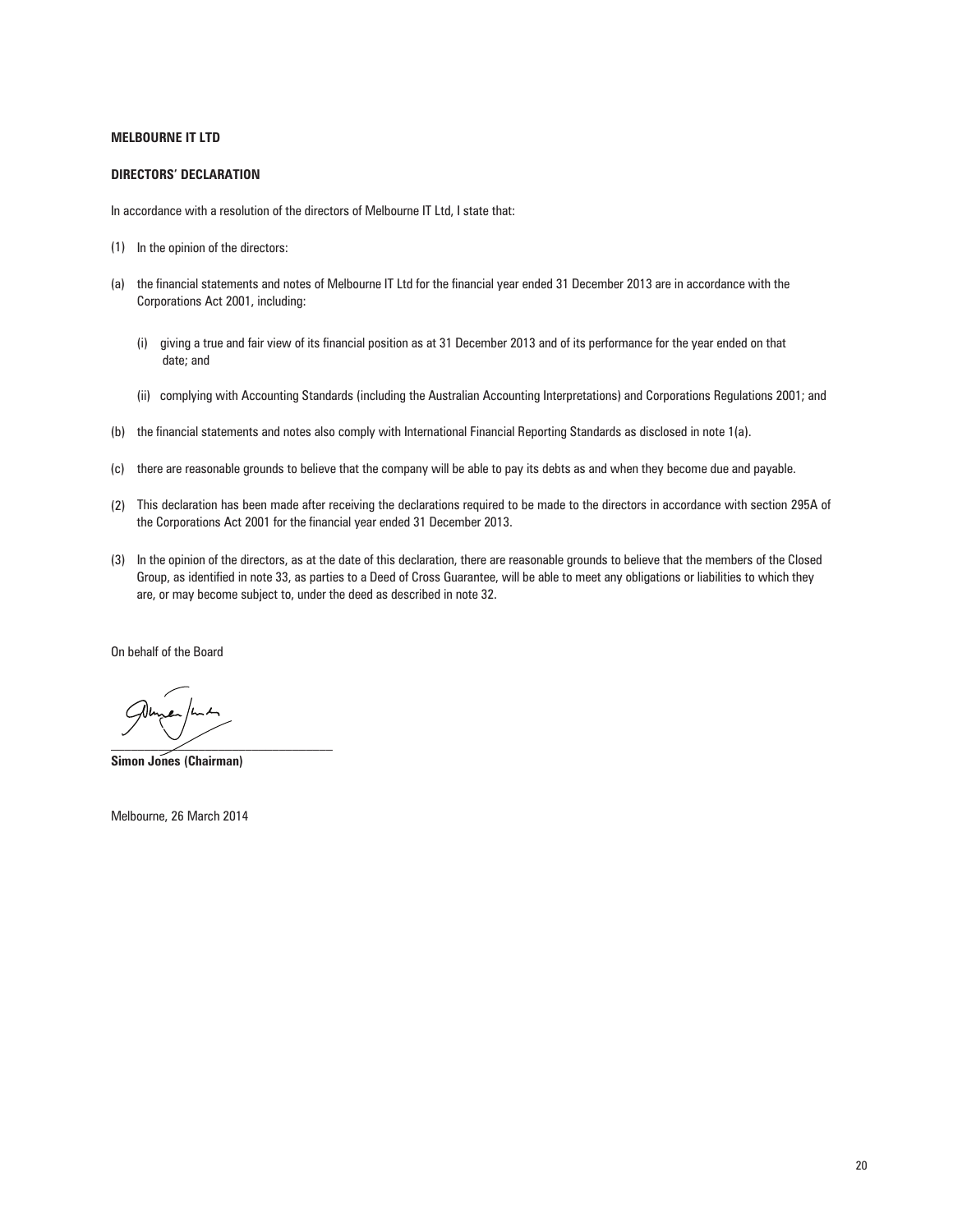

Ernst & Young 8 Exhibition Street Melbourne VIC 3000 Australia GPO Box 67 Melbourne VIC 3001

Tel: +61.3 9288 8000 Fax: +61 3 8650 7777 ev.com/au

# Independent auditor's report to the members of Melbourne IT Limited

# Report on the financial report

We have audited the accompanying financial report of Melbourne IT Limited, which comprises the consolidated statement of financial position as at 31 December 2013, the consolidated statement of comprehensive income, the consolidated statement of changes in equity and the consolidated statement of cash flows for the year then ended, notes comprising a summary of significant accounting policies and other explanatory information, and the directors' declaration of the consolidated entity comprising the company and the entities it controlled at the year's end or from time to time during the financial year.

# Directors' responsibility for the financial report

The directors of the company are responsible for the preparation of the financial report that gives a true and fair view in accordance with Australian Accounting Standards and the Corporations Act 2001 and for such internal controls as the directors determine are necessary to enable the preparation of the financial report that is free from material misstatement, whether due to fraud or error. In Note 1, the directors also state, in accordance with Accounting Standard AASB 101 Presentation of Financial Statements, that the financial statements comply with International Financial Reporting Standards.

# **Auditor's responsibility**

Our responsibility is to express an opinion on the financial report based on our audit. We conducted our audit in accordance with Australian Auditing Standards. Those standards require that we comply with relevant ethical requirements relating to audit engagements and plan and perform the audit to obtain reasonable assurance about whether the financial report is free from material misstatement.

An audit involves performing procedures to obtain audit evidence about the amounts and disclosures in the financial report. The procedures selected depend on the auditor's judgment, including the assessment of the risks of material misstatement of the financial report, whether due to fraud or error. In making those risk assessments, the auditor considers internal controls relevant to the entity's preparation and fair presentation of the financial report in order to design audit procedures that are appropriate in the circumstances, but not for the purpose of expressing an opinion on the effectiveness of the entity's internal controls. An audit also includes evaluating the appropriateness of accounting policies used and the reasonableness of accounting estimates made by the directors, as well as evaluating the overall presentation of the financial report.

We believe that the audit evidence we have obtained is sufficient and appropriate to provide a basis for our audit opinion.

### Independence

In conducting our audit we have complied with the independence requirements of the Corporations Act 2001. We have given to the directors of the company a written Auditor's Independence Declaration, a copy of which is included in the directors' report.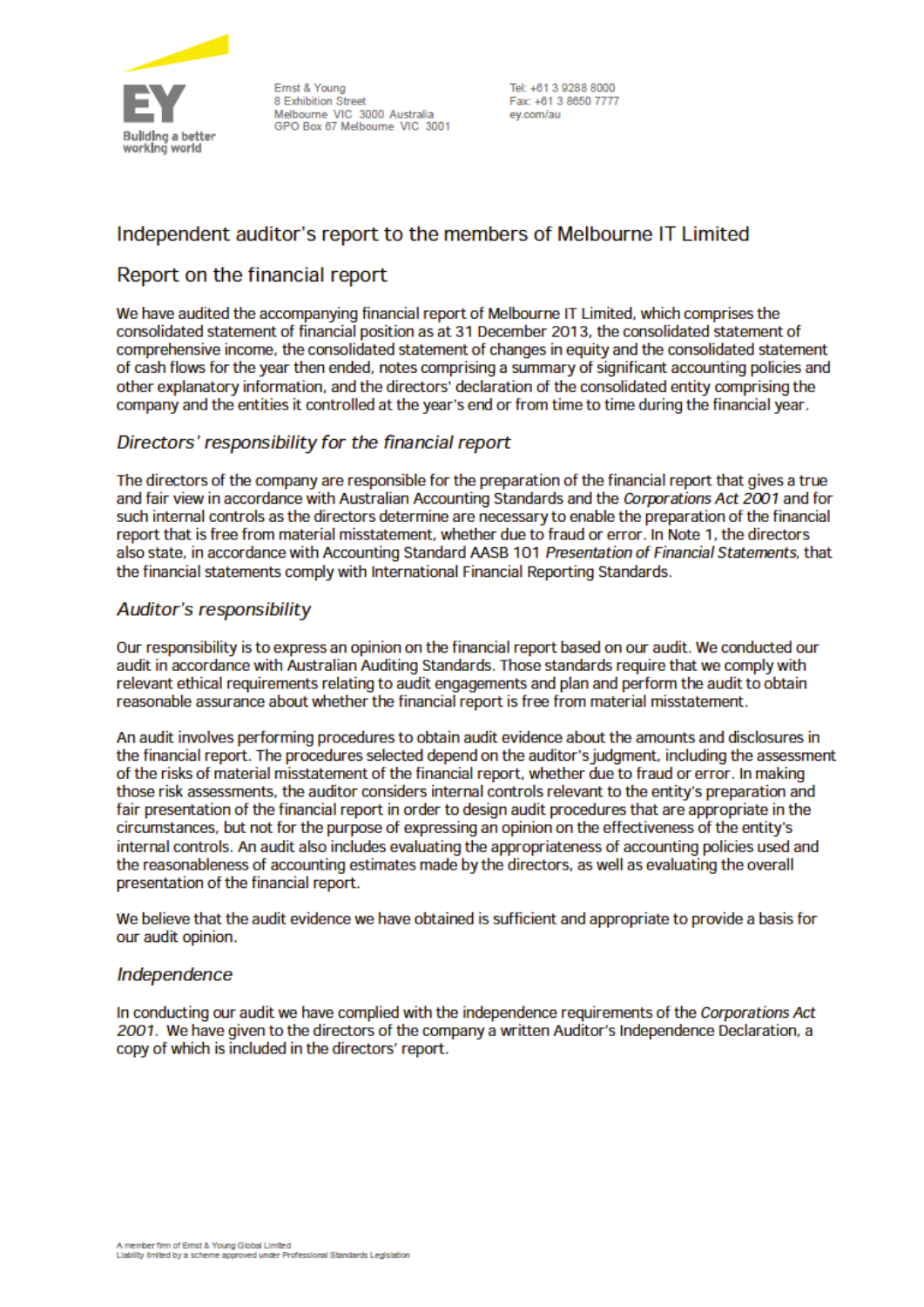

# **Opinion**

In our opinion:

- the financial report of Melbourne IT Limited is in accordance with the Corporations Act 2001, a. including:
	- j giving a true and fair view of the consolidated entity's financial position as at 31 December 2013 and of its performance for the year ended on that date; and
	- Ϊi complying with Australian Accounting Standards and the Corporations Regulations 2001; and
- b. the financial report also complies with International Financial Reporting Standards as disclosed in Note 1.

# Report on the remuneration report

We have audited the Remuneration Report included in the directors' report for the year ended 31 December 2013. The directors of the company are responsible for the preparation and presentation of the Remuneration Report in accordance with section 300A of the Corporations Act 2001. Our responsibility is to express an opinion on the Remuneration Report, based on our audit conducted in accordance with Australian Auditing Standards.

# **Opinion**

In our opinion, the Remuneration Report of Melbourne IT Limited for the year ended 31 December 2013, complies with section 300A of the Corporations Act 2001.

 $Ernst + Young$ 

Ernst & Young

Houwgan

Joanne Lonergan Partner Melbourne 26 March 2014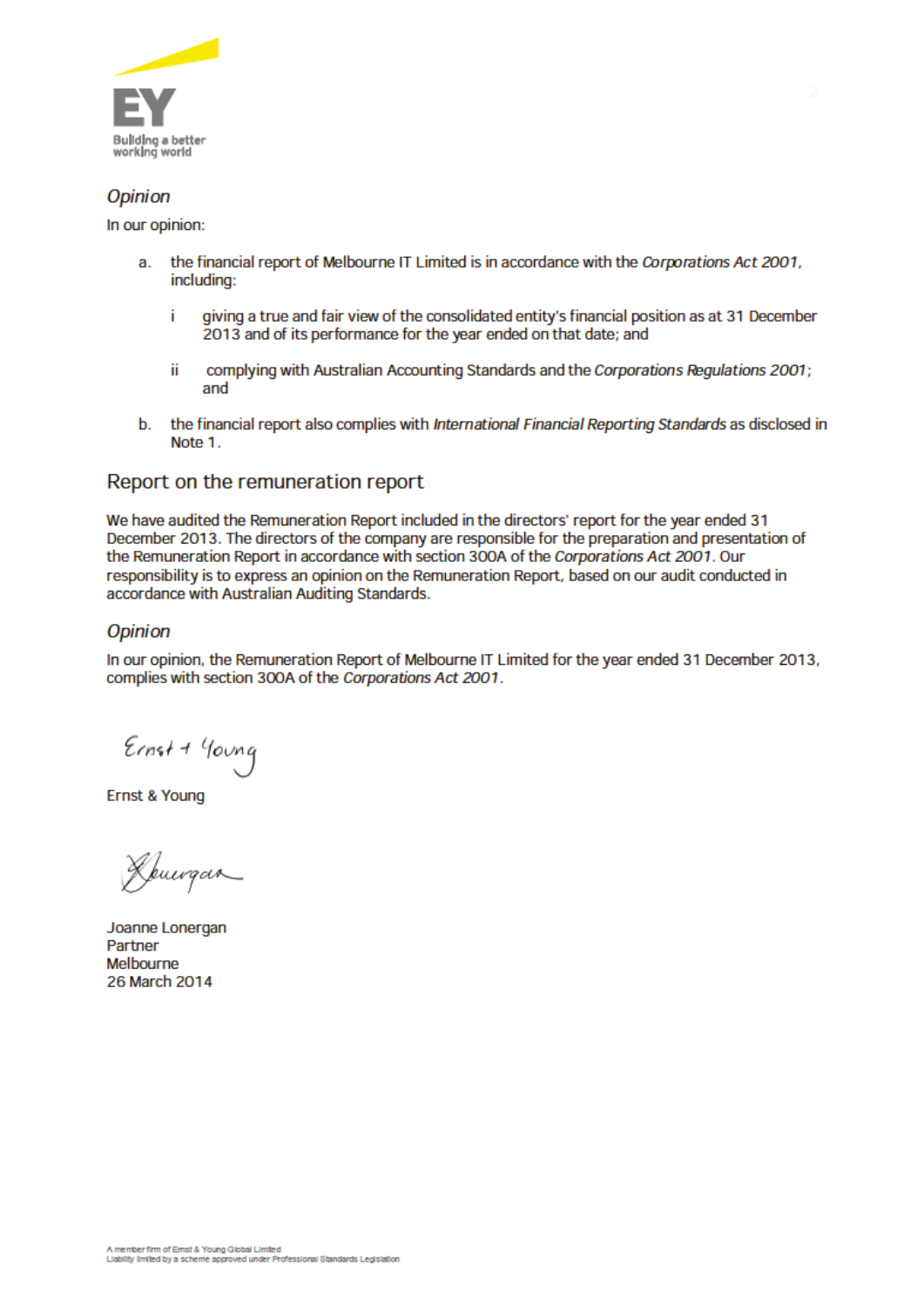# **CONSOLIDATED STATEMENT OF FINANCIAL POSITION AS AT 31 DECEMBER 2013**

|                                            |              | <b>CONSOLIDATED</b> |         |
|--------------------------------------------|--------------|---------------------|---------|
|                                            | <b>Notes</b> | 2013                | 2012    |
| <b>ASSETS</b>                              |              | \$'000              | \$'000  |
| <b>Current Assets</b>                      |              |                     |         |
| Cash and cash equivalents                  | 20(b)        | 80,520              | 17,857  |
| Trade and other receivables                | 8            | 24,183              | 22,966  |
| Inventories                                | 9            |                     | 539     |
| Prepayment of domain name registry charges |              | 6,287               | 9,573   |
| <b>Current tax receivables</b>             | 17           | 5,438               |         |
| Other assets                               | 10           | 1,570               | 2,755   |
| <b>Total Current Assets</b>                |              | 117,998             | 53,690  |
| <b>Non-Current Assets</b>                  |              |                     |         |
| Plant and equipment                        | 12           | 2,957               | 3,692   |
| Intangible assets                          | 13           | 69,312              | 130,703 |
| Deferred tax assets                        | 11           | 3,261               | 6,412   |
| Prepayment of domain name registry charges |              | 5,236               | 6,255   |
| Other assets                               |              | 74                  | 43      |
| <b>Total Non-Current Assets</b>            |              | 80,840              | 147,105 |
| <b>TOTAL ASSETS</b>                        |              | 198,838             | 200,795 |
| <b>LIABILITIES</b>                         |              |                     |         |
| <b>Current Liabilities</b>                 |              |                     |         |
| Trade and other payables                   | 14           | 17,443              | 15,639  |
| Interest-bearing loans and borrowings      | 15           |                     | 5,784   |
| Provisions                                 | 16           | 3,002               | 4,325   |
| <b>Current tax liabilities</b>             | 17           |                     | 682     |
| Income received in advance                 |              | 16,689              | 29,144  |
| <b>Total Current Liabilities</b>           |              | 37,134              | 55,574  |
| <b>Non-Current Liabilities</b>             |              |                     |         |
| Interest-bearing loans and borrowings      | 15           |                     | 28,034  |
| Deferred tax liability                     | 17           | 697                 | 6,287   |
| Provisions                                 | 16           | 530                 | 793     |
| Income received in advance                 |              | 12,410              | 14,365  |
| Derivative financial instruments           | 23           |                     | 448     |
| <b>Total Non-Current Liabilities</b>       |              | 13,637              | 49,927  |
| <b>TOTAL LIABILITIES</b>                   |              | 50,771              | 105,501 |
| <b>NET ASSETS</b>                          |              | 148,067             | 95,294  |
| <b>EQUITY</b>                              |              |                     |         |
| Contributed equity                         | 18(a)        | 68,809              | 68,794  |
| Foreign currency translation reserve       |              | (566)               | (9,901) |
| Options reserve                            |              | 5,017               | 4,237   |
| Hedging reserve                            |              |                     | (214)   |
| <b>Retained earnings</b>                   |              | 74,807              | 32,378  |
| <b>TOTAL EQUITY</b>                        |              | 148,067             | 95,294  |

The above consolidated statement of financial position should be read in conjunction with the accompanying notes.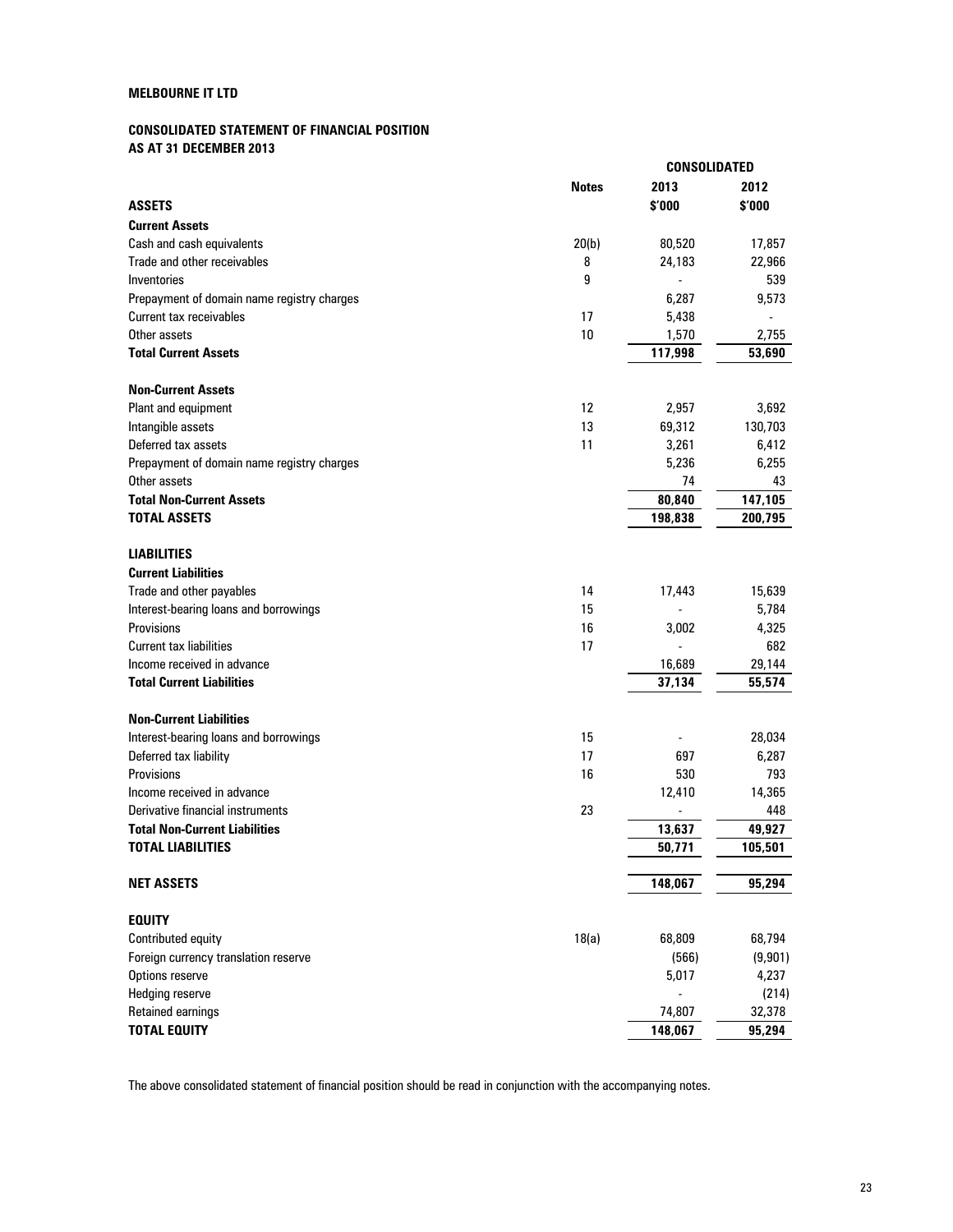# **CONSOLIDATED STATEMENT OF COMPREHENSIVE INCOME FOR THE YEAR ENDED 31 DECEMBER 2013**

|                                                                  |              |                | <b>CONSOLIDATED</b>      |
|------------------------------------------------------------------|--------------|----------------|--------------------------|
|                                                                  | <b>Notes</b> | 2013<br>\$'000 | 2012 Restated*<br>\$'000 |
| <b>Continuing operations</b>                                     |              |                |                          |
| Revenue                                                          | 4(a)         | 103,412        | 108,471                  |
| Registry, Hosting and Sundry Other Product Costs                 |              | (41, 145)      | (44, 216)                |
| <b>Gross profit</b>                                              |              | 62,267         | 64,255                   |
| Salaries and employee benefit expenses                           | 5(e)         | (40, 522)      | (40, 651)                |
| Depreciation and amortisation expenses                           | 5(a)         | (1, 978)       | (2,599)                  |
| Amortisation of identifiable intangible assets                   | 5(b)         | (804)          | (210)                    |
| <b>Finance costs</b>                                             | 5(d)         | (790)          | (871)                    |
| Other expenses                                                   | 5(c)         | (12, 309)      | (9, 925)                 |
| <b>Profit before tax from continuing operations</b>              |              | 5,864          | 9,999                    |
| Income tax expense                                               | 6            | 334            | (1, 309)                 |
| Profit for the year from continuing operations                   |              | 6,198          | 8,690                    |
| <b>Discontinued operations</b>                                   |              |                |                          |
| Profit after tax for the year from discontinued operations       | 21           | 62,678         | 2,751                    |
| Profit for the year                                              |              | 68,876         | 11,441                   |
| Other comprehensive income                                       |              |                |                          |
| Items that are reclassified to the profit or loss:               |              |                |                          |
| <b>Currency translation differences</b>                          |              | 9,335          | (9)                      |
| Items that may be reclassified to the profit or loss:            |              |                |                          |
| Net gains/(losses) on cashflow hedges (net of tax)               |              | 214            | (87)                     |
| Other comprehensive income for the year, net of tax              |              | 9,549          | (96)                     |
| <b>TOTAL COMPREHENSIVE INCOME FOR THE YEAR</b>                   |              | 78,425         | 11,345                   |
| Profit attributable to members of the parent                     |              | 68,876         | 11,441                   |
| Total comprehensive income attributable to members of the parent |              | 78,425         | 11,345                   |
| <b>EARNINGS PER SHARE</b>                                        |              |                |                          |
|                                                                  |              | 2013           | 2012 Restated*           |
| Basic earnings per share from continuing operations              | 25           | 7.46 cents     | 10.60 cents              |
| Diluted earnings per share from continuing operations            | 25           | 7.42 cents     | 10.46 cents              |
| Basic earnings per share from discontinued operations            | 25           | 75.44 cents    | 3.36 cents               |
| Diluted earnings per share from discontinued operations          | 25           | 75.05 cents    | 3.31 cents               |

\* 2012 results have been restated to present the DBS & FTR businesses as discontinued operations as required by Australian Accounting Standards (refer note 21).

The above consolidated statement of comprehensive income should be read in conjunction with the accompanying notes.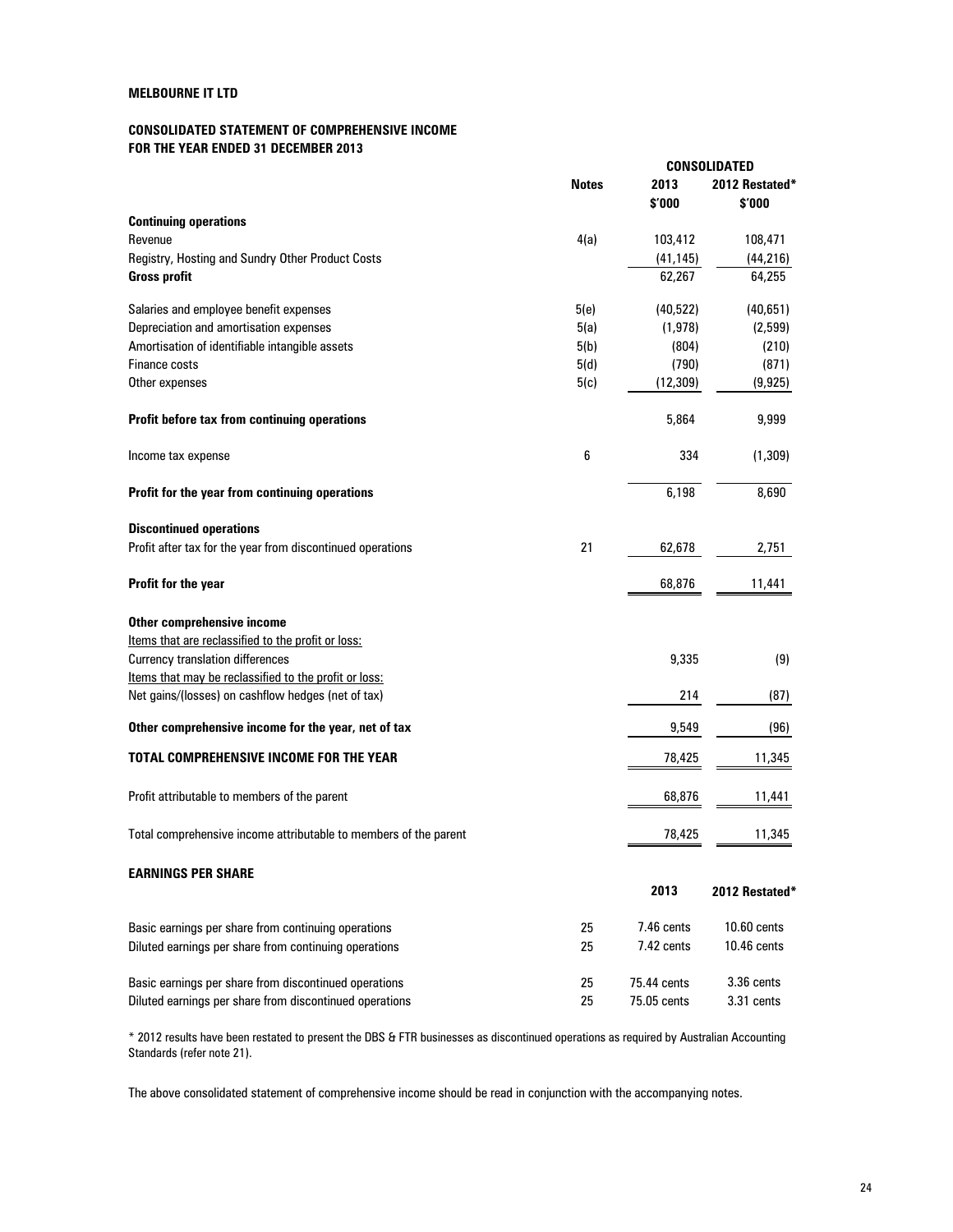# **CONSOLIDATED STATEMENT OF CHANGES IN EQUITY FOR THE YEAR ENDED 31 DECEMBER 2013**

|                                          | <b>FOREIGN</b><br><b>CURRENCY</b><br><b>RESERVE</b> | <b>OPTIONS</b><br><b>RESERVE</b> | <b>HEDGING</b><br><b>RESERVE</b> | <b>CONTRIBUTED</b><br><b>EQUITY</b> | <b>RETAINED</b><br><b>EARNINGS</b> | <b>TOTAL</b> |
|------------------------------------------|-----------------------------------------------------|----------------------------------|----------------------------------|-------------------------------------|------------------------------------|--------------|
|                                          | \$'000                                              | \$'000                           | \$'000                           | \$'000                              | \$'000                             | \$'000       |
| As at 1 January 2013                     | (9, 901)                                            | 4,237                            | (214)                            | 68,794                              | 32,378                             | 95,294       |
| Profit for the year                      |                                                     |                                  |                                  |                                     | 68,876                             | 68,876       |
| Other comprehensive income               | 9,335                                               | $\blacksquare$                   | 214                              |                                     |                                    | 9,549        |
| <b>Total comprehensive income for</b>    |                                                     |                                  |                                  |                                     |                                    |              |
| the year                                 | 9,335                                               | 0                                | 214                              | 0                                   | 68,876                             | 78,425       |
| <b>Transactions with owners in their</b> |                                                     |                                  |                                  |                                     |                                    |              |
| capacity as owners:                      |                                                     |                                  |                                  |                                     |                                    |              |
| Share based payment                      |                                                     | 780                              |                                  |                                     |                                    | 780          |
| Dividend reinvestment plan               |                                                     |                                  |                                  |                                     |                                    |              |
| Exercise of options                      |                                                     |                                  |                                  | 63                                  |                                    | 63           |
| Capital return transaction costs         |                                                     |                                  |                                  | (48)                                |                                    | (48)         |
| <b>Equity dividends</b>                  |                                                     |                                  |                                  |                                     | (26, 447)                          | (26, 447)    |
| As at 31 December 2013                   | (566)                                               | 5,017                            | $\pmb{0}$                        | 68,809                              | 74,807                             | 148,067      |
| As at 1 January 2012                     | (9, 892)                                            | 4,166                            | (127)                            | 66,900                              | 33,183                             | 94,230       |
| Profit for the year                      |                                                     |                                  |                                  |                                     | 11,441                             | 11,441       |
| Other comprehensive income               | (9)                                                 |                                  | (87)                             |                                     |                                    | (96)         |
| <b>Total comprehensive income for</b>    |                                                     |                                  |                                  |                                     |                                    |              |
| the year                                 | (9)                                                 | 0                                | (87)                             | 0                                   | 11,441                             | 11,345       |
| <b>Transactions with owners in their</b> |                                                     |                                  |                                  |                                     |                                    |              |
| capacity as owners:                      |                                                     |                                  |                                  |                                     |                                    |              |
| Share based payment                      |                                                     | 71                               |                                  |                                     |                                    | 71           |
| Dividend reinvestment plan               |                                                     |                                  |                                  | 1,894                               | (1, 894)                           |              |
| <b>Exercise of options</b>               |                                                     |                                  |                                  |                                     |                                    |              |
| <b>Equity dividends</b>                  |                                                     |                                  |                                  |                                     | (10, 352)                          | (10, 352)    |
| As at 31 December 2012                   | (9, 901)                                            | 4,237                            | (214)                            | 68,794                              | 32,378                             | 95,294       |

The above consolidated statement of changes in equity should be read in conjunction with the accompanying notes.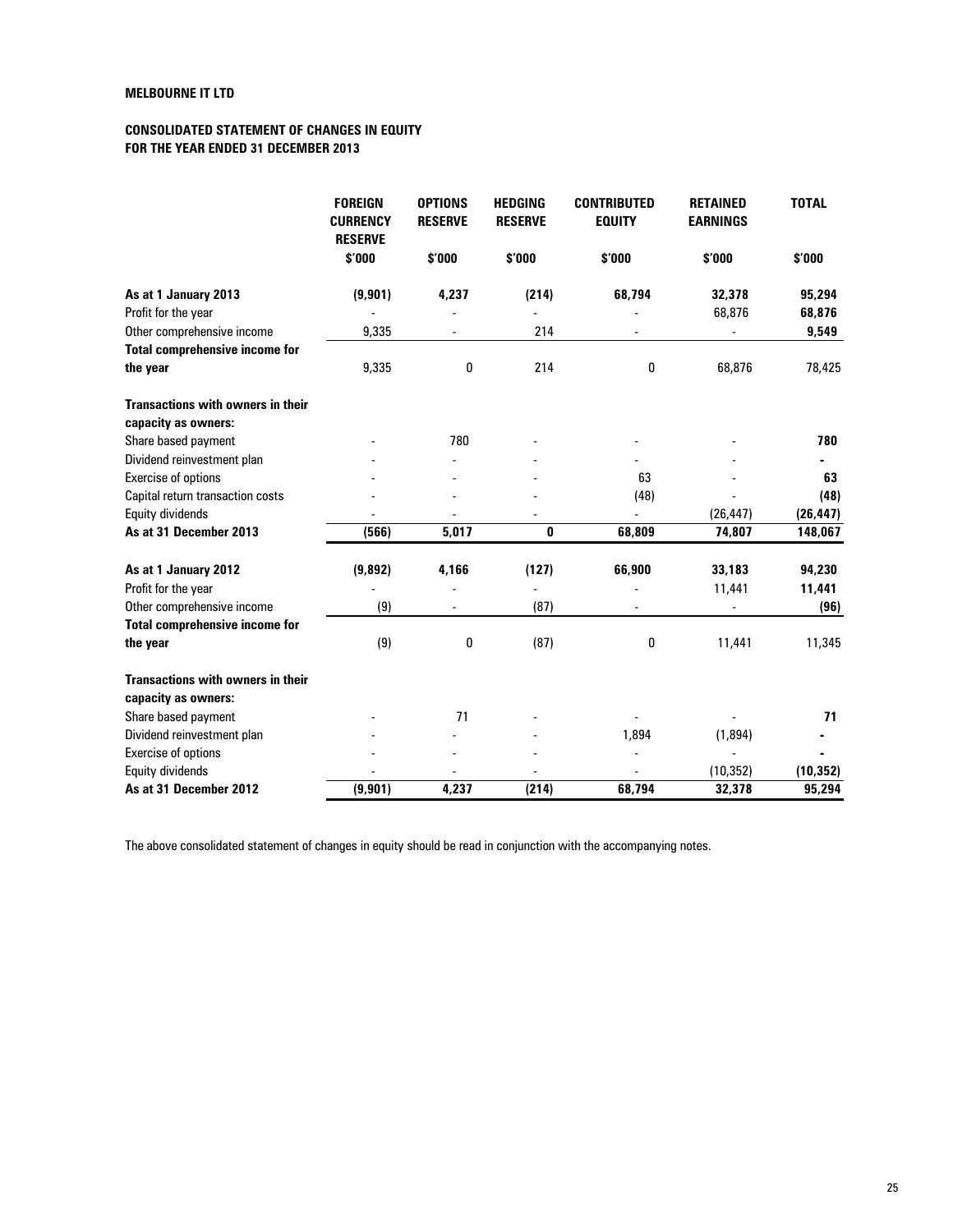# **CONSOLIDATED STATEMENT OF CASH FLOWS FOR THE YEAR ENDED 31 DECEMBER 2013**

|                                                              |              | <b>CONSOLIDATED</b> |            |
|--------------------------------------------------------------|--------------|---------------------|------------|
|                                                              | <b>Notes</b> | 2013                | 2012       |
| <b>CASH FLOWS FROM OPERATING ACTIVITIES</b>                  |              | \$'000              | \$'000     |
| Receipt of service revenue and recoveries (inclusive of GST) |              | 128,041             | 194,872    |
| Payments to suppliers and employees (inclusive of GST)       |              | (121, 116)          | (171, 290) |
| Interest received                                            |              | 2,576               | 270        |
| Interest paid                                                |              | (239)               | (1, 335)   |
| Bank charges and credit card merchant fees                   |              | (790)               | (1,040)    |
| Income tax paid                                              |              | (1, 164)            | (343)      |
| <b>NET CASH FLOWS FROM OPERATING</b>                         | 20(a)        | 7,308               | 21,134     |
| <b>CASH FLOWS FROM INVESTING ACTIVITIES</b>                  |              |                     |            |
| Purchase of plant and equipment                              |              | (1, 777)            | (2, 357)   |
| <b>Purchase of Transformation assets</b>                     |              | (3, 714)            | (3, 593)   |
| Sale of DBS business, net of cash disposed                   | 21(a)        | 115,884             |            |
| Sale of FTR business, net of cash disposed                   | 21(b)        | 6,030               |            |
| Proceeds from sale of plant and equipment                    |              | 250                 | 500        |
| Net payment of ICANN deposits held on account                |              |                     | (742)      |
| <b>NET CASH FLOWS FROM/(USED IN) INVESTING ACTIVITIES</b>    |              | 116,673             | (6, 192)   |
| <b>CASH FLOWS FROM FINANCING ACTIVITIES</b>                  |              |                     |            |
| Repayment of interest bearing liabilities                    | 21(a)        | (34, 617)           | (43, 208)  |
| Proceeds from issue of ordinary shares                       | 18(b)        | 63                  |            |
| Transaction costs on capital return                          | 18(b)        | (48)                |            |
| Proceeds from interest bearing liabilities                   |              |                     | 37,398     |
| Payment of dividend on ordinary shares                       |              | (26, 447)           | (10, 352)  |
| <b>NET CASH FLOWS USED IN FINANCING ACTIVITIES</b>           |              | (61, 049)           | (16, 162)  |
| <b>NET DECREASE IN CASH AND CASH EQUIVALENTS</b>             |              | 62,932              | (1, 220)   |
| Net foreign exchange differences                             |              | (269)               | 30         |
| Cash and cash equivalents at beginning of year               |              | 17,857              | 19,047     |
| CASH AND CASH EQUIVALENTS AT END OF YEAR                     | 20(b)        | 80,520              | 17,857     |

The above statement of cash flows should be read in conjunction with the accompanying notes.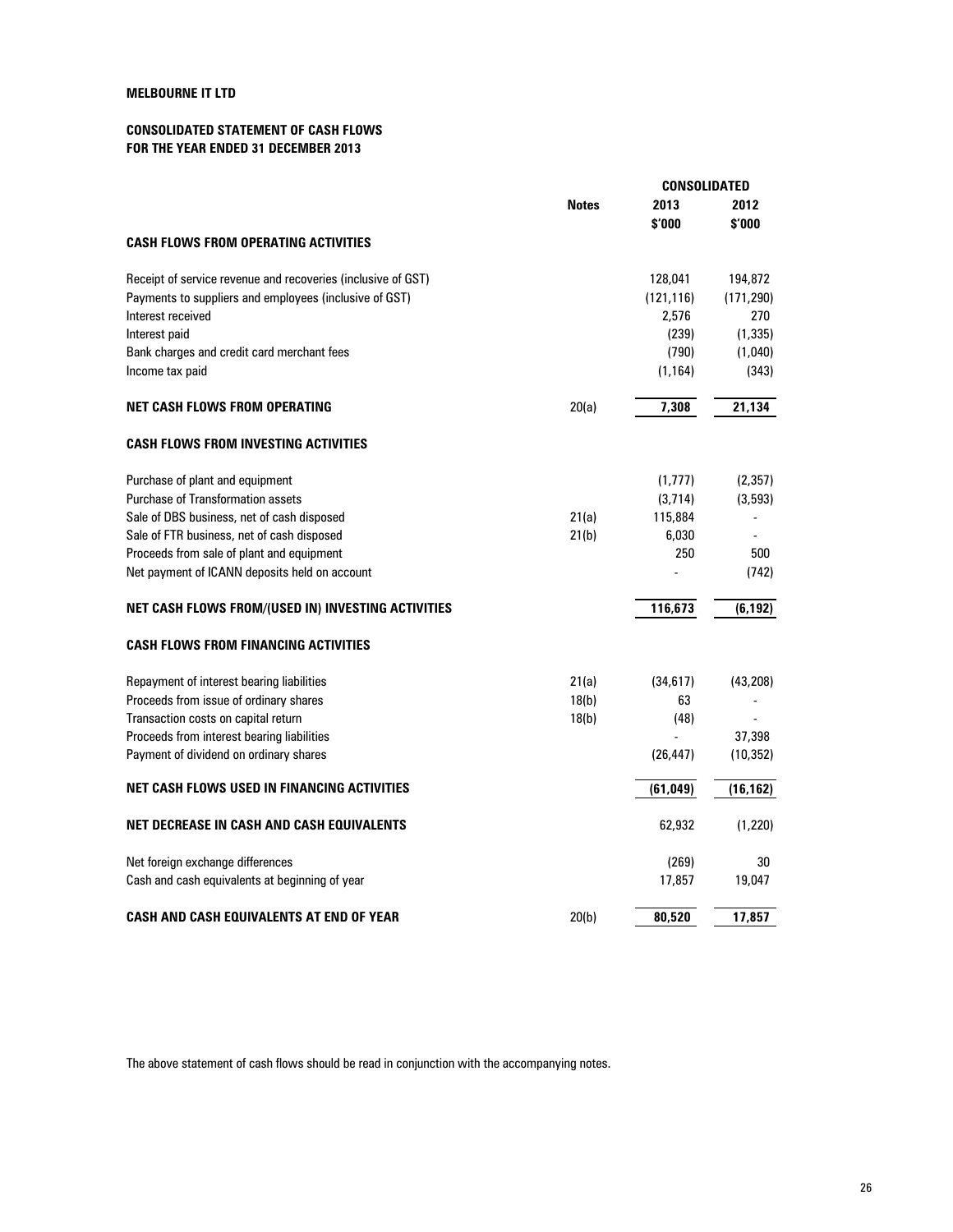# **NOTES TO THE FINANCIAL STATEMENTS FOR THE YEAR ENDED 31 DECEMBER 2013**

# **CORPORATE INFORMATION**

The financial report of Melbourne IT Ltd for the year ended 31 December 2013 was authorised for issue in accordance with a resolution of the directors on 26 March 2014.

Melbourne IT Ltd is a company limited by shares incorporated and domiciled in Australia whose shares are publicly traded on the Australian Stock Exchange.

The nature of the operations and principal activities of the Group are described in Notes 1(e).

# **1. SUMMARY OF SIGNIFICANT ACCOUNTING POLICIES**

## **Basis of Preparation**

The financial report is a general-purpose financial report, which has been prepared in accordance with the requirements of the Corporations Act 2001, Australian Accounting Standards, and other authoritative pronouncements of the Australian Accounting Standards Board.

The entity is a for-profit entity.

The financial report has been prepared on a historical cost basis, except for derivative financial instruments that have been measured at fair value and certain assets where an impairment loss has been charged. The carrying values of recognised assets and liabilities that are hedged with fair value hedges are adjusted to record changes in the fair values attributable to the risks that are being hedged.

The financial report is presented in Australian dollars and all values are rounded to the nearest thousand dollars (\$'000), unless otherwise stated, under the option available to the company under ASIC Class Order 98/0100. The company is an entity to which the class order applies.

# **(a) Compliance with IFRS**

The financial report complies with Australian Accounting Standards and International Financial Reporting Standards ('IFRS') as issued by the International Accounting Standards Board.

# **(b) New Accounting Standards and Interpretations**

# *(i) Changes in accounting policy and disclosures*

The accounting policies adopted are consistent with those of the previous financial year except as follows:

The Group has adopted the following new and amended Australian Accounting Standards as of 1 January 2013.

• *AASB 10 Consolidated Financial Statements*

AASB 10 Consolidated Financial Statements establishes a new control model that applies to all entities. The new control model broadens the situations when an entity is considered to be controlled by another entity and includes new guidance for applying the control model to specific situations, including when acting as a manager may give control, the impact of potential voting rights and when holding less than a majority voting rights may give control.

#### • *AASB 12 Disclosure of Interests in Other Entities*

AASB 12 Disclosure of Interests in Other Entities includes all disclosures relating to an entity's interests in subsidiaries, joint arrangements, associates and structured entities. New disclosures have been introduced about the judgements made by management to determine whether control exists, and to require summarised information about joint arrangements, associates and structured entities and subsidiaries with non-controlling interests.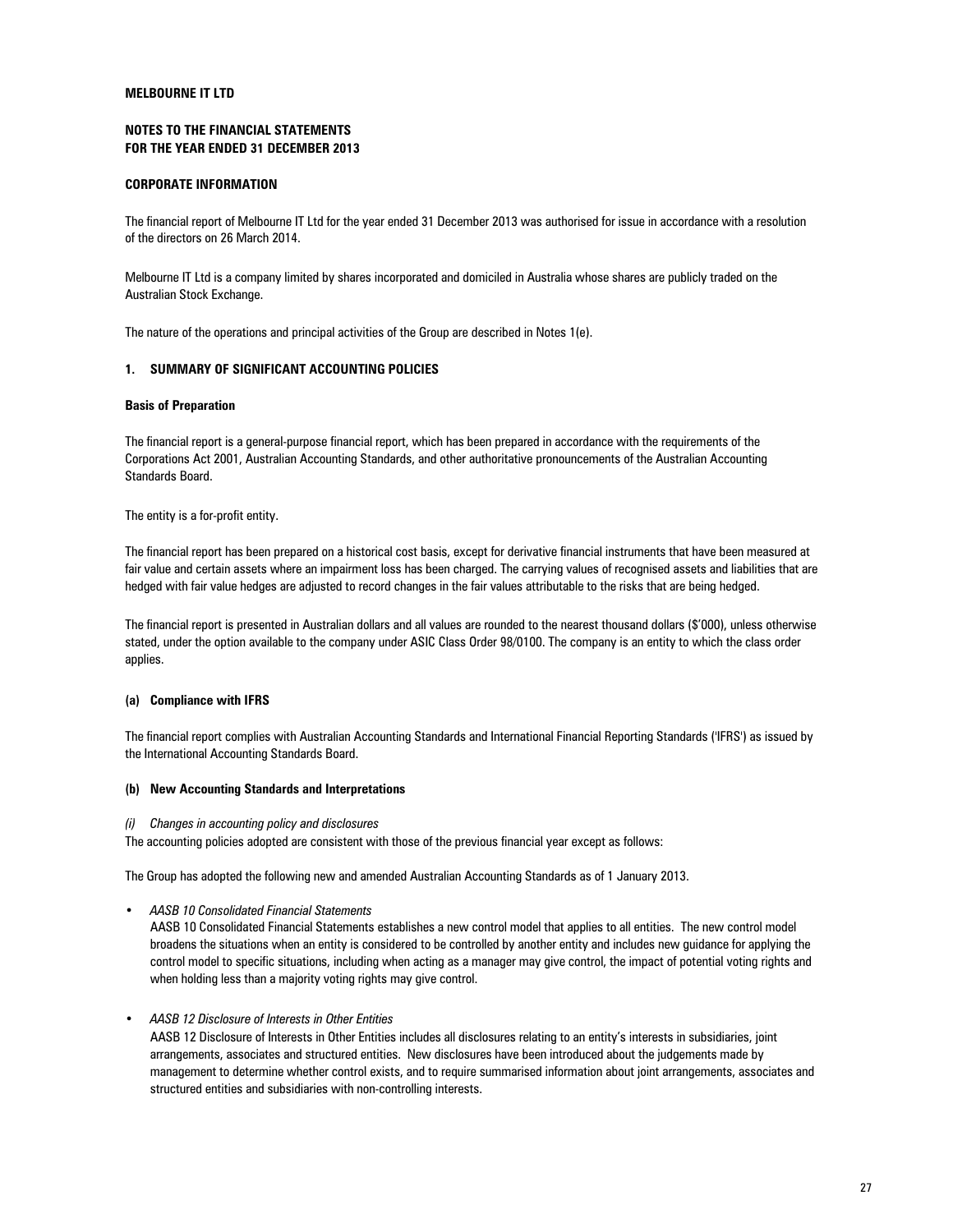# **NOTES TO THE FINANCIAL STATEMENTS FOR THE YEAR ENDED 31 DECEMBER 2013**

# **1. SUMMARY OF SIGNIFICANT ACCOUNTING POLICIES (Continued)**

#### • *AASB 13 Fair Value Measurement*

AASB 13 Fair Value Measurement establishes a single source of guidance for determining the fair value of assets and liabilities. AASB 13 does not change when an entity is required to use fair value, but rather, provides guidance on how to determine fair value when fair value is required or permitted. Application of this definition may result in different fair values being determined for the relevant assets. AASB 13 also expands the disclosure requirements for all assets or liabilities carried at fair value. This includes information about the assumptions made and the qualitative impact of those assumptions on the fair value determined.

#### • *AASB 119 Employee Benefits*

The revised standard changes the definition of short-term employee benefits. The distinction between short-term and other longterm employee benefits is now based on whether the benefits are expected to be settled wholly within 12 months after the reporting date.

- This standard requires entities to group items presented in other comprehensive income on the basis of whether they are potentially reclassifiable to profit or loss subsequently (reclassification adjustments). *AASB 2011-9 Amendments to Australian Accounting Standards - Presentation of Other Comprehensive Income*
- *AASB 2012-2 Amendments to Australian Accounting Standards – Disclosures – Offsetting Financial Assets and Financial Liabilities* AASB 2012-2 principally amends AASB 7 Financial Instruments: Disclosures to require disclosure of information that will enable users of an entity's financial statements to evaluate the effect or potential effect of netting arrangements, including rights of set-off associated with the entity's recognised financial assets and recognised financial liabilities, on the entity's financial position.

The adoption of the above standards had no material effect on the financial position or performance of the Group.

# *(ii) Accounting Standards and Interpretations issued but not yet effective*

Australian Accounting Standards that have recently been issued or amended but which are not yet effective and have not been adopted by the Group for the annual reporting period ended 31 December 2013 are outlined in the table below.

| <b>Reference</b> | Title                                                                                                                                                        | <b>Summary</b>                                                                                                                                                                                                                                                                                                | <b>Application</b><br><b>Date</b><br>of<br>Standard* | Impact on<br><b>Group Financial Report</b>                                                                                                                                             | <b>Application</b><br><b>Date</b><br>for Group* |
|------------------|--------------------------------------------------------------------------------------------------------------------------------------------------------------|---------------------------------------------------------------------------------------------------------------------------------------------------------------------------------------------------------------------------------------------------------------------------------------------------------------|------------------------------------------------------|----------------------------------------------------------------------------------------------------------------------------------------------------------------------------------------|-------------------------------------------------|
| AASB<br>2011-4   | Amendments<br>to Australian<br>Accounting<br>Standards to<br>Remove<br>Individual Key<br>Management<br>Personnel<br>Disclosure<br>Requirements<br>[AASB 124] | This Amendment deletes from AASB 124<br>individual key management personnel<br>disclosure requirements for disclosing entities<br>that are not companies.                                                                                                                                                     | $1$ -Jul-13                                          | The amendments to the<br><b>Accounting Standard relate</b><br>only to disclosure<br>requirements so will not<br>materially impact the<br>Group's financial position<br>or performance. | 1-Jan-14                                        |
| 3                | AASB 2013-Amendments<br>to AASB 136 -<br>Recoverable<br>Amount<br>Disclosures for<br>Non-Financial<br>Assets                                                 | AASB 2013-13 amends the disclosure<br>requirements in AASB 136 Impairment of<br>Assets. The amendments include the<br>requirements to disclose additional information<br>about the fair value measurement when the<br>recoverable amount of impaired assets is<br>based on fair value less costs of disposal. | $1-Jan-14$                                           | The amendments to the<br><b>Accounting Standard relate</b><br>only to disclosure<br>requirements so will not<br>materially impact the<br>Group's financial position<br>or performance. | $1$ -Jan-14                                     |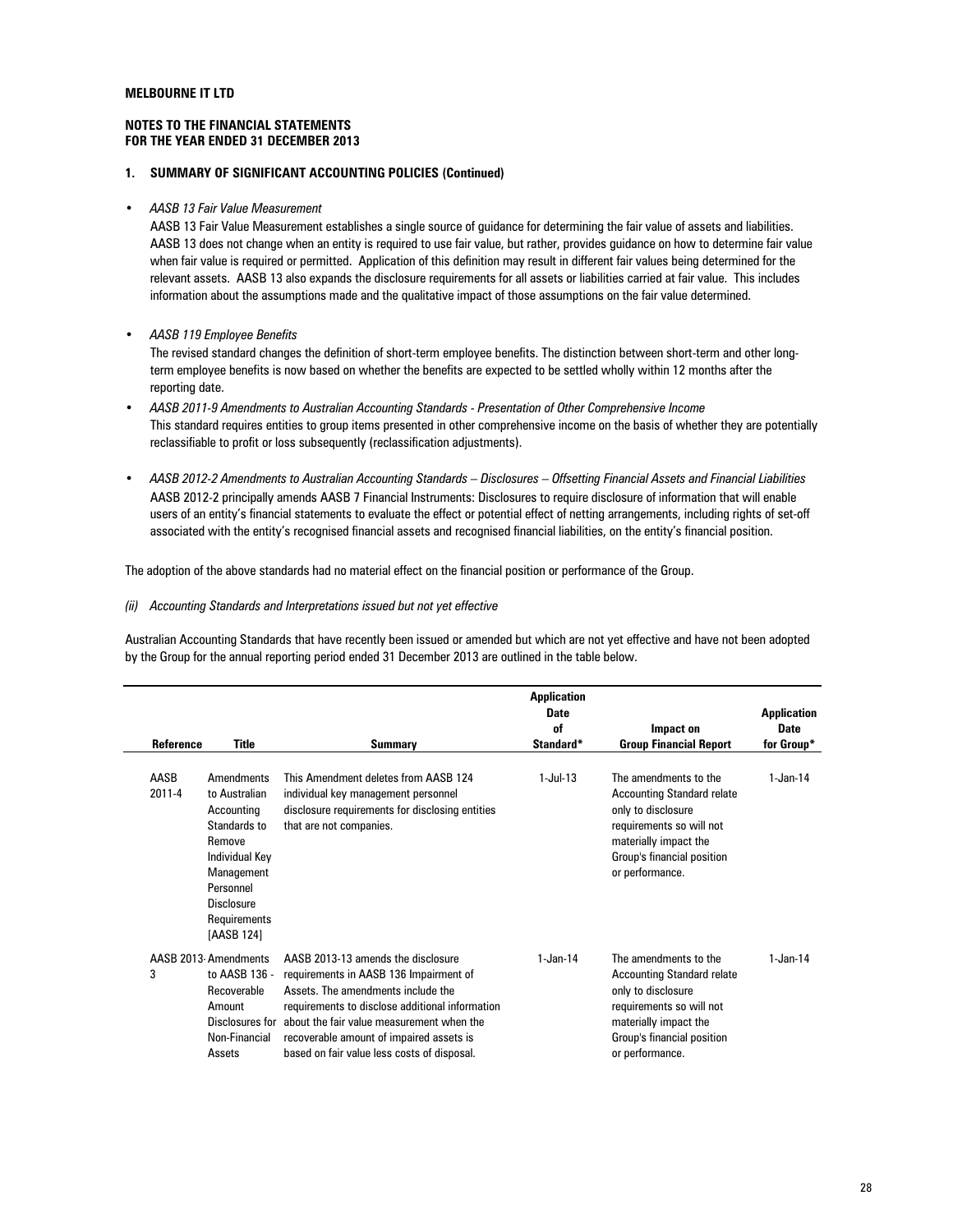# **NOTES TO THE FINANCIAL STATEMENTS FOR THE YEAR ENDED 31 DECEMBER 2013**

# **1. SUMMARY OF SIGNIFICANT ACCOUNTING POLICIES (Continued)**

*(ii) Accounting Standards and Interpretations issued but not yet effective (continued)*

|                         | <b>Summary</b>                                                                                                                                                                                                                                                                                                                                                                                                                                                                                                                                                                                                                                                                                                                                                                                                                                                                                                                                                                                                                                                                                                                                                                                                                                                                                                                                                                                                                                                                                                                                                                                                                                                                                                                                                                                | <b>Title</b>                            | Reference                |
|-------------------------|-----------------------------------------------------------------------------------------------------------------------------------------------------------------------------------------------------------------------------------------------------------------------------------------------------------------------------------------------------------------------------------------------------------------------------------------------------------------------------------------------------------------------------------------------------------------------------------------------------------------------------------------------------------------------------------------------------------------------------------------------------------------------------------------------------------------------------------------------------------------------------------------------------------------------------------------------------------------------------------------------------------------------------------------------------------------------------------------------------------------------------------------------------------------------------------------------------------------------------------------------------------------------------------------------------------------------------------------------------------------------------------------------------------------------------------------------------------------------------------------------------------------------------------------------------------------------------------------------------------------------------------------------------------------------------------------------------------------------------------------------------------------------------------------------|-----------------------------------------|--------------------------|
|                         |                                                                                                                                                                                                                                                                                                                                                                                                                                                                                                                                                                                                                                                                                                                                                                                                                                                                                                                                                                                                                                                                                                                                                                                                                                                                                                                                                                                                                                                                                                                                                                                                                                                                                                                                                                                               |                                         |                          |
| Standard*<br>$1-Jan-17$ | AASB 9 includes requirements for the<br>classification and measurement of financial<br>assets. It was further amended by AASB 2010-<br>7 to reflect amendments to the accounting for<br>financial liabilities.<br>These requirements improve and simplify the<br>approach for classification and measurement of<br>financial assets compared with the<br>requirements of AASB 139. The main changes<br>are described below.<br>(a) Financial assets that are debt instruments<br>will be classified based on (1) the objective of<br>the entity's business model for managing the<br>financial assets; (2) the characteristics of the<br>contractual cash flows.<br>(b) Allows an irrevocable election on initial<br>recognition to present gains and losses on<br>investments in equity instruments that are not<br>held for trading in other comprehensive<br>income. Dividends in respect of these<br>investments that are a return on investment<br>can be recognised in profit or loss and there is<br>no impairment or recycling on disposal of the<br>instrument.<br>(c) Financial assets can be designated and<br>measured at fair value through profit or loss at<br>initial recognition if doing so eliminates or<br>significantly reduces a measurement or<br>recognition inconsistency that would arise<br>from measuring assets or liabilities, or<br>recognising the gains and losses on them, on<br>different bases.<br>(d) Where the fair value option is used for<br>financial liabilities the change in fair value is to<br>be accounted for as follows:<br>$\blacktriangleright$ The change attributable to changes in credit<br>risk are presented in other comprehensive<br>income (OCI)<br>$\blacktriangleright$ The remaining change is presented in profit<br>or loss |                                         | AASB <sub>9</sub>        |
|                         |                                                                                                                                                                                                                                                                                                                                                                                                                                                                                                                                                                                                                                                                                                                                                                                                                                                                                                                                                                                                                                                                                                                                                                                                                                                                                                                                                                                                                                                                                                                                                                                                                                                                                                                                                                                               | If this approach creates or enlarges an | Financial<br>instruments |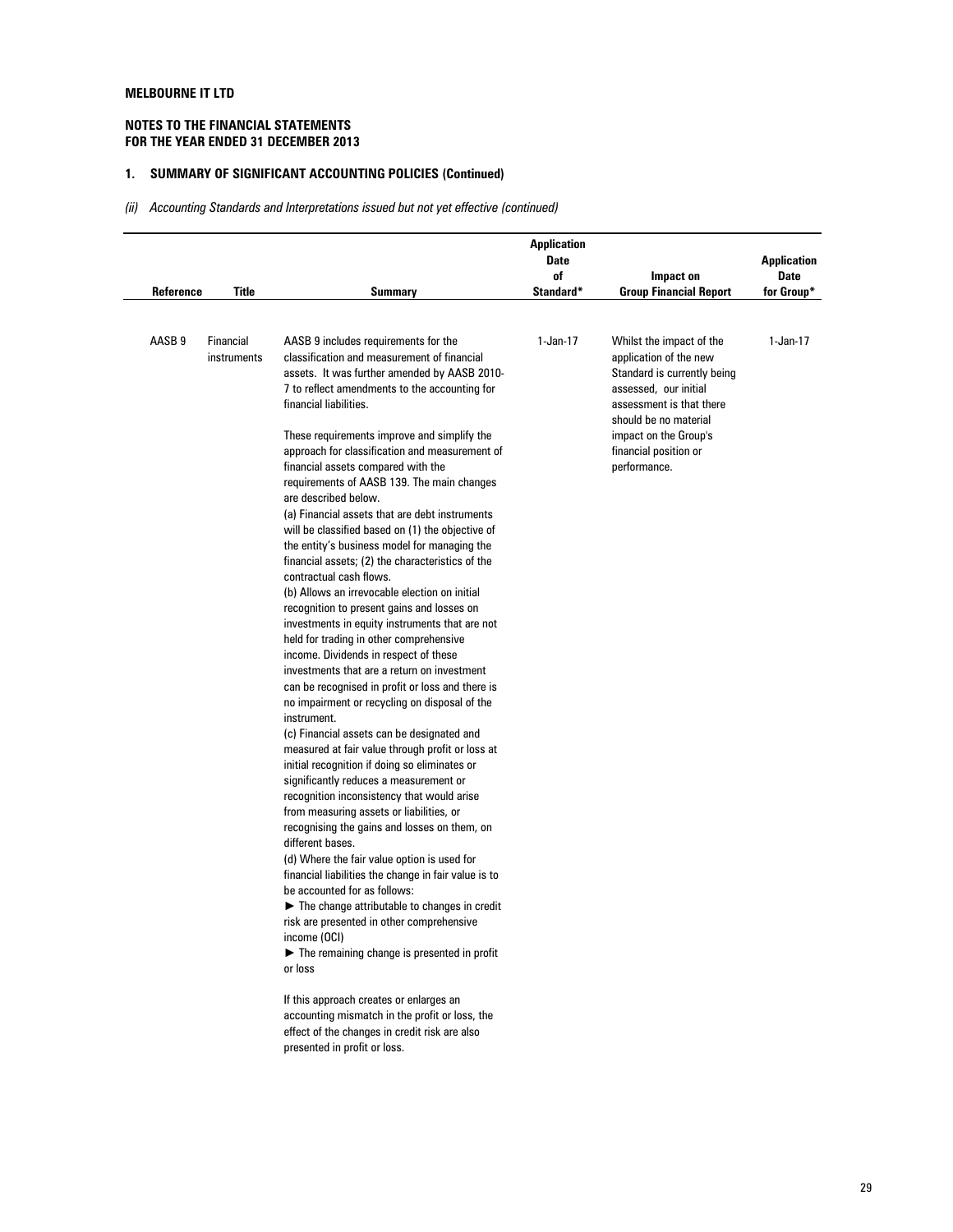# **NOTES TO THE FINANCIAL STATEMENTS FOR THE YEAR ENDED 31 DECEMBER 2013**

|  |  |  | (ii) Accounting Standards and Interpretations issued but not yet effective (continued) |  |  |  |
|--|--|--|----------------------------------------------------------------------------------------|--|--|--|
|--|--|--|----------------------------------------------------------------------------------------|--|--|--|

| Reference                                               | <b>Title</b>             | <b>Summary</b>                                                                                                                                                                                                                                                                                                                                                                                                                                                                                                                                                                                                                                                                                                                                                                                                                                                                                                                                                                                                                                                                                                                                                                                                                                                                                                                              | <b>Application</b><br><b>Date</b><br>of<br>Standard* | Impact on<br><b>Group Financial Report</b>                                                                                                                                                                                        | <b>Application</b><br><b>Date</b><br>for Group* |
|---------------------------------------------------------|--------------------------|---------------------------------------------------------------------------------------------------------------------------------------------------------------------------------------------------------------------------------------------------------------------------------------------------------------------------------------------------------------------------------------------------------------------------------------------------------------------------------------------------------------------------------------------------------------------------------------------------------------------------------------------------------------------------------------------------------------------------------------------------------------------------------------------------------------------------------------------------------------------------------------------------------------------------------------------------------------------------------------------------------------------------------------------------------------------------------------------------------------------------------------------------------------------------------------------------------------------------------------------------------------------------------------------------------------------------------------------|------------------------------------------------------|-----------------------------------------------------------------------------------------------------------------------------------------------------------------------------------------------------------------------------------|-------------------------------------------------|
| AASB <sub>9</sub><br>(Cont'd)                           | Financial<br>instruments | Consequential amendments were also made to<br>other standards as a result of AASB 9,<br>introduced by AASB 2009-11 and superseded<br>by AASB 2010-7 and 2010-10.<br>The AASB issued a revised version of AASB 9<br>(AASB 2013-9) during December 2013. The<br>revised standard incorporates three primary<br>changes:<br>1. New hedge accounting requirements<br>including changes to hedge effectiveness<br>testing, treatment of hedging costs, risk<br>components that can be hedged and<br>disclosures;<br>2. Entities may elect to apply only the<br>accounting for gains and losses from own<br>credit risk without applying the other<br>requirements of AASB 9 at the same time; and<br>3. The mandatory effective date moved to 1<br>January 2017.                                                                                                                                                                                                                                                                                                                                                                                                                                                                                                                                                                                 | $1-Jan-17$                                           | Whilst the impact of the<br>application of the new<br>Standard is currently being<br>assessed, our initial<br>assessment is that there<br>should be no material<br>impact on the Group's<br>financial position or<br>performance. | 1-Jan-17                                        |
| Annual<br>Improve-<br>ments<br>2010-2012 Cycle<br>Cycle | 2010-2012                | Annual Improve This standard sets out amendments to<br>ments to IFRSs International Financial Reporting<br>Standards (IFRSs) and the related bases for<br>conclusions and guidance made during the<br><b>International Accounting Standards Board's</b><br>Annual Improvements process. These<br>amendments have not yet been adopted by the<br>AASB.<br>The following items are addressed by this<br>standard:<br>FRS 2 - Clarifies the definition of 'vesting<br>conditions' and 'market condition' and<br>introduces the definition of 'performance<br>condition' and 'service condition'.<br>$\blacktriangleright$ IFRS 3 - Clarifies the classification<br>requirements for contingent consideration in a<br>business combination by removing all<br>references to IAS 37.<br>$\blacktriangleright$ IFRS 8 - Requires entities to disclose<br>factors used to identify the entity's reportable<br>segments when operating segments have been<br>aggregated. An entity is also required to<br>provide a reconciliation of total reportable<br>segments' asset the entity's assets.<br>IAS 16 & IAS 38 - Clarifies that the<br>determination of accumulated depreciation<br>does not depend on the selection of the<br>valuation technique and that it is calculated as<br>the difference between the gross and net<br>carrying amounts. | $1$ -Jul-14                                          | The amendments to the<br><b>Accounting Standard are</b><br>not expected to have a<br>material impact on the<br>Group's financial position<br>or performance.                                                                      | $1-Jan-15$                                      |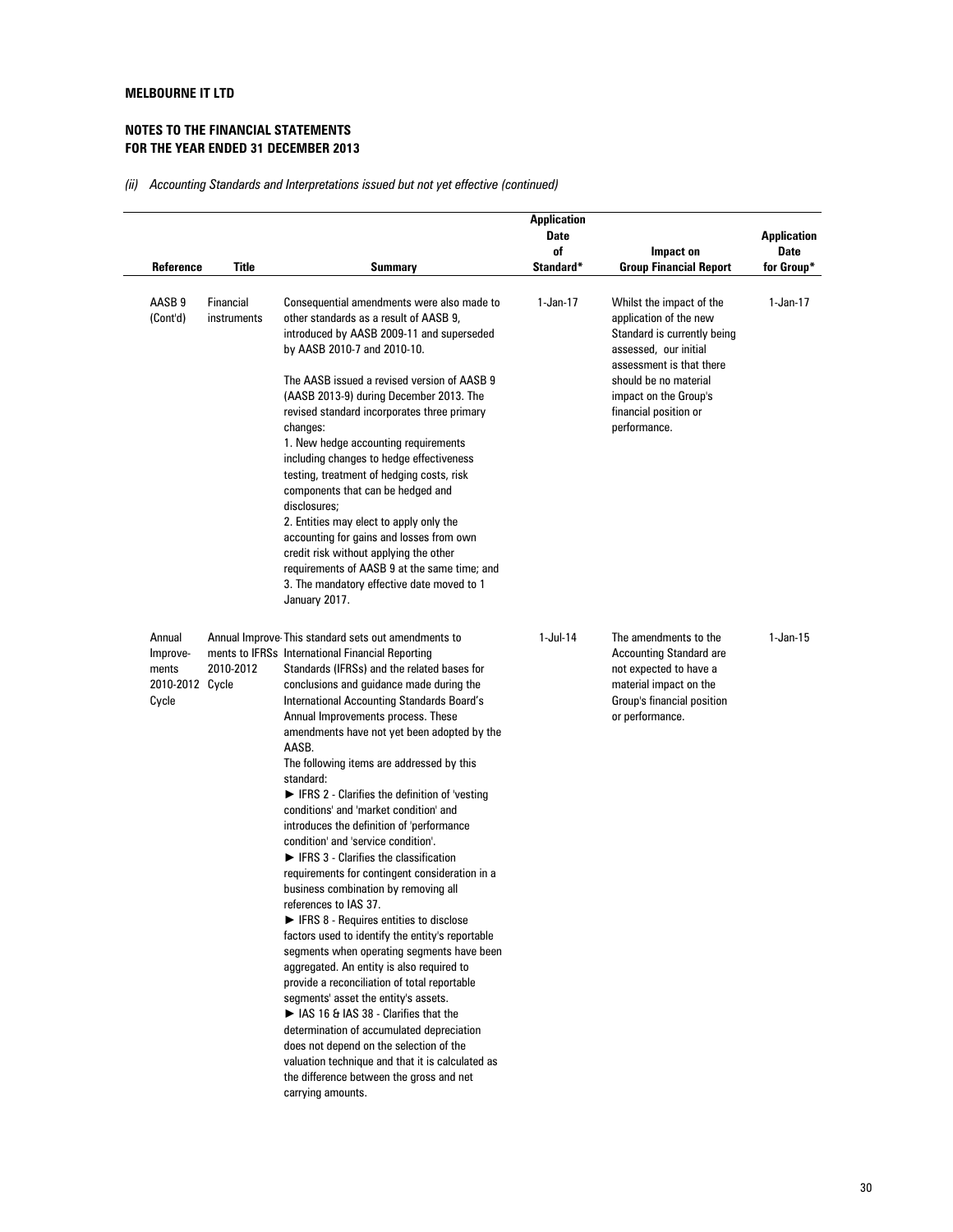# **NOTES TO THE FINANCIAL STATEMENTS FOR THE YEAR ENDED 31 DECEMBER 2013**

# **1. SUMMARY OF SIGNIFICANT ACCOUNTING POLICIES (Continued)**

## *(ii) Accounting Standards and Interpretations issued but not yet effective (continued)*

| Reference                                                           | <b>Title</b>                                                                                                                              | <b>Summary</b>                                                                                                                                                                                                                                                                                                                                                                                                          | <b>Application</b><br><b>Date</b><br>of<br>Standard* | Impact on<br><b>Group Financial Report</b>                                                                                                                                             | <b>Application</b><br><b>Date</b><br>for Group* |
|---------------------------------------------------------------------|-------------------------------------------------------------------------------------------------------------------------------------------|-------------------------------------------------------------------------------------------------------------------------------------------------------------------------------------------------------------------------------------------------------------------------------------------------------------------------------------------------------------------------------------------------------------------------|------------------------------------------------------|----------------------------------------------------------------------------------------------------------------------------------------------------------------------------------------|-------------------------------------------------|
| Annual<br>Improve-<br>ments<br>2010-2012 Cycle<br>Cycle<br>(Cont'd) | 2010-2012                                                                                                                                 | Annual Improve ▶ IAS 24 - Defines a management entity<br>ments to IFRSs providing KMP services as a related party of<br>the reporting entity. The amendments added<br>an exemption from the detailed disclosure<br>requirements in paragraph 17 of IAS 24 for<br>KMP services provided by a management<br>entity. Payments made to a management<br>entity in respect of KMP services should be<br>separately disclosed. | $1$ -Jul-14                                          | The amendments to the<br><b>Accounting Standard are</b><br>not expected to have a<br>material impact on the<br>Group's financial position<br>or performance.                           | $1-Jan-15$                                      |
| 3                                                                   | AASB 2012-Amendments<br>to Australian<br>Accounting<br>Standards $-$<br>Offsetting<br>Financial<br>Assets and<br>Financial<br>Liabilities | AASB 2012-3 adds application guidance to<br><b>AASB 132 Financial Instruments: Presentation</b><br>to address inconsistencies identified in<br>applying some of the offsetting criteria of<br>AASB 132, including clarifying the meaning of<br>"currently has a legally enforceable right of set-<br>off" and that some gross settlement systems<br>may be considered equivalent to net<br>settlement.                  | $1-Jan-14$                                           | The amendments to the<br><b>Accounting Standard relate</b><br>only to disclosure<br>requirements so will not<br>materially impact the<br>Group's financial position<br>or performance. | $1$ -Jan-14                                     |
| AASB 1031 Materiality                                               |                                                                                                                                           | The revised AASB 1031 is an interim standard<br>that cross-references to other Standards and<br>the Framework (issued December 2013) that<br>contain guidance on materiality. AASB 1031<br>will be withdrawn when references to AASB<br>1031 in all Standards and Interpretations have<br>been removed.                                                                                                                 | $1-Jan-14$                                           | The amendments to the<br><b>Accounting Standard are</b><br>not expected to materially<br>impact the Group's<br>financial position or<br>performance.                                   | $1-Jan-14$                                      |

\* Application date is for the reporting periods beginning on or after the date shown in the above table

#### **(c) Basis of Consolidation**

The consolidated financial statements comprise the financial statements of Melbourne IT Ltd and its subsidiaries as at 31 December each year ('the Group'). The Group controls a subsidiary if and only if the Group has:

(1) power over the subsidiary (i.e. existing rights that give it the current ability to direct the relevant activities of the subsidiary);

(2) exposure, or rights, to variable returns from its involvement with the subsidiary; and

(3) the ability to use its power over the subsidiary to affect its returns.

The financial statements of subsidiaries are prepared for the same reporting period as the parent company, using consistent accounting policies. In preparing the consolidated financial statements, all intercompany balances and transactions, including unrealised profits arising from intra-group transactions, have been eliminated in full.

Subsidiaries are fully consolidated from the date on which control is transferred to Melbourne IT Ltd and cease to be consolidated from the date on which control is transferred out of Melbourne IT Ltd.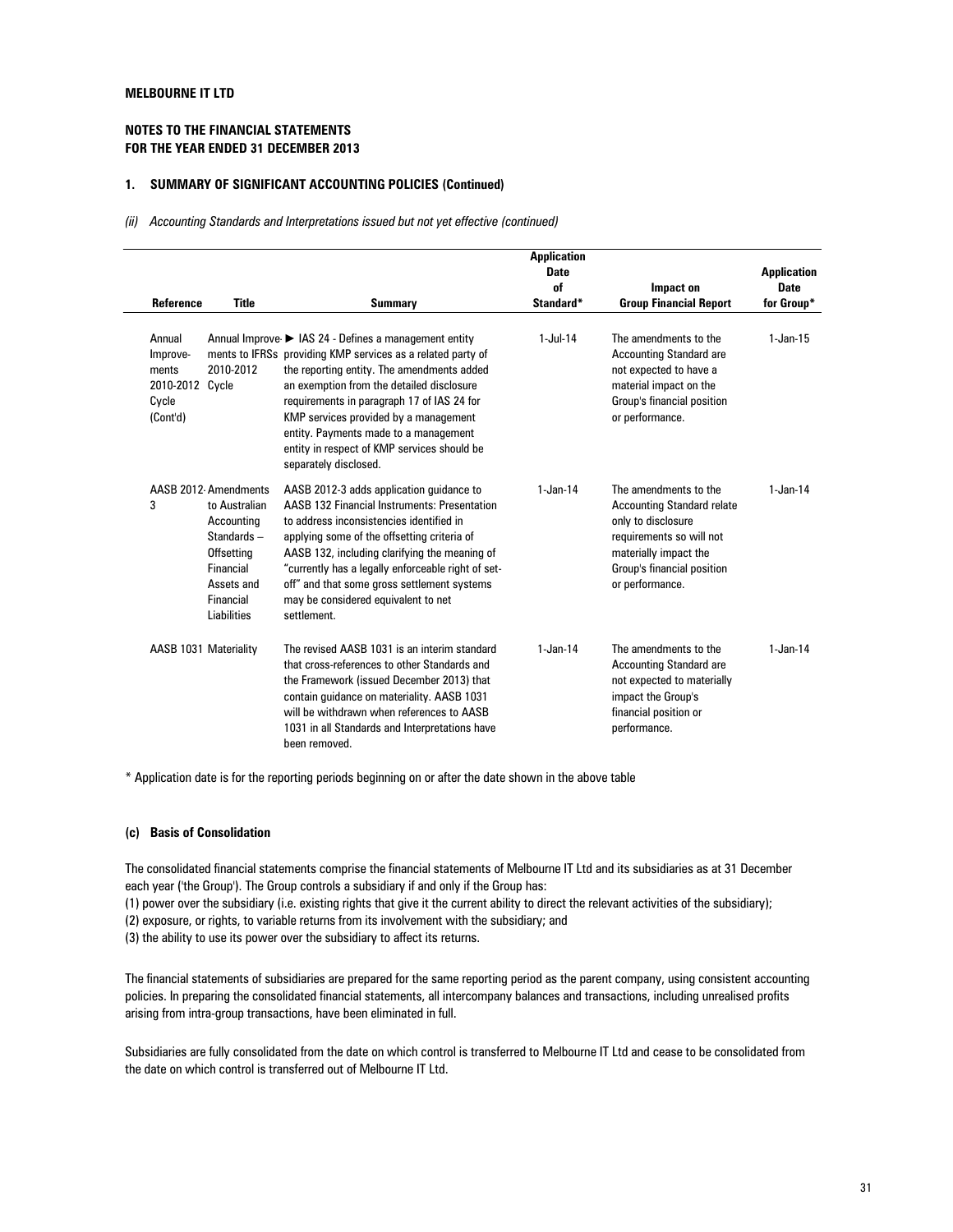# **NOTES TO THE FINANCIAL STATEMENTS FOR THE YEAR ENDED 31 DECEMBER 2013**

# **1. SUMMARY OF SIGNIFICANT ACCOUNTING POLICIES (Continued)**

#### **(c) Basis of Consolidation (Continued)**

Investments in subsidiaries held by Melbourne IT Ltd are accounted for at cost in the separate financial statements of the parent entity less any impairment charges. Dividends received from subsidiaries are recorded as a component of other revenues in the separate income statement of the parent entity, and do not impact the recorded cost of the investment. Upon receipt of dividend payments from subsidiaries, the parent will assess whether any indicators of impairment of the carrying value of the investment in the subsidiary exist. Where such indicators exist, to the extent that the carrying value of the investment exceeds its recoverable amount, an impairment loss is recognised.

The acquisition of subsidiaries is accounted for using the acquisition method of accounting. The acquisition method of accounting involves recognising at acquisition date, separately from goodwill, the identifiable assets acquired, the liabilities assumed and any noncontrolling interest in the acquiree. The identifiable assets acquired and the liabilities assumed are measured at their acquisition date fair values. The difference between the above items and the fair value of the consideration (including the fair value of any pre-existing investment in the acquiree) is goodwill or a discount on acquisition.

After initial recognition, goodwill is measured at cost less any accumulated impairment losses. For the purpose of impairment testing, goodwill acquired in a business combination is, from the acquisition date, allocated to each of the Group's cash-generating units that are expected to benefit from the combination, irrespective of whether other assets or liabilities of the acquirer are assigned to those units. Where goodwill forms part of a cash-generating unit and part of the operation within that unit is disposed of, the goodwill associated with the operation disposed of is included in the carrying amount of the operation when determining the gain or loss on disposal of the operation. Goodwill disposed of in this circumstance is measured based on the relative values of the operation disposed of and the portion of the cash-generating unit retained.

Where there is loss of control of a subsidiary, the consolidated financial statements include the results for the part of the reporting period during which Melbourne IT Ltd has control. A change in the ownership interest of a subsidiary that does not result in a loss of control, is accounted for as an equity transaction.

On the loss of control of a subsidiary, the Group derecognises the assets and liabilities of the subsidiary, and the other components of equity related to the subsidiary. Any surplus or deficit arising on the loss of control is recognised in profit or loss.

#### **(d) Business Combinations**

Business combinations are accounted for using the acquisition method. The consideration transferred in a business combination shall be measured at fair value, which shall be calculated as the sum of the acquisition date fair values of the assets transferred by the acquirer, the liabilities incurred by the acquirer to former owners of the acquiree and the equity issued by the acquirer, and the amount of any noncontrolling interest in the acquiree. For each business combination, the acquirer measures the non-controlling interest in the acquiree either at fair value or at the proportionate share of the acquiree's identifiable net assets. Acquisition-related costs are expensed as incurred, and included in other expenses.

When the Group acquires a business, it assesses the financial assets and liabilities assumed for appropriate classification and designation in accordance with the contractual terms, economic conditions, the Group's operating or accounting policies and other pertinent conditions as at the acquisition date. This includes the separation of embedded derivatives in host contracts by the acquiree.

If the business combination is achieved in stages, the previously held equity interest is remeasured to the acquisition date fair value and any resulting gain or loss is recognised in profit or loss.

Any contingent consideration to be transferred by the acquirer will be recognised at fair value at the acquisition date. Subsequent changes to the fair value of the contingent consideration which is deemed to be an asset or liability will be recognised in accordance with AASB 139 either in profit or loss or as a change to other comprehensive income. If the contingent consideration is classified as equity, it should not be remeasured until it is finally settled within equity.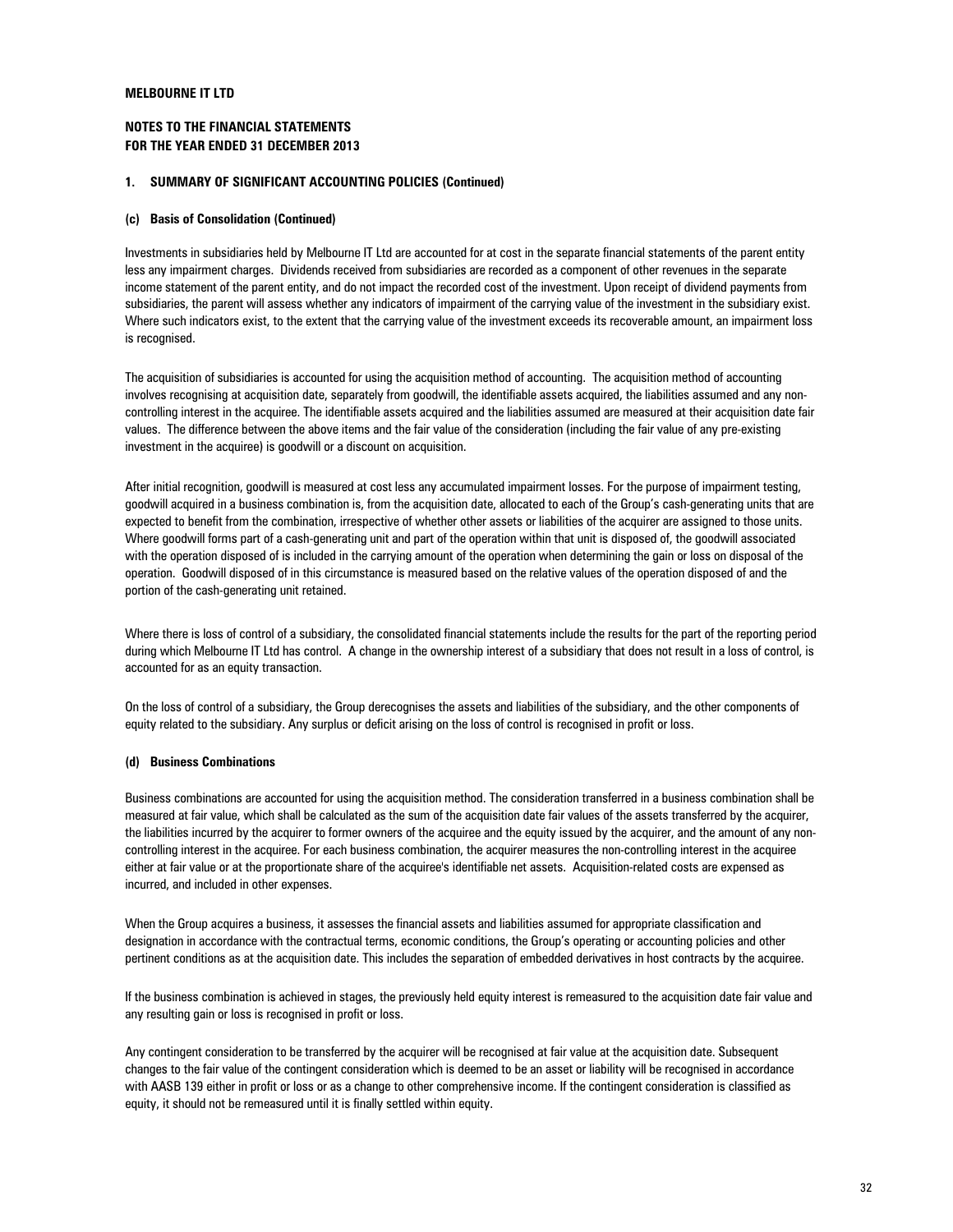# **NOTES TO THE FINANCIAL STATEMENTS FOR THE YEAR ENDED 31 DECEMBER 2013**

# **1. SUMMARY OF SIGNIFICANT ACCOUNTING POLICIES (Continued)**

# **(e) Operating Segment**

An operating segment is a component of an entity that engages in business activities from which it may earn revenues and incur expenses, whose operating results are regularly reviewed by the entity's chief operating decision maker to make decisions about resources to be allocated to the segment and assess its performance and for which discrete financial information is available.

Executive management meet on a monthly basis to assess the performance of each segment by analysing the segment's earnings before interest and tax (EBIT).

Transfer prices between operating segments are set on an arms' length basis in a manner similar to transactions with third parties. Segment revenue, expense and segment result include transfers between business segments. Those transfers are eliminated on consolidation.

Consistent with the requirements of AASB 8, as the Chief Operating Decision Maker does not receive information regarding segment assets, no disclosure of segment assets has been provided.

## *Accounting policies and inter segment transactions*

The accounting policies used by the group in reporting segments internally are the same as those contained in note 1.

## *Identification of reportable segments*

Operating segments have been identified based on the information provided to the Chief Operating Decision Maker, being the CEO.

The operating segments are identified by Management based on the manner in which the product is sold, whether retail or wholesale, and the nature of the services provided, the identity of the service line manager and country of origin. Discrete financial information about each of these operating businesses is reported to the executive management team on at least a monthly basis.

Where operating segments meet the aggregation criteria, these are aggregated into reported segments. The Group's reportable segments are:

#### **SMB Solutions**

SMB Solutions has a focus on the Australian and New Zealand markets developing integrated online solutions for the fast-growing SME (Small to Medium Enterprise) and SOHO (Small Office and Home Office) sectors. These solutions include domain forwarding, web hosting, search engine optimisation and web site development.

SMB Solutions supplies a technical and support solution for domain name registration and other online business services to a global network of reseller clients. Resellers are given access to Melbourne IT's domain name registration, shared hosting and maintenance systems. Benefits to reseller clients include application of a real time automated system that can be integrated into the Reseller website, together with access to specialist support and account management services.

# **Enterprise Services ("ES")**

The Enterprise Services Division provides managed services and business grade web application hosting services to corporate and government clients throughout Australia.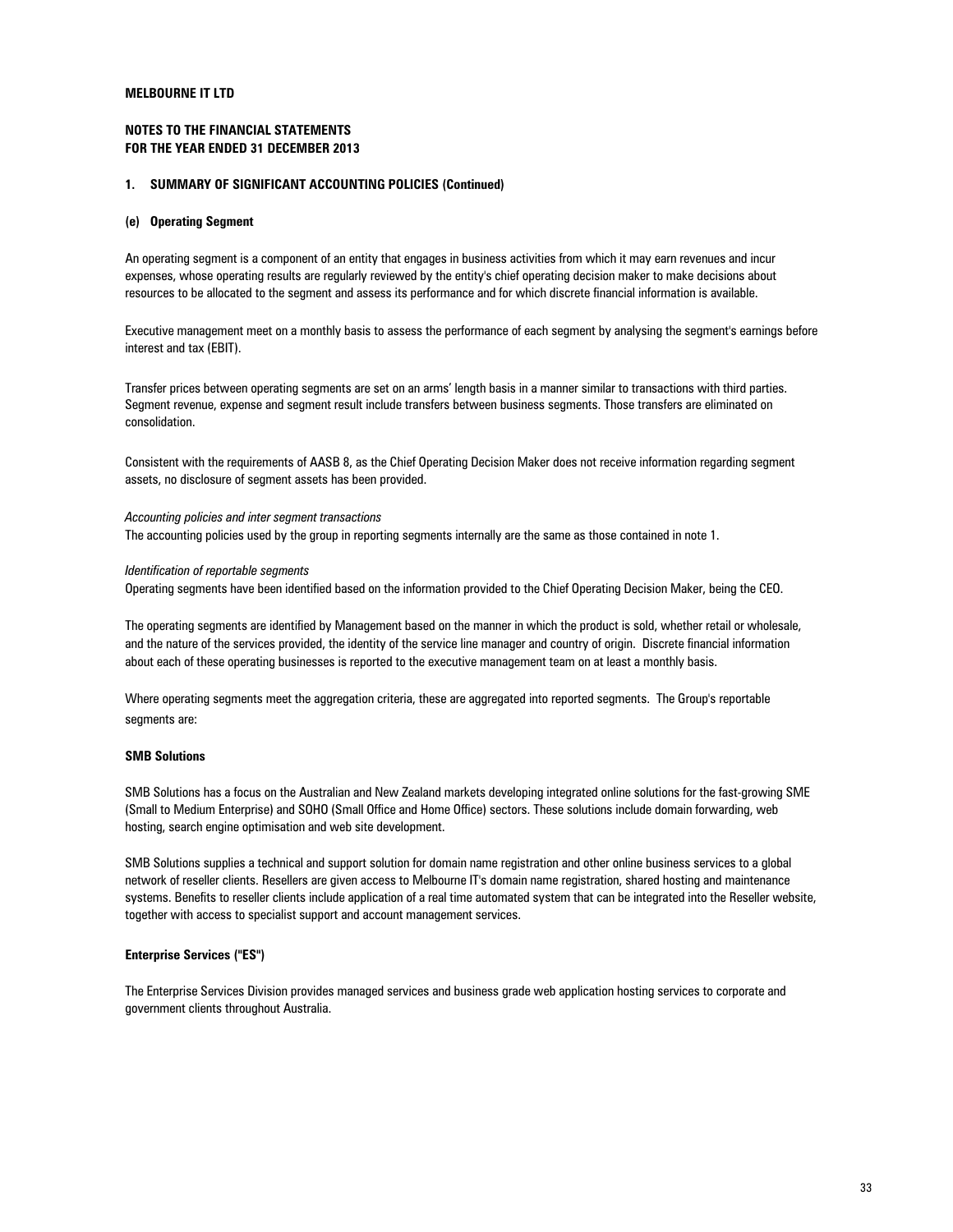# **NOTES TO THE FINANCIAL STATEMENTS FOR THE YEAR ENDED 31 DECEMBER 2013**

# **1. SUMMARY OF SIGNIFICANT ACCOUNTING POLICIES (Continued)**

# **(f) Foreign Currency Transactions**

Both the functional and presentation currency of Melbourne IT Ltd and its Australian subsidiaries is Australian dollars (A\$).

Transactions in foreign currencies are initially recorded in the functional currency at the exchange rates ruling at the date of the transaction. Monetary assets and liabilities denominated in foreign currencies are retranslated at the rate of exchange ruling at the reporting date. Non-monetary items that are measured in terms of historical cost in a foreign currency are translated using the exchange rate as at the date of the initial transaction.

The functional currency of each overseas subsidiary is as follows:

- Investment in Spanish, French, German and Dutch subsidiaries Euro
- Investment in Swedish subsidiaries **Accord 2018** The SEK (Swedish Krona)
- Investment in New Zealand subsidiary **Accord 2018** NZD (New Zealand Dollar)
- Investment in US subsidiaries Contract Contract Contract Contract Contract Contract Contract Contract Contract Contract Contract Contract Contract Contract Contract Contract Contract Contract Contract Contract Contract
- Investment in UK subsidiaries **Accord 2018** 10 and 2019 10 and 30 and 31 and 42 and 42 and 52 and 52 and 52 and 52 and 52 and 52 and 52 and 52 and 52 and 52 and 52 and 52 and 52 and 52 and 52 and 52 and 52 and 52 and 52 an
- Investment in Danish subsidiaries **Access 1986** DKK (Danish Krone)
- Investment in South African subsidiary **Fig. 2008** ZAR (South African Rand)
- Investment in Hong Kong subsidiary and the state of the HKD (Hong Kong Dollar)
- Investment in Norwegian subsidiary and the state of the NOK (Norwegian Krone)
- 
- 
- 
- 
- 
- 
- 
- 
- 

The assets and liabilities of these overseas subsidiaries are translated into the presentation currency of Melbourne IT Ltd at the rate of exchange ruling at the reporting date and the statement of comprehensive income is translated at the weighted average exchange rates for the period.

The exchange differences arising on the retranslation are taken directly to other comprehensive income. On disposal of a foreign entity, the deferred cumulative amount recognised in other comprehensive income relating to that particular foreign operation is recognised in the determination of profit and loss for the year.

On consolidation, exchange differences arising from the translation of any net investment in foreign entities, and of borrowings and other financial instruments designed as hedges of such investments are taken to the foreign currency translation reserve in equity. When a foreign operation is sold or any borrowings forming part of the net investment are repaid, a proportionate share of such exchange differences are recognised in the Statement of Comprehensive Income, as part of the gain on sale or loss on sale where applicable.

# **(g) Cash and Cash Equivalents**

Cash and short-term deposits in the statement of financial position comprise cash at bank and on hand and short-term deposits with an original maturity of three months or less.

For the purposes of the statement of cash flows, cash and cash equivalents consist of cash and cash equivalents as defined above.

# **(h) Trade and Other Receivables**

Trade receivables, which generally have 14-60 day terms, are recognised and carried at amortised cost which is at original invoice amount less an allowance for any uncollectible amounts. An estimate for doubtful debts is made when collection of the full amount is no longer probable. Bad debts are written off when identified.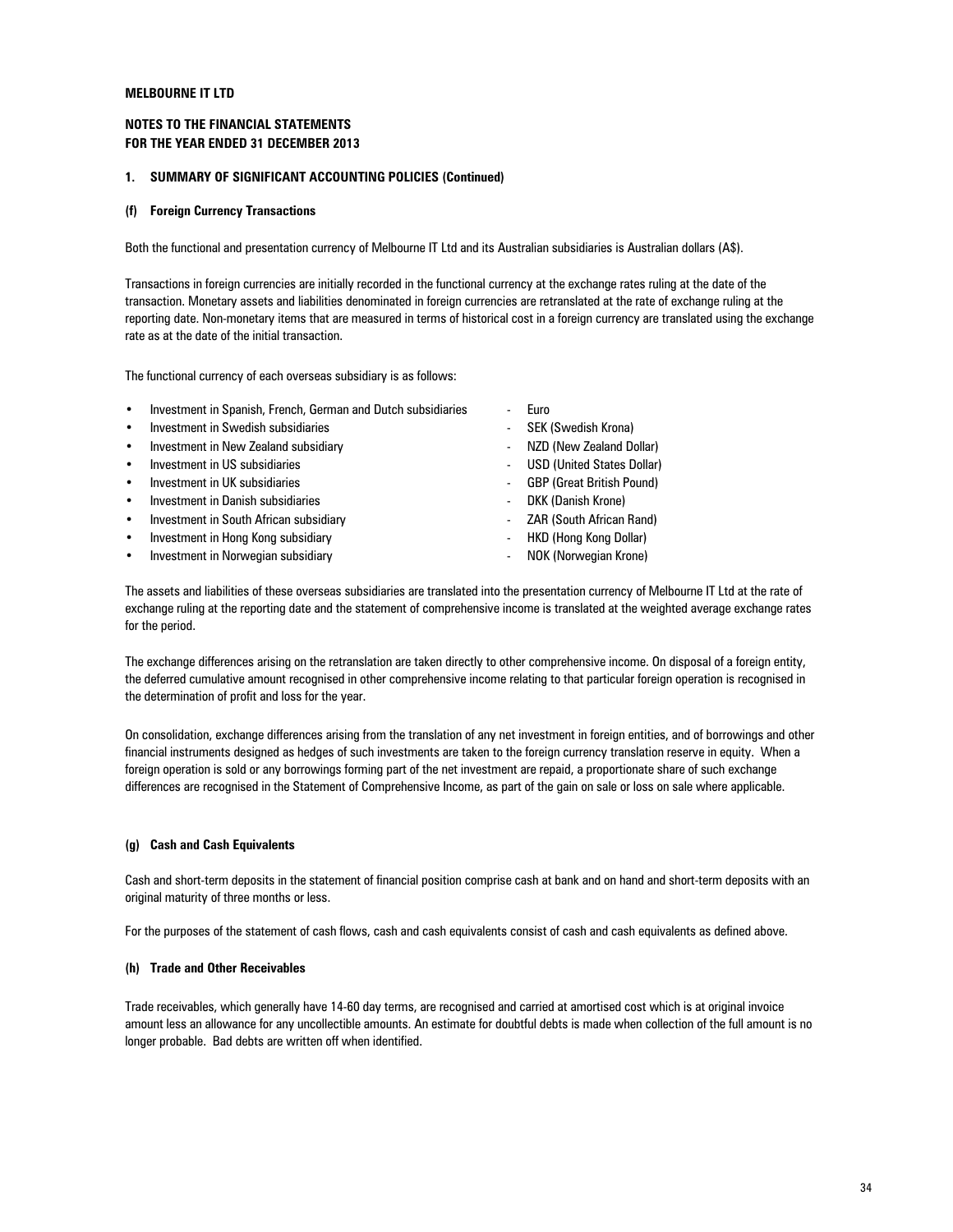# **NOTES TO THE FINANCIAL STATEMENTS FOR THE YEAR ENDED 31 DECEMBER 2013**

# **1. SUMMARY OF SIGNIFICANT ACCOUNTING POLICIES (Continued)**

# **(i) Inventories**

Inventories including raw materials, work in progress and finished goods are valued at the lower of cost and net realisable value.

Costs incurred in bringing each product to its present location and condition are accounted for as follows:

- Raw materials – purchase cost on a first-in, first-out basis. The cost of purchase comprises the purchase price including other costs directly attributable to the acquisition of raw materials.
- Finished goods and work-in-progress – cost of direct materials and labour and a proportion of variable and fixed manufacturing overheads based on normal operating capacity. Costs are assigned on the basis of weighted average costs.

Net realisable value is the estimated selling price in the ordinary course of business, less estimated costs of completion and the estimated costs necessary to make the sale.

# **(j) Prepayment of Domain Name Registry Charges**

Domain Name Registry Charges are deferred in the Statement of Financial Position and are recognised in the Statement of Comprehensive income using the same principles as Revenue from the sale of Domain Names, as explained in accounting policy in note  $1(v)$ .

# **(k) Derivative Financial Instruments**

Melbourne IT Ltd conducts a substantial amount of its business in US dollars ("USD") and is therefore exposed to movements in the AUD/USD dollar exchange rate. The company actively manages this risk via its foreign currency risk management strategy.

Melbourne IT Ltd uses derivative financial instruments, such as foreign exchange options and interest rate swaps, to hedge its risks associated with currency and interest rate fluctuations. Such derivative financial instruments are stated at fair value. The fair value of forward exchange contracts is calculated by reference to current forward exchange rates for contracts with similar maturity profiles.

For the purposes of hedge accounting, hedges are classified as cash flow hedges where they hedge exposure to variability in cash flows that is either attributable to a particular risk associated with a recognised asset or liability or a forecasted transaction.

In relation to cash flow hedges (forward foreign currency contracts) to hedge firm commitments which meet the conditions for hedge accounting, the portion of the gain or loss on the hedging instrument that is determined to be an effective hedge is recognised directly in other comprehensive income and the ineffective portion is recognised in the determination of profit and loss for the year.

When the hedged firm commitment results in the recognition of an asset or a liability, then, at the time the asset or liability is recognised, the associated gains or losses that had previously been recognised in other comprehensive income are included in the initial measurement of the acquisition cost or other carrying amount of the asset or liability.

For all other cash flow hedges, the gains or losses that are recognised in other comprehensive income are transferred to profit and loss in the same year in which the hedged firm commitment affects the net profit and loss, for example when the future sale actually occurs.

For derivatives that do not qualify for hedge accounting, any gains or losses arising from changes in fair value are taken directly to profit and loss.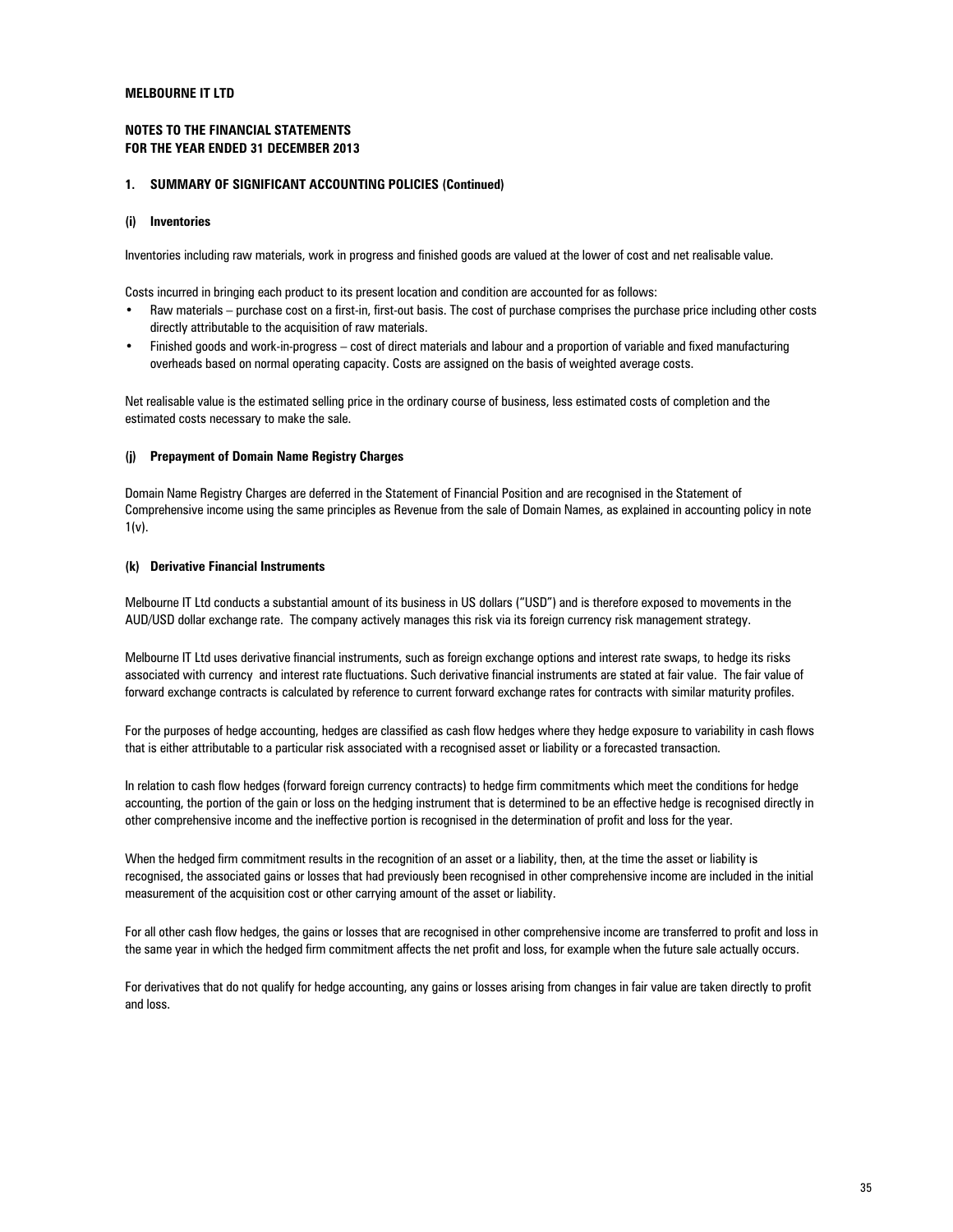# **NOTES TO THE FINANCIAL STATEMENTS FOR THE YEAR ENDED 31 DECEMBER 2013**

# **1. SUMMARY OF SIGNIFICANT ACCOUNTING POLICIES (Continued)**

## **(k) Derivative Financial Instruments**

Hedge accounting is discontinued when the hedging instrument expires or is sold, terminated or exercised, or no longer qualifies for hedge accounting. At that point in time, any cumulative gain or loss on the hedging instrument recognised in other comprehensive income is kept in equity until the forecasted transaction occurs. If a hedged transaction is no longer expected to occur, the net cumulative gain or loss recognised in equity is transferred to profit and loss.

# **(l) Plant and Equipment**

Plant and equipment is stated at cost less accumulated depreciation and any impairment in value.

## *Depreciation*

Depreciation is provided on a straight-line or diminishing value basis on all plant and equipment. Major depreciation periods are:

|                               | 2013           | 2012           |
|-------------------------------|----------------|----------------|
| Leasehold improvements        | The lease term | The lease term |
| Plant and equipment           | 2 to 4 years   | 2 to 4 years   |
| <b>Furniture and Fittings</b> | 2 to 5 years   | 2 to 5 years   |

An item of plant and equipment is derecognised upon disposal or when no future economic benefits are expected from its use or disposal. Any gain or loss arising from the derecognition of the asset (calculated as the difference between net disposal proceeds and the carrying amount of the asset) is included in the income statement upon derecognition.

The residual values, useful lives and methods of depreciation of plant and equipment are reviewed at each financial year end and adjusted prospectively, if appropriate.

## **(m) Impairment of non-financial assets**

At each reporting date, Melbourne IT Ltd assesses whether there is any indication that an asset may be impaired. Where an indicator of impairment exists, Melbourne IT Ltd makes a formal estimate of recoverable amount. Where the carrying amount of an asset exceeds its recoverable amount the asset is considered impaired and is written down to its recoverable amount.

The carrying values of assets are reviewed for impairment when events or changes in circumstances indicate the carrying value may not be recoverable. For an asset that does not generate largely independent cash inflows, the recoverable amount is determined for the cashgenerating unit to which the asset belongs. If any such indication exists and where the carrying values exceed the estimated recoverable amount, the assets or cash-generating units are written down to their recoverable amount.

Recoverable amount is the greater of fair value less costs to sell and value in use. It is determined for an individual asset, unless the asset's value in use cannot be estimated to be close to its fair value less costs to sell and it does not generate cash inflows that are largely independent of those from other assets or groups of assets, in which case, the recoverable amount is determined for the cashgenerating unit to which the asset belongs.

In assessing value in use, the estimated future cash flows are discounted to their present value using a pre tax discount rate that reflects current market assessments of the time value of money and the risks specific to the asset.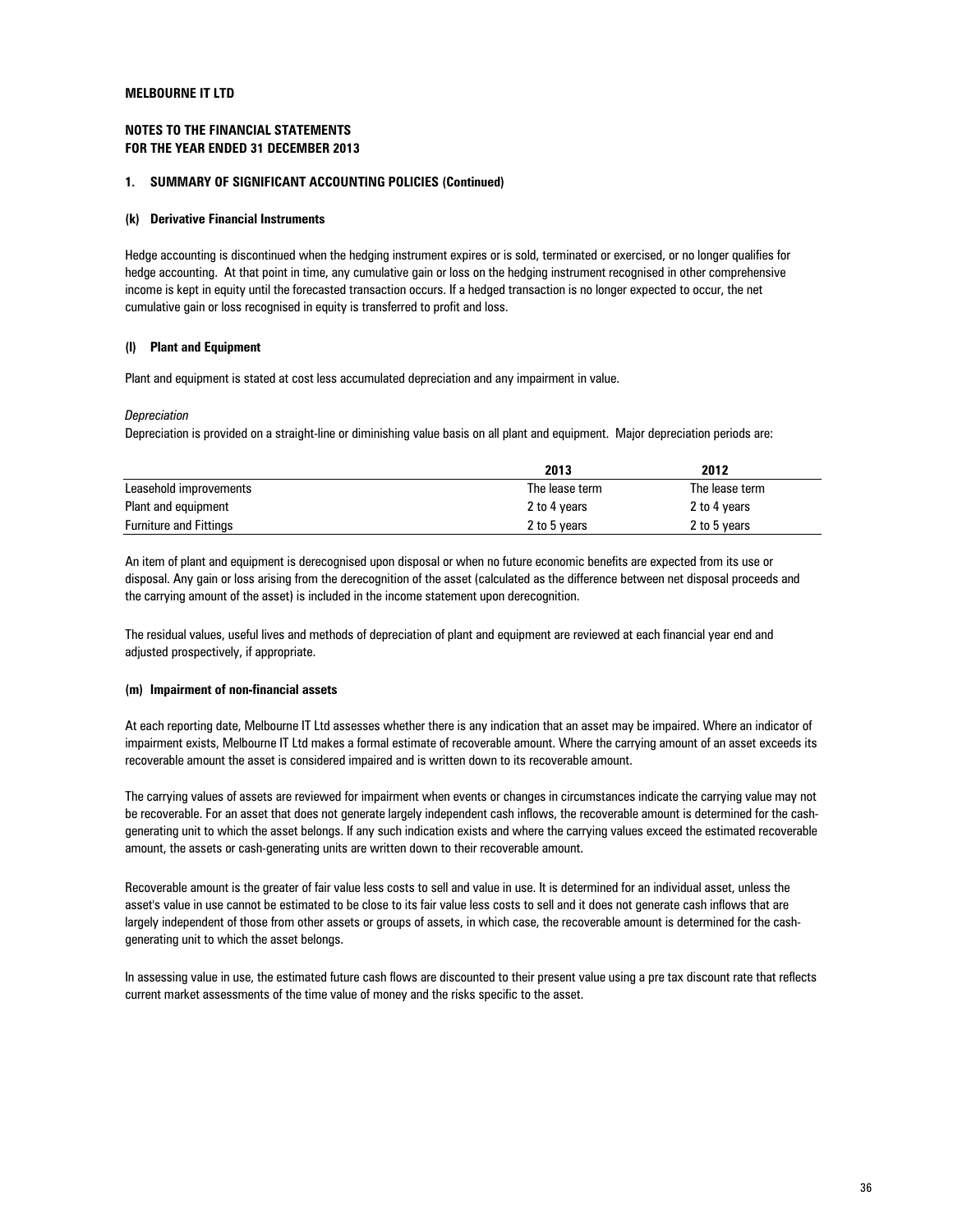# **NOTES TO THE FINANCIAL STATEMENTS FOR THE YEAR ENDED 31 DECEMBER 2013**

# **1. SUMMARY OF SIGNIFICANT ACCOUNTING POLICIES (Continued)**

## **(n) Goodwill**

Goodwill on acquisition is initially measured at cost being the excess of the cost of the business combination over the acquirer's interest in the net fair value of the identifiable assets, liabilities and contingent liabilities.

Following initial recognition, goodwill is measured at cost less any accumulated impairment losses. Goodwill is not amortised. Goodwill is reviewed for impairment, annually or more frequently if events or changes in circumstances indicate that the carrying value may be impaired.

As at the acquisition date, any goodwill acquired is allocated to each of the cash-generating units expected to benefit from the combination's synergies. Impairment is determined by assessing the recoverable amount of the cash-generating unit to which the goodwill relates. Where the recoverable amount of the cash-generating unit is less than the carrying amount, an impairment loss is recognised. Impairment losses recognised for goodwill are not permitted to be subsequently reversed.

## **(o) Investments in Subsidiaries**

All investments were made prior to 2009, and therefore have been initially recognised at cost, being the fair value of the consideration given and including acquisition charges associated with the investment. Following initial recognition, investments are measured at cost less any accumulated impairment losses.

## **(p) Trade and Other Payables**

Trade and other payables are carried at cost and due to their short term nature they are not discounted. They represent liabilities for goods and services provided to the Group prior to the end of the year that are unpaid and arise when the Group becomes obliged to make future payments in respect of the purchase of these goods and services. The amounts are unsecured and are usually paid within 30 days of recognition.

## **(q) Interest-bearing Loans and Borrowing Costs**

All loans and borrowings are initially recognised at the fair value of the consideration received less directly attributable transaction costs. After initial recognition, interest-bearing loans and borrowings are subsequently measured at amortised cost using the effective interest method. Fees paid on the establishment of loan facilities that are yield related are included as part of the carrying amount of the loans and borrowings. Borrowings are classified as current liabilities unless the group has an unconditional right to defer settlement of the liability for a least 12 months after the reporting date.

Borrowing costs are recognised as an expense when incurred. Borrowing costs consist of interest and other costs that an entity incurs in connection with the borrowing of funds.

## **(r) Leases**

The determination of whether an arrangement is, or contains, a lease is based on the substance of the arrangement at the inception date. The arrangement is assessed for whether fulfilment of the arrangement is dependent on the use of a specific asset(s) or the arrangement conveys a right to use the asset(s), even if that right is not explicitly specified in an arrangement.

Leases where the lessor retains substantially all the risks and benefits of ownership of the asset are classified as operating leases. Operating lease payments are recognised as an expense in the profit and loss on a straight-line basis over the lease term. Operating lease incentives are recognised as a liability when received and subsequently reduced by allocating lease payments between rental expense and reduction of the liability.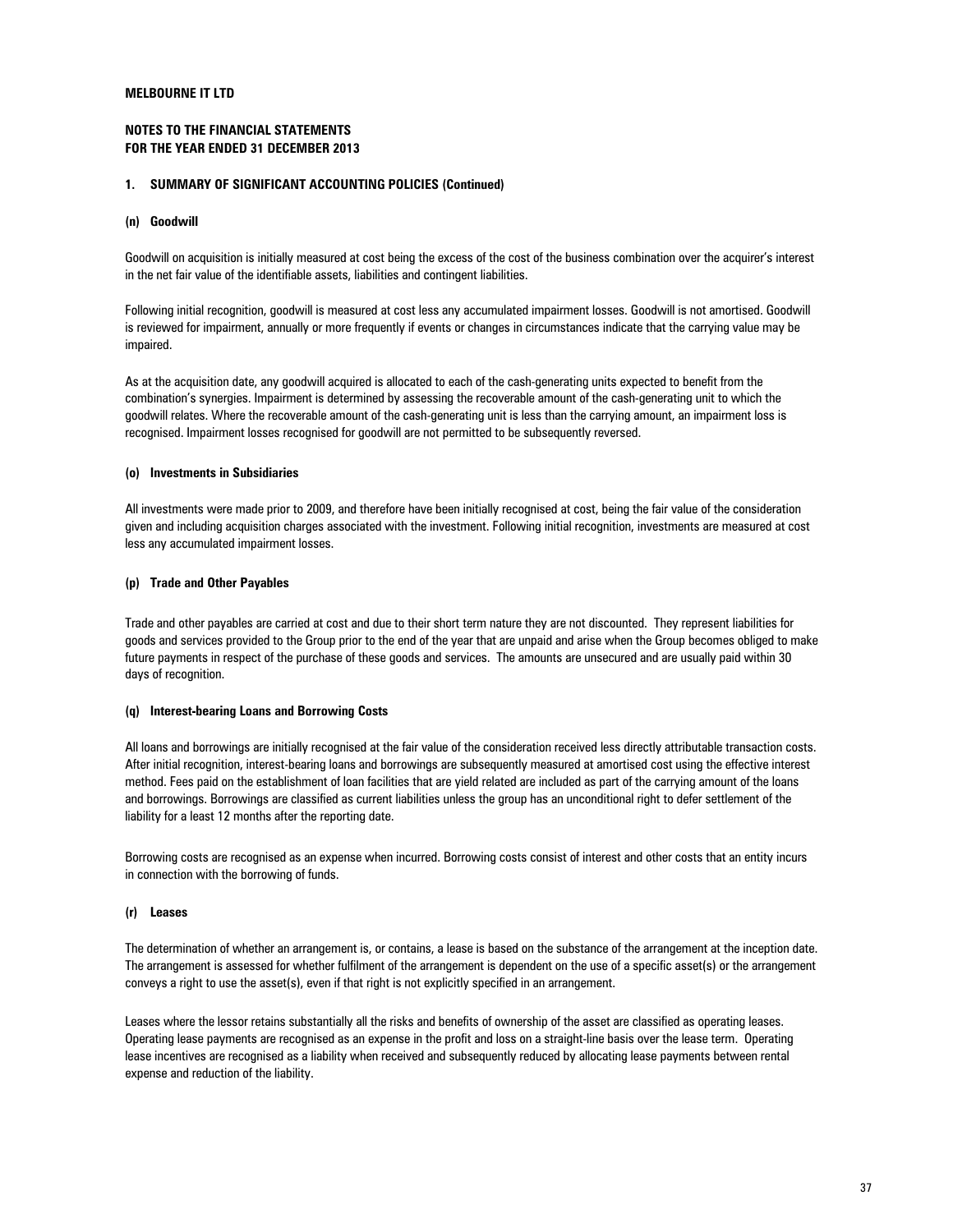# **NOTES TO THE FINANCIAL STATEMENTS FOR THE YEAR ENDED 31 DECEMBER 2013**

#### **1. SUMMARY OF SIGNIFICANT ACCOUNTING POLICIES (Continued)**

#### **(s) Intangible Assets**

*Acquired both separately and from a business combination*

Intangible assets acquired separately are capitalised at cost and from a business combination are capitalised at fair value as at the date of acquisition. Following initial recognition, the cost model is applied to the class of intangible assets.

Where amortisation is charged on assets with finite lives, this expense is taken to profit and loss through the 'amortisation of identifiable intangible assets' line item.

Gains or losses arising from derecognition of an intangible asset are measured as the difference between the net disposal proceeds and the carrying amount of the asset and are recognised in the profit and loss when the asset is derecognised.

#### *Internally Generated Assets: Transformation Projects*

As explained in note 13, the Group had completed a transformation project to develop and implement Integrated Web Services, Oracle Financials and Operational Support Systems. Costs relating to the research phase of the project are expensed while costs relating to the development phase are capitalised as Capitalised Software: Transformation Projects. The costs capitalised are being amortised over a useful life of 6 years.

A summary of the policies applied to the Group's intangible assets is as follows:

| <b>Customer Contracts</b>         |                                                                                    |
|-----------------------------------|------------------------------------------------------------------------------------|
| Useful lives                      | Finite                                                                             |
| Amortisation                      | Amortised over the estimated churn of the customer base.                           |
| Impairment testing                | Amortisation method reviewed at each financial year-end and when indicators exist. |
| <b>Market Related Intangibles</b> |                                                                                    |
| Useful lives                      | Indefinite                                                                         |
| Amortisation                      | No amortisation.                                                                   |
| Impairment testing                | Annually and more frequently when indicator exists.                                |
| <b>Software Platforms</b>         |                                                                                    |
| Useful lives                      | Finite                                                                             |
| Amortisation                      | Amortised over expected useful life of 6 years                                     |
| Impairment testing                | Amortisation method reviewed at each financial year-end and when indicators exist. |

The carrying value of intangible assets denominated in foreign currencies is revalued at the year end spot rate of each reporting period, leading to changes in the carrying value of the intangible assets in reporting currency. Any revaluation amounts are recognised directly in the foreign currency translation reserve.

## **(t) Provisions**

Provisions are recognised when Melbourne IT Ltd has a present obligation (legal or constructive) as a result of a past event, it is probable that an outflow of resources embodying economic benefits will be required to settle the obligation and a reliable estimate can be made of the amount of the obligation.

#### **(u) Discontinued operations**

Discontinued operations are excluded from the results of continuing operations and are presented as a single amount as profit or loss after tax from discontinued operations in the Statement of Comprehensive Income.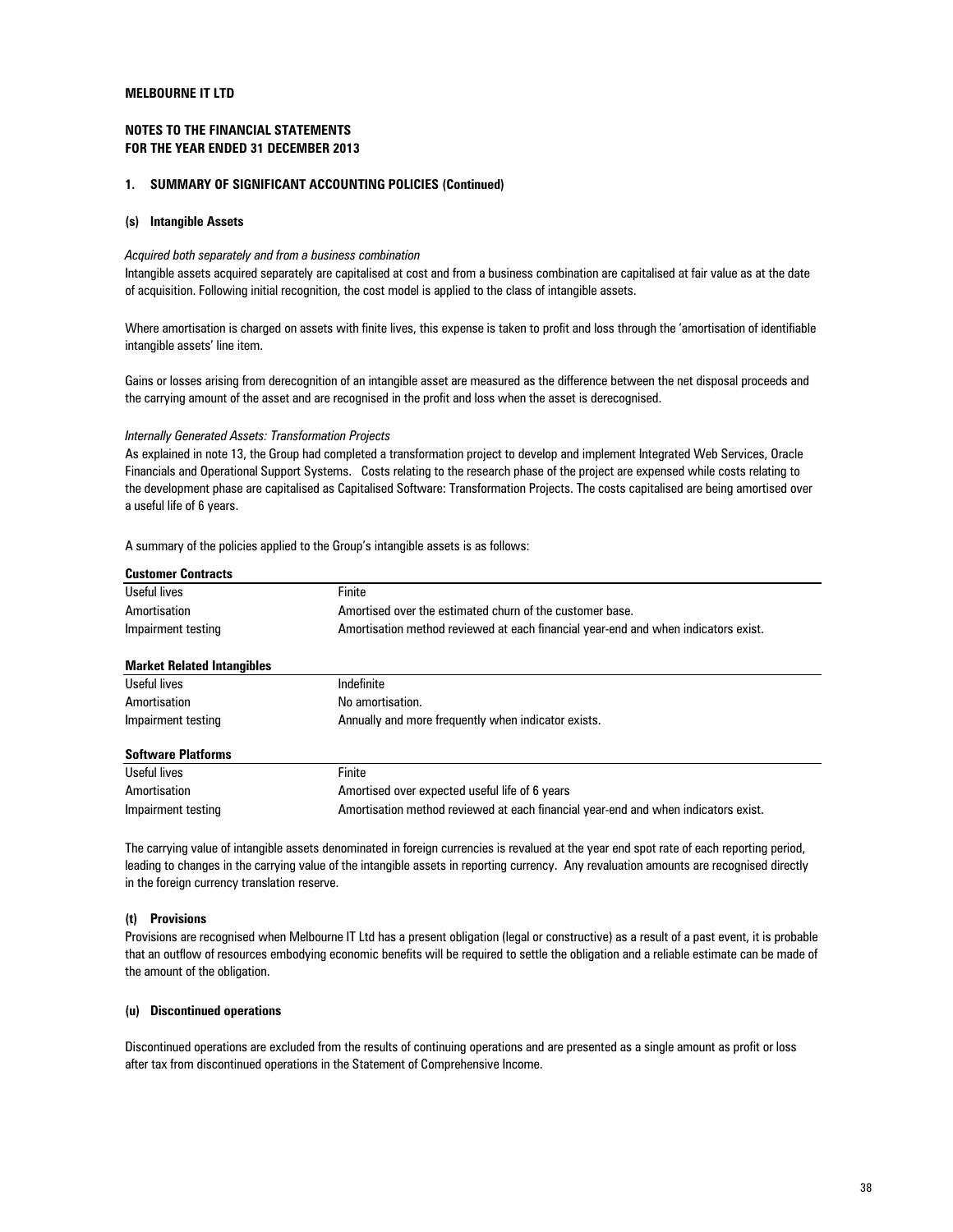#### **NOTES TO THE FINANCIAL STATEMENTS FOR THE YEAR ENDED 31 DECEMBER 2013**

#### **1. SUMMARY OF SIGNIFICANT ACCOUNTING POLICIES (Continued)**

#### **(v) Revenue Recognition / Income Received in Advance**

Revenue is recognised to the extent that it is probable that the economic benefits will flow to the entity and the revenue can be reliably measured. The following specific recognition criteria must also be met before revenue is recognised:

#### *Group*

#### *Rendering of services - domain names*

Revenue is recognised by reference to percentage of completion method. The percentage of completion is determined by reference to the extent of services performed to date on the agreement as a percentage of total services to be performed under the agreement. Revenue is recognised in the financial period in which services are rendered.

Where cash has been received for services yet to be performed pursuant to the agreement, the amount has been classified in the statement of financial position as "Income received in advance".

#### *Melbourne IT Ltd and Domainz Ltd*

The following table summarises the domain name registration revenue and registry cost recognition policy for Melbourne IT Ltd and Domainz Ltd:

| <b>First Month</b> | <b>Per Other Month</b> |  |
|--------------------|------------------------|--|
| 78.0000%           | 2.0000%                |  |
| 54.0000%           | 2.0000%                |  |
| 36.0000%           | 1.8286%                |  |
| 27.0000%           | 1.5532%                |  |
| 21.6000%           | 1.3288%                |  |
| 18.0000%           | 1.1549%                |  |
| 15.4286%           | 1.0189%                |  |
| 13.5000%           | 0.9105%                |  |
| 12.0000%           | 0.8224%                |  |
| 10.8000%           | 0.7496%                |  |
|                    |                        |  |

#### *Rendering of services – non domain name revenue*

Non domain name registration revenue is recognised on an earned basis for all entities within the Melbourne IT Ltd Group.

#### *Sale of goods*

Revenue is recognised when the significant risks and rewards of ownership of the goods have passed to the buyer and the costs incurred in respect of the transaction can be measured reliably. Risks and rewards are considered passed to the buyer at the time of delivery of the goods to the customer.

#### *Interest*

Revenue is recognised as the interest accrues (using the effective interest method, which is the rate that exactly discounts estimated future cash receipts through the expected life of the financial instrument) to the net carrying amount of the financial asset.

#### *Dividends*

Revenue is recognised when the shareholder's right to receive the payment is established.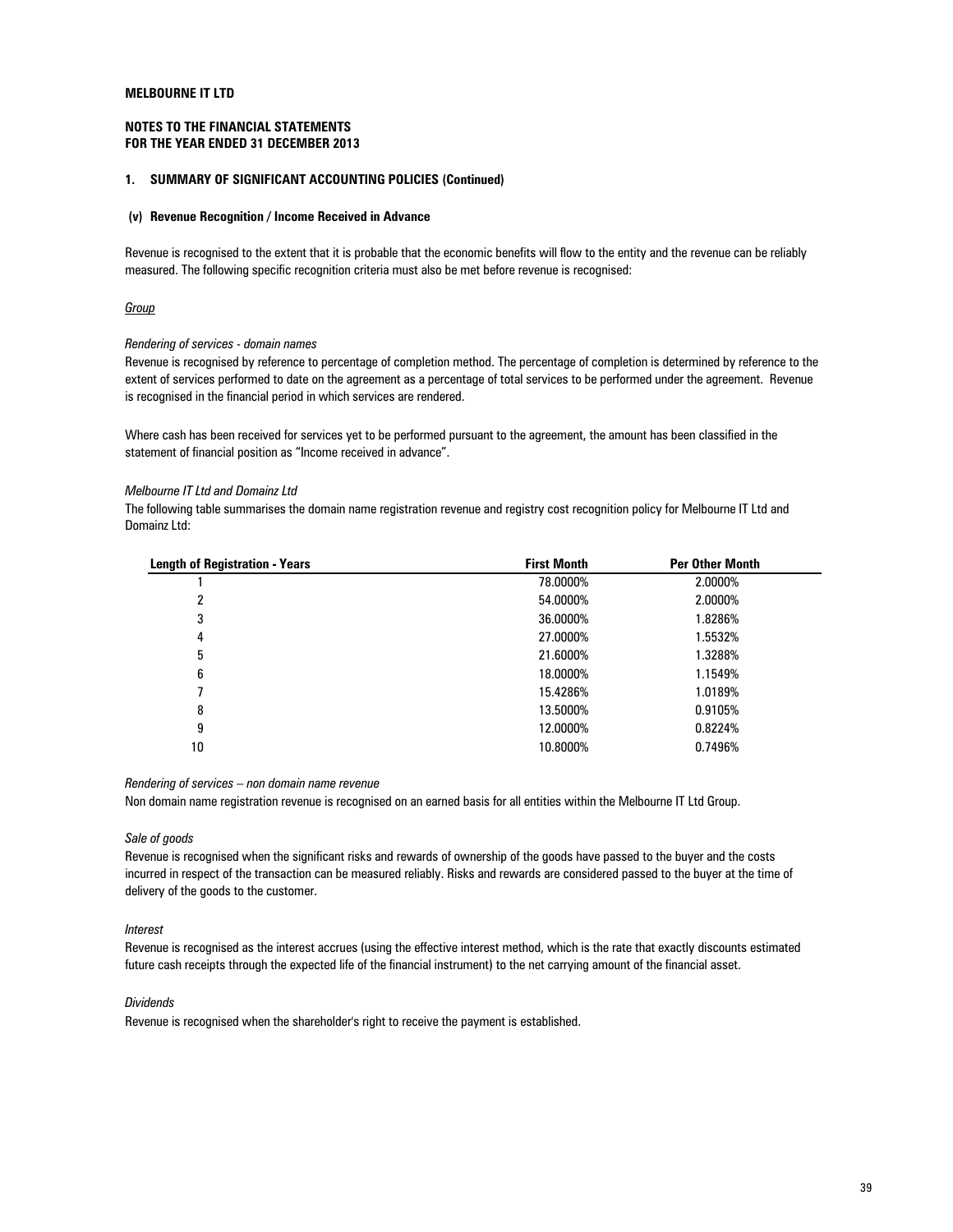# **NOTES TO THE FINANCIAL STATEMENTS FOR THE YEAR ENDED 31 DECEMBER 2013**

# **1. SUMMARY OF SIGNIFICANT ACCOUNTING POLICIES (Continued)**

## **(w) Employee Entitlements**

Provision is made for employee entitlements accumulated as a result of employees rendering services up to the reporting date. These benefits include wages and salaries, annual leave and long service leave.

Liabilities arising in respect of wages and salaries, annual leave and any other employee entitlements expected to be settled within twelve months of the reporting date are measured at their nominal amounts based on remuneration rates which are expected to be paid when the liability is settled. All other employee entitlement liabilities are measured at the present value of the estimated future cash outflow to be made in respect of services provided by employees up to the reporting date. In determining the present value of future cash outflows, the market yield as at the reporting date on national government bonds, which have terms to maturity approximating the terms of the related liability are used.

Employee entitlement expenses arise in respect of the following categories:

- wages and salaries, non-monetary benefits, annual leave, long service leave and other entitlements; and
- other types of employee entitlements

are recognised against profits on a net basis in their respective categories.

#### **(x) Share-based Payment Transactions**

#### **(i) Option Plans**

The Melbourne IT Ltd Executive & Employee Option Plans which expired as at reporting date had been established where the managing director and employees of the company were issued with options over the ordinary shares of Melbourne IT Ltd ('equity-settled transactions'). The options, issued for nil consideration, were issued in accordance with performance guidelines established by the directors of Melbourne IT Ltd.

The options could not be transferred and would not be quoted on the ASX. The managing director and all full-time or permanent parttime employees of the company or any of its related body corporate were eligible to participate in the option plan.

Options were issued free of charge. Each option was to subscribe for one fully paid Share. When issued, the Share would rank equally with other Shares. The options were not transferable except to the legal personal representative of a deceased or legally incapacitated option holder. The options were issued for a term of 5 years.

Under the Option Plans, the options had other terms specified at the time offered. These terms differed between the managing director, senior executives and general employees ('employees'), and might have included conditions, which set out the number or percentage of options able to be exercised at certain time periods or under certain circumstances. For the managing director and senior executives performance conditions might require that the number of options able to be exercised be reduced or that some or all of the options lapsed under specified circumstances.

The Board had adopted certain policies concerning the terms of the options to be granted under the Option Plans. The Board had the absolute discretion to change these policies at any time, although any change in its policies would have an effect only on options that were issued at or after the time of the change. The cost of these equity-settled transactions with employees was measured by reference to the fair value at the date at which they were granted.

The fair value was determined by an external valuer using a binomial model. In valuing equity-settled transactions, no account was taken of any performance conditions, other than conditions linked to the price of the shares of Melbourne IT Ltd ('market conditions').

The cost of equity-settled transactions was recognised, together with a corresponding increase in equity, over the period in which the performance conditions were fulfilled, ending on the date on which the relevant employees became fully entitled to the award ('vesting date').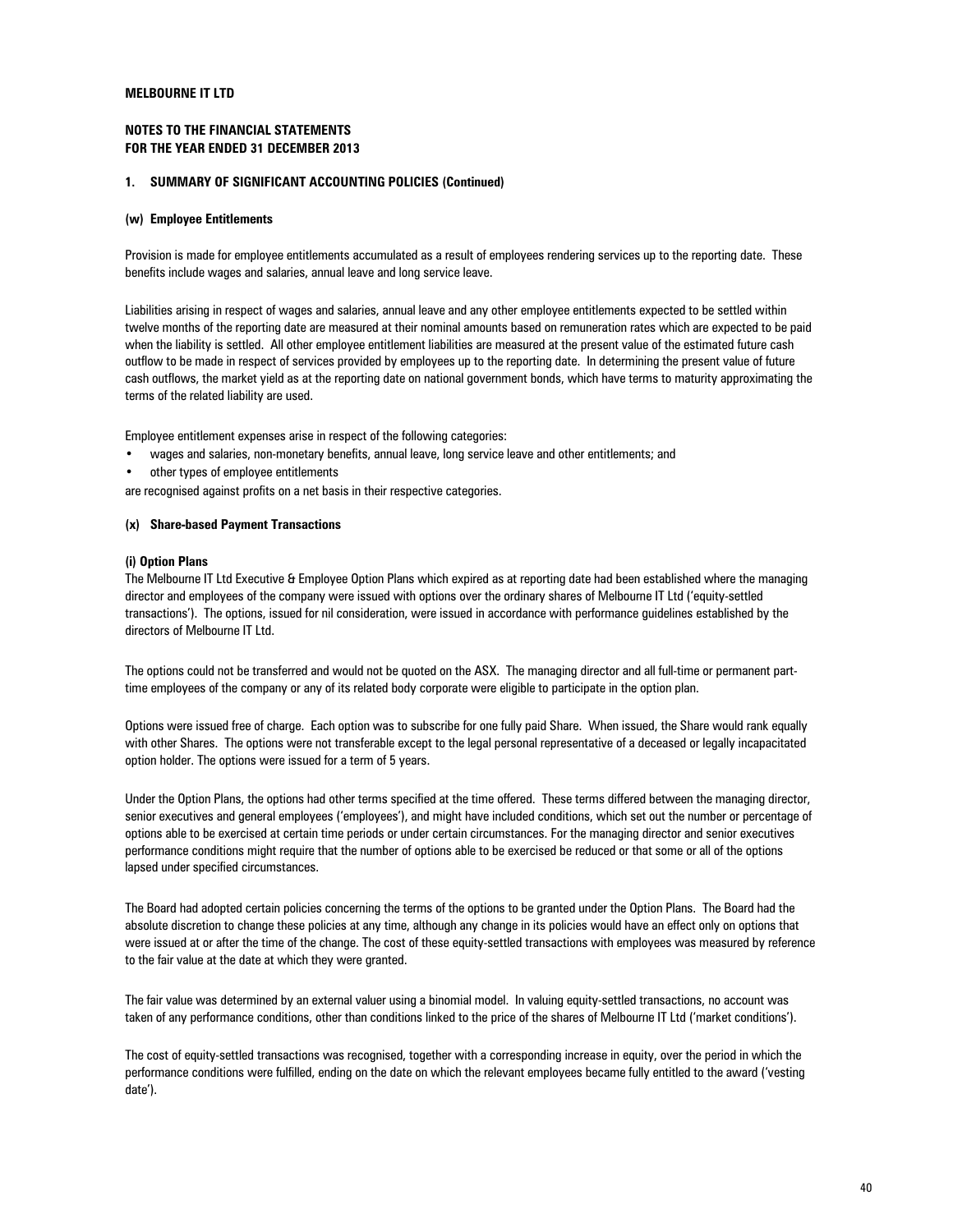# **NOTES TO FINANCIAL STATEMENTS FOR THE YEAR ENDED 31 DECEMBER 2013**

# **1. SUMMARY OF SIGNIFICANT ACCOUNTING POLICIES**

## **(x) Share-based Payment Transactions (continued)**

The cumulative expense recognised for equity-settled transactions at each reporting date until vesting date reflected (i) the extent to which the vesting period had expired and (ii) the number of awards that, in the opinion of the directors of Melbourne IT Ltd, would ultimately vest. This opinion was formed based on the best available information at the reporting date.

No expense was recognised for awards that do not ultimately vest, except for awards where vesting was conditional upon a market condition.

Where the terms of an equity-settled award were modified, as a minimum an expense was recognised as if the terms had not been modified. In addition, an expense was recognised for any increase in the value of the transaction as a result of the modification, as measured at the date of modification.

Executive LTI Options vested on a sliding scale so that the amount of options vesting to the individual depended on the performance level achieved. Performance was measured over the 24 month period immediately following the grant of the Options, with the following sliding scale applying to the exercise of Executive LTI Options:

- If the minimum annual compound EPS growth rate of 7.5% per annum were not achieved, no Executive LTI Options would vest;
- If the annual compound EPS growth rate were equivalent to 7.5% per annum, 50% of the Executive LTI Options would vest;
- If the annual compound EPS growth rate were equivalent to 12.5% per annum, 100% of the Executive LTI Options would vest; and
- For annual compound EPS growth rate between 7.5% and 12.5% the number of Executive LTI Options which would vest increases pro-rata between 50% and 100%.

The dilutive effect, if any, of outstanding options was reflected as additional share dilution in the computation of earnings per share.

## **(ii) Performance Rights Plan**

Performance Rights issued on 1 July 2010, 1 July 2011, 1 January 2012 and 1 July 2012, had two performance conditions. 50% of the Performance Rights would vest based on the increase in basic earnings per share ('EPS') as reported in the annual Financial Report, and 50% would vest based on relative total shareholder return ('TSR') in comparison to a peer group from the S&P/ ASX Small Ordinaries Index. These Performance Rights were granted with a zero exercise price.

The Performance Rights vested on a sliding scale so that the amount of Rights vesting to the individual depended on the performance level achieved. Performance was measured over the 36 month period from 1 January of the respective grant year to 31 December of the respective vesting year and would be settled in the equivalent number of ordinary shares of Melbourne IT, except for overseas executives who on settlement would instead receive a cash bonus of the equivalent amount. The following sliding scale was applied to the exercise of the Rights:

| <b>Percentile Rank</b>      | <b>TSR Proportion of Rights</b> | <b>Compound annual EPS</b> | <b>Proportion of EPS Rights</b> |
|-----------------------------|---------------------------------|----------------------------|---------------------------------|
| <b>Achieved</b>             | <b>Vesting</b>                  | growth                     | <b>Vesting</b>                  |
| $>= 75$ th percentile       | 100%                            | $>= 12.5%$                 | 100%                            |
| $>$ 50.1 percentile and $<$ | Pro-rata allocation             | $>$ 7.5% and $<$ 12.5%     | Pro-rata allocation             |
| 50.1 percentile             | 50%                             | 7.50%                      | 50%                             |
| $< 50.1$ percentile         | 0%                              | < 7.5%                     | 0%                              |

The fair value was determined by an external valuer using a Monte Carlo Simulation Model. In valuing equity-settled transactions, no account was taken of any performance conditions, other than conditions linked to the price of the shares of Melbourne IT Ltd ('market conditions').

The cost of equity-settled transactions was recognised, together with a corresponding increase in equity, over the period in which the performance conditions were fulfilled, ending on the date on which the relevant employees became fully entitled to the award ('vesting date').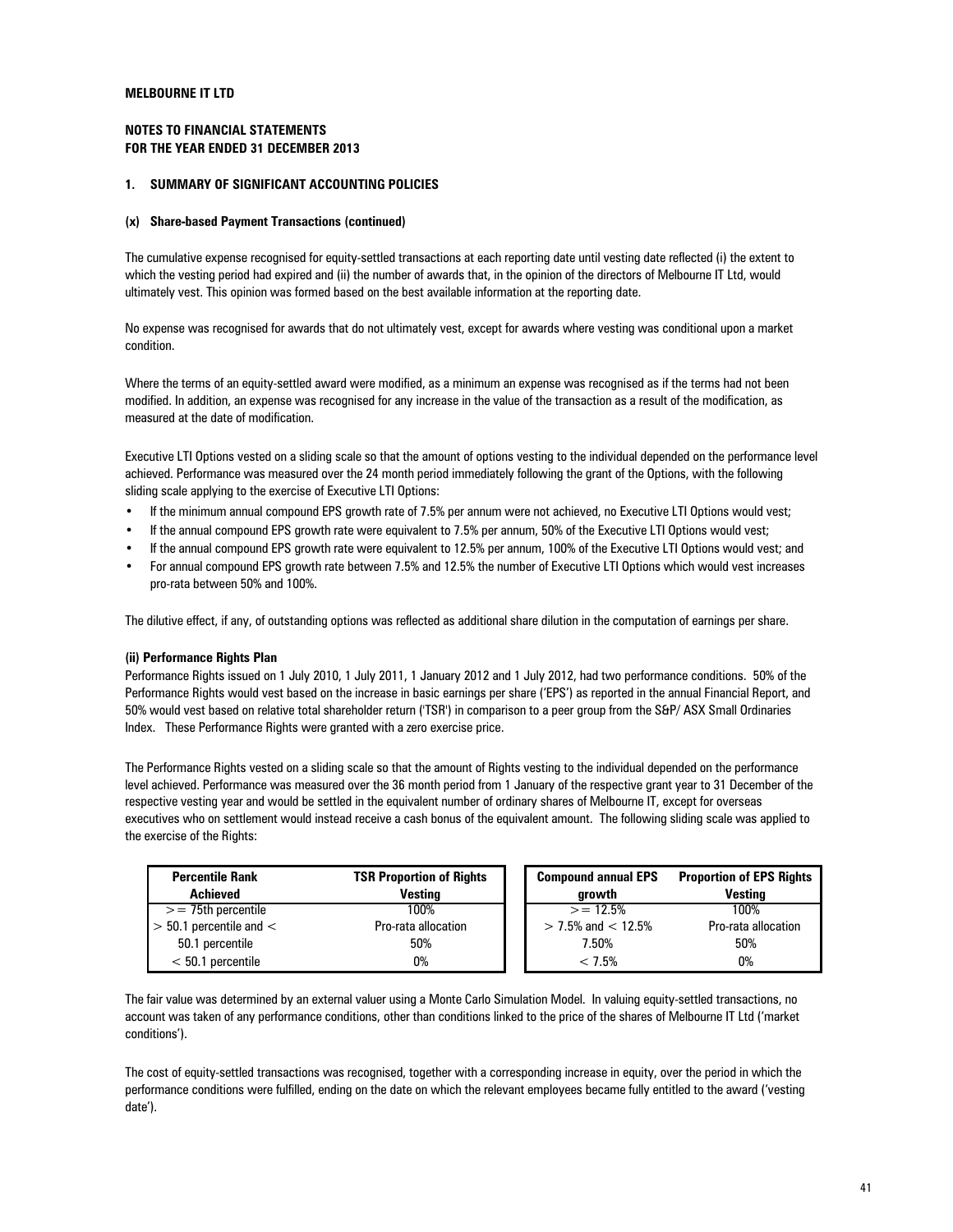# **NOTES TO FINANCIAL STATEMENTS FOR THE YEAR ENDED 31 DECEMBER 2013**

# **1. SUMMARY OF SIGNIFICANT ACCOUNTING POLICIES**

#### **(x) Share-based Payment Transactions (continued)**

The cumulative expense recognised for equity-settled transactions at each reporting date until vesting date reflected (i) the extent to which the vesting period had expired and (ii) the number of awards that, in the opinion of the directors of Melbourne IT Ltd, would ultimately vest. This opinion was formed based on the best available information at the reporting date.

No expense was recognised for awards that do not ultimately vest, except for awards where vesting was conditional upon a market condition.

Where the terms of an equity-settled award were modified, as a minimum an expense was recognised as if the terms had not been modified. In addition, an expense was recognised for any increase in the value of the transaction as a result of the modification, as measured at the date of modification.

The dilutive effect, if any, of outstanding Performance Options was reflected as additional share dilution in the computation of earnings per share.

## **(iii) Long Term Incentive Deferred Cash Bonus Plan**

The Group also provided benefits to certain international employees in the form of cash-settled share based payments, whereby employees rendered services in exchange for cash, the amounts of which were determined by reference to movements in the price of the shares of Melbourne IT Ltd. The ultimate cost of these cash-settled transactions would be equal to the actual cash paid to the employees, which would be the fair value at settlement date.

The cumulative cost recognised until settlement was a liability and the periodic determination of this liability was as follows:

- (a) At each reporting date between grant and settlement, the fair value of the award was determined.
- (b) During the vesting period, the liability recognised at each reporting date was the fair value of the award at that date multiplied by the expired portion of the vesting period.
- (c) From the end of the vesting period until settlement, the liability recognised was the full fair value of the liability at the reporting date.
- (d) All changes in the liability were recognised in employee benefits expense for the period. The fair value of the liability was determined, initially and at each reporting date until it was settled, by applying an option pricing model, taking into account the terms and conditions on which the award was granted, and the extent to which employees have rendered service to date.

The General Meeting held on 28 January 2014 changed the vesting and expiry dates of the 2011 and 2012 Performance Rights plans (as mentioned in note 2(x)(ii) and 2(x)(iii) above) to 31 January 2014. The vested 2012 performance rights and long term incentive deferred cash bonus plans will be held in escrow until 30 June 2014.

## **(y) Income Tax**

Current tax assets and liabilities for the current period are measured at the amount expected to be recovered from or paid to the taxation authorities based on the current period's taxable income. The tax rates and tax laws used to compute the amount are those that are enacted or substantively enacted at the reporting date.

Current income tax relating to items recognised directly in equity is recognised in equity and not in profit or loss. Management periodically evaluates positions taken in the tax returns with respect to situations in which applicable tax regulations are subject to interpretation and establishes provisions where appropriate.

Deferred income tax is provided on all temporary differences at the reporting date between the tax bases of assets and liabilities and their carrying amounts for financial reporting purposes.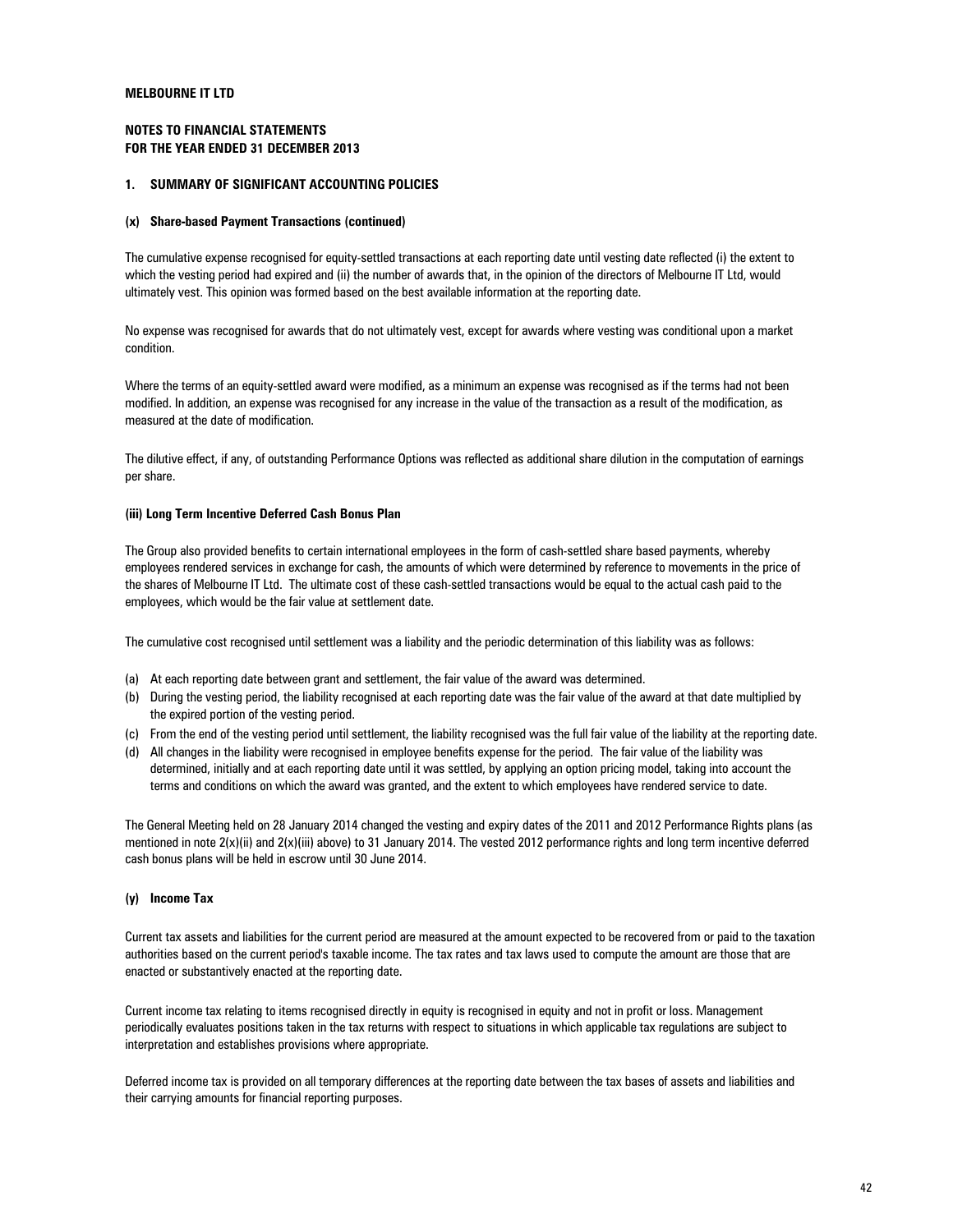# **NOTES TO FINANCIAL STATEMENTS FOR THE YEAR ENDED 31 DECEMBER 2013**

#### **1. SUMMARY OF SIGNIFICANT ACCOUNTING POLICIES (Continued)**

#### **(y) Income Tax (Continued)**

Deferred income tax liabilities are recognised for all taxable temporary differences:

- except where the deferred income tax liability arises from the initial recognition of an asset or liability in a transaction that is not a business combination and, at the time of the transaction, affects neither the accounting profit nor taxable profit or loss; and
- in respect of taxable temporary differences associated with investments in subsidiaries, associates and interests in joint ventures, except where the timing of the reversal of the temporary differences can be controlled and it is probable that the temporary differences will not reverse in the foreseeable future.

Deferred income tax assets are recognised for all deductible temporary differences, carry-forward of unused tax assets and unused tax losses, to the extent that it is probable that taxable profit will be available against which the deductible temporary differences, and the carry-forward of unused tax assets and unused tax losses can be utilised:

- except where the deferred income tax asset relating to the deductible temporary difference arises from the initial recognition of an asset or liability in a transaction that is not a business combination and, at the time of the transaction, affects neither the accounting profit nor taxable profit or loss; and
- in respect of deductible temporary differences associated with investments in subsidiaries, associates and interests in joint ventures, deferred tax assets are only recognised to the extent that it is probable that the temporary differences will reverse in the foreseeable future and taxable profit will be available against which the temporary differences can be utilised.

The carrying amount of deferred income tax assets is reviewed at each reporting date and reduced to the extent that it is no longer probable that sufficient taxable profit will be available to allow all or part of the deferred income tax asset to be utilised. Unrecognised deferred income tax assets are reassessed at each reporting date and are recognised to the extent that it has become probable that future taxable profit will allow the deferred tax asset to be recovered.

Deferred income tax assets and liabilities are measured at the tax rates that are expected to apply to the year when the asset is realised or the liability is settled, based on tax rates (and tax laws) that have been enacted or substantively enacted at the reporting date. Income taxes relating to items recognised directly in equity are recognised in equity and not in the statement of comprehensive income.

## *Tax consolidation legislation*

Melbourne IT Ltd and its wholly-owned Australian controlled entities have implemented the tax consolidation legislation as of 1 January 2006. Members of the tax consolidated group have entered into a tax funding agreement. Each entity is responsible for remitting its share of the current tax payable (receivable) assumed by the head entity.

In accordance with UIG 1052 and Group accounting policy, the Group has applied the "separate taxpayer within group approach" in which the head entity, Melbourne IT Ltd, and the controlled entities in the tax consolidated group continue to account for their own current and deferred tax amounts.

In addition to its own current and deferred tax amounts, Melbourne IT Ltd also recognises the current tax liabilities (or assets) and the deferred tax assets arising from unused tax losses and unused tax credits assumed from controlled entities in the tax consolidated group.

The allocation of taxes to the head entity is recognised as an increase/decrease in the controlled entity's inter-company accounts with the tax consolidated Group head entity.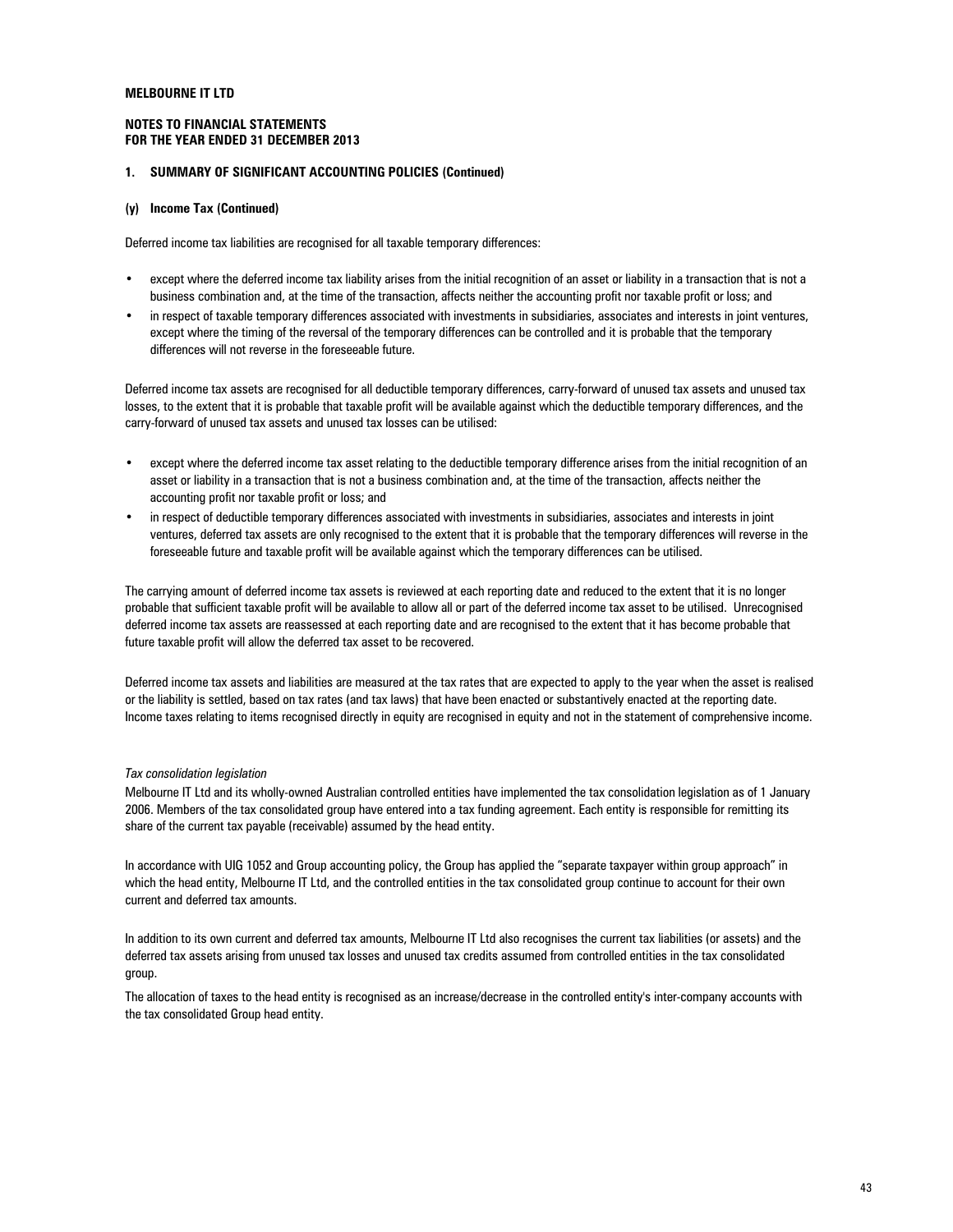# **NOTES TO FINANCIAL STATEMENTS FOR THE YEAR ENDED 31 DECEMBER 2013**

# **1. SUMMARY OF SIGNIFICANT ACCOUNTING POLICIES (Continued)**

## **(z) Other Taxes**

Revenues, expenses and assets are recognised net of the amount of GST except:

- where the GST incurred on a purchase of goods and services is not recoverable from the taxation authority, in which case the GST is recognised as part of the cost of acquisition of the asset or as part of the expense item as applicable; and
- receivables and payables are stated with the amount of GST included.

The net amount of GST recoverable from, or payable to, the taxation authority is included as part of receivables or payables in the statement of financial position.

Cash flows are included in the Cash Flow Statement on a gross basis and the GST component of cash flows arising from investing and financing activities, which is recoverable from, or payable to, the taxation authority are classified as operating cash flows.

Commitments and contingencies are disclosed net of the amount of GST recoverable from, or payable to, the taxation authority.

#### **(aa) Contributed Equity**

Ordinary share capital is recognised at the fair value of the consideration received by the company. Any transaction costs arising on the issue of ordinary shares are recognised directly in equity as a reduction of the share proceeds received.

#### **(ab) Option Reserve**

The options reserve is used to recognise the value of equity-settled share based payment transactions provided to employees, including key management personnel, as part of their remuneration. Refer to Note 29 for further details of these plans.

## **(ac) Hedging Reserve**

The hedging reserve contains the effective portion of the cash flow hedge relationships incurred as at the reporting date.

## **(ad) Foreign Currency Translation Reserve**

The foreign currency translation reserve is used to record exchange differences arising from the translation of the financial statements of foreign subsidiaries.

## **(ae) Earnings Per Share**

Basic earnings per share is calculated as net profit attributable to members, adjusted to exclude costs of servicing equity, divided by the weighted average number of ordinary shares, adjusted for any bonus element.

Diluted earnings per share are calculated as net profit attributable to members, adjusted for:

- Cost of servicing equity:
- the after tax effect of dividends and interest associated with dilutive potential ordinary shares that have been recognised as expenses; and
- other non-discretionary changes in revenues or expenses during the period that would result from the dilution of potential ordinary shares:

divided by the weighted average number of ordinary shares and the dilutive potential ordinary shares, adjusted for any bonus element.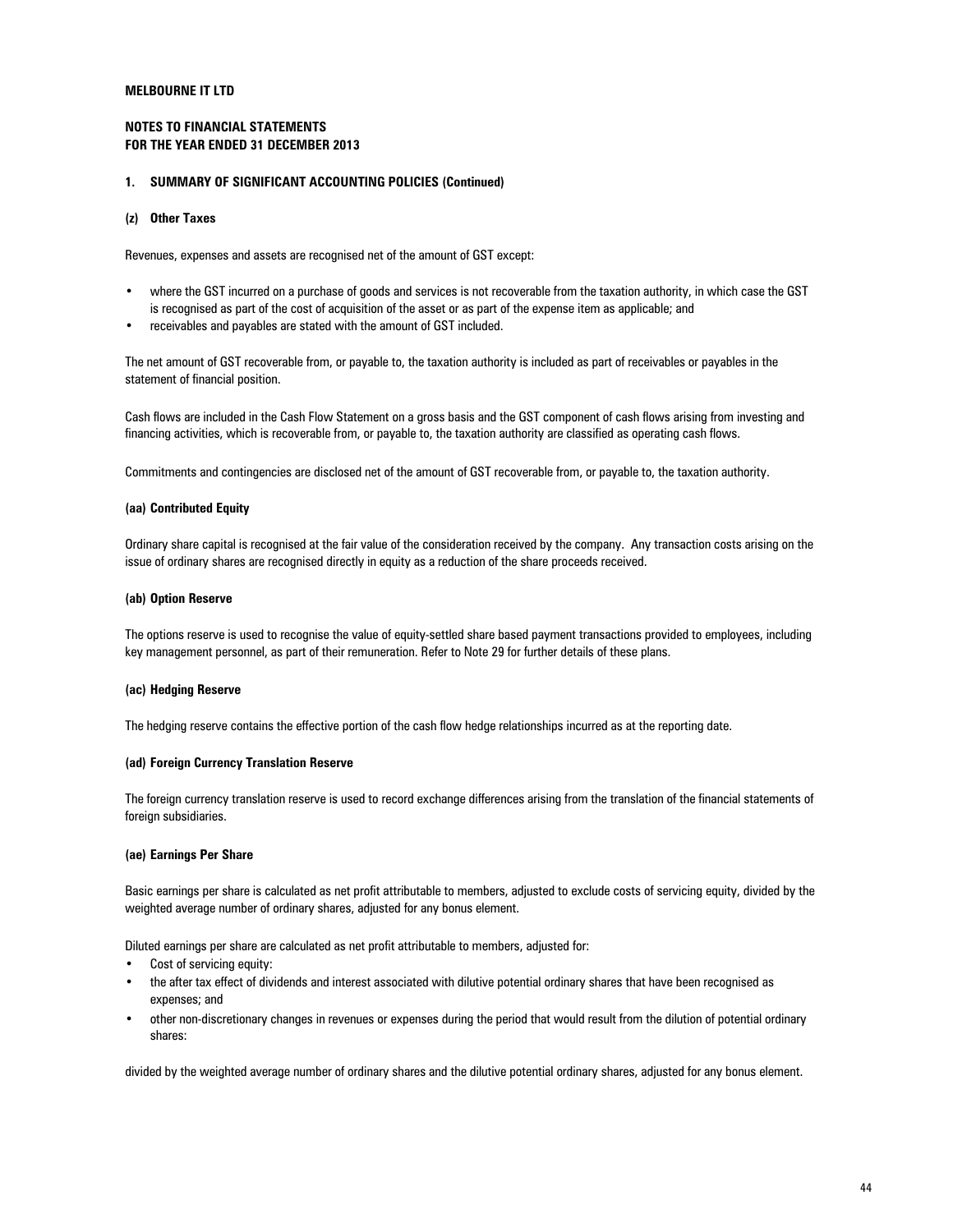# **NOTES TO FINANCIAL STATEMENTS FOR THE YEAR ENDED 31 DECEMBER 2013**

#### **2. FINANCIAL RISK MANAGEMENT OBJECTIVES AND POLICIES**

The Group's principal financial instruments comprise receivables, payables, promissory notes, interest bearing loans, cash, short-term deposits and derivatives. The Group manages its exposure to key financial risks in accordance with the Group's financial risk management policy. The objective of the policy is to support the delivery of the Group's financial targets whilst protecting financial security.

The purpose is to manage the financial risks arising from the Group's operations. The main risks arising from the Group's financial instruments are interest rate risk, foreign currency risk, liquidity risk and credit risk. The Group uses different methods to measure and manage different types of risks to which it is exposed. These include monitoring levels of exposure to foreign exchange risk and interest rate risk, assessments of market forecasts for foreign exchange and interest rate. Liquidity risk is monitored through the development of rolling cash flow forecasts.

The Board reviews and agrees policies for managing each of these risks as summarised below. Primary responsibility for identification and control of financial risks rests with Management under the supervision of the Audit and Risk Management Committee and under the authority of the Board. The Board reviews and agrees policies for managing each of the risks identified below, including the setting of limits for trading in derivatives, hedging cover of foreign currency and interest rate risk, credit allowances, and cash flow forecast projections.

#### **Capital Management**

When managing capital, the Board's objective is to ensure the entity continues as a going concern as well as to maintain optimal returns to shareholders and benefits for other stakeholders.

The Board may change the amount of dividends to be paid to shareholders, issue new shares or sell assets to reduce debt. During 2013, the Group paid dividends of \$26,447 million (2012: \$10.352 million). Subsequent to year end, the Group made a return of capital to shareholders amounting to approximately \$45.2 million (refer note 31 for details).

The Group has no current plans to issue further shares on the market, except for shares issued under the executive and employee share option schemes and dividend reinvestment plan.

## **Risk Exposures and Responses**

#### **Interest Rate Risk**

The Group's exposure to market interest rates related primarily to the Group's short term deposits held.

At balance date, the Group had the following mix of financial assets and liabilities exposed to variable interest rate risk that are not designated in cash flow hedges.

|                                                  | <b>CONSOLIDATED</b> |           |
|--------------------------------------------------|---------------------|-----------|
|                                                  | 2013                | 2012      |
|                                                  | \$'000              | \$'000    |
| <b>Financial assets</b>                          |                     |           |
| Cash and cash equivalents                        | 80,520              | 17,857    |
|                                                  |                     |           |
| <b>Financial Liabilities</b>                     |                     |           |
| Interest bearing loans (current and non-current) |                     | 33,818    |
| Less Hedged amounts (Interest Rate Swap)         |                     | (19, 279) |
| Interest bearing loans - unhedged                |                     | 14,539    |

On 12 March 2013, the Group repaid the interest bearing loan in full and accordingly the US\$ 20.0 million interest rate swap (exchanging the variable interest rate payable on the US dollar loan for a fixed interest rate) was closed out.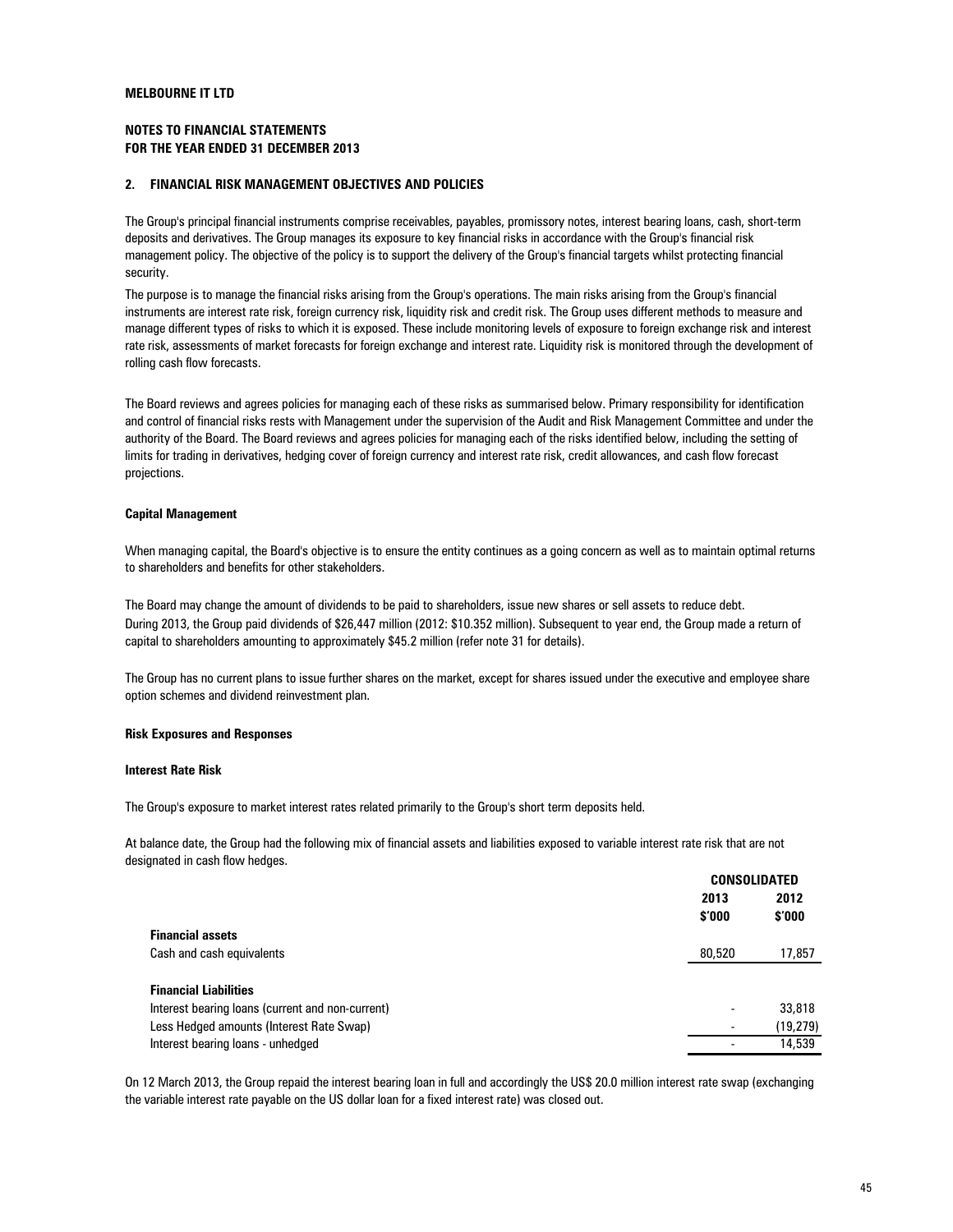# **NOTES TO FINANCIAL STATEMENTS FOR THE YEAR ENDED 31 DECEMBER 2013**

## **2. FINANCIAL RISK MANAGEMENT OBJECTIVES AND POLICIES (Continued)**

### **Risk Exposures and Responses (Continued)**

#### *Sensitivity Analysis*

The following sensitivity analysis is based on the interest rate risk exposures in existence at the reporting date.

At 31 December 2013, if interest rates had moved, as illustrated in the table below, with all other variables held constant, post tax profit and equity would have been affected as follows:

|                                                                                                                                                      | <b>Net Profit</b><br>Higher / (Lower) |        | <b>Equity</b><br>Higher / (Lower) |        |
|------------------------------------------------------------------------------------------------------------------------------------------------------|---------------------------------------|--------|-----------------------------------|--------|
|                                                                                                                                                      |                                       |        |                                   |        |
|                                                                                                                                                      | 2013                                  | 2012   | 2013                              | 2012   |
|                                                                                                                                                      | \$'000                                | \$'000 | \$'000                            | \$'000 |
| Consolidated                                                                                                                                         |                                       |        |                                   |        |
| Assets $+$ 0.25% (25 basis points), Liabilities (no change), (2012: Assets $+$ 0.25%<br>(25 basis points), Liabilities $+$ 0.10% (10 basis points)). | 141                                   | 22     | 141                               | 22     |
| Assets - 0.25% (- 25 basis points), Liabilities (no change), (2012: Assets - 1.25% (-<br>125 basis points), Liabilities - 0.25% (-25 basis points)). | (141)                                 | (368)  | (141)                             | (367)  |

The sensitivities have been calculated based on average holdings of interest bearing assets and liabilities restated at year end exchange rates. Interest bearing assets are predominantly sensitive to movements in Australian interest rates whilst interest bearing liabilities in the prior year were predominantly sensitive to movements in US interest rates.

# **Credit Risk**

Credit risk arises from the financial assets of the Group, which comprise cash and cash equivalents, trade and other receivables, and derivative instruments. The Group's exposure to credit risk arises from potential default of the counter party, with a maximum exposure equal to the carrying amount of these instruments. Exposure at balance date is addressed in each applicable note.

The Group provides credit only with recognised, creditworthy third parties, and as such collateral is not required nor is it the Group's policy to securitise its trade and other receivables.

It is the Group's policy that all customers who wish to trade on credit terms are subject to credit verification procedures which may include an assessment of their financial position, past experience and industry reputation, depending on the amount of credit to be granted. In addition, receivable balances are monitored on an ongoing basis.

## **Liquidity Risk**

Liquidity risk is managed via the regular review of forecasted cash inflows and outflows, with any surplus funds being placed in short term deposits to maximise interest revenue.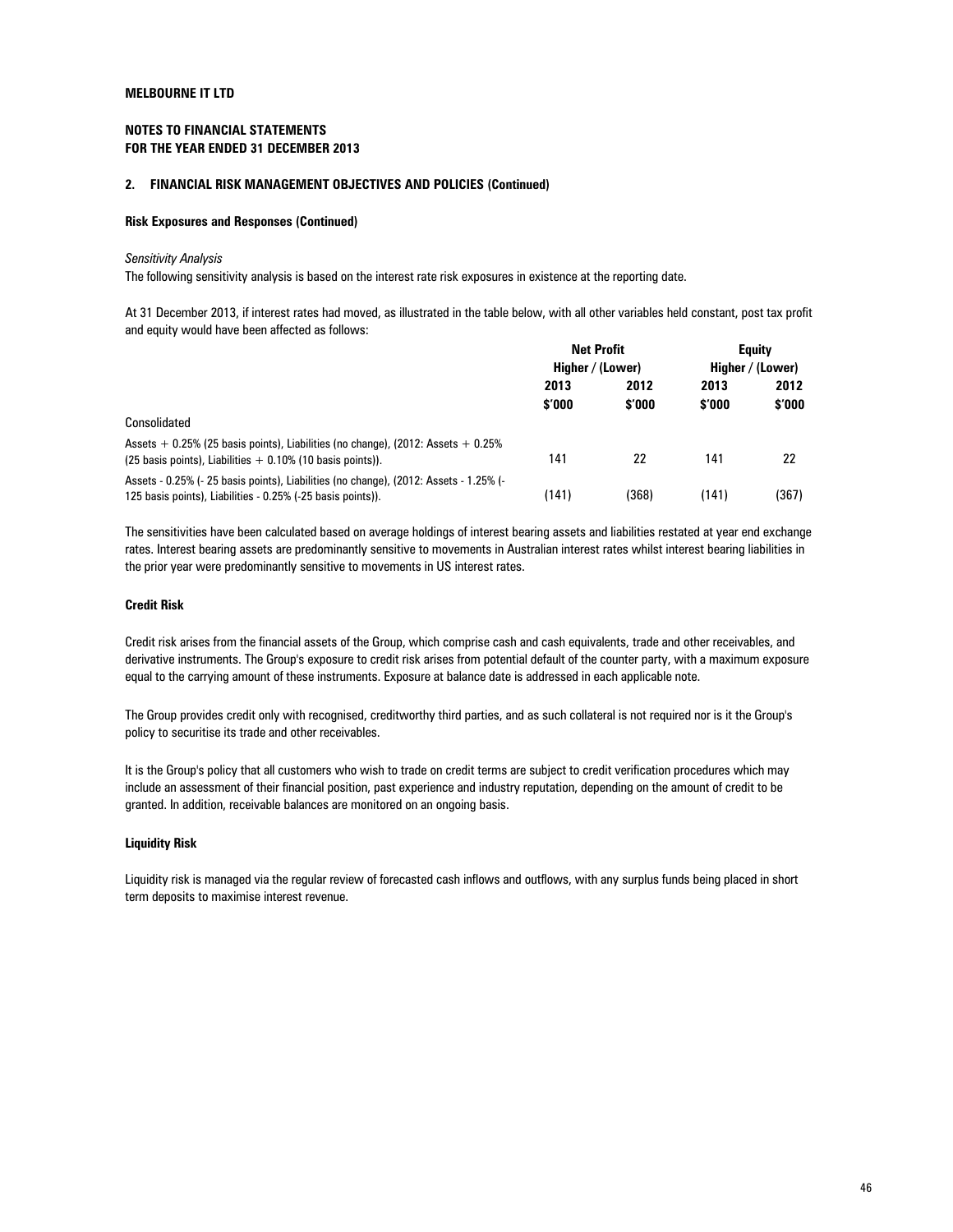# **NOTES TO FINANCIAL STATEMENTS FOR THE YEAR ENDED 31 DECEMBER 2013**

#### **2. FINANCIAL RISK MANAGEMENT OBJECTIVES AND POLICIES (Continued)**

## **Risk Exposures and Responses (Continued)**

#### **Foreign Currency Risk**

Due to the prescribed global market arrangements regarding domain name registration, Melbourne IT Limited earns a substantial amount of its revenues, and incurs a substantial amount of its costs in US dollars ("USD") and is therefore exposed to movements in the AUD/USD exchange rate. The company actively manages the gross margin risk by its foreign currency risk management strategy. Please refer to Note 23 for further details.

Both the functional and presentation currency of Melbourne IT Ltd is Australian dollars (A\$). The consolidated Group contains functional currencies as disclosed in note 1(f). Transactions in foreign currencies are initially recorded in the functional currency at the exchange rates ruling at the date of the transaction. Monetary assets and liabilities denominated in foreign currencies are retranslated at the rate of exchange ruling at the reporting date.

The exchange differences arising on the retranslation are taken directly to other comprehensive income. On disposal of a foreign entity, the deferred cumulative amount recognised in other comprehensive income relating to that particular foreign operation is recognised in the determination of profit and loss for the year.

At 31 December 2013, the Group had the following exposures to USD denominated assets and liabilities, where the functional currency is not USD. The Group's exposure to foreign currency changes for all other currencies is not material. Assets and liabilities that are designated in cashflow hedges are not included:

|                              | <b>CONSOLIDATED</b> |           |
|------------------------------|---------------------|-----------|
|                              | 2013                | 2012      |
|                              | \$'000              | \$'000    |
| <b>Financial Assets</b>      |                     |           |
| Cash and cash equivalents    | 442                 | 3,704     |
| Trade and other receivables  | 1,068               | 5,226     |
|                              | 1,510               | 8,930     |
| <b>Financial Liabilities</b> |                     |           |
| Trade and other payables     | (3, 551)            | (10, 241) |
|                              |                     |           |
| <b>Net exposure</b>          | (2,041)             | (1, 311)  |

The following sensitivity is based on foreign currency risk exposures in existence at the reporting date.

At 31 December 2013, had the Australian Dollar moved, as illustrated in the table below, with all other variables held constant, post tax profit and equity would have been affected as follows:

|                                  | <b>Net Profit</b> |                  | <b>Equity</b>  |                  |  |
|----------------------------------|-------------------|------------------|----------------|------------------|--|
|                                  |                   | Higher / (Lower) |                | Higher / (Lower) |  |
|                                  | 2013              | 2012<br>\$'000   | 2013<br>\$'000 | 2012             |  |
|                                  | \$'000            |                  |                | \$'000           |  |
| Consolidated                     |                   |                  |                |                  |  |
| - AUD/USD $+2\%$ (2012: $+4\%$ ) | 28                | 54               | 28             | 54               |  |
| - AUD/USD -10% (2012: -7%)       | (156)             | (95)             | (156)          | (95)             |  |

The Group also has exposures to foreign exchange when retranslating foreign currency subsidiaries into Australian Dollars. The sensitivity range has been determined using an expected range of 0.800 to 0.905 USD/AUD for the retranslation of USD denominated balances for the forthcoming year.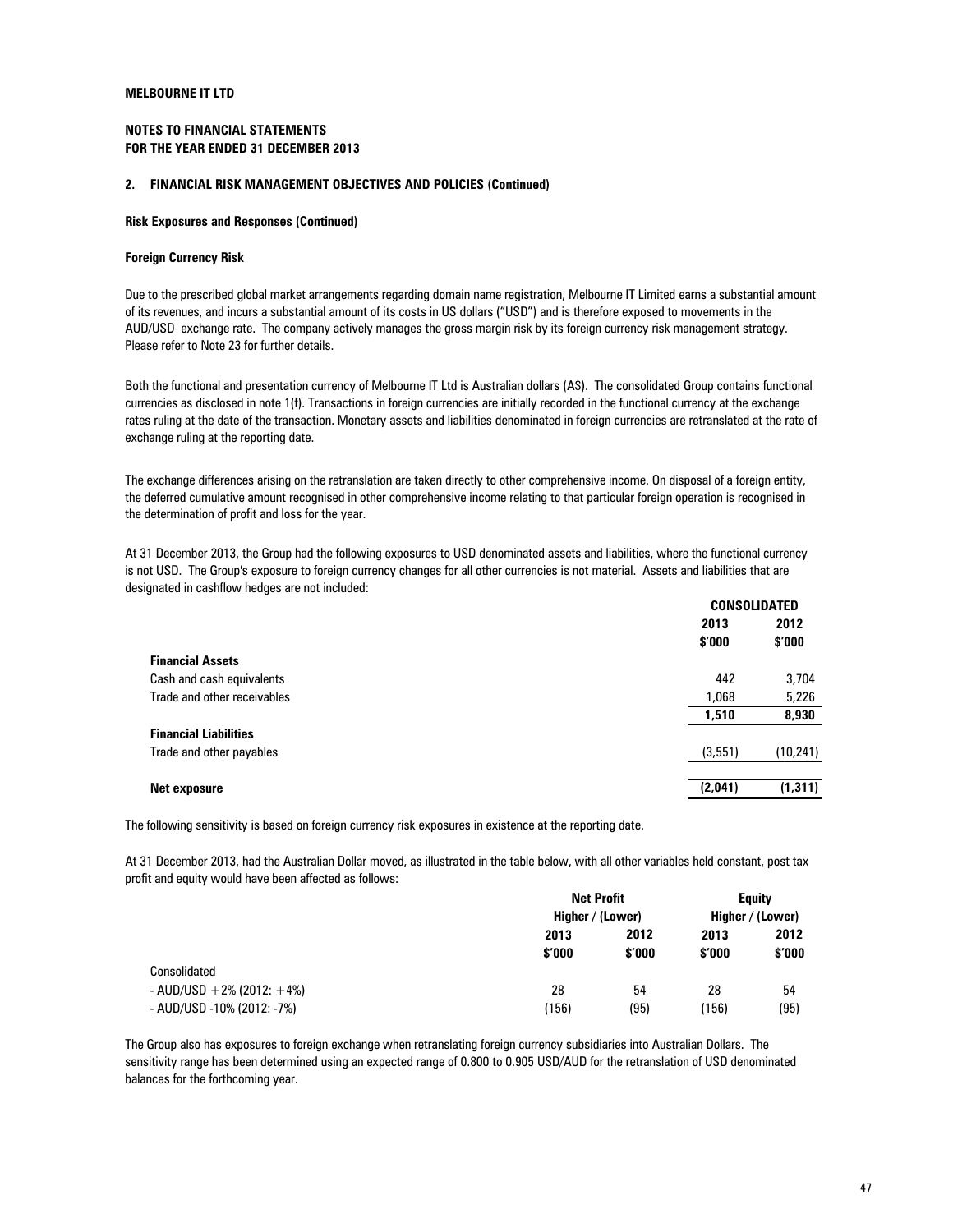# **NOTES TO FINANCIAL STATEMENTS FOR THE YEAR ENDED 31 DECEMBER 2013**

# **2. FINANCIAL RISK MANAGEMENT OBJECTIVES AND POLICIES (Continued)**

## **Maturity Analysis of Financial Assets and Liabilities**

The risk implied from the values shown in the table below, reflects a balanced view of cash inflows and outflows. Trade payables and other financial liabilities mainly originate from the financing of assets used in ongoing operations such as plant, equipment and investments in working capital e.g. inventories and trade receivables. These assets are considered in the Group's overall liquidity risk. To monitor existing financial assets and liabilities as well as to enable an effective controlling of future risks, the Company has established comprehensive risk reporting covering its business units that reflects expectations of settlement of financial assets and liabilities. The amounts disclosed in the table are the contractual undiscounted cash flows.

| < 6       | $6 - 12$                 | $1$ to $5$              | > 5                      | <b>Total</b>           |
|-----------|--------------------------|-------------------------|--------------------------|------------------------|
|           |                          |                         |                          | \$'000                 |
|           |                          |                         |                          |                        |
|           |                          |                         |                          |                        |
| 80,520    |                          |                         |                          | 80,520                 |
| 24,183    |                          |                         |                          | 24,183                 |
| 104,703   |                          | ÷,                      |                          | 104,703                |
|           |                          |                         |                          |                        |
| (17, 443) |                          |                         |                          | (17, 443)              |
| 87,260    | $\blacksquare$           | $\blacksquare$          | ٠                        | 87,260                 |
|           |                          |                         |                          |                        |
|           |                          |                         |                          |                        |
| 17,857    |                          |                         |                          | 17,857                 |
| 22,966    |                          |                         |                          | 22,966                 |
| 40,823    | $\overline{\phantom{a}}$ | $\frac{1}{2}$           | $\overline{\phantom{0}}$ | 40,823                 |
|           |                          |                         |                          |                        |
| (15, 639) |                          |                         |                          | (15, 639)              |
| (2,892)   | (2,892)                  | (28, 034)               |                          | (33, 818)              |
| (18, 531) | (2,892)                  | (28, 034)               |                          | (49, 457)              |
| 22,292    | (2,892)                  | (28, 034)               | ۰                        | (8, 634)               |
|           | <b>Months</b><br>\$'000  | <b>Months</b><br>\$'000 | years<br>\$'000          | <b>Years</b><br>\$'000 |

## **Fair Value Hierarchy**

Financial instruments at fair value comprise derivative financial instruments whose fair value is derived using valuation techniques whose inputs are based on observable market data.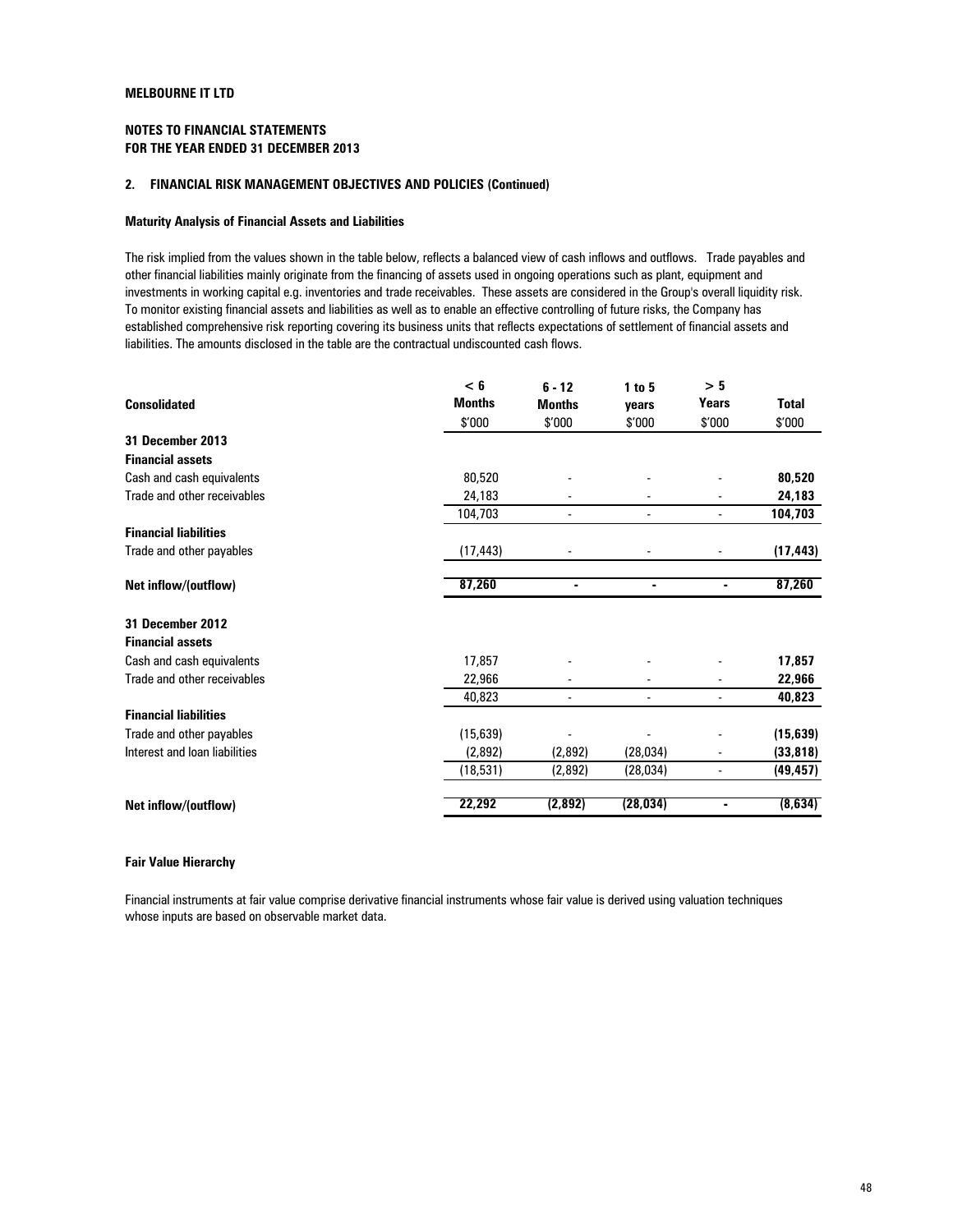# **NOTES TO FINANCIAL STATEMENTS FOR THE YEAR ENDED 31 DECEMBER 2013**

# **3. SIGNIFICANT ACCOUNTING JUDGEMENTS, ESTIMATES AND ASSUMPTIONS**

The preparation of the financial statements requires management to make judgements, estimates and assumptions that affect reported amounts in the financial statements. Management continually evaluates its judgements and estimates in relation to assets, liabilities, contingent liabilities, revenues and expenses. Management bases its judgements and estimates on historical experience and on other various factors it believes to be reasonable under the circumstances, the result of which form the basis of the carrying values of assets and liabilities that are not readily apparent from other sources. Actual results may differ from these estimates under different assumptions and conditions.

Management has identified the following critical accounting policies for which significant judgements, estimates and assumptions are made. Actual results may differ from these estimates under different assumptions and conditions and may materially affect financial results or the financial position reported in future periods.

Further details of the nature of these assumptions and conditions may be found in the relevant notes to the financial statements.

## **(i) Significant accounting judgements**

#### *Taxation*

The Group's accounting policy for taxation requires Management's judgement in assessing whether deferred tax assets and certain deferred tax liabilities are recognised in the statement of financial position. Deferred tax assets are recognised only when it is considered more likely than not that they will be recovered, which is dependent on the generation of sufficient future taxable profits.

Judgements are also required about the application of income tax legislation. These judgements and assumptions are subject to risk and uncertainty which may impact the carrying amount of tax assets and liabilities recognised in the statement of financial position.

# *Discontinued operations*

Management's judgement was required in assessing and allocating certain transactional, operating and restructuring costs relating to discontinued operations to ensure costs associated with or resulting from the sale of DBS and FTR businesses were correctly classified in the Statement of Comprehensive Income. Refer to Note 21 for further details of these costs.

## **(ii) Significant accounting estimates and assumptions**

#### *Impairment of goodwill and intangibles with indefinite useful lives*

The Group determines whether goodwill and intangibles with indefinite useful lives are impaired at least on an annual basis. This requires an estimation of the recoverable amount of the cash-generating unit, using a value in use discounted cashflow methodology, to which the goodwill and intangibles, with indefinite useful lives are allocated. Refer to note 13 for further details of assumptions.

## *Share-based payment transactions*

The fair value is determined by an external valuer using a binomial model and/or Monte Carlo simulation model. In valuing equity-settled transactions, no account is taken of any performance conditions, other than conditions linked to the price of the shares of Melbourne IT Ltd ('market conditions').

The cost of equity-settled transactions is recognised, together with a corresponding increase in equity over the period in which the performance conditions are fulfilled, ending on the date on which the relevant employees become fully entitled to the award ('vesting date').

Refer to note 29 for further details.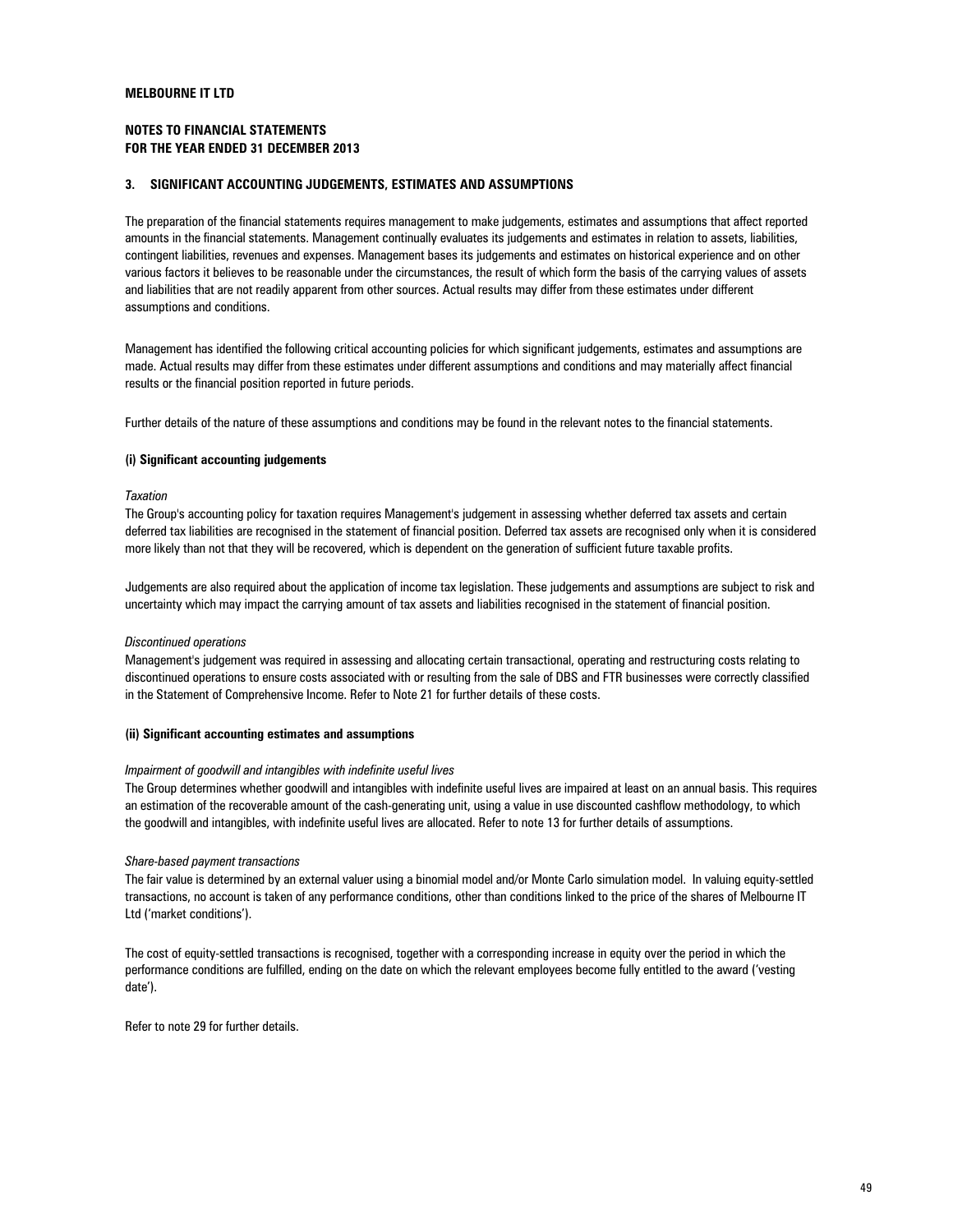# **NOTES TO FINANCIAL STATEMENTS FOR THE YEAR ENDED 31 DECEMBER 2013**

|     |                                                             |                | <b>CONSOLIDATED</b> |
|-----|-------------------------------------------------------------|----------------|---------------------|
|     |                                                             | 2013           | 2012 Restated*      |
|     |                                                             | \$'000         | \$'000              |
| 4.  | <b>REVENUE</b>                                              |                |                     |
|     | <b>Revenue</b>                                              |                |                     |
|     | <b>Registration Revenue</b>                                 | 44,752         | 48,331              |
|     | Hosting & Value-Added Product Sales                         | 55,729         | 59,788              |
|     | <b>Other Revenue</b>                                        | 248            | 119                 |
|     | Total revenue excluding interest income                     | 100,729        | 108,238             |
|     | Interest revenue                                            | 2,670          | 203                 |
|     | Other income                                                | 13             | 30                  |
|     | <b>Total consolidated revenue</b>                           | 103,412        | 108,471             |
| 5.  | <b>EXPENSES AND LOSSES / (GAINS)</b>                        |                |                     |
| (a) | <b>Depreciation expenses</b>                                |                |                     |
|     | Depreciation of non-current assets                          |                |                     |
|     | Fit out                                                     | 88             | 107                 |
|     | Plant and equipment                                         | 1,867          | 2,477               |
|     | Furniture                                                   | 23             | 15                  |
|     | <b>Total depreciation of non-current assets</b>             | 1,978          | 2,599               |
| (b) | Amortisation of identifiable intangible assets              |                |                     |
|     | <b>Transformation Asset</b>                                 | 804            | 210                 |
|     | <b>Total amortisation of identifiable intangible assets</b> | 804            | 210                 |
| (c) | <b>Other Expenses</b>                                       |                |                     |
|     | Included in other expenses:<br><b>Premises</b>              |                |                     |
|     | Finance & legal                                             | 2,208<br>1,478 | 2,328<br>1,395      |
|     | Equipment                                                   | 4,179          | 3,766               |
|     | <b>Marketing</b>                                            | 1,644          | 1,072               |
|     | Net foreign currency exchange loss                          | 31             | 642                 |
|     | Bad debts and doubtful debts                                | 222            | 359                 |
|     | Interest expense                                            | 125            | 118                 |
| (d) | <b>Finance costs</b>                                        |                |                     |
|     | Bank charges and credit card merchant fees                  | 790            | 871                 |
| (e) | <b>Other</b>                                                |                |                     |
|     | Expensing of share based payments                           | 780            | 82                  |
|     | <b>Superannuation expense</b>                               | 2,640          | 2,719               |

\* 2012 results have been restated to present the DBS and FTR businesses as discontinued operations as required by Australian Accounting Standards (refer Note 21)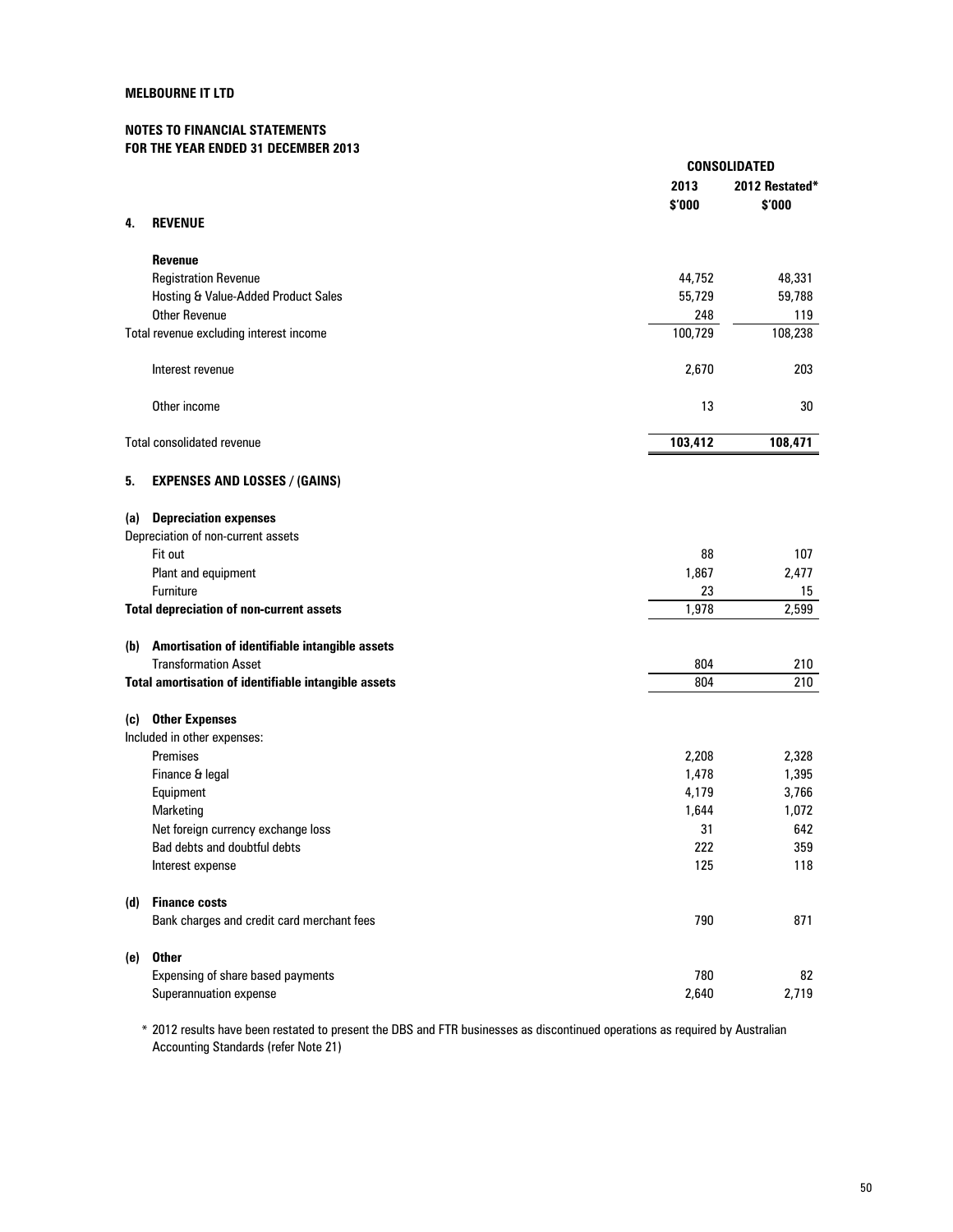# **NOTES TO FINANCIAL STATEMENTS FOR THE YEAR ENDED 31 DECEMBER 2013**

|                                                                                                                                                                           |                | <b>CONSOLIDATED</b>      |
|---------------------------------------------------------------------------------------------------------------------------------------------------------------------------|----------------|--------------------------|
|                                                                                                                                                                           | 2013<br>\$'000 | 2012 Restated*<br>\$'000 |
| <b>INCOME TAX</b><br>6.                                                                                                                                                   |                |                          |
| The major components of income tax expense are:                                                                                                                           |                |                          |
| (a) Statement of comprehensive income                                                                                                                                     |                |                          |
| Current income tax                                                                                                                                                        |                |                          |
| Current income tax charge                                                                                                                                                 | 7,640          | 1,543                    |
| Adjustments in respect of current income tax of previous years                                                                                                            | (786)          | (1, 221)                 |
| Deferred income tax                                                                                                                                                       |                |                          |
| Relating to origination and reversal of temporary differences                                                                                                             | (2, 110)       | 2,185                    |
| Income tax expense reported in the statement of comprehensive income                                                                                                      | 4,744          | 2,507                    |
| (b) Statement of changes in equity                                                                                                                                        |                |                          |
| Deferred income tax related to items charged or credited directly to equity                                                                                               |                |                          |
| Net gain/(loss) on revaluation of cash flow hedges                                                                                                                        | 92             | (37)                     |
| Income tax expense reported in equity                                                                                                                                     | 92             | (37)                     |
| A reconciliation between tax expense and the product of accounting profit before<br>(c)<br>income tax multiplied by the Group's applicable income tax rate is as follows: |                |                          |
| Accounting profit before income tax from continuing operations                                                                                                            | 5,864          | 9,999                    |
| Profit before tax from discontinued operations                                                                                                                            | 67,756         | 3,948                    |
| Accounting profit before income tax                                                                                                                                       | 73,620         | 13,947                   |
| At the group's statutory income tax rate of 30% (2012: 30%)                                                                                                               | 22,086         | 4,184                    |
| Adjustments in respect of current income tax of previous years                                                                                                            | (786)          | (1, 221)                 |
| Options cost                                                                                                                                                              | 249            | 17                       |
| Impairment of intangibles                                                                                                                                                 | 3,624          | 600                      |
| Utilisation of previously unrecognised tax losses                                                                                                                         | (703)          | (406)                    |
| <b>Estimated future tax claims</b>                                                                                                                                        | (868)          | (442)                    |
| Effect of difference between accounting and tax from sale of DBS and FTR businesses                                                                                       | (18, 366)      |                          |
| Deductions from shares issued via Employee Share Trust                                                                                                                    | (383)          |                          |
| <b>Other</b>                                                                                                                                                              | (109)          | (225)                    |
| Income tax expense at the effective income tax rate                                                                                                                       | 4,744          | 2,507                    |
| Income tax (benefit)/expense reported in the statement of comprehensive income                                                                                            | (334)          | 1,309                    |
| Income tax attributable to discontinued operations                                                                                                                        | 5,078          | 1,197                    |
|                                                                                                                                                                           | 4,744          | 2,506                    |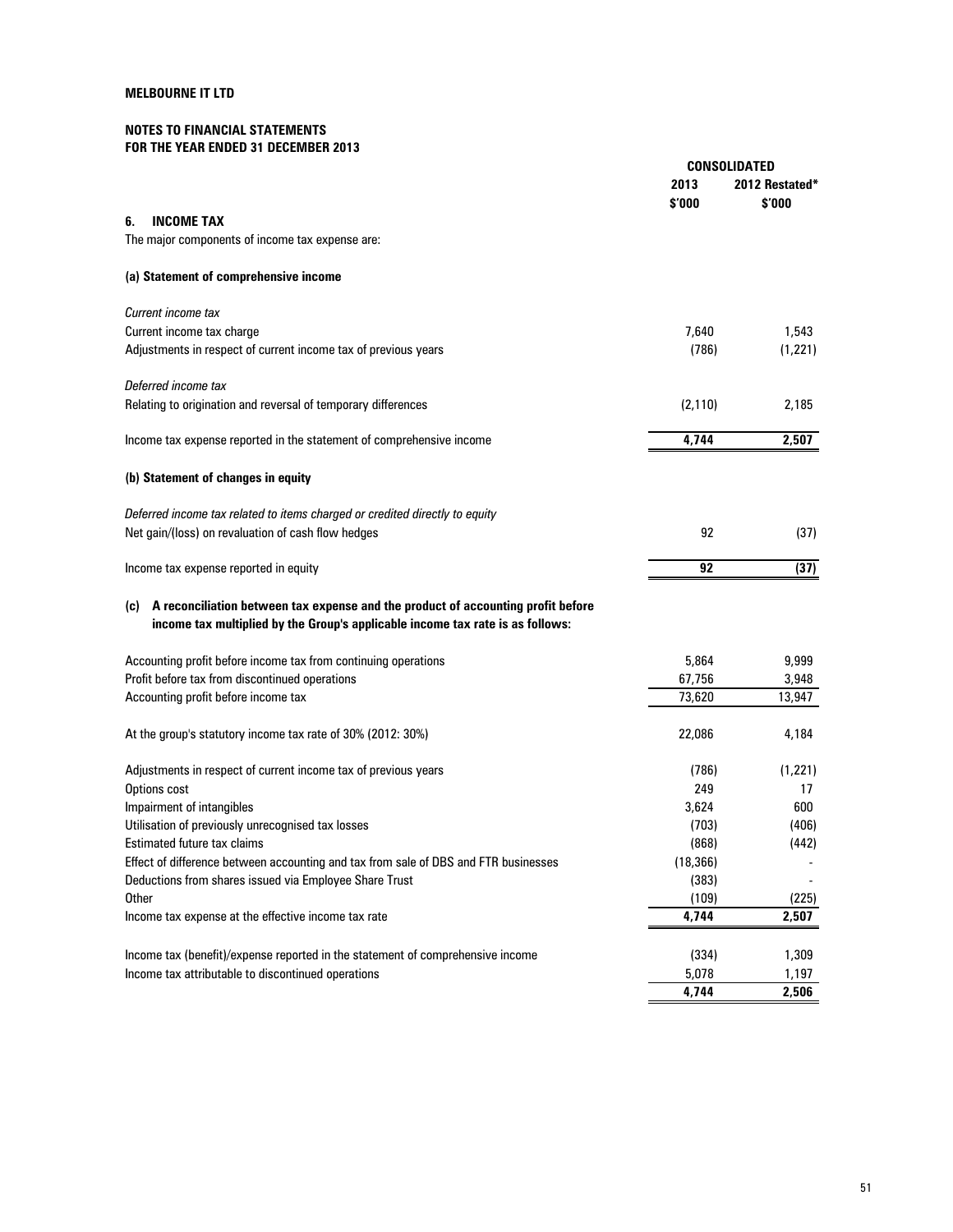# **NOTES TO FINANCIAL STATEMENTS FOR THE YEAR ENDED 31 DECEMBER 2013**

## **6. INCOME TAX (Continued)**

#### **Tax Consolidation**

Melbourne IT Ltd and its 100% resident subsidiaries formed a tax consolidated Group with effect from 1 January 2006. Melbourne IT Ltd is the head entity of the tax consolidated Group. Members of the Group have entered into a tax sharing agreement that provides for the allocation of income tax liabilities between the entities should the head entity default on its tax payment obligations. No amounts have been recognised in the financial statements in respect of this agreement, on the grounds that the possibility is remote.

On 30 August 2013, FTR Pty Ltd has left the tax consolidation Group of Melbourne IT Ltd following the sale of the FTR business.

The allocation of taxes to the head entity is recognised as an increase/decrease in the controlled entities inter-company accounts with the tax consolidated Group head entity.

Members of the Group have also entered into a tax funding agreement (refer to note 1 (y)).

|                                                                                     | <b>CONSOLIDATED</b> |                |
|-------------------------------------------------------------------------------------|---------------------|----------------|
|                                                                                     | 2013<br>\$'000      | 2012<br>\$'000 |
| 7.<br>DIVIDENDS PAID OR PROVIDED FOR ON ORDINARY SHARES                             |                     |                |
| (a) Dividends paid during the year                                                  |                     |                |
| Interim franked dividends for 2013: Nil (2012: 7.0 cents per share)                 |                     | 5,738          |
| Final franked dividends for 2012 of 7.0 cents per share (2011: 8.0 cents per share) | 5,772               | 6,508          |
| Special partially franked dividend for 2013 of 25 cents per share (2012: Nil)       | 20,675              |                |
| (b) Dividends proposed and not recognised as a liability                            |                     |                |
| Nil for 2013 (2012: partially franked dividend: 7.0 cents per share)                |                     | 5,772          |
| (c) Franking credit balance                                                         |                     |                |
| The amount of franking credits available for the subsequent financial year are:     |                     |                |
| - franking account balance as at the end of the financial year at 30% (2012: 30%)   | 2,966               | 897            |

The special dividend paid on 22 August 2013 was 75% franked. The interim and final dividend in respect of the year ended 31 December 2012 was 40% franked. The final dividend paid in respect of the 2011 year was 100% franked at the company's tax rate of 30% per share.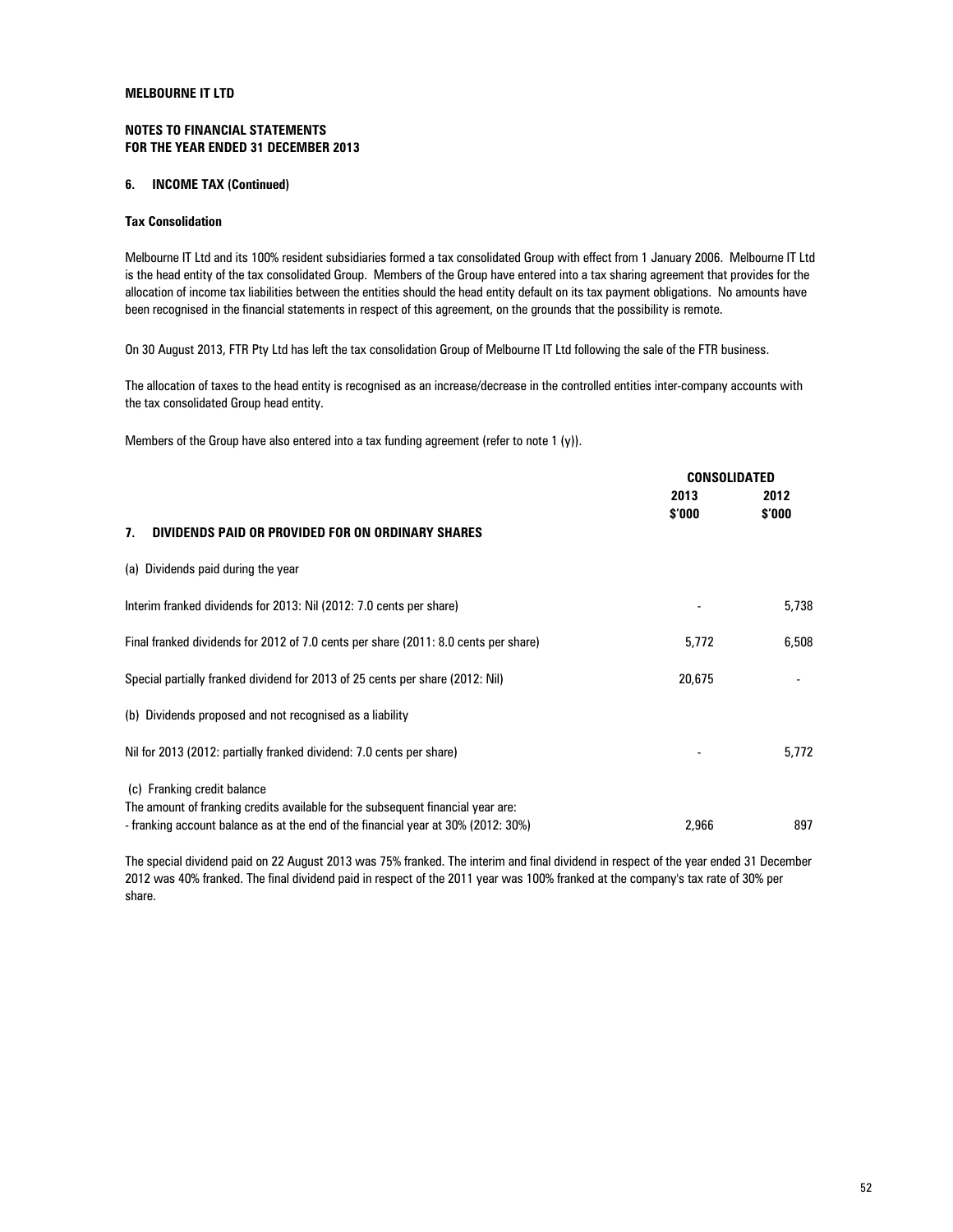# **NOTES TO FINANCIAL STATEMENTS FOR THE YEAR ENDED 31 DECEMBER 2013**

|                                                       | <b>CONSOLIDATED</b> |                |
|-------------------------------------------------------|---------------------|----------------|
|                                                       | 2013                | 2012           |
|                                                       | \$'000              | \$'000         |
| <b>TRADE AND OTHER RECEIVABLES (CURRENT)</b><br>8.    |                     |                |
| Trade debtors                                         | 9,471               | 24,225         |
| Allowance for impairment loss                         | (639)               | (1, 259)       |
|                                                       | 8,832               | 22,966         |
| Escrow funds receivable (including accrued interest)* | 15,351              | $\blacksquare$ |
| Total trade and other receivables (Current)           | 24,183              | 22,966         |

\* This amount is held in escrow pursuant to the terms of the agreement for the sale of the DBS business, for a period of 15 months from the date of sale, being 12 March 2013. The amount is held in escrow as security for the performance of Melbourne IT's indemnification obligations under the Agreement. This amount will be released to Melbourne IT at the end of the period, providing no claims against the amount are successfully made by the buyer. Melbourne IT purchased a warranty and indemnity insurance to mitigate this risk. The terms of the insurance policy are commercial in confidence.

Trade debtors are non-interest bearing and generally on 14-60 day terms.

Movements in the allowance for impairment loss were as follows:

| <b>Opening Balance</b>                   | 1,259 | 1,347 |
|------------------------------------------|-------|-------|
| <b>Additional Provision / (Released)</b> | (116) | (187) |
| Amounts (Written off) / Recovered        | (332) | 92    |
| <b>Discontinued operations</b>           | (185) |       |
| Foreign currency translation impact      | 13    |       |
| <b>Closing Balance</b>                   | 639   | 1,259 |

At 31 December, the ageing analysis of trade receivables is as follows:

|                         | 2013                   |                            | 2012            |                            |
|-------------------------|------------------------|----------------------------|-----------------|----------------------------|
|                         | <b>Gross</b><br>\$'000 | <b>Allowance</b><br>\$'000 | Gross<br>\$'000 | <b>Allowance</b><br>\$'000 |
| <b>Consolidated</b>     |                        |                            |                 |                            |
| Current                 | 4,995                  | $\blacksquare$             | 13,952          | $\blacksquare$             |
| 0 - 30 days past due    | 2,774                  | $\blacksquare$             | 4,998           | $\sim$                     |
| $31 - 60$ days past due | 830                    | $\overline{\phantom{a}}$   | 1,881           | ۰                          |
| Past due $61$ days $+$  | 872                    | (639)                      | 3,394           | (1, 259)                   |
| <b>Closing Balance</b>  | 9,471                  | (639)                      | 24,225          | (1, 259)                   |

Receivables past due but not considered impaired are \$3.837 million (2012: \$9.014 million), and comprise balances owed from customers who have a good history of repayments or are otherwise considered recoverable.

Due to the short-term nature of these receivables, their carrying value is assumed to approximate their fair value. The maximum exposure to credit risk is the fair value of receivables. Collateral is not held as security.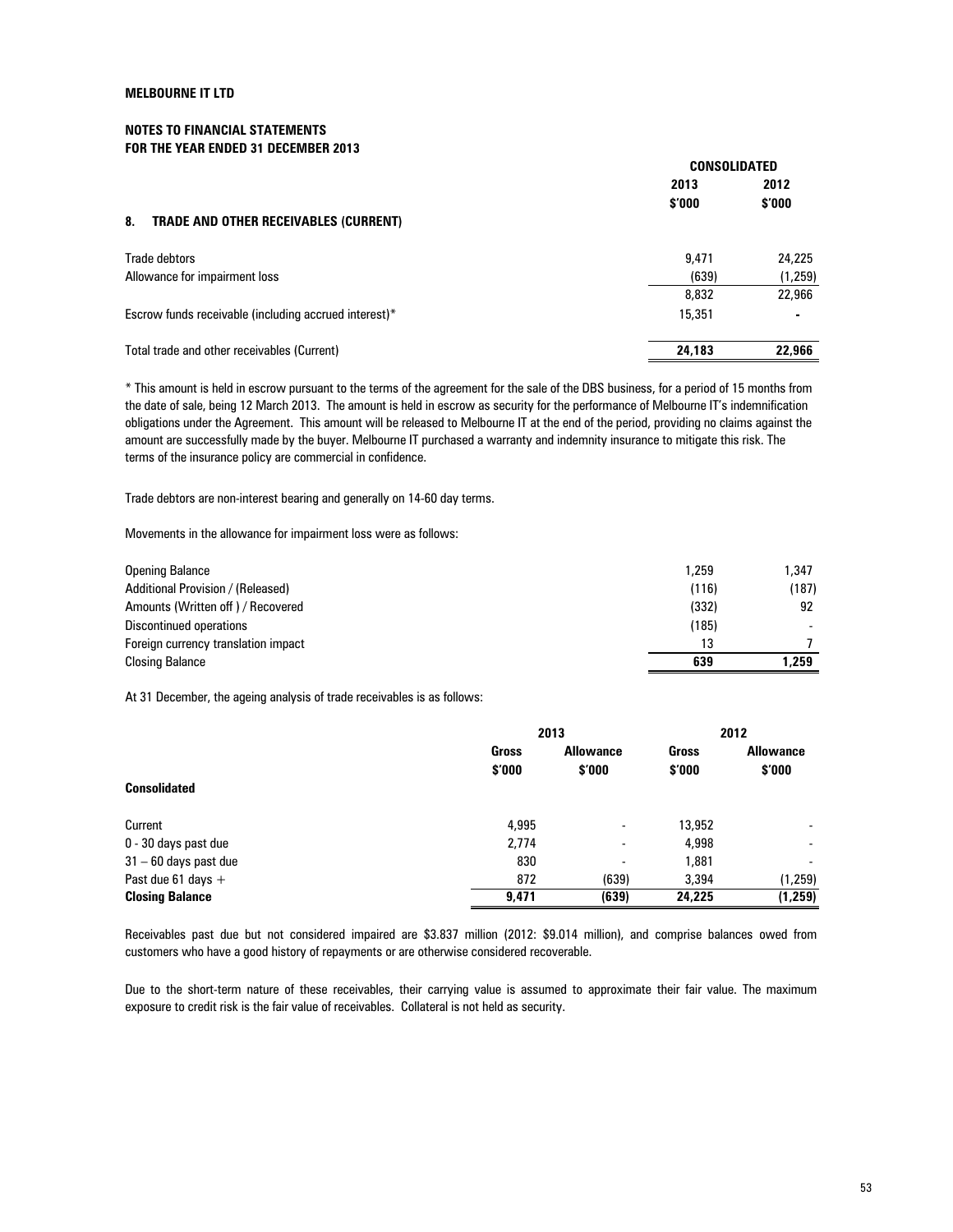# **NOTES TO FINANCIAL STATEMENTS FOR THE YEAR ENDED 31 DECEMBER 2013**

|                                                             | <b>CONSOLIDATED</b> |         |
|-------------------------------------------------------------|---------------------|---------|
|                                                             | 2013                | 2012    |
|                                                             | \$'000              | \$'000  |
| <b>INVENTORIES (CURRENT)</b><br>9.                          |                     |         |
| Materials (at cost)                                         |                     | 539     |
|                                                             |                     |         |
| 10. OTHER ASSETS (CURRENT)                                  |                     |         |
| Other prepayments                                           | 1,570               | 2,677   |
| <b>GST</b> receivable                                       |                     | 78      |
| <b>Total other assets (Current)</b>                         | 1,570               | 2,755   |
|                                                             |                     |         |
| 11. DEFERRED TAX ASSET (NON-CURRENT)                        |                     |         |
| Deferred tax asset at 31 December relates to the following: |                     |         |
| Doubtful debts provision                                    | 191                 | 378     |
| Employee honofita                                           | 1.011               | 1 5 2 5 |

|                                | 3,261                    | 6,412 |
|--------------------------------|--------------------------|-------|
| <b>Other</b>                   | 109                      | 336   |
| Amortisation of intangibles    | $\overline{\phantom{0}}$ | 604   |
| Hedging reserve                | $\overline{\phantom{0}}$ | 64    |
| <b>Unrealised FX</b>           | 1,199                    | 734   |
| Tax losses                     |                          | 2,077 |
| Accruals                       | 751                      | 684   |
| <b>Employee benefits</b>       | 1,011                    | 1,535 |
| <b>Doublin</b> acple provision | .                        | .     |

#### **Unrecognised tax losses**

As at 31 December 2013, there were no unrecognised tax losses within the Group.

As at 31 December 2012, entities within the Group had estimated tax losses amouting to \$1.676 million. These losses were not recognised as an asset because they did not meet the recognition criteria, as they had arisen in the Denmark and UK subsidiaries which had been loss-making in the past and did not have taxable temporary differences or tax planning opportunities available to support recognition of the losses as an asset.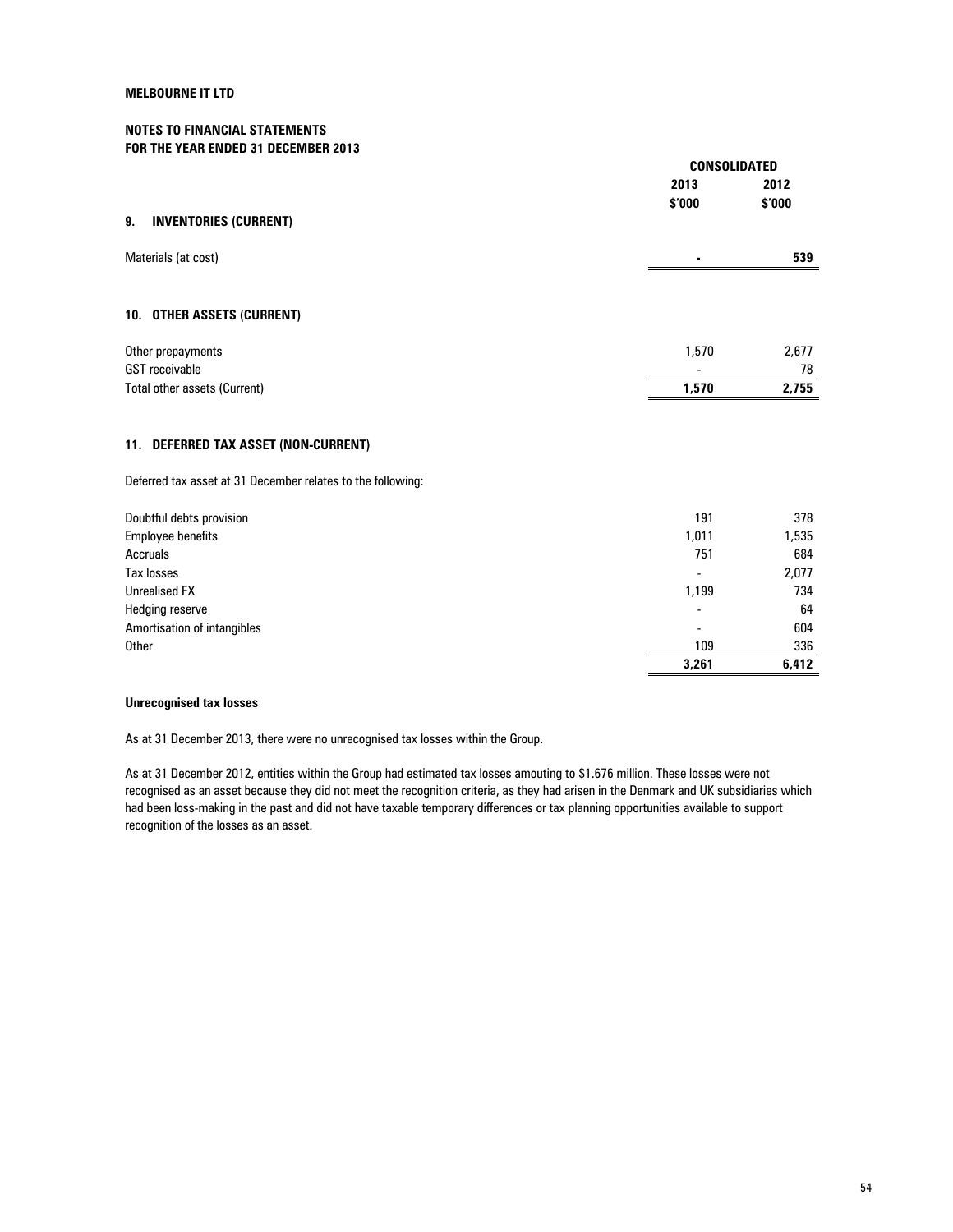# **NOTES TO FINANCIAL STATEMENTS FOR THE YEAR ENDED 31 DECEMBER 2013**

# **12. PROPERTY, PLANT AND EQUIPMENT (NON CURRENT)**

|                                    | <b>Leasehold</b>    | <b>Plant and</b> | <b>Furniture</b> |              |
|------------------------------------|---------------------|------------------|------------------|--------------|
|                                    | <b>Improvements</b> | <b>Equipment</b> | and fittings     | <b>Total</b> |
|                                    | \$'000              | \$'000           | \$'000           | \$'000       |
| <b>Cost or valuation</b>           |                     |                  |                  |              |
| At 1 January 2012                  | 3,394               | 31,794           | 794              | 35,982       |
| <b>Additions</b>                   | 329                 | 2,030            | 43               | 2,402        |
| <b>Disposals</b>                   | (270)               | (1, 778)         | 13               | (2,035)      |
| <b>Transfers</b>                   | 90                  | 207              | 5                | 302          |
| Exchange differences               | (7)                 | 12               | (4)              | 1            |
| At 31 December 2012                | 3,536               | 32,265           | 851              | 36,652       |
| <b>Additions</b>                   | 396                 | 1,596            | 67               | 2,059        |
| <b>Disposals</b>                   | (2,695)             | (23, 175)        | (419)            | (26, 289)    |
| <b>Transfers</b>                   |                     |                  |                  |              |
| <b>Discontinued operations</b>     | (577)               | (3,897)          | (346)            | (4,820)      |
| Exchange differences               |                     | 198              | 6                | 205          |
| At 31 December 2013                | 661                 | 6,987            | 159              | 7,807        |
| <b>Depreciation and impairment</b> |                     |                  |                  |              |
| At 1 January 2012                  | 3,107               | 26,837           | 678              | 30,622       |
| Depreciation charge for the year   | 184                 | 3,438            | 41               | 3,663        |
| <b>Disposals</b>                   | (210)               | (1, 122)         | 13               | (1, 319)     |
| <b>Transfers</b>                   |                     |                  |                  |              |
| Exchange differences               | (6)                 | 5                | (5)              | (6)          |
| At 31 December 2012                | 3,075               | 29,158           | 727              | 32,960       |
| Depreciation charge for the year   | 88                  | 1,867            | 23               | 1,978        |
| <b>Disposals</b>                   | (2,654)             | (23, 205)        | (416)            | (26, 275)    |
| <b>Transfers</b>                   |                     |                  |                  |              |
| <b>Discontinued operations</b>     | (317)               | (3,051)          | (255)            | (3,623)      |
| Exchange differences               | (1)                 | (187)            | (2)              | (190)        |
| At 31 December 2013                | 191                 | 4,582            | 77               | 4,850        |
| <b>Net book value</b>              |                     |                  |                  |              |
| At 31 December 2012                | 461                 | 3,107            | 124              | 3,692        |
| At 31 December 2013                | 470                 | 2,405            | 82               | 2,957        |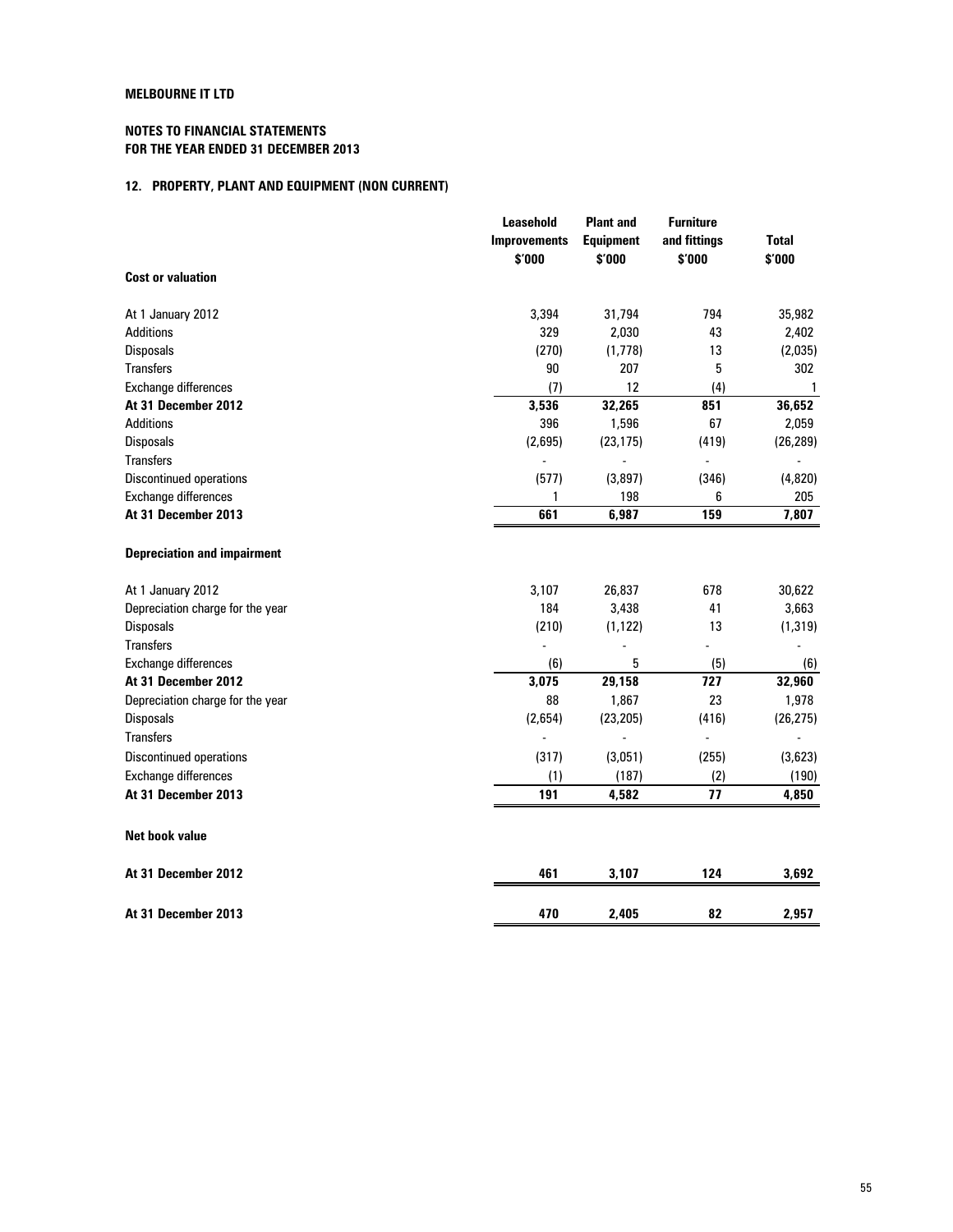# **NOTES TO FINANCIAL STATEMENTS FOR THE YEAR ENDED 31 DECEMBER 2013**

|                                                      | <b>CONSOLIDATED</b> |                |
|------------------------------------------------------|---------------------|----------------|
|                                                      | 2013                | 2012           |
|                                                      | \$'000              | \$'000         |
| 13. INTANGIBLE ASSETS (NON CURRENT)                  |                     |                |
| <b>Carrying amounts of intangible assets</b><br>(a)  |                     |                |
| Goodwill                                             | 52,280              | 100,265        |
| <b>Market Related Intangibles</b>                    | 7,128               | 9,982          |
| <b>Customer Contracts</b>                            | 663                 | 10,446         |
| Accumulated amortisation                             | (663)               | (4, 847)       |
|                                                      | $\blacksquare$      | 5,599          |
| <b>Capitalised Software</b>                          |                     | 952            |
| Accumulated amortisation                             |                     | (854)          |
|                                                      | $\sim$              | 98             |
| <b>Capitalised Software: Transformation Projects</b> | 10,918              | 14,969         |
| Accumulated amortisation                             | (1,014)             | (210)          |
|                                                      | 9,904               | 14,759         |
| <b>Total Capitalised Software</b>                    | 9,904               | 14,857         |
| Other Intangibles                                    | 315                 | 315            |
| Accumulated amortisation                             | (315)               | (315)          |
|                                                      | $\blacksquare$      | $\blacksquare$ |
| <b>Total Intangible Assets</b>                       | 69,312              | 130,703        |

Reconciliation of carrying amounts at the beginning and end of the period

|                                   | <b>Other</b><br><b>Intangibles</b><br>\$'000 | <b>Capitalised</b><br><b>Software</b><br>\$'000 | <b>Customer</b><br><b>Contract</b><br>\$'000 | <b>Market</b><br><b>Related</b><br><b>Intangibles</b><br>\$'000 | Goodwill<br>\$'000 | <b>Total</b><br>\$'000 |
|-----------------------------------|----------------------------------------------|-------------------------------------------------|----------------------------------------------|-----------------------------------------------------------------|--------------------|------------------------|
| Net balance at 1 January 2012     | 53                                           | 11,643                                          | 6,577                                        | 9,982                                                           | 102,406            | 130,661                |
| <b>Acquisitions and Additions</b> |                                              | 3,408                                           |                                              |                                                                 |                    | 3,408                  |
| Amortisation                      | (53)                                         | (189)                                           | (810)                                        |                                                                 |                    | (1,052)                |
| Impairment                        |                                              |                                                 |                                              |                                                                 | (2,000)            | (2,000)                |
| Foreign exchange impact           |                                              | (5)                                             | (168)                                        |                                                                 | (141)              | (314)                  |
| Net balance at 31 December 2012   |                                              | 14,857                                          | 5,599                                        | 9,982                                                           | 100,265            | 130,702                |
| <b>Acquisitions and Additions</b> |                                              | 8,030                                           |                                              |                                                                 |                    | 8,030                  |
| <b>Discontinued Operations</b>    |                                              | (12, 179)                                       | (5, 599)                                     | (2,854)                                                         | (47, 984)          | (68, 616)              |
| Amortisation                      |                                              | (804)                                           |                                              |                                                                 |                    | (804)                  |
| Impairment                        |                                              | ٠                                               |                                              |                                                                 |                    |                        |
| Foreign exchange impact           |                                              |                                                 |                                              |                                                                 |                    |                        |
| Net balance at 31 December 2013   |                                              | 9,904                                           |                                              | 7,128                                                           | 52,280             | 69,312                 |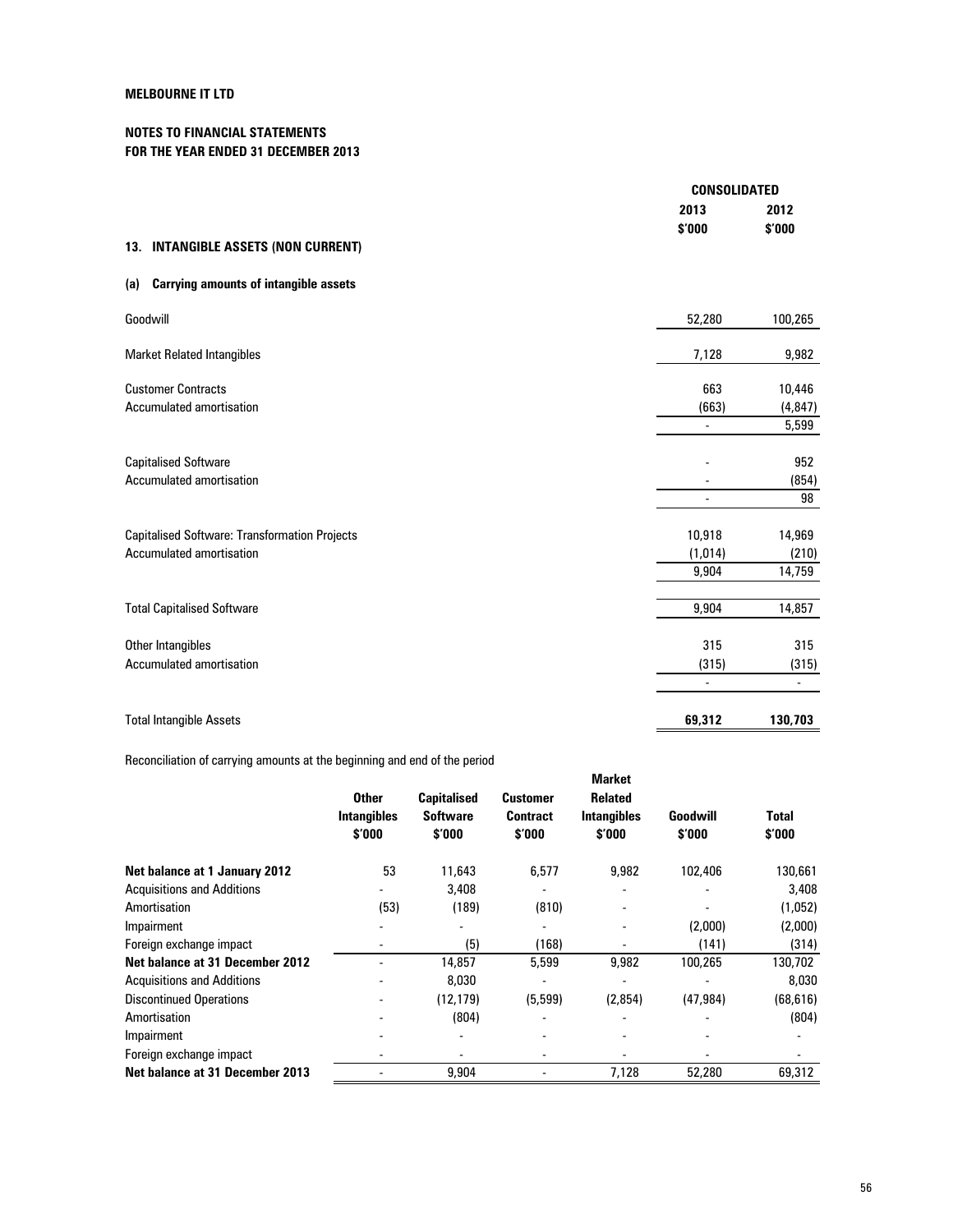# **NOTES TO FINANCIAL STATEMENTS FOR THE YEAR ENDED 31 DECEMBER 2013**

#### **13. INTANGIBLE ASSETS (NON CURRENT) (Continued)**

#### **(b) Capitalised Software: Transformation Projects**

Melbourne IT Ltd has undertaken a significant investment in infrastructure, innovation, and transformational projects which will provide the platform for the Group's next phase of growth.

The most significant component of the transformation project is Integrated Web Services (IWS), which aims to bring under a common IT environment all the systems that are used to sell and support the Group's customer. This is in addition to the implementation of a common financial reporting system across all entities. The build of the IT platform was completed during the year and the depreciation of the asset commenced from September 2013. Migration of the existing customer's information to the new IT platform will continue in 2014 as part of the standard operational process.

In line with AASB 138 Intangible Assets, costs relating to the research phase of the project are expensed while costs relating to the development phase are capitalised as Capitalised Software: Transformation Projects. The costs capitalised are being amortised over a 6 year period. During the year ended 31 December 2013, the amortisation charge in relation to these projects was \$804,000 (2012: \$210,000).

Following the sale of the DBS business unit, a review of the carrying value of the transformation asset was undertaken. The decision to invest in a comprehensive solution was motivated by the complexity of the business. The nature and geographic spread of the DBS business was a significant contributing factor to this level of complexity. If the Melbourne IT Ltd corporate structure had not included DBS at the time of the project scope, it would not have made the decision to use a tier one product, and the time and planning required to roll out the consolidated platform would have been significantly reduced. Following the re-scoping of the project, an impairment of \$12.080 million has been booked against the carrying value of the asset. This is included in the discontinued operations section of the Statement of Comprehensive Income.

#### **(c) Goodwill and other intangible assets impairment testing**

|                                         | 2013<br>\$'000 | 2012<br>\$'000 | <b>Basis for</b><br>valuation* | <b>Discount</b><br>rate | <b>Growth rate</b><br>years $2 - 5$ | <b>Growth rate</b><br>after 5 years |
|-----------------------------------------|----------------|----------------|--------------------------------|-------------------------|-------------------------------------|-------------------------------------|
| <b>Cash Generating Unit ('CGU')</b>     |                |                |                                |                         |                                     |                                     |
| <b>SMB Solutions</b>                    | 43,300         | 43,155         | Value in use                   | 13.08%                  | 3%                                  | 3%                                  |
| ES                                      | 8,980          | 9,167          | Value in use                   | 13.08%                  | 3%                                  | 3%                                  |
| <b>DBS</b>                              |                | 44,491         | Value in use                   |                         |                                     |                                     |
| <b>FTR</b>                              |                | 3,451          | Value in use                   |                         |                                     |                                     |
| <b>Total Goodwill</b>                   | 52,280         | 100,264        |                                |                         |                                     |                                     |
| <b>SMB Solutions</b>                    | 5,845          | 5,845          | Value in use                   | 13.08%                  | 3%                                  | 3%                                  |
| ES                                      | 1,283          | 1,283          | Value in use                   | 13.08%                  | 3%                                  | 3%                                  |
| <b>FTR</b>                              |                | 2,854          | Value in use                   |                         |                                     |                                     |
| <b>Total Market Related Intangibles</b> | 7,128          | 9,982          |                                |                         |                                     |                                     |
| <b>DBS</b>                              |                | 5,599          | Value in use                   |                         |                                     |                                     |
| <b>Total Customer Contracts</b>         |                | 5,599          |                                |                         |                                     |                                     |

Under the impairment testing the carrying amount of each CGU is compared to its recoverable amount. The recoverable amount of each CGU is determined based on a value in use calculation for each CGU to which goodwill and other intangible assets has been allocated.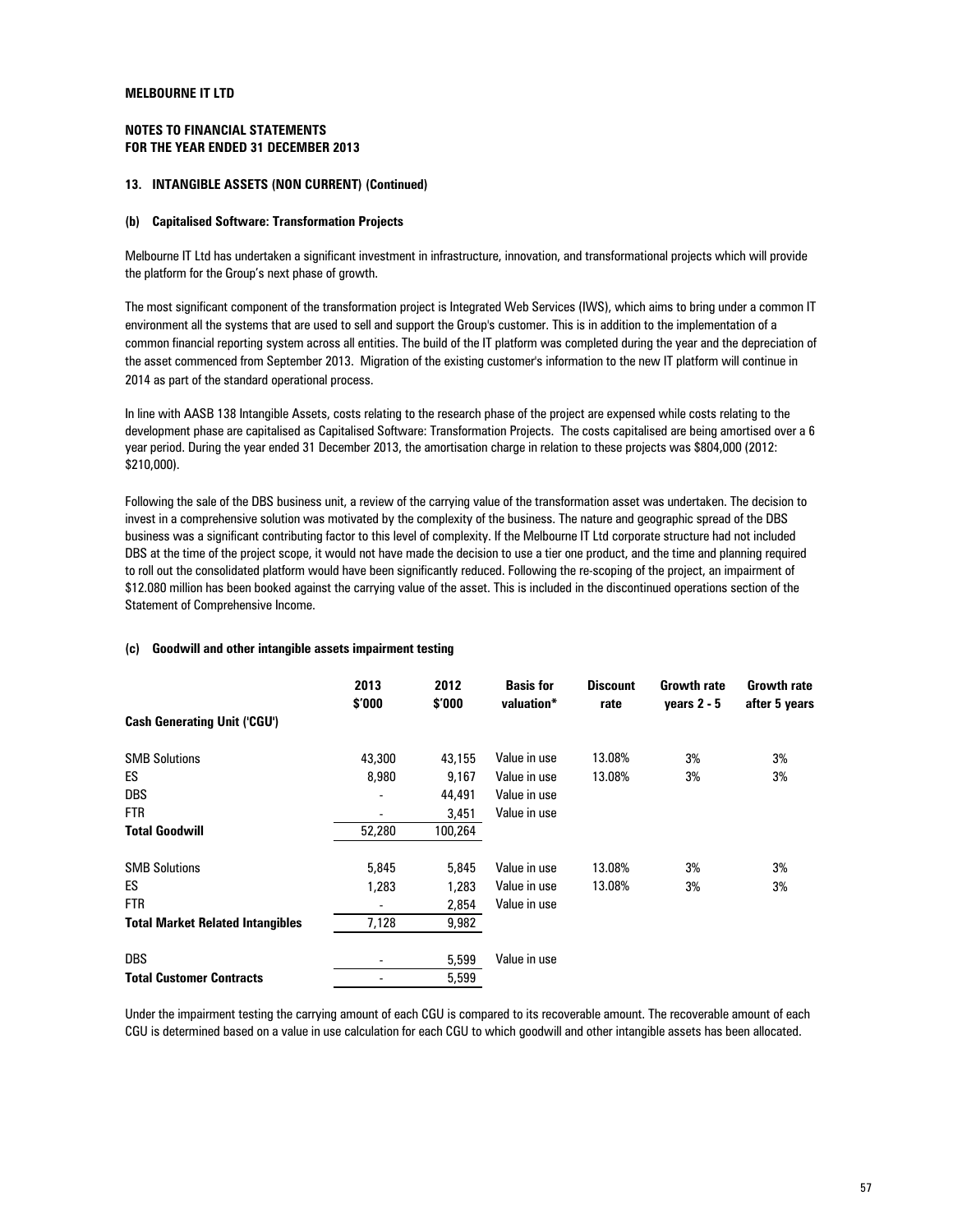# **NOTES TO FINANCIAL STATEMENTS FOR THE YEAR ENDED 31 DECEMBER 2013**

# **13. INTANGIBLE ASSETS (NON CURRENT) (Continued)**

# **(c) Goodwill and intangible assets impairment testing (Continued)**

## *Key assumptions used in value in use ('VIU') calculations*

- \* All value in use calculations are based on management's estimates of achievable EBITDAs for the respective CGUs, with growth rates as noted in the table applied to years 2-5. These estimates are most sensitive to assumptions around revenue growth, in particular the timescale for implementation of new products, the evolution of ICANN's new gTLD project, and the continuing evolution of the ES business from dedicated hosting towards the provision of managed services.
- \* Cash flows beyond the five year period are extrapolated using a 3% growth rate (2012: 3%) to determine terminal value, which is the company's estimate of the long term average growth rate for the industry in which the company operates.
- \* The discount rate used reflects risks specific to the Group and its operating segments and is derived from its weighted average cost of capital. Segment-specific risk is incorporated by applying individual beta which is assessed annually based on publicly available data.

# *Results of impairment test and impact of reasonably possible changes in key assumptions*

For each CGU the recoverable amount exceeds its carrying amount. As impairment testing is based on assumptions and judgements, the Group has considered changes in key assumptions that they believe to be reasonably possible. For all CGUs, the recoverable amount exceeds the carrying amount when testing for reasonably possible changes in key assumptions.

The base year EBITDA would need to decline from the current expected EBITDA by 25% for the SMB Solutions CGU and 10% for the ES CGU for the recoverable amounts of the CGUs to equal their carrying values respectively.

## *Impairment loss booked in respect of the FTR CGU in 2012*

In the previous year, following a review of the carrying value of intangible assets, an impairment charge of \$2.0 million was recorded in respect of the Group's investment in FTR. The ongoing weakness in the US economy, and continued curbs on government expenditure, led to a reduction in the expected cashflows to be generated by FTR in the future. There was no cash impact of this impairment charge. Given that the FTR business was sold in August 2013, the impairment charge is included in the discontinued operations section of the Statement of Comprehensive Income.

|                                          | <b>CONSOLIDATED</b> |                |
|------------------------------------------|---------------------|----------------|
|                                          | 2013<br>\$'000      | 2012<br>\$'000 |
| 14. TRADE AND OTHER PAYABLES (CURRENT)   |                     |                |
| Trade creditors                          | 1,116               | 1,567          |
| <b>Sundry creditors</b>                  | 6,411               | 8,324          |
| Deposits received in advance             | 2,546               | 1,903          |
| Accrued expenses                         | 7,370               | 3,845          |
| Total trade and other payables (Current) | 17,443              | 15,639         |

Terms and conditions relating to trade creditors:

(i) Trade creditors are non-interest bearing and are normally settled within agreed trading terms.

(ii) Sundry creditors are non-interest bearing and are normally settled within agreed trading terms.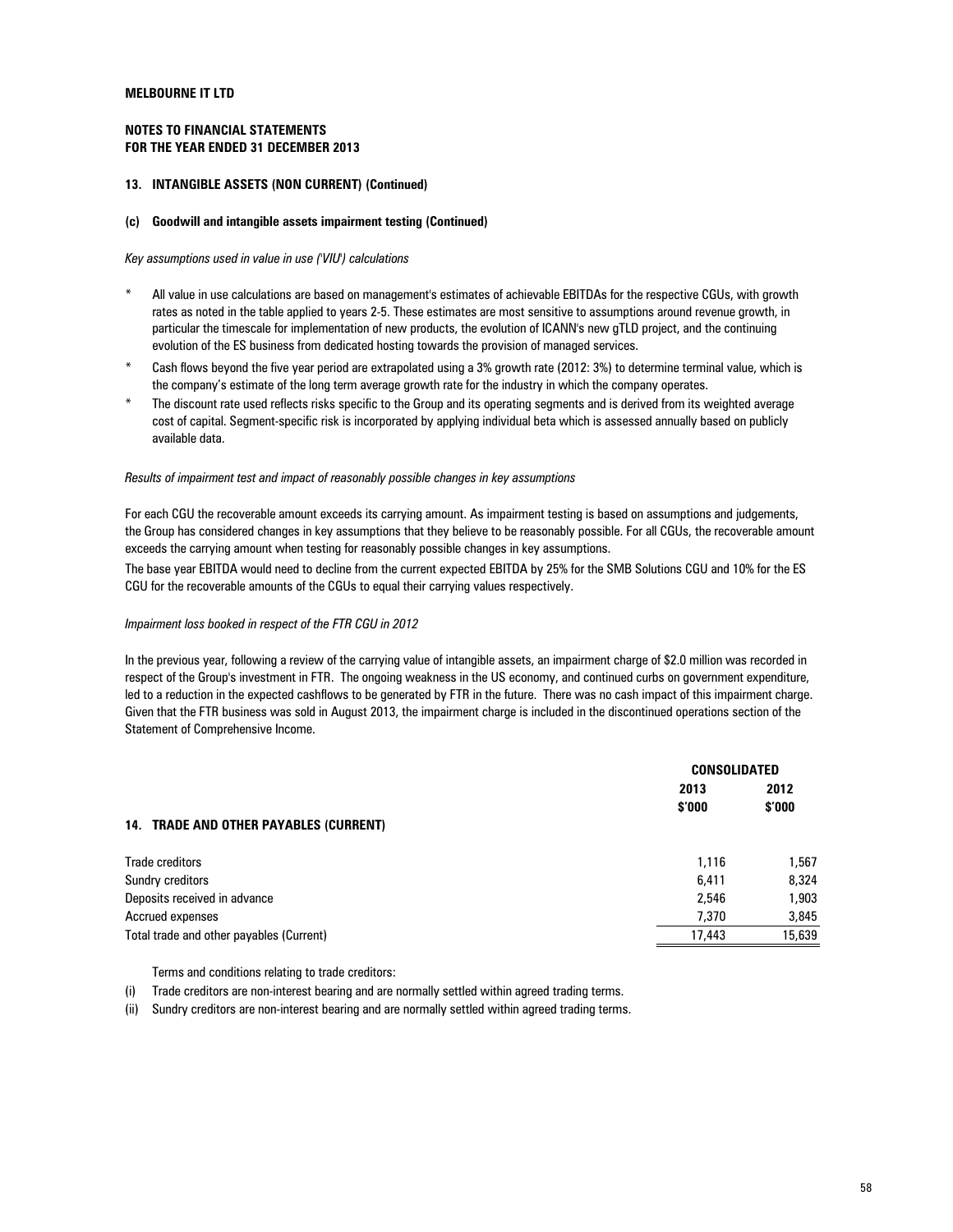# **NOTES TO FINANCIAL STATEMENTS FOR THE YEAR ENDED 31 DECEMBER 2013**

|                                                   | <b>CONSOLIDATED</b>      |        |
|---------------------------------------------------|--------------------------|--------|
|                                                   | 2013                     | 2012   |
|                                                   | \$'000                   | \$'000 |
| <b>15. INTEREST BEARING LOANS AND BORROWINGS</b>  |                          |        |
| <b>Current</b>                                    |                          |        |
| US Dollar Currency Loan (i)                       |                          | 5,784  |
| <b>Non current</b>                                |                          |        |
| US Dollar Currency Loan (i)                       | $\overline{\phantom{0}}$ | 28,034 |
| <b>Total interest bearing loan and borrowings</b> |                          | 33,818 |

At 31 December 2012, Melbourne IT Limited had bank debt of \$33.818 million (equivalent to USD 35.0 million). This bank debt was repaid in full on 12 March 2013 using part of the proceeds received from the sale of the DBS business unit. All associated interest rate swaps and cross currency swaps were closed out at this time. The Group no longer has any interest bearing loans or borrowings.

# **(b) Financing facilities available**

At reporting date, the following financing facilities had been negotiated and were available:

|                                                     | <b>Total facilities</b> |                | <b>Facility used at reporting</b><br>date |                |
|-----------------------------------------------------|-------------------------|----------------|-------------------------------------------|----------------|
|                                                     | 2013<br>\$'000          | 2012<br>\$'000 | 2013<br>\$'000                            | 2012<br>\$'000 |
| - Asset Finance - Leasing                           | 5,000                   | 6,200          |                                           | 1,200          |
| - Business Lending - Bank Guarantees                | 1,845                   | 1,645          | 1,482                                     | 1,216          |
| - Standby Letters of Credit                         | 3,103                   | 4,723          | 2,687                                     | 3,759          |
|                                                     | 9,948                   | 12,568         | 4,169                                     | 6,175          |
|                                                     |                         |                | <b>CONSOLIDATED</b>                       |                |
|                                                     |                         |                | 2013                                      | 2012           |
| 16. PROVISIONS                                      |                         |                | \$'000                                    | \$'000         |
| <b>Current</b>                                      |                         |                |                                           |                |
| <b>Employee benefits</b>                            |                         |                | 2,746                                     | 4,205          |
| <b>Other</b>                                        |                         |                | 256                                       | 120            |
|                                                     |                         |                | 3,002                                     | 4,325          |
| <b>Non current</b>                                  |                         |                |                                           |                |
| <b>Employee benefits</b>                            |                         |                | 530                                       | 793            |
| <b>Total provisions</b>                             |                         |                | 3,532                                     | 5,118          |
| The aggregate employee benefit liability comprises: |                         |                |                                           |                |
|                                                     |                         |                |                                           |                |
| Provisions (current)                                |                         |                | 2,746                                     | 4,205          |
| Provisions (non current)                            |                         |                | 530                                       | 793            |
|                                                     |                         |                | 3,276                                     | 4,998          |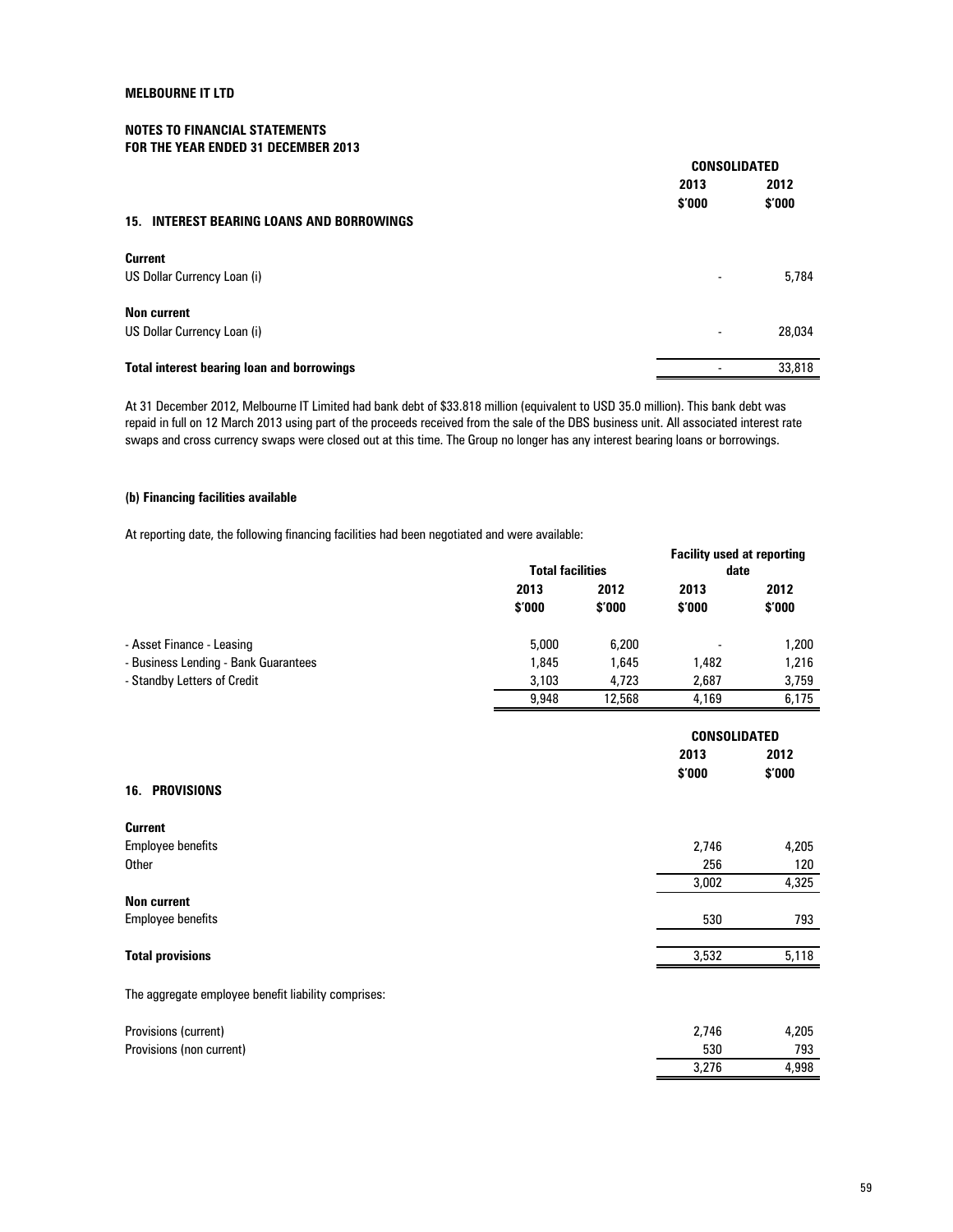# **NOTES TO FINANCIAL STATEMENTS FOR THE YEAR ENDED 31 DECEMBER 2013**

|                                                                                               |                  |        | <b>CONSOLIDATED</b> |        |
|-----------------------------------------------------------------------------------------------|------------------|--------|---------------------|--------|
|                                                                                               |                  |        | 2013                | 2012   |
| 17. TAX ASSETS/(LIABILITIES)                                                                  |                  |        | \$'000              | \$'000 |
|                                                                                               |                  |        |                     |        |
| <b>Current tax assets/(liabilities)</b><br>Current tax receivables/(Provision for income tax) |                  |        | 5,438               | (682)  |
|                                                                                               |                  |        |                     |        |
| <b>Deferred tax liabilities</b>                                                               |                  |        |                     |        |
| Deferred tax liability at 31 December relates to the following:                               |                  |        |                     |        |
| Intangible assets                                                                             |                  |        | 598                 | 6,241  |
| Prepayments                                                                                   |                  |        | 49                  |        |
| <b>Other</b>                                                                                  |                  |        | 50                  | 46     |
|                                                                                               |                  |        | 697                 | 6,287  |
| <b>CONTRIBUTED EQUITY</b><br>18.                                                              |                  |        |                     |        |
| Issued and paid-up capital<br>(a)                                                             |                  |        |                     |        |
| Ordinary shares each fully paid                                                               |                  |        | 68,809              | 68,794 |
| Movements in shares on issue<br>(b)                                                           |                  |        |                     |        |
|                                                                                               | 2013             |        | 2012                |        |
|                                                                                               | <b>Number of</b> |        | <b>Number of</b>    |        |
|                                                                                               | shares           | \$'000 | shares              | \$'000 |
| Beginning of the financial year                                                               | 82,451,363       | 68,794 | 81,352,178          | 66,900 |
| Issued during the year:                                                                       |                  |        |                     |        |
| - Dividend reinvestment plan                                                                  |                  |        | 1,099,185           | 1,894  |
| - Executive and employee options exercised                                                    | 30,000           | 63     |                     |        |
| - Performance rights plans (a)                                                                | 683,008          |        |                     |        |
| - Decrease due to transaction costs for capital return                                        |                  | (48)   |                     |        |
| End of the financial year                                                                     | 83,164,371       | 68,809 | 82,451,363          | 68,794 |

(a) Represents shares issued to satisfy (1) Performance Rights Plan issued on 1 July 2010 that vested on 1 July 2013, and (2) early vesting of the Performance Rights Plans issued on 1 July 2011 and 1 July 2012 held by certain executives, who left the company following the sale of the DBS business as detailed in Note 21(a).

|                                      | <b>CONSOLIDATED</b> |                |
|--------------------------------------|---------------------|----------------|
|                                      | 2013<br>\$'000      | 2012<br>\$'000 |
| 19. RESERVES                         |                     |                |
| Options reserve                      | 5,017               | 4,237          |
| Foreign currency translation reserve | (566)               | (9,901)        |
| Hedging reserve                      | ۰                   | (214)          |
|                                      | 4,451               | (5, 878)       |

*Options reserve*

During the financial year, no options were issued over ordinary shares (2012: 990,000). At the end of the year, there were 765,938 (2012: 3,795,182) unissued ordinary shares in respect of which options were outstanding. (Details are provided in Note 29).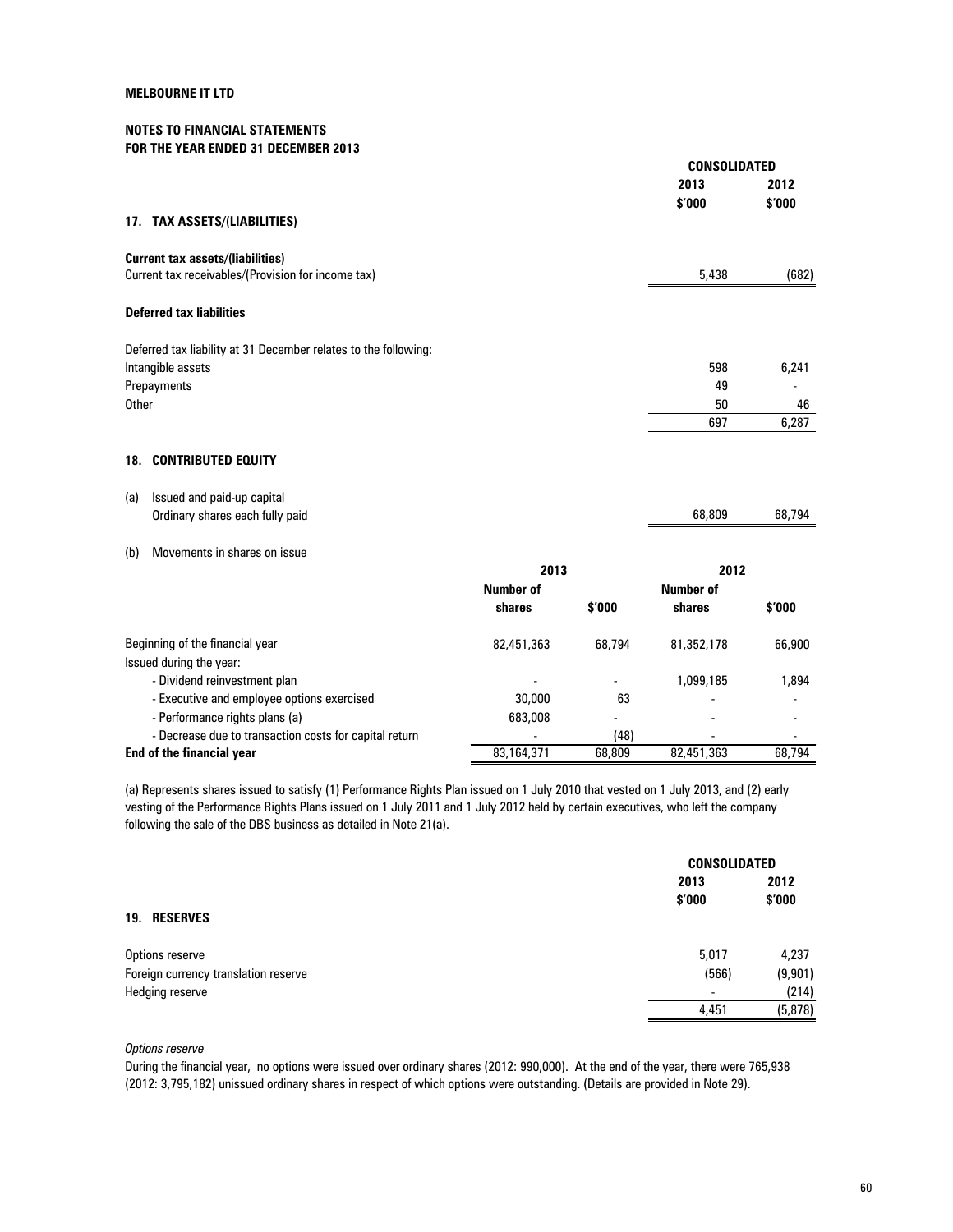# **NOTES TO FINANCIAL STATEMENTS FOR THE YEAR ENDED 31 DECEMBER 2013**

#### **19. RESERVES (Continued)**

# *Foreign currency translation reserve*

The foreign currency translation reserve is used to record exchange differences arising from the translation of the financial statements of foreign subsidiaries.

#### *Hedging reserve*

The hedge reserve contains the effective portion of the hedge relationships incurred as at the reporting date. No hedge reserve balance existed as at 31 December 2013 as the interest rate swaps and cross currency swaps were closed pursuant to the settlement of the bank borrowings due to the sale of the DBS business.

|        | <b>CONSOLIDATED</b> |  |
|--------|---------------------|--|
| 2013   | 2012                |  |
| \$'000 | \$'000              |  |
|        |                     |  |

# **20. CASH FLOW STATEMENT**

# **(a) Reconciliation of the operating profit after tax to the net cash flow from operations:**

| 7,308     | 21,134          |
|-----------|-----------------|
| 1,154     | 1,107           |
| 642       | (1, 187)        |
| (682)     | 114             |
| (3,635)   | (3,864)         |
| (5, 590)  | 2,061           |
| 3,151     | 124             |
| (1, 586)  | (265)           |
| (14, 410) | (3, 541)        |
| 5,579     |                 |
| 4,305     | 2,171           |
| 539       | (76)            |
| 13,783    | 6,278           |
|           |                 |
| (68, 376) |                 |
| 439       | 57              |
|           | 2,000           |
| 992       | 1,052           |
| 2,127     | 3,662           |
| 68,876    | 11,441          |
|           | 2,751           |
|           | 8,690           |
|           | 6,198<br>62,678 |

# **(b) Reconciliation of cash and cash equivalents**

For the purposes of the Cash Flow Statement, cash and cash equivalents comprise the following:

| Cash and cash equivalents on hand                 | 80,520 | 17,857 |
|---------------------------------------------------|--------|--------|
| <b>Closing cash and cash equivalents balances</b> | 80.520 | 17,857 |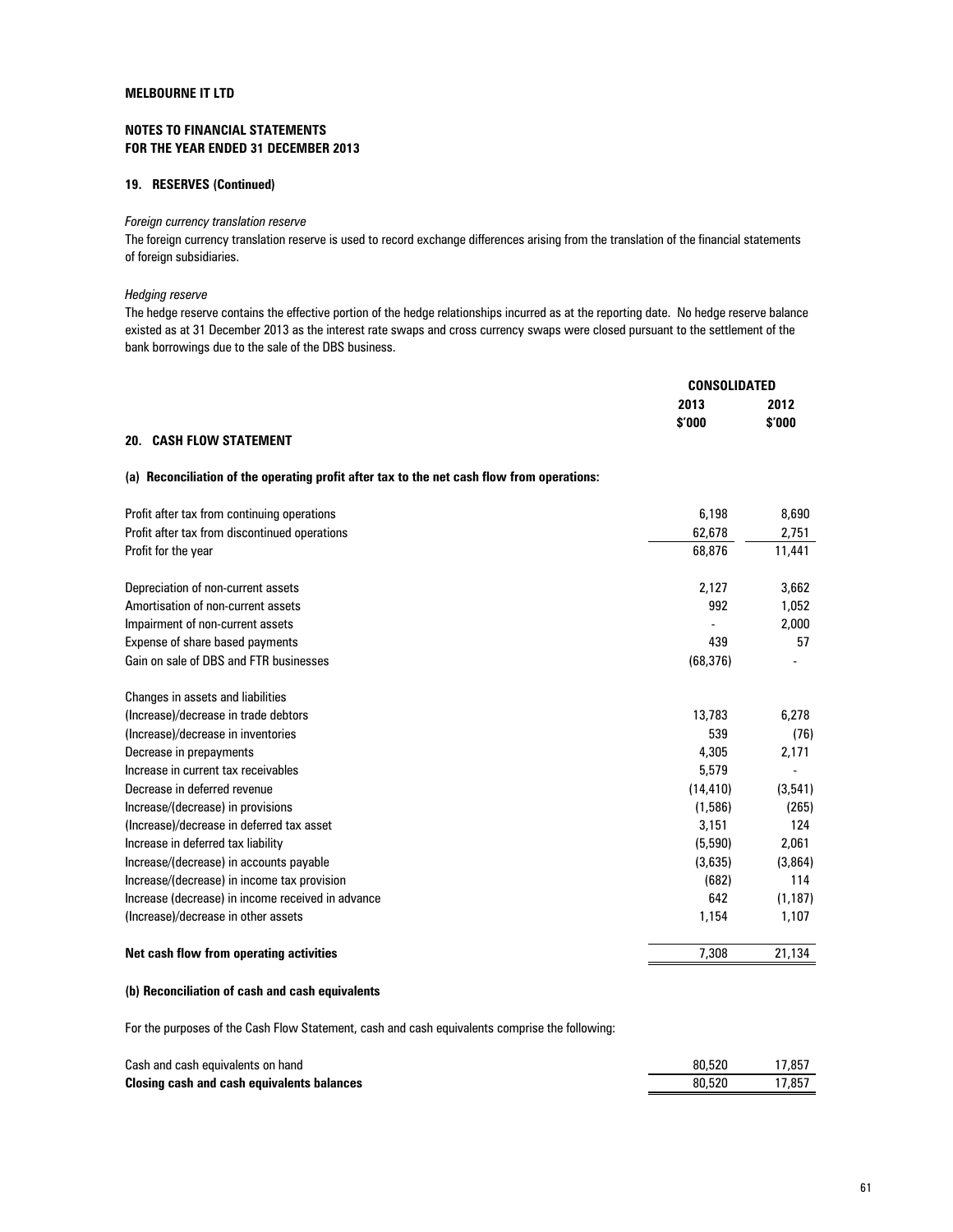# **NOTES TO FINANCIAL STATEMENTS FOR THE YEAR ENDED 31 DECEMBER 2013**

# **21. DISCONTINUED OPERATIONS**

# **(a) SALE OF DIGITAL BRAND SERVICES (DBS) BUSINESS**

On 12 March 2013 Melbourne IT sold the DBS business to the Corporation Service Company Ltd ("CSC") for an initial cash consideration of \$152.25 million, of which 10% is to be held in escrow for a period of 15 months. The results of the DBS business for the year are presented below:

|                                                   | 2013<br>\$'000 | 2012      |
|---------------------------------------------------|----------------|-----------|
|                                                   |                | \$'000    |
| Revenue                                           | 8,885          | 55,161    |
| <b>Expenses</b>                                   | (9,710)        | (49, 316) |
| Gain on sale of DBS business*                     | 69,925         |           |
| Profit before tax from a discontinued operation   | 69,100         | 5,845     |
| Tax expense                                       | (6, 966)       | (1,020)   |
| Profit for the year from a discontinued operation | 62,134         | 4,825     |

\* Includes professional fees, costs to close out interest rate and cross currency swaps, corporate costs incurred in negotiating the sale insurance costs, the impairment of the transformation asset (refer to Note 13(b) for details) and Foreign Currency Translation Reserve recycled to the Statement of Comprehensive Income.

A further \$4.7 million of costs was incurred in the second half of the financial year relating to professional fees relating to the liquidation of General Partnership (which is the immediate parent entity of the DBS US entity) and the associated Foreign Currency Translation Reserve recycled to the Statement of Comprehensive Income was allocated to the gain on sale of DBS business. Also included in this amount are restructuring costs relating to the termination of certain executives and functional units employees as they represented the overheads that were required to support the DBS business, and expenses related to the vesting of the Performance Rights plans associated with the executives.

The DBS business was not classified as a disposal group held for sale at 31 December 2012, since at that time the sale of the business was not considered to be highly probable in accordance with the requirements of AASB 5 Non-current Assets Held for Sale and Discontinued Operations.

The net cashflows incurred by the DBS business unit in the ordinary course of business until 12 March 2013 were as follows:

|                           | 2013<br>\$'000           | 2012<br>\$'000 |
|---------------------------|--------------------------|----------------|
| <b>Operating</b>          | 1,777                    | 9,000          |
| Investing                 | $\overline{\phantom{0}}$ | (2,056)        |
| Financing $*$             | 6,716                    | (9,983)        |
| Net cash inflow/(outflow) | 8,493                    | (3,039)        |

\* Financing cashflow includes movements on inter-company accounts with other entities in the Melbourne IT group.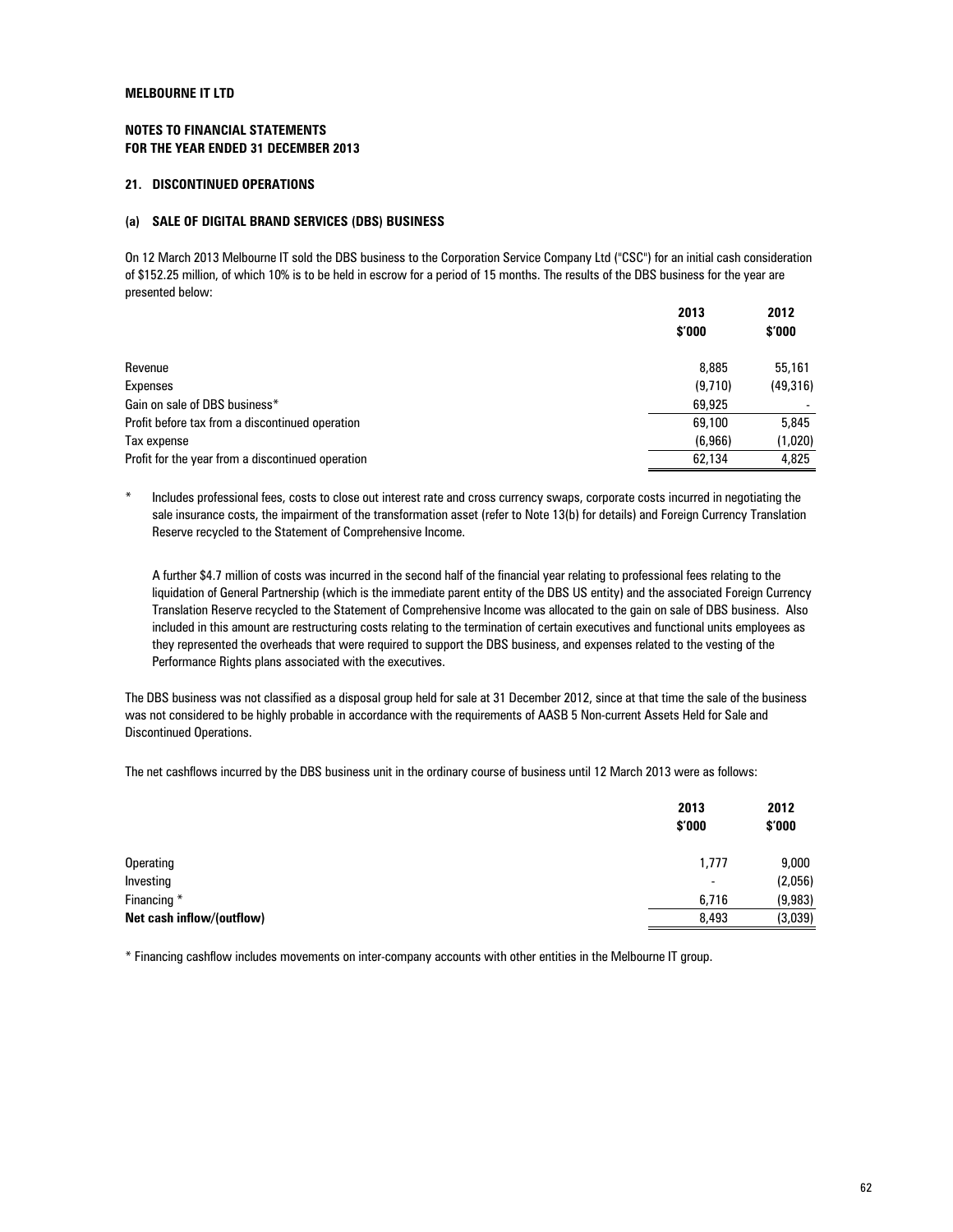# **NOTES TO FINANCIAL STATEMENTS FOR THE YEAR ENDED 31 DECEMBER 2013**

# **21. DISCONTINUED OPERATIONS (Continued)**

# **(a) SALE OF DIGITAL BRAND SERVICES (DBS) BUSINESS (Continued)**

The net cashflows on disposal of the DBS business unit by Melbourne IT Ltd were as follows:

|                                                                                       | 2013      |
|---------------------------------------------------------------------------------------|-----------|
|                                                                                       | \$'000    |
| Announced sale price for DBS business unit                                            | 152,500   |
| Plus: payment for cash balances in subsidiaries sold                                  | 7,500     |
| Plus: additional payment on finalisation of completion accounts received in July 2013 | 3,671     |
| Less: amounts held in escrow (recorded as a receivable - see note 8 for details)      | (15, 250) |
| Less: cash at bank of DBS business unit on 12 March 2013                              | (15, 549) |
| Less: costs associated with the disposal                                              | (5, 971)  |
| Less: tax paid associated with the disposal                                           | (11, 017) |
| Proceeds from sale of DBS business, net of cash disposed                              | 115,884   |
| Less: amounts paid directly by the purchasers to extinguish bank debt                 | (34, 617) |
|                                                                                       | 81,267    |

# **(b) SALE OF FOR THE RECORD (FTR) BUSINESS**

On 1 August 2013 Melbourne IT announced that it entered into a sale agreement to divest the FTR business to Record Holdings Pty Ltd for a cash consideration of \$6.3 million. Completion of the sale transaction occurred on 30 August 2013. The results of the FTR business for the year are presented below:

|                                                   | 2013<br>\$'000 | 2012<br>\$'000 |
|---------------------------------------------------|----------------|----------------|
|                                                   |                |                |
| Revenue                                           | 5,037          | 6,868          |
| <b>Expenses</b>                                   | (4,832)        | (8, 765)       |
| Loss on sale of FTR business*                     | (1, 549)       |                |
| Profit before tax from a discontinued operation   | (1, 344)       | (1, 897)       |
| Tax expense                                       | 1,888          | (177)          |
| Profit for the year from a discontinued operation | 544            | (2,074)        |

\* Includes professional fees, corporate costs incurred in negotiating the sale insurance costs and Foreign Currency Translation Reserve recycled to the Statement of Comprehensive Income.

The FTR business was not classified as a disposal group held for sale at 31 December 2012, since at that time the sale of the business was not considered to be highly probable in accordance with the requirements of AASB 5 Non-current Assets Held for Sale and Discontinued Operations.

The net cashflows incurred by the FTR business unit in the ordinary course of business until 30 August 2013 were as follows:

|                           | 2013<br>\$'000 | 2012<br>\$'000 |
|---------------------------|----------------|----------------|
| <b>Operating</b>          | 461            | (61)           |
| Investing                 | (96)           | (10)           |
| Financing *               | (1, 136)       | (191)          |
| Net cash inflow/(outflow) | (771)          | (262)          |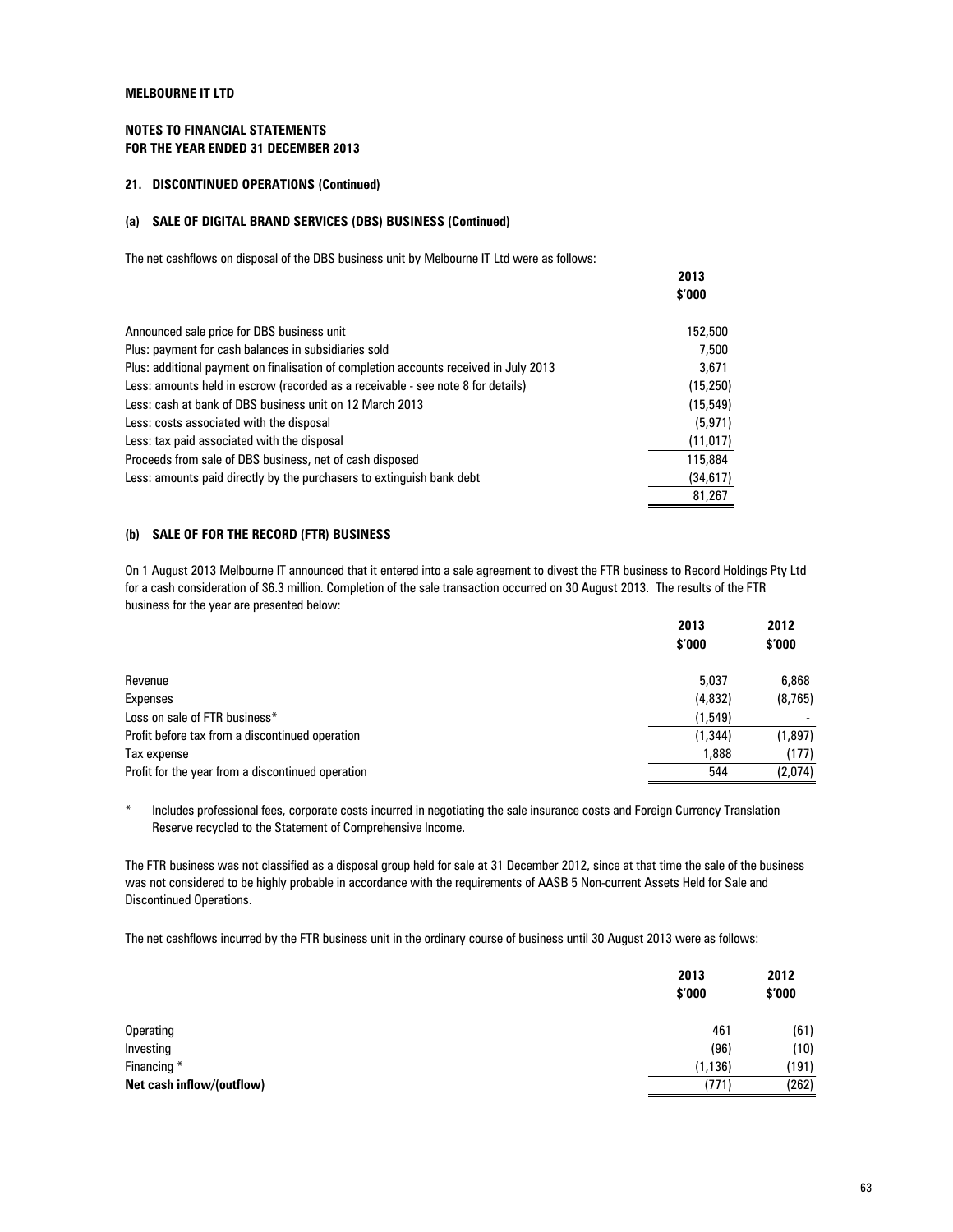# **NOTES TO FINANCIAL STATEMENTS FOR THE YEAR ENDED 31 DECEMBER 2013**

# **21. DISCONTINUED OPERATIONS (Continued)**

# **(b) SALE OF FOR THE RECORD (FTR) BUSINESS (Continued)**

The net cashflows on disposal of the FTR business unit by Melbourne IT Ltd were as follows:

|                                                           | \$'000 |
|-----------------------------------------------------------|--------|
| Announced sale price for FTR business unit                | 6,300  |
| Less: cash at bank of FTR business unit on 31 August 2013 | (26)   |
| Less: costs associated with the disposal                  | (244)  |
| Proceeds from sale of FTR business, net of cash disposed  | 6,030  |

|     |       | <b>CONSOLIDATED</b> |        |
|-----|-------|---------------------|--------|
|     |       | 2013                | 2012   |
|     |       | \$'000              | \$'000 |
| ___ | _____ |                     |        |

**2013**

# **22. EXPENDITURE COMMITMENTS AND OBLIGATIONS**

#### **Lease expenditure commitments**

| <b>Operating leases</b> |  |
|-------------------------|--|
|                         |  |

| Minimum lease payments                                       |        |        |
|--------------------------------------------------------------|--------|--------|
| - not later than one year                                    | 2,737  | 6,542  |
| - later than one year and not later than five years          | 7,656  | 7,999  |
| - later than five years                                      | 1.145  | 877    |
| Aggregate lease expenditure contracted for at reporting date | 11,538 | 15,418 |

## **Financial instruments**

The details of hedging instruments held and guarantees issued are as follows:

# **(a) Hedges of specific commitments**

Refer to Note 23 for details of hedging instruments the Group entered into to manage its foreign currency risk exposure.

# **(b) Financial Guarantees and other credit facilities**

The face value of financial guarantees issued by the Group are presented below.

- (a) Bank Guarantees of AU\$1.482 million have been issued in favour of various parties in accordance with the Group's property commitments.
- (b) The company has Standby Letters of Credit totalling US\$2.4 million (equivalent to AUD2.687 million) in accordance with various Registry Licence Agreements. These Standby Letters of Credit are due to expire on 30 June 2014, at which time it is expected that they will be renewed for another 12 months.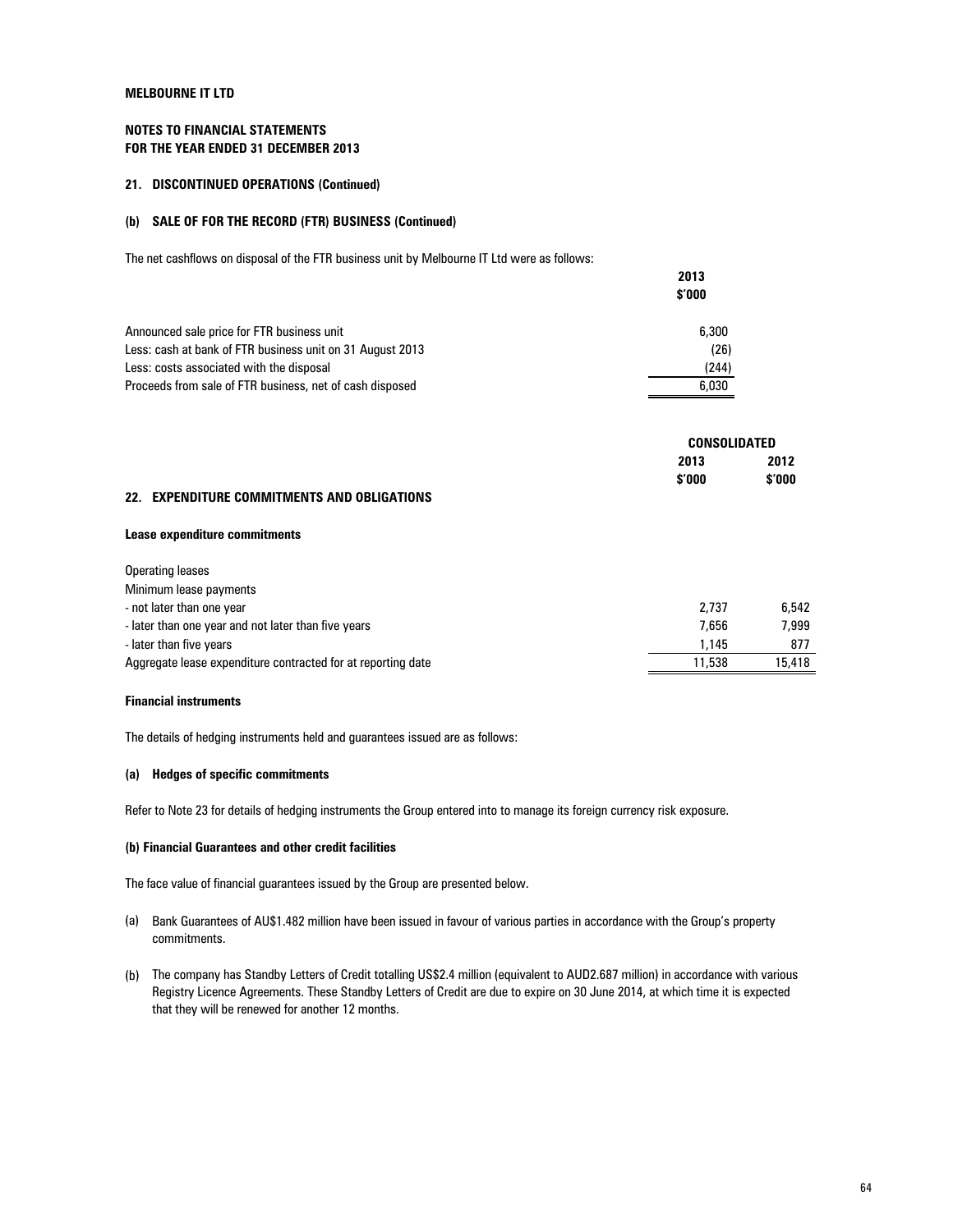# **NOTES TO FINANCIAL STATEMENTS FOR THE YEAR ENDED 31 DECEMBER 2013**

|                                      |        | <b>CONSOLIDATED</b> |
|--------------------------------------|--------|---------------------|
|                                      | 2013   | 2012                |
|                                      | \$'000 | \$'000              |
| 23. DERIVATIVE FINANCIAL INSTRUMENTS |        |                     |
| Foreign exchange contracts           | -      |                     |
| Interest rate swaps                  | -      | 341                 |
| Cross currency swaps                 |        | 107                 |
|                                      |        | 448                 |

# **Hedging Activities**

Melbourne IT Ltd earns a substantial amount of its revenues, and incurs a substantial amount of its costs in US dollars ("USD") and is therefore exposed to movements in the AUD/USD dollar exchange rate. The company actively manages the gross margin risk by its foreign currency risk management strategy.

#### **2013**

Following the sale of the DBS and FTR businesses, the company has reviewed its USD transactions and is of the opinion that there exists a natural hedge position in terms of the quantum and timing of the USD revenues and costs. Consequently, this led to a reduction in the exposure to movements in the AUD/USD exchange rate. As at 31 December 2013, Melbourne IT Ltd has not entered into any foreign currency exchange contracts.

Following the full repayment of the interest bearing loan using part of the proceeds from the sale of the DBS business on 12 March 2013, the Group has closed out on the USD \$20.0 million interest rate swap and USD \$1.0 million cross currency swap at the same time. In the previous year, the derivatives have been determined as being effective hedges and have been accounted for in accordance with AASB 139.

#### **2012**

#### *Foreign exchange contracts*

At 31 December 2012, Melbourne IT Ltd held eight foreign exchange contracts designated as cash flow hedges of expected future sales to customers in the US for which the company has firm commitments. The terms of these foreign exchange contracts was negotiated to match the terms of the commitments. The exchange contracts was used to reduce the exposure of foreign exchange risk.

As at 31 December 2012, an unrealised loss of \$321 was included in other comprehensive income in respect of these contracts.

#### *Interest rate swaps*

As at 31 December 2012, the Group held two interest rate swap contracts designed to hedge the variable interest rate exposure relating to the interest bearing liabilities of US\$35.0 million. The first interest rate swap is for US\$20.0 million with an expiration date of 30 April 2013. The second commenced on 1 May 2013 with an expiration date of 30 June 2016, commencing at the same notional amount USD\$20.0 million, falling to USD\$7.0 million by 30 June 2016.

#### *Cross Currency Swap*

As at 31 December 2012, the Group had also entered into a USD \$1.0 million cross currency swap, to fix the equivalent amount in Swedish Krona in relation to the repayments due to be made on the Group's USD bank borrowings. This cross currency swap was due to expire in March 2013.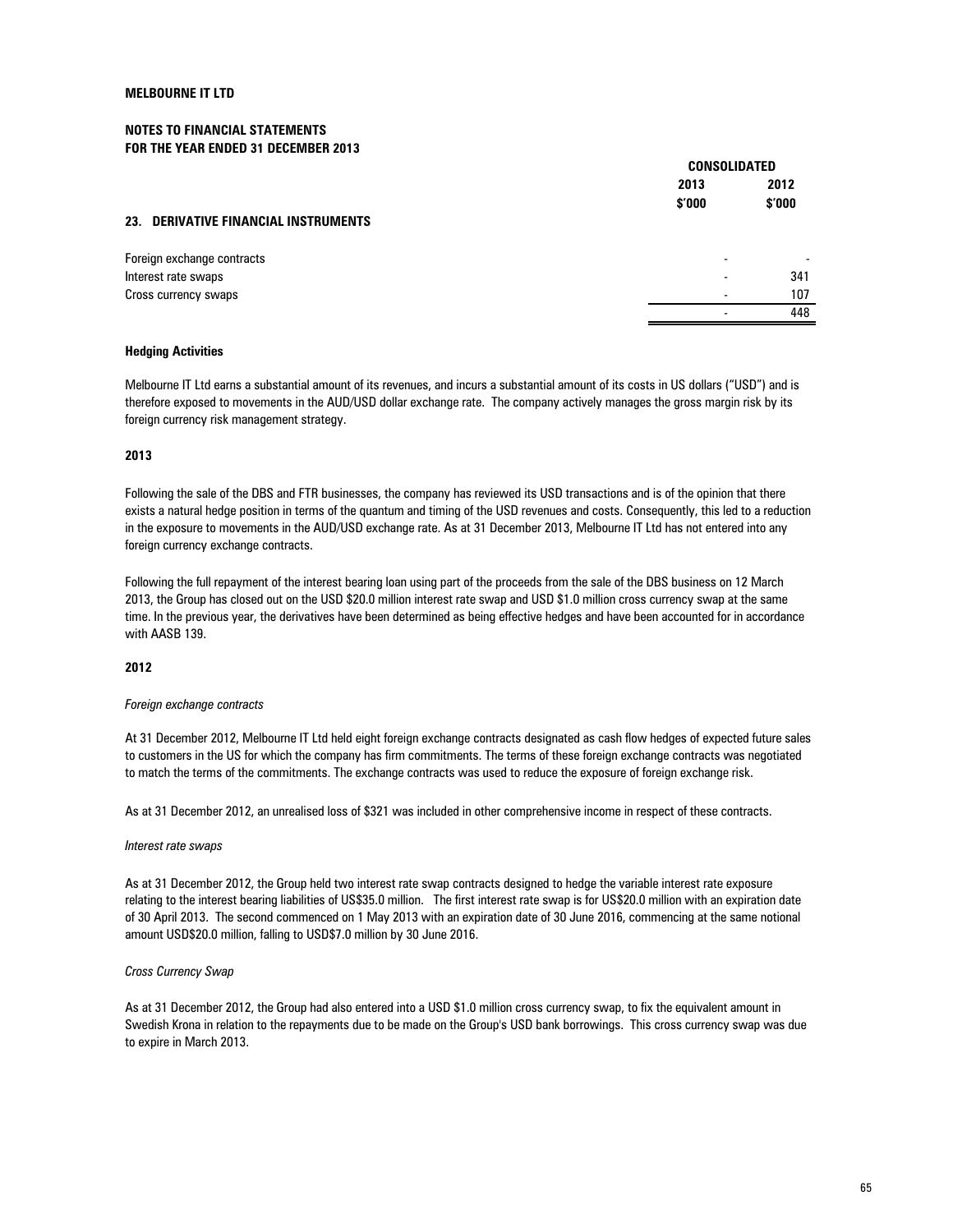# **NOTES TO FINANCIAL STATEMENTS FOR THE YEAR ENDED 31 DECEMBER 2013**

#### **24. SEGMENT REPORTING**

The following tables present the revenue and profit information regarding business unit segments for the years ended 31 December 2013 and 31 December 2012.

|                                                                                   | <b>SMB Solutions</b> | ES     | <b>Total</b> |
|-----------------------------------------------------------------------------------|----------------------|--------|--------------|
| Year ended 31 December 2013                                                       |                      |        |              |
|                                                                                   | \$'000               | \$'000 | \$'000       |
| <b>Segment revenue</b>                                                            |                      |        |              |
| Revenue from operating activities                                                 |                      |        |              |
| <b>Registration Revenue</b>                                                       | 44,752               |        | 44,752       |
| Hosting & Value-Added Product Sales                                               | 31,284               | 24,445 | 55,729       |
| <b>Other Revenue</b>                                                              | 248                  |        | 248          |
|                                                                                   | 76,284               | 24,445 | 100,729      |
| Other Income                                                                      |                      |        | 13           |
| <b>Total segment revenue</b>                                                      | 76,284               | 24,445 | 100,742      |
| <b>Result</b>                                                                     |                      |        |              |
| Segment results                                                                   | 8,905                | 2,354  | 11,259       |
| Unallocated expenses:                                                             |                      |        |              |
| - Corporate                                                                       |                      |        | (4,938)      |
| - Transformation Projects                                                         |                      |        | (502)        |
| Earnings before interest and tax & amortisation                                   |                      |        | 5,819        |
| <b>Net Interest</b>                                                               |                      |        |              |
| Interest revenue                                                                  |                      |        | 2,670        |
| Interest expense                                                                  |                      |        | (125)        |
| <b>Total Net Interest</b>                                                         |                      |        | 2,545        |
| Income tax benefit                                                                |                      |        | 334          |
| Depreciation & amortisation                                                       |                      |        | (2,782)      |
| Costs recovered from discontinued operations *                                    |                      |        | 282          |
| Profit after tax for the year from continuing operations                          |                      |        | 6,198        |
| Profit after tax for the year from discontinued operations (DBS and FTR segments) |                      |        | 62,678       |
| Profit after tax for the year                                                     |                      |        | 68,876       |

\* Represents recovery of costs from the DBS and FTR businesses by the parent entity with a corresponding expense included in the discontinued operations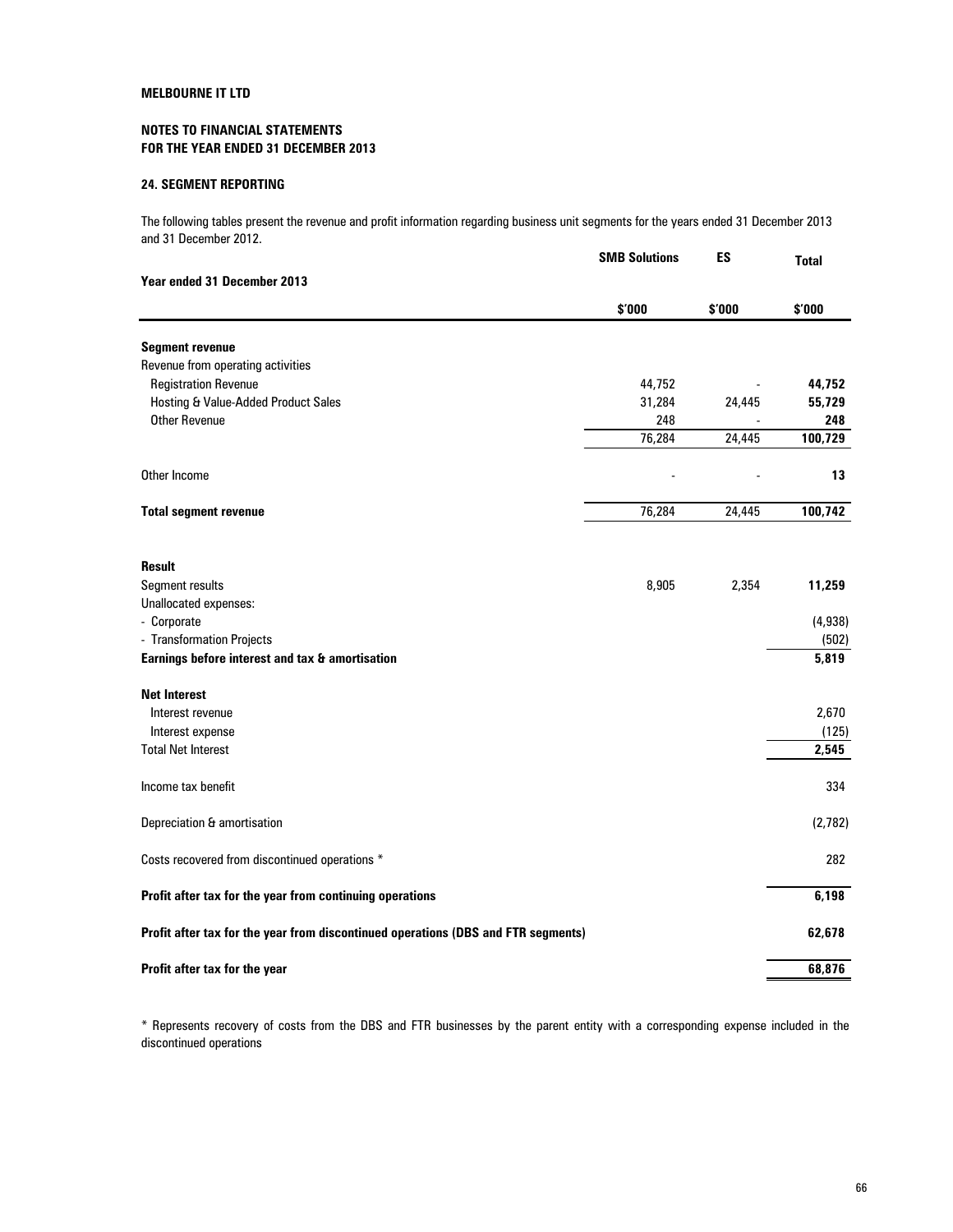# **NOTES TO FINANCIAL STATEMENTS FOR THE YEAR ENDED 31 DECEMBER 2013**

# **24. SEGMENT REPORTING (Continued)**

|                                                                                   | <b>SMB Solutions</b> | ES     | <b>Total</b> |
|-----------------------------------------------------------------------------------|----------------------|--------|--------------|
| Year ended 31 December 2012                                                       | \$'000               | \$'000 | \$'000       |
| <b>Segment revenue</b>                                                            |                      |        |              |
| Revenue from operating activities                                                 |                      |        |              |
| <b>Registration Revenue</b>                                                       | 48,331               |        | 48,331       |
| Hosting & Value-Added Product Sales                                               | 33,797               | 25,991 | 59,788       |
| <b>Other Revenue</b>                                                              | 31                   | 88     | 119          |
|                                                                                   | 82,159               | 26,079 | 108,238      |
| Other Income                                                                      |                      |        | 30           |
| <b>Total segment revenue</b>                                                      | 82,159               | 26,079 | 108,268      |
| <b>Result</b>                                                                     |                      |        |              |
| Segment results                                                                   | 13,724               | 4,075  | 17,799       |
| Unallocated expenses:                                                             |                      |        |              |
| - Corporate                                                                       |                      |        | (5, 423)     |
| - Transformation Projects                                                         |                      |        | (2, 198)     |
| Earnings before interest, tax, depreciation & amortisation                        |                      |        | 10,178       |
| <b>Net Interest</b>                                                               |                      |        |              |
| Interest revenue                                                                  |                      |        | 203          |
| Interest expense                                                                  |                      |        | (118)        |
| <b>Total Net Interest</b>                                                         |                      |        | 85           |
| Income tax expense                                                                |                      |        | (1, 309)     |
| Depreciation & amortisation                                                       |                      |        | (2,809)      |
| Costs recovered from discontinued operations *                                    |                      |        | 2,545        |
| Profit after tax for the year from continuing operations                          |                      |        | 8,690        |
| Profit after tax for the year from discontinued operations (DBS and FTR segments) |                      |        | 2,751        |
| Profit after tax for the year                                                     |                      |        | 11,441       |

\* Represents recovery of costs from the DBS and FTR businesses by the parent entity with a corresponding expense included in the discontinued operations

|                                  | <b>CONSOLIDATED</b> |                |
|----------------------------------|---------------------|----------------|
|                                  | 2013<br>\$'000      | 2012<br>\$'000 |
| <b>Reconciliation of revenue</b> |                     |                |
| Segment revenue                  | 100,742             | 108,268        |
| Interest revenue                 | 2,670               | 203            |
| <b>Total revenue</b>             | 103,412             | 108,471        |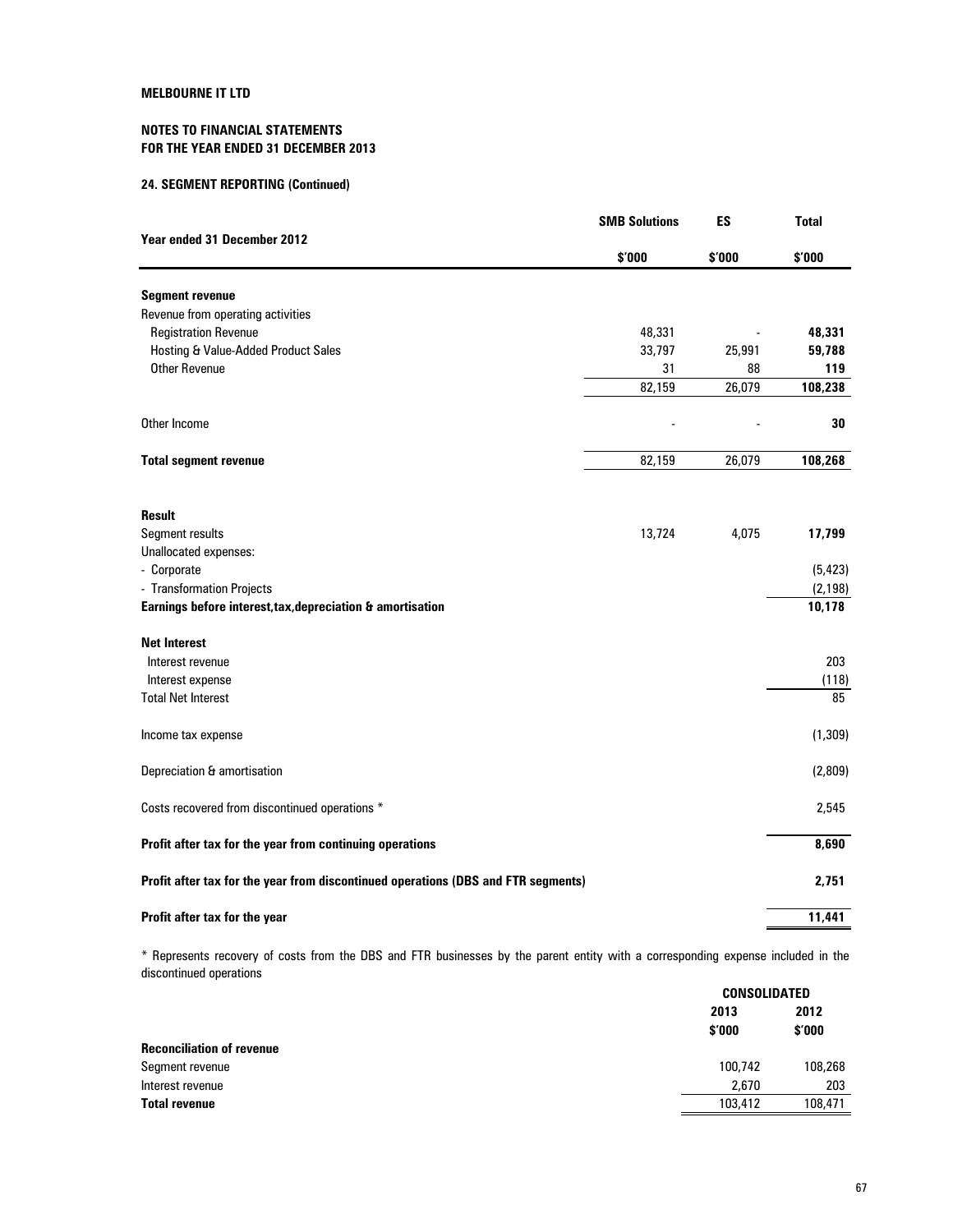# **NOTES TO FINANCIAL STATEMENTS FOR THE YEAR ENDED 31 DECEMBER 2013**

|                                                                                                                              | <b>CONSOLIDATED</b>     |             |
|------------------------------------------------------------------------------------------------------------------------------|-------------------------|-------------|
|                                                                                                                              | 2013                    | 2012        |
|                                                                                                                              | \$'000                  | \$'000      |
| <b>25. EARNINGS PER SHARE</b>                                                                                                |                         |             |
|                                                                                                                              |                         |             |
| Basic earnings per share from continuing operations (cents per share)                                                        | 7.46 cents              | 10.60 cents |
| Diluted earnings per share from continuing operations (cents per share)                                                      | 7.42 cents              | 10.46 cents |
| Basic earnings per share from discontinued operations (cents per share)                                                      | 75.44 cents             | 3.36 cents  |
| Diluted earnings per share from discontinued operations (cents per share)                                                    | 75.05 cents             | 3.31 cents  |
| The following reflects the income and share data used in the calculations of basic and diluted earnings                      |                         |             |
| Net Profit attributable to ordinary equity holders of the parent from continuing operations                                  | 6,198                   | 8,690       |
| Net Profit attributable to ordinary equity holders of the parent from discontinued operations                                | 62,678                  | 2,751       |
|                                                                                                                              | 68,876                  | 11,441      |
|                                                                                                                              |                         |             |
|                                                                                                                              | <b>Number of shares</b> |             |
| Weighted average number of ordinary shares used in the calculation of basic earnings per share<br><b>Effect of dilution:</b> | 83,086,440              | 81,962,847  |
| <b>Share</b>                                                                                                                 | 428,210                 | 1,117,500   |
| Adjusted weighted average number of ordinary shares used in calculating diluted earnings per share                           | 83,514,650              | 83,080,347  |

There have been no transactions involving ordinary shares or potential ordinary shares that would significantly change the number of ordinary shares or potential ordinary shares outstanding between the reporting date and the date of completion of these financial statements.

Options granted to employees are considered to be potential ordinary shares and have been included in the determination of diluted earnings per share to the extent that they are dilutive. These options have not been included in the determination of basic earnings per share.

# **26. RELATED PARTY DISCLOSURES**

# **Ultimate parent**

The ultimate Australian Parent entity in the wholly owned Group is Melbourne IT Ltd. During the year various intercompany transactions were undertaken between companies in the wholly owned Group. These transactions were undertaken on a net margin basis. The effect of these transactions are fully eliminated on consolidation. All intercompany balances, payable and receivable, are on an "arm's length" basis with standard terms and conditions.

## **Other related party transactions**

There were no other transactions with related parties during the year ended 31 December 2013 or 2012 other than detailed within the annual report.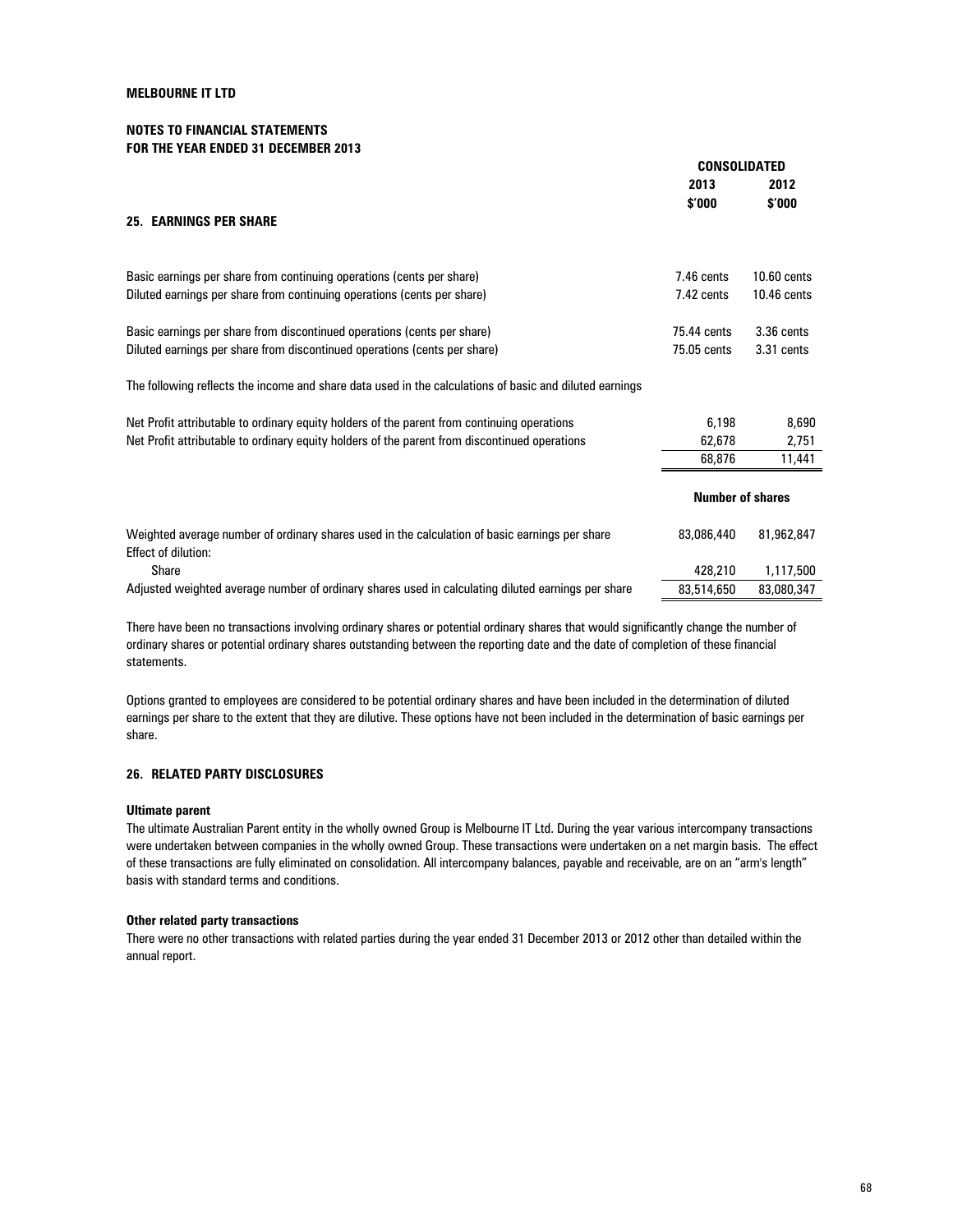# **NOTES TO FINANCIAL STATEMENTS FOR THE YEAR ENDED 31 DECEMBER 2013**

|                                                                                                           | <b>CONSOLIDATED</b> |                |
|-----------------------------------------------------------------------------------------------------------|---------------------|----------------|
|                                                                                                           | 2013<br>\$'000      | 2012<br>\$'000 |
| 27. AUDITORS' REMUNERATION                                                                                |                     |                |
| Amounts received or due and receivable by the auditors of Melbourne IT Ltd for:                           |                     |                |
| Audit or review of the financial statements of the entity and any other entity in the consolidated entity | 285,000             | 411,828        |
| Other services in relation to the entity and any other entity                                             |                     |                |
| in the consolidated entity                                                                                |                     |                |
| - Taxation advice                                                                                         | 366,245             | 130,116        |
| - Assurance and advisory related                                                                          | 71,450              | 80,413         |
|                                                                                                           | 722,695             | 622,357        |
| Amounts received or due and receivable by non Ernst & Young audit firms for:                              |                     |                |
| Review of the financial report                                                                            |                     | 59,584         |
| Tax compliance services                                                                                   | 67,282              | 306,606        |
| Other non-audit services                                                                                  |                     | 1,666          |
|                                                                                                           | 67,282              | 367,856        |
| <b>DIRECTOR AND EXECUTIVE DISCLOSURES</b><br>28.                                                          |                     |                |

# **(a) Details of Key Management Personnel**

| (i) Directors          |                                                                                            |
|------------------------|--------------------------------------------------------------------------------------------|
| Mr Simon Jones         | Chairman (non-executive)                                                                   |
| Mr Tom Kiing           | Director (non-executive)                                                                   |
| Ms Naseema Sparks      | Director (non-executive), appointed 19 April 2012                                          |
| Mr Robert Stewart AM   | Director (non-executive)                                                                   |
| Mr Andrew Walsh        | Director (non-executive), resigned 31 August 2013                                          |
| (ii) Executives        |                                                                                            |
| Mr Theo Hnarakis       | Managing Director / Chief Executive Officer (resigned 5 December 2013)                     |
| Mr Doug Schneider      | Executive Vice President, SMB Solutions (appointed 15 July 2012)                           |
| Mr Peter Findlay       | Chief Financial Officer (acting Chief Executive Officer from 5 December 2013)              |
| Mr Arnaud Desprets     | Company Secretary and Asia Pacific - Finance Manager (appointed 26 September 2013)         |
| Ms Ashe-lee Jegathesan | Company Secretary and General Counsel (resigned 26 September 2013)                         |
| Mr Peter Wright        | Executive Vice President - Enterprise Services (appointed 1 January 2013 to the executive) |
| Dr Bruce Tonkin        | Chief Technology Officer (appointed 1 January 2013 to the executive)                       |
| Mr Martin Burke        | Executive Vice President - DBS (resigned 11 March 2013)                                    |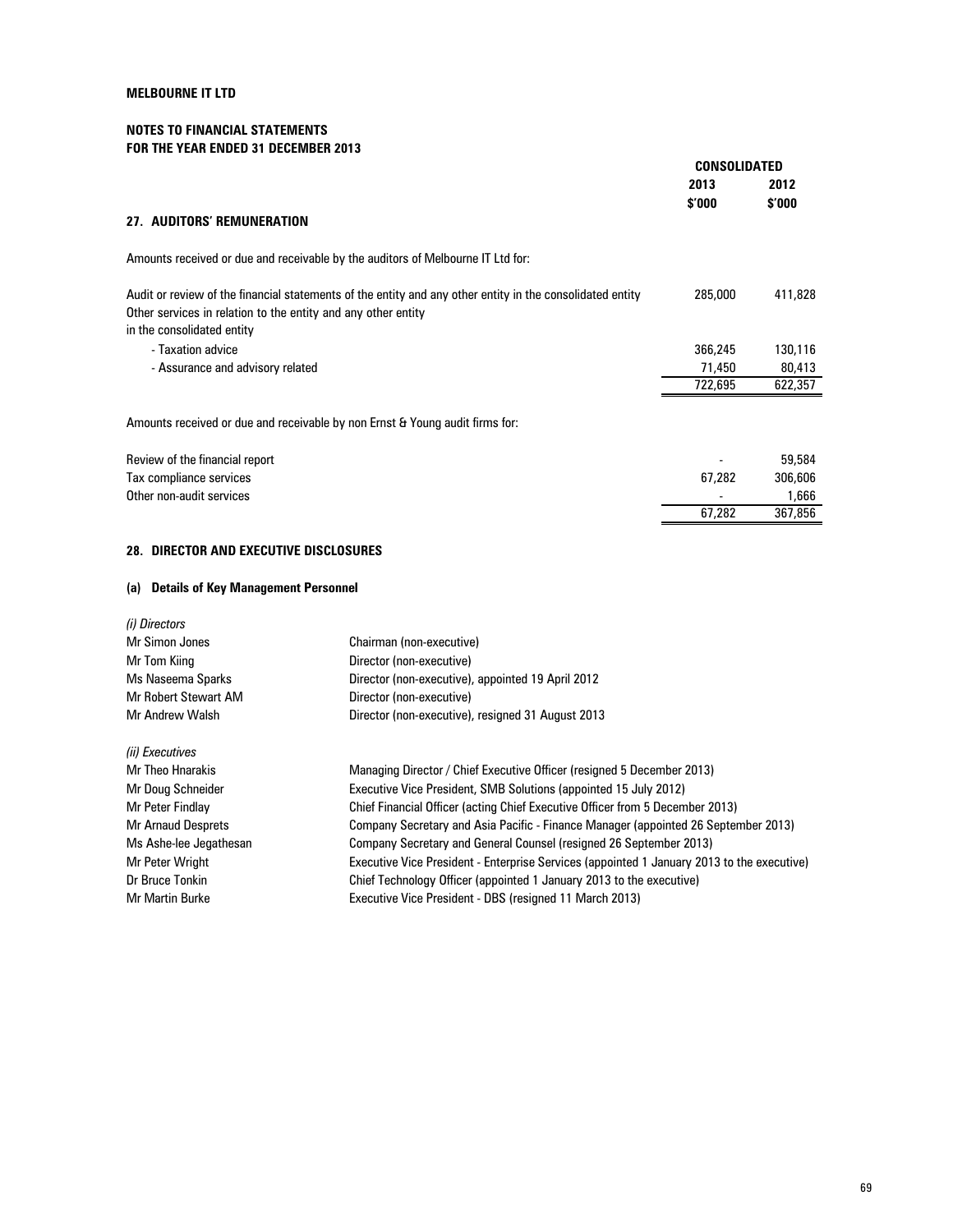# **NOTES TO FINANCIAL STATEMENTS FOR THE YEAR ENDED 31 DECEMBER 2013**

#### **28. DIRECTOR AND EXECUTIVE DISCLOSURES (Continued)**

#### **(b) Remuneration of Key Management Personnel**

|                                                 | <b>CONSOLIDATED</b> |        |
|-------------------------------------------------|---------------------|--------|
|                                                 | 2013                | 2012   |
|                                                 | \$'000              | \$'000 |
| <b>Compensation of Key Management Personnel</b> |                     |        |
| Short term benefits                             | 3,233               | 2,388  |
| Post Employment                                 | 192                 | 158    |
| Long term benefits                              | 21                  | 20     |
| <b>Termination payments</b>                     | 1,467               | 215    |
| <b>Share-based Payment</b>                      | 624                 | 71     |
|                                                 | 5,537               | 2,852  |

#### **(c) Option holdings of Key Management Personnel**

| 2013                       | <b>Opening</b><br>balance | <b>Options</b><br>vested $(7)$ | <b>Granted as</b><br>remuneration | <b>Options</b><br>lapsed | <b>Closing</b><br>balance (8) | <b>Not</b><br>exercisable | <b>Exercisable</b> |
|----------------------------|---------------------------|--------------------------------|-----------------------------------|--------------------------|-------------------------------|---------------------------|--------------------|
|                            |                           |                                |                                   |                          |                               |                           |                    |
| <b>Executives</b>          |                           |                                |                                   |                          |                               |                           |                    |
| Mr Theo Hnarakis (1)       | 708,400                   | (386, 629)                     |                                   | (321, 771)               |                               |                           |                    |
| Mr Doug Schneider          | 100,000                   | ۰                              |                                   |                          | 100,000                       |                           |                    |
| Mr Peter Findlay           | 150,000                   |                                |                                   |                          | 150,000                       |                           |                    |
| Ms Ashe-lee Jegathesan (2) | 140,000                   | (97,040)                       |                                   | (42, 960)                |                               |                           |                    |
| Mr Arnaud Desprets (3)     |                           |                                |                                   |                          |                               |                           |                    |
| Mr Peter Wright (4)        | 100,000                   |                                |                                   |                          | 100,000                       |                           |                    |
| Dr Bruce Tonkin (5)        | 150,000                   | (22, 550)                      |                                   | (27, 450)                | 100,000                       |                           |                    |
| Mr Martin Burke (6)        |                           |                                |                                   |                          |                               |                           |                    |
| <b>Total 2013</b>          | 1,348,400                 | (506,219)                      |                                   | (392, 181)               | 450,000                       |                           |                    |

(1) Mr. Theo Hnarakis resigned from the Group, and the executive on 5 December 2013.

(2) Ms Ashe-lee Jegathesan resigned from the executive on 26 September 2013, and the Group on 6 December 2013.

(3) Mr Arnaud Desprets was appointed to the executive as Company Secretary on 26 September 2013.

(4) Mr Peter Wright was appointed to the executive on 1 January 2013. He holds the position of Executive Vice President, Enterprise Services.

(5) Dr Bruce Tonkin was appointed to the executive on 1 January 2013. He holds the position of Chief Technology Officer.

(6) Mr. Martin Burke resigned from the executive on 11 March 2013 following the sale of the DBS business.

(7) Represents shares issued to satisfy (1) Performance Rights Plan issued on 1 July 2010 that vested on 1 July 2013, and (2) early vesting of the Performance Rights Plans issued on 1 July 2011 and 1 July 2012 held by certain executives, who left the company following the sale of the DBS business as detailed in Note 21(a).

(8) Subsequent to year end, shareholders approved a resolution on amendments to the terms of the performance rights granted under the Company's Performance Rights Plan in a General Meeting held on 28 January 2014. This is disclosed in note 31. The passing of the resolution impacted on the actual number of shares issued to the employees on vesting date.

No options were issued to non-executive Directors of Melbourne IT Ltd during the year ended 31 December 2013.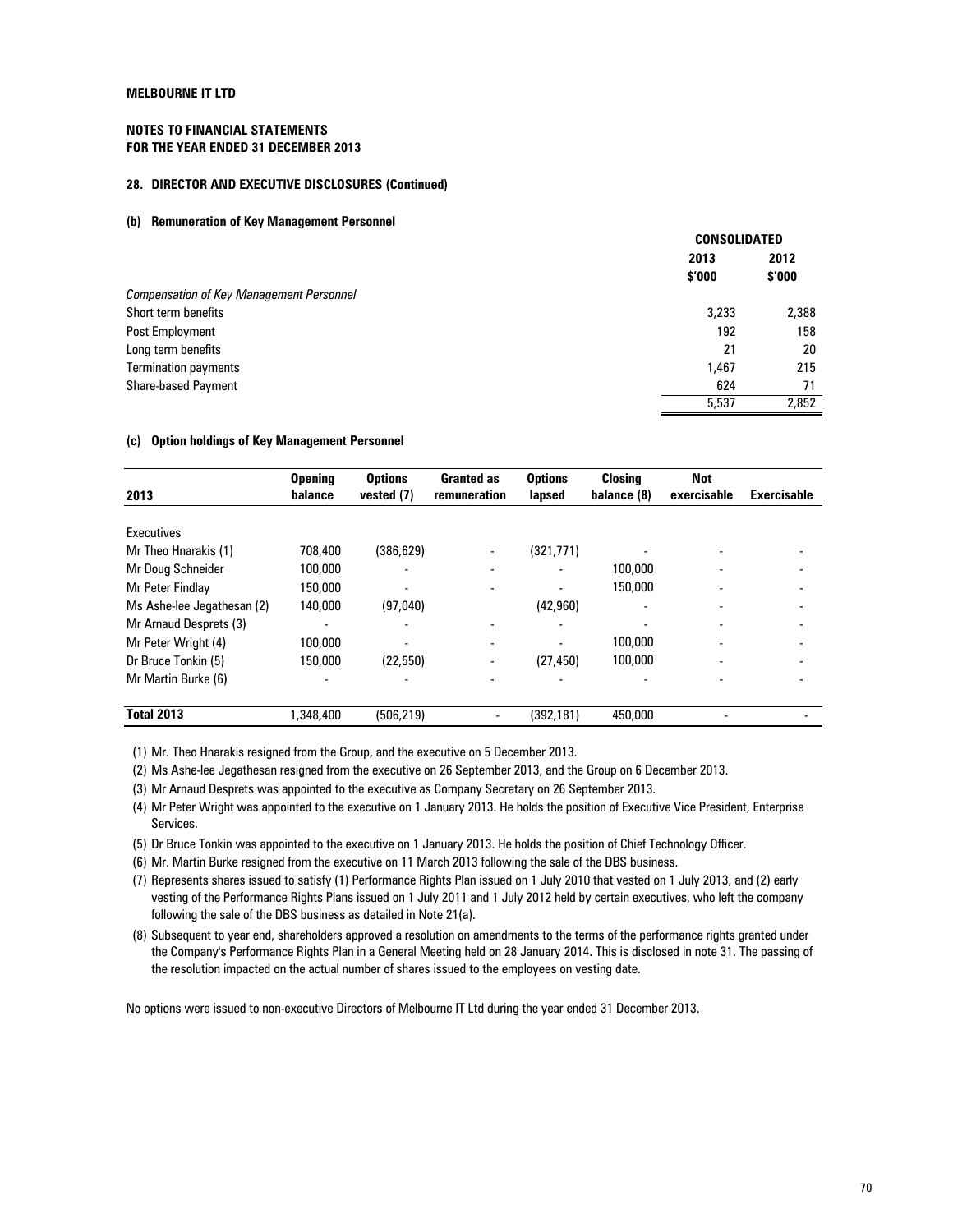# **NOTES TO FINANCIAL STATEMENTS FOR THE YEAR ENDED 31 DECEMBER 2013**

# **28. DIRECTOR AND EXECUTIVE DISCLOSURES (Continued)**

#### **(c) Option holdings of Key Management Personnel (Continued)**

| 2012                    | <b>Opening</b><br>balance | <b>Granted as</b><br>remuneration | <b>Options</b><br>lapsed | <b>Closing</b><br>balance | <b>Not</b><br>exercisable | <b>Exercisable</b> |
|-------------------------|---------------------------|-----------------------------------|--------------------------|---------------------------|---------------------------|--------------------|
|                         |                           |                                   |                          |                           |                           |                    |
| <b>Executives</b>       |                           |                                   |                          |                           |                           |                    |
| <b>Mr Theo Hnarakis</b> | 773,400                   | 185,000                           | (250,000)                | 708,400                   | 555,000                   | 153,400            |
| Mr Damian Walsh (1)     | 150,000                   |                                   |                          | 150,000                   | 150,000                   |                    |
| Mr Doug Schneider (2)   | $\overline{\phantom{0}}$  | 100,000                           |                          | 100,000                   | 100,000                   |                    |
| Ms Lori Harmon (3)      | 100,000                   | $\overline{\phantom{a}}$          | (100,000)                |                           |                           |                    |
| Mr Damon Fieldgate (4)  | 138,408                   | $\overline{\phantom{a}}$          | (138, 408)               |                           |                           |                    |
| Ms Ashe-lee Jegathesan  | 90,000                    | 50,000                            |                          | 140,000                   | 140,000                   |                    |
| Mr Kanchan Mhatre (5)   | 136,816                   | ٠                                 | (136, 816)               |                           |                           |                    |
| Mr Martin Burke (6)     |                           |                                   |                          |                           |                           |                    |
| Mr Peter Findlay        |                           | 150,000                           |                          | 150,000                   | 150,000                   |                    |
| <b>Total 2012</b>       | 1,388,624                 | 485,000                           | (625, 224)               | 1,248,400                 | 1,095,000                 | 153,400            |

(1) Mr Damian Walsh resigned from the Group, and the executive on 24 February 2012.

(2) Mr Doug Schneider was appointed to the executive as Executive Vice President, SMB Solutions on 15 July 2012.

(3) Ms Lori Harmon resigned from the Group, and the executive on 23 August 2012.

(4) Mr Damon Fieldgate resigned from the Group, and the executive on 21 May 2012.

(5) Mr Kanchan Mhatre resigned from the Group, and the executive on 22 July 2012.

(6) Mr Martin Burke was appointed to the executive as Executive Vice President - DBS on 16 December 2012.

No options were issued to non-executive Directors of Melbourne IT Ltd during the year ended 31 December 2012.

## **(d) Shareholdings of Key Management Personnel**

| Shares held in Melbourne IT Ltd ^ | <b>Opening</b><br>balance | <b>Granted as</b><br>remuneration | <b>Exercise of</b><br>options | <b>Net change</b><br>other* | <b>Shares issued</b><br>** | <b>Closing</b><br>balance |
|-----------------------------------|---------------------------|-----------------------------------|-------------------------------|-----------------------------|----------------------------|---------------------------|
| <b>Directors</b>                  |                           |                                   |                               |                             |                            |                           |
| Mr Simon Jones                    | 130,935                   | ٠                                 |                               | ٠                           | ٠                          | 130,935                   |
| Mr Tom Kiing                      | 5,721,488                 | ٠                                 | ۰                             | $\sim$                      | ۰                          | 5,721,488                 |
| <b>Mr Robert Stewart AM</b>       | 685,784                   | $\blacksquare$                    |                               | ٠                           |                            | 685,784                   |
| Mr Andrew Walsh (1)               | 48,473                    | ٠                                 |                               | ۰                           | ۰                          | 48,473                    |
| Ms Naseema Sparks                 | ٠                         | $\overline{\phantom{0}}$          |                               | ٠                           |                            |                           |
| <b>Executives</b>                 |                           |                                   |                               |                             |                            |                           |
| Mr Theo Hnarakis (2)              | 688,367                   | $\blacksquare$                    |                               | $\blacksquare$              | 386,629                    | 1,074,996                 |
| Dr Bruce Tonkin (3)               | 130,000                   | ٠                                 |                               | $\blacksquare$              | 22,550                     | 152,550                   |
| Ms Ashe-lee Jegathesan (4)        | ٠                         | $\blacksquare$                    |                               | $\blacksquare$              | 97,040                     | 97,040                    |
| <b>Total 2013</b>                 | 7,405,047                 |                                   |                               |                             | 506,219                    | 7,911,266                 |

(1) Resigned 31 August 2013. Closing shareholding represents his holding on the date he ceased to be a director

(2) Resigned 5 December 2013. Closing shareholding represents his holding on the date he ceased to be a director

(3) Dr Bruce Tonkin was appointed to the executive on 1 January 2013. He held the position of Chief Technology Officer.

(4) Resigned 26 September 2013. Closing shareholding represents her holding on the date she ceased to be an executive

 $\hat{ }$  Direct and indirect holdings

\* On market transactions

\*\* Represents shares issued to satisfy (1) Performance Rights Plan issued on 1 July 2010 that vested on 1 July 2013, and (2) early vesting of the Performance Rights Plans issued on 1 July 2011 and 1 July 2012 held by certain executives, who left the company following the sale of the DBS business as detailed in Note 21(a).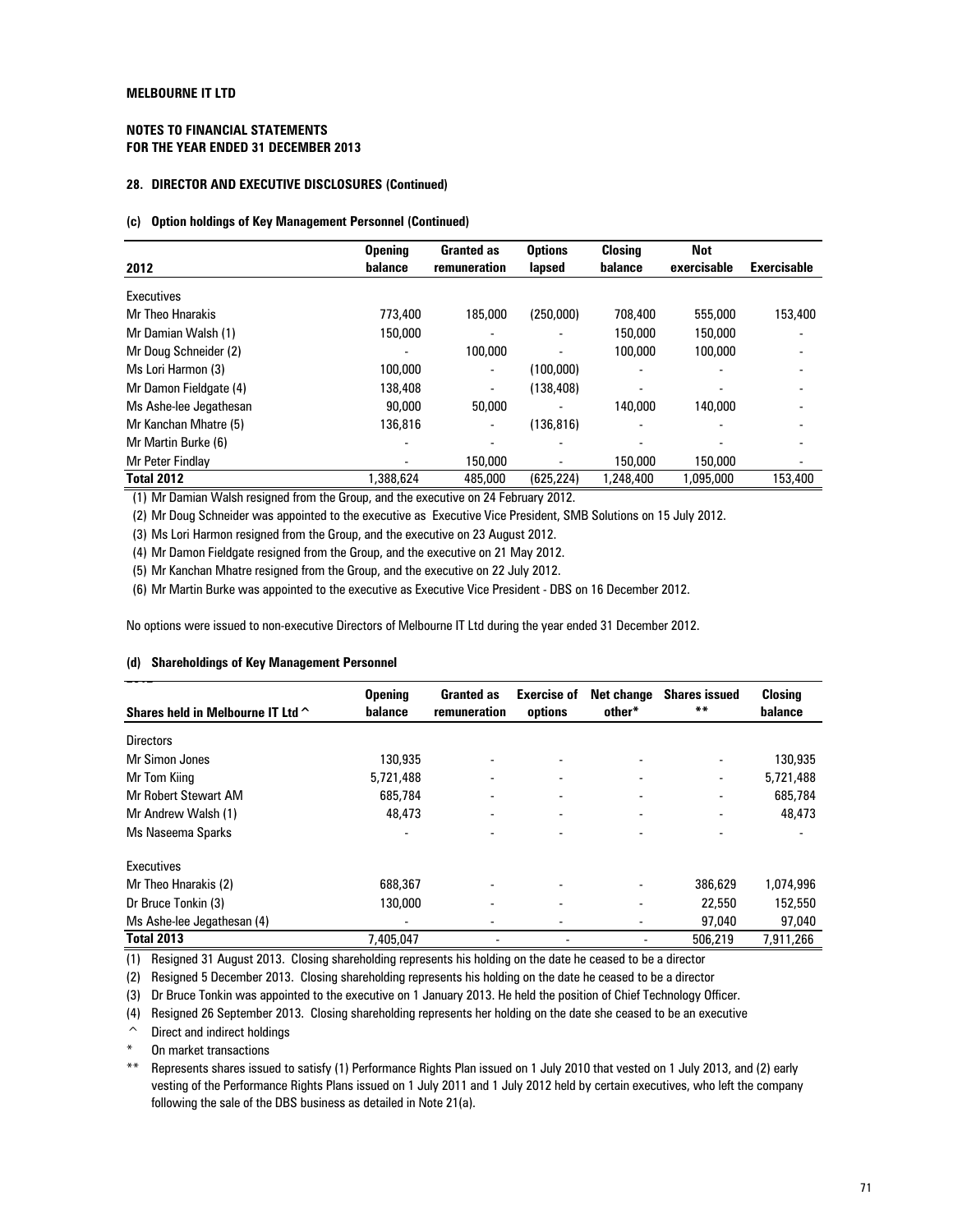### **NOTES TO FINANCIAL STATEMENTS FOR THE YEAR ENDED 31 DECEMBER 2013**

### **28. DIRECTOR AND EXECUTIVE DISCLOSURES (Continued)**

### **(d) Shareholdings of Key Management Personnel (Continued)**

| Shares held in Melbourne IT Ltd ^      | <b>Opening</b><br>balance | <b>Granted as</b><br>remuneration | <b>Exercise of</b><br>options | <b>Net change</b><br>other* | <b>Closing</b><br>balance |
|----------------------------------------|---------------------------|-----------------------------------|-------------------------------|-----------------------------|---------------------------|
|                                        |                           |                                   |                               |                             |                           |
| <b>Directors</b>                       |                           |                                   |                               |                             |                           |
| Mr Simon Jones                         | 125,118                   |                                   | ۰                             | 5,817                       | 130,935                   |
| Mr Tom Kiing                           | 5,721,488                 | -                                 | ۰                             |                             | 5,721,488                 |
| Prof. Iain Morrison (1)                | 53,559                    | -                                 | ٠                             | 1,000                       | 54,559                    |
| Mr Robert Stewart AM                   | 578,744                   |                                   | ٠                             | 107,040                     | 685,784                   |
| Mr Andrew Walsh                        | 48,473                    |                                   | ۰                             |                             | 48,473                    |
| Ms Naseema Sparks (app. 19 April 2012) |                           |                                   | ٠                             |                             |                           |
| Executives                             |                           |                                   |                               |                             |                           |
| <b>Mr Theo Hnarakis</b>                | 688,125                   |                                   |                               | 242                         | 688,367                   |
| <b>Total 2012</b>                      | 7,215,507                 | -                                 |                               | 114,099                     | 7,329,606                 |

(1) Resigned 22 May 2012. Closing shareholding represents his holding on the date he ceased to be a director

Direct and indirect holdings

On market transactions

#### **(e) Other Transactions and Balances with Key Management Personnel**

Sales to key management personnel are made at arm's length at normal market prices and on normal commercial terms and are negligible.

### **29. SHARE OPTIONS**

The Melbourne IT Executive & Employee Option Plans ("ESOP") have been established where the managing director and employees of the company are issued with options over the ordinary shares in Melbourne IT Ltd. The options, issued for nil consideration, are issued in accordance with performance guidelines established by the directors of Melbourne IT Ltd. The options cannot be transferred and will not be quoted on the ASX. The managing director and all full-time or permanent part-time employees of the company or any of its related body corporate are eligible to participate in the option plans.

During the year, 30,000 options were exercised at an average price of \$2.12. During 2012, no options under the Melbourne IT Executive & Employee Option Plans were exercised.

Each option is to subscribe for one fully paid Share. When issued, the Share will rank equally with other Shares. The options are not transferable except to the legal personal representative of a deceased or legally incapacitated option holder. The options are issued for a term of 3 to 5 years.

Under the Option Plans, the options have other terms specified at the time the options are offered. These terms differ between the Managing Director, senior executives and general employees. The terms may include conditions, which set out the number or percentage of options able to be exercised at certain time periods or under certain circumstances. For the managing director and senior executives, performance conditions may require that the number of options able to be exercised be reduced or that some or all of the options lapse under specified circumstances.

The Board has adopted certain policies concerning the terms of the options to be granted under the Option Plans. The Board has the absolute discretion to change these policies at any time, although any change in its policies will have an effect only on options that are issued at or after the time of the change.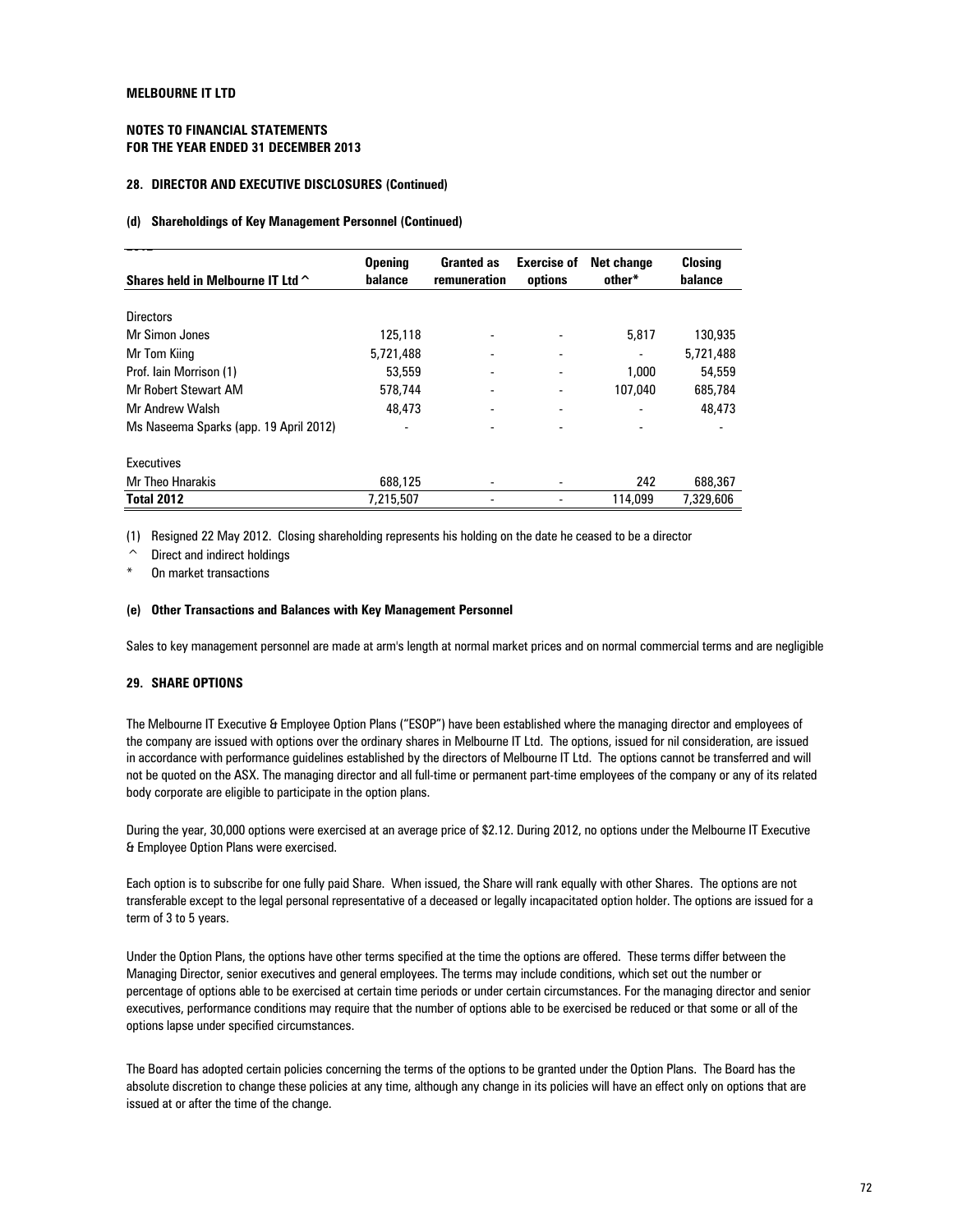### **NOTES TO FINANCIAL STATEMENTS FOR THE YEAR ENDED 31 DECEMBER 2013**

#### **29. SHARE OPTIONS (Continued)**

The expected life of the options is based on historical data and is not necessarily indicative of exercise patterns that may occur. The expected volatility reflects the assumptions that the historical volatility is indicative of future trends, which may also not necessarily be the actual outcome.

#### **(a) Options held at the beginning of the reporting period:**

The following table summarises information about options held by directors and employees as at 1 January 2013:

| <b>Number of Options</b> | <b>Ref</b> | <b>Grant Date</b> | <b>Vesting Date</b> | <b>Expiry Date</b> | <b>Weighted Average</b><br><b>Exercise Price</b> |
|--------------------------|------------|-------------------|---------------------|--------------------|--------------------------------------------------|
|                          |            |                   |                     |                    |                                                  |
| 1,185,774                |            | 18/07/08          | 18/07/10            | 18/07/13 \$        | 3.06                                             |
| 103,408                  |            | 19/08/08          | 19/08/10            | 19/08/13 \$        | 3.06                                             |
| 326,000                  |            | 24/10/08          | 24/10/10            | $24/10/13$ \$      | 2.12                                             |
| 80,000                   | $\ast$     | 1/07/10           | 1/07/13             | $1/07/13$ \$       | ٠                                                |
| 510,000                  |            | 1/07/10           | 1/07/13             | $1/07/13$ \$       | ۰                                                |
| 70,000                   | $\ast$     | 1/07/11           | 1/07/14             | $1/07/14$ \$       |                                                  |
| 590,000                  |            | 1/07/11           | 1/07/14             | $1/07/14$ \$       |                                                  |
| 75,000                   |            | 1/01/12           | 1/07/14             | $1/07/14$ \$       | ۰                                                |
| 250,000                  | $\ast$     | 1/07/12           | 1/07/15             | $1/07/15$ \$       |                                                  |
| 605,000                  |            | 1/07/12           | 1/07/15             | $1/07/15$ \$       |                                                  |
| 3,795,182                |            |                   |                     |                    |                                                  |
|                          |            |                   |                     |                    |                                                  |

\* Represents zero price shares to be settled in cash at time of vesting, offered to international staff.

As at 1 January 2013, 1,615,182 shares were exercisable.

### **(b) Options granted during the reporting period**

In the year ended 31 December 2013, no options were granted over ordinary shares (2012: 990,000 options granted).

The following table summarises the movement in share options issued during the year:

|                                          | 2013 Number | 2012 Number   |
|------------------------------------------|-------------|---------------|
| Outstanding at the beginning of the year | 3,795,182   | 4,949,104     |
| Granted during the year                  | ٠           | 990,000       |
| Exercised during the year                | (30,000)    | ۰             |
| Vested during the year                   | (683,008)   |               |
| Lapsed during the year                   | (2,316,236) | (2, 143, 922) |
| Outstanding at year end                  | 765,938     | 3,795,182     |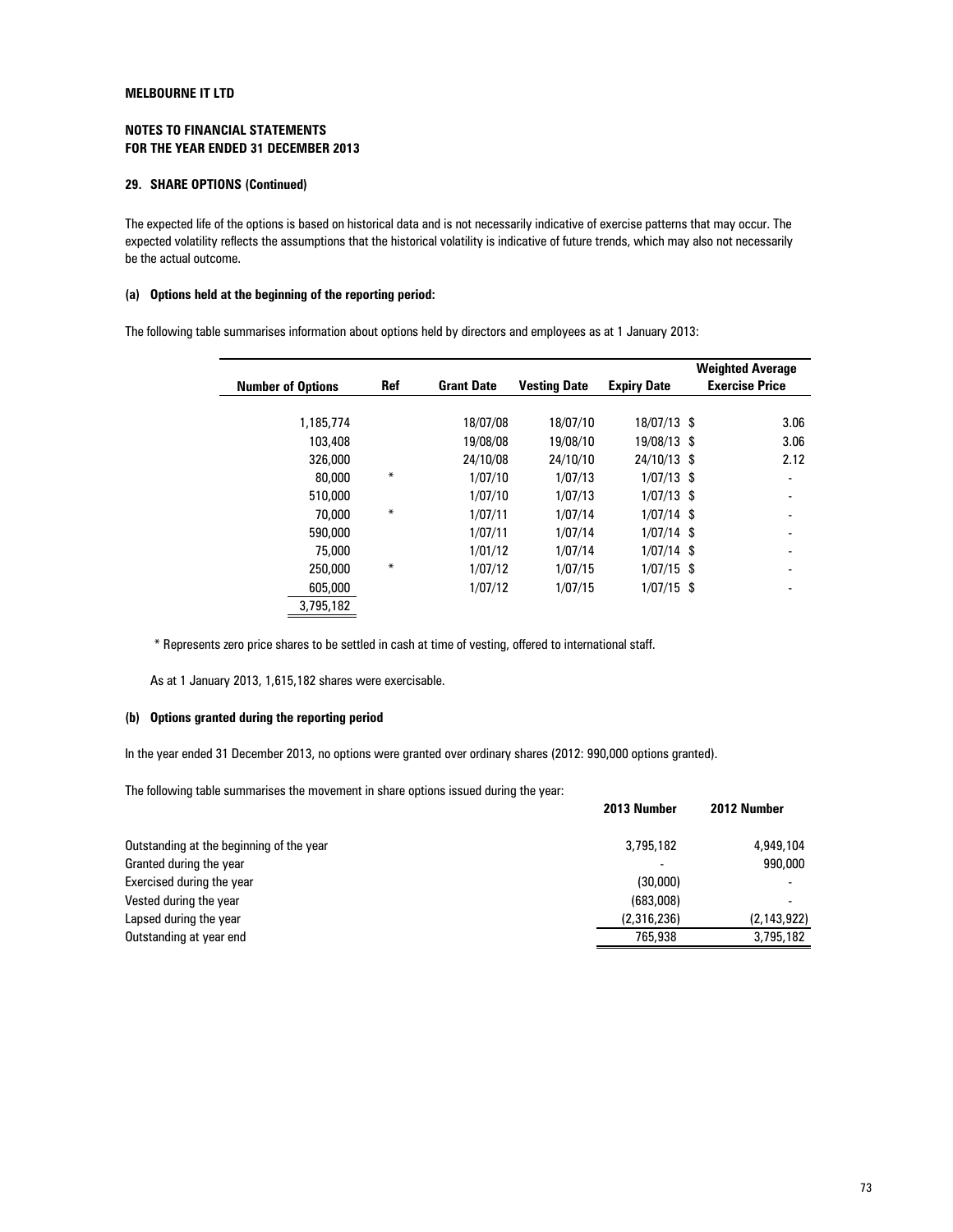### **NOTES TO FINANCIAL STATEMENTS FOR THE YEAR ENDED 31 DECEMBER 2013**

#### **29. SHARE OPTIONS (Continued)**

#### **(c) Options exercised during the reporting period**

The following table summarises information about options exercised by employees during the year ended 31 December 2013:

| <b>Number of</b> |                   | <b>Vesting</b> |                    | <b>Weighted Average Exercise</b> |                   | <b>Fair value of shares</b> |
|------------------|-------------------|----------------|--------------------|----------------------------------|-------------------|-----------------------------|
| <b>Options</b>   | <b>Grant Date</b> | <b>Date</b>    | <b>Expiry Date</b> | <b>Price</b>                     | <b>Issue Date</b> | <b>Issued</b> (1)           |
|                  |                   |                |                    |                                  |                   |                             |
| 20,000           | 24/10/08          | 24/10/10       | 24/10/13           | \$2.12                           | 4/07/2013         | \$2.20                      |
| 10,000           | 24/10/08          | 24/10/10       | 24/10/13           | \$2.12                           | 24/07/2013        | \$2.18                      |
|                  |                   |                |                    |                                  |                   |                             |
| 30,000           |                   |                |                    |                                  |                   |                             |

(1) Fair values of shares during the reporting period is estimated to be the market prices of shares in Melbourne IT Limited on the ASX as at the close of trading on their respective issue dates net of brokerage fee.

During the year, cash received from options exercised was \$0.063 million (2012: nil).

### **(d) Options lapsed or forfeited during the reporting period:**

A total of 2,316,236 (2012: 2,143,922) options lapsed or were forfeited with a weighted average exercise price of \$1.97 (2012: \$2.56), by directors and employees during the year ended 31 December 2013.

### **(e) Options held at the end of the reporting period:**

The following table summarises information about options held by directors and employees as at 31 December 2013:

| <b>Number of Options</b> | Ref   | <b>Grant Date</b> | <b>Vesting Date*</b> | <b>Expiry Date*</b> | <b>Weighted Average</b><br><b>Exercise Price</b> |
|--------------------------|-------|-------------------|----------------------|---------------------|--------------------------------------------------|
|                          |       |                   |                      |                     |                                                  |
| 285,938                  | $***$ | 1/07/11           | 1/07/14              | $1/07/14$ \$        | $\overline{\phantom{0}}$                         |
| 370,000                  | $***$ | 1/07/12           | 1/07/15              | $1/07/15$ \$        |                                                  |
| 110,000                  | $***$ | 1/07/12           | 1/07/15              | $1/07/15$ \$        | $\overline{\phantom{0}}$                         |
| 765,938                  |       |                   |                      |                     |                                                  |

\* The General Meeting held on 28 January 2014 changed the vesting and expiry dates of the 2011 and 2012 Performance Rights plans to 31 January 2014. The performance rights which vested in relation to the 2012 plan will be held in escrow until 30 June

\*\* The change in the vesting date as approved in the 28 January 2014 General Meeting also resulted in a change in the number of shares vested. For the 2011 plan, 245,988 of performance rights vested while 39,950 performance rights lapsed on 31 January 2014. For the 2012 plan, 248,889 of performance rights vested while 121,111 performance rights lapsed on 31 January 2014.

\*\*\* Represents zero price shares to be settled in cash at time of vesting, offerred to international staff. Pursuant to the 28 January 2014 General Meeting, the number of performance rights vested was 76,338 while 33,612 performance rights lapsed on 31 January 2014.

As at 31 December 2013, no shares were exercisable.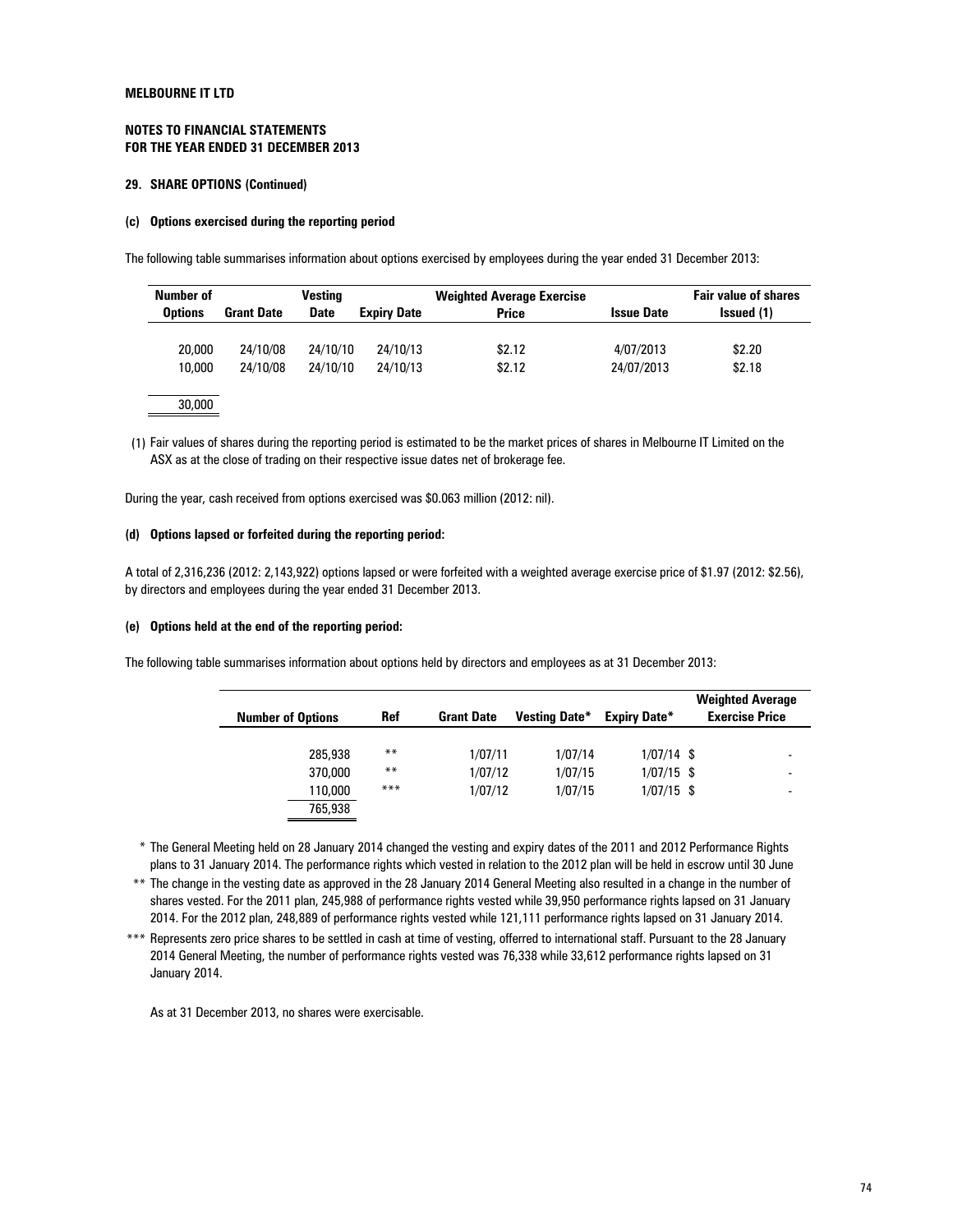### **NOTES TO FINANCIAL STATEMENTS FOR THE YEAR ENDED 31 DECEMBER 2013**

### **29. SHARE OPTIONS (Continued)**

### **(f) Weighted average remaining contractual life**

The weighted average remaining contractual life for the share options outstanding as at 31 December 2013 was 1.13 years (2012: 1.19 years). Refer to (e) above for details of the share options subsequent to reporting date.

### **(g) Option pricing model: Performance Options Plan and Long Term Incentive Deferred Cash Bonus Plan**

The fair value of the equity-settled share based payments granted under the Performance Options Plan is estimated as at the date of grant using a combination of the Monte Carlo simulation methodology (for market based vesting conditions) and discounted cashflow approach (for non-market based vesting conditions).

The following table lists the inputs to the models used for the year ended 31 December 2012:

|                            |                     | <b>Long Term Incentive</b> |  |  |
|----------------------------|---------------------|----------------------------|--|--|
|                            | <b>Performance</b>  | <b>Deferred Cash Bonus</b> |  |  |
|                            | <b>Options Plan</b> | <b>Plan</b>                |  |  |
| Dividend yield             | 9.3%                | 9.3%                       |  |  |
| <b>Expected volatility</b> | 33.0%               | 33.0%                      |  |  |
| Risk-free interest rate    | 2.4%                | 2.4%                       |  |  |

The dividend yield is based on historic and future yield estimates. The expected volatility was determined using the group's 5 year share price.

The risk-free rate is derived from the yield on Australian Government Bonds of an appropriate term.

### **30. CONTINGENT ASSETS AND LIABILITIES**

The Group is not aware of the existence of any contingent assets at balance date.

The Group is subject to claims from time to time in the ordinary course of business. There are currently no claims against the Group of individual significance.

### **31. EVENTS SUBSEQUENT TO BALANCE DATE**

On 17 January 2014, Melbourne IT announced that the Board of Directors has appointed Martin Mercer as Chief Executive Officer and Managing Director of Melbourne IT effective early April 2014.

During the General Meeting held on 28 January 2014, the following resolutions were approved by the shareholders:

Item 1: Return of capital to shareholders of \$0.54 per fully paid ordinary share amounting to approximately \$45.2 million;

Item 2: Amendments to the terms of the performance rights granted under the Company's Performance Rights Plan and currently on issue; and

Item 3: Revision of certain components of the potential termination benefits which may be payable to members of the executive team.

Details of the items above are provided in the Notice of General Meeting that was circulated on 20 December 2013 and its amendment on 21 January 2014.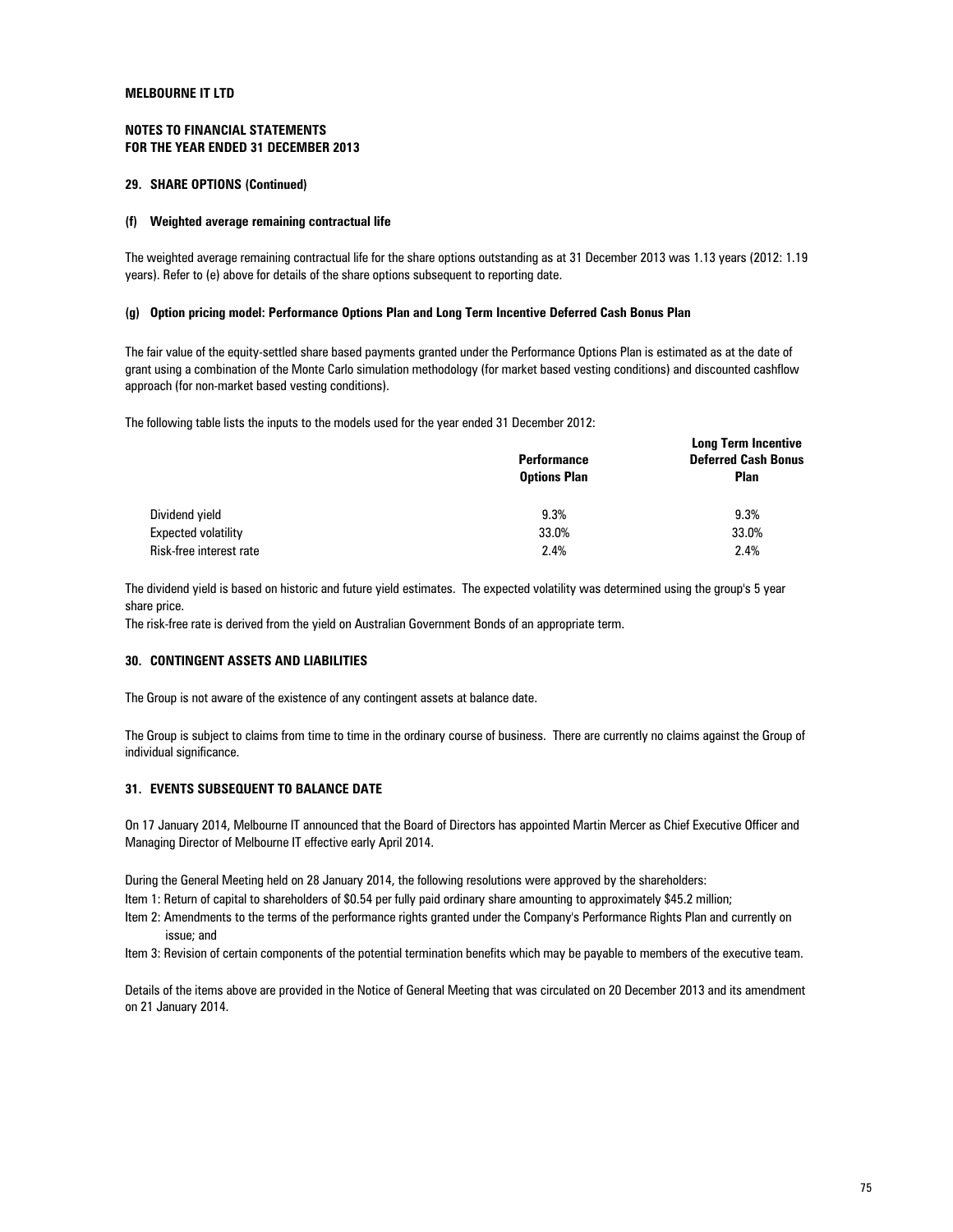### **NOTES TO FINANCIAL STATEMENTS FOR THE YEAR ENDED 31 DECEMBER 2013**

### **31. EVENTS SUBSEQUENT TO BALANCE DATE (Continued)**

On 27 February 2014, Melbourne IT announced that it had entered into a Share Purchase Agreement to acquire Netregistry Group Limited ('Netregistry'), a leading online services provider, for an enterprise value of \$50.4 million. The acquisition will be funded through a mix of cash and scrip consideration. Larry Bloch, founder and CEO of Netregistry Group Limited, will be joining the Melbourne IT's Board of Directors as a non-executive director. In late March 2014, Melbourne IT entered into a \$20 million revolving credit facility with National Australia Bank Limited to partly fund the acquisition of Netregistry. The transaction completion is subject to settlement of the acquisition by all parties. The initial accounting for the acquisition in accordance with AASB 3 'Business Combinations' cannot be determined until the settlement of the transaction is completed.

There has not been any other matter or circumstance, in the interval between the end of the financial year and the date of this report that has materially affected, or may materially affect the operations of the consolidated entity, the results of those operations, or the state of affairs of the consolidated entity in subsequent financial periods.

|                                                 | 2013<br>\$'000 | 2012<br>\$'000 |
|-------------------------------------------------|----------------|----------------|
| <b>Current assets</b>                           | 102,064        | 24,597         |
| <b>Total assets</b>                             | 200,698        | 148,239        |
| <b>Current liabilities</b>                      | 60,439         | 57,693         |
| <b>Total liabilities</b>                        | 72,116         | 72,091         |
| Contributed equity                              | 68,809         | 68,794         |
| Options reserve                                 | 5,050          | 4,233          |
| Hedging reserve                                 |                | 87             |
| <b>Retained earnings</b>                        | 54,723         | 3,034          |
|                                                 | 128,582        | 76,148         |
| Profit of parent entity                         | 79,156         | 7,299          |
| Total comprehensive income of the parent entity | 79,069         | 7,259          |

### **32. INFORMATION RELATING TO MELBOURNE IT LTD ("the parent entity")**

The parent has issued the following guarantees in relation to the debts of its subsidiaries:

Pursuant to Class Order 98/1418, Melbourne IT Ltd, WebCentral Group Pty Ltd, WebCentral Pty Ltd and For The Record Pty Ltd have entered into a Deed of Cross Guarantee. The effect of the deed is that Melbourne IT Ltd has guaranteed to pay any deficiency in the event of winding up of any controlled entity or if they do not meet their obligations under the terms of overdrafts, loans, leases or other liabilities subject to the guarantee. The controlled entities have also given a similar guarantee in the event that Melbourne IT Ltd is wound up or if it does not meet its obligations under the terms of overdrafts, loans, leases or other liabilities subject to the guarantee. Following the sale of the FTR business unit on 30 August 2013, For The Record Pty Ltd have been release of the Deed of Cross Guarantee on the same date.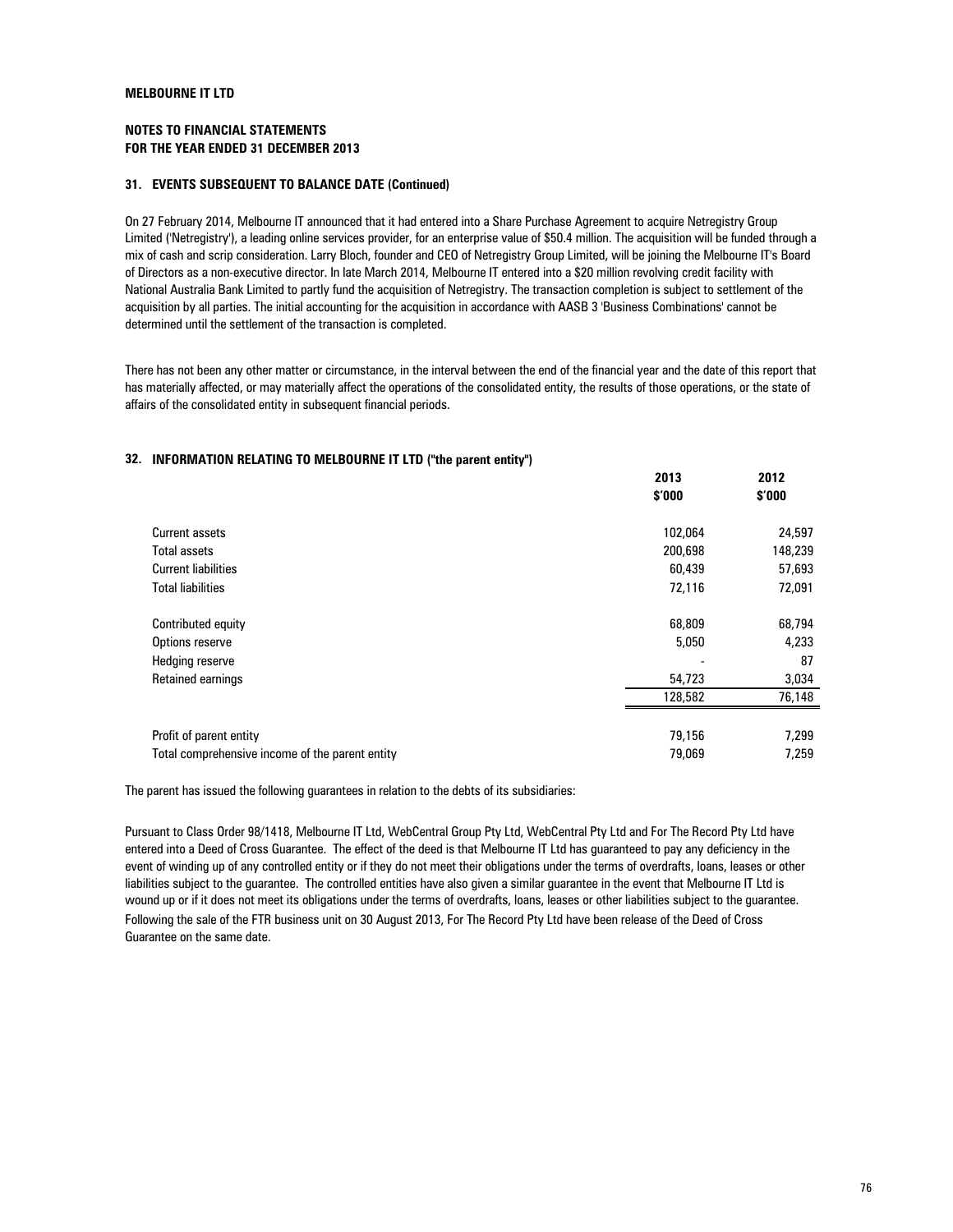### **NOTES TO FINANCIAL STATEMENTS FOR THE YEAR ENDED 31 DECEMBER 2013**

### **32. INFORMATION RELATING TO MELBOURNE IT LTD ("the parent entity") (Continued)**

The consolidated financial statements include the financial statements of Melbourne IT Ltd and the subsidiaries in the following table:

|                                         |     | <b>Country of</b>    |      | <b>Equity Interest %</b> | Cost of Investment \$'000 |         |
|-----------------------------------------|-----|----------------------|------|--------------------------|---------------------------|---------|
| <b>Name</b>                             |     | <b>Incorporation</b> | 2013 | 2012                     | 2013                      | 2012    |
| <b>WebCentral Group Pty Ltd</b>         | (a) | Australia            | 100  | 100                      | 78,190                    | 78,190  |
| Internet Names Wordwide Espana SL       | (a) | Spain                |      | 100                      |                           | 5       |
| Melbourne IT DBS Group AB               | (a) | Sweden               |      | 100                      |                           | 4,663   |
| Domainz Ltd                             | (a) | New Zealand          | 100  | 100                      | 1,671                     | 1,671   |
| Internet Names Worldwide (US), Inc.     | (a) | <b>USA</b>           | 100  | 100                      |                           |         |
| Melbourne IT GP Holdings Pty Ltd        | (a) | Australia            | 100  | 100                      |                           |         |
| <b>Melbourne IT General Partnership</b> | (b) | <b>USA</b>           | 100  | 100                      | 758                       | 16,002  |
| <b>Advantate Pty Ltd</b>                |     | Australia            | 100  | 100                      |                           |         |
|                                         |     |                      |      |                          | 80,620                    | 100,532 |

(a) Investments in controlled entities are initial capital investments and are eliminated in the consolidated financial statements.

(b) Investments in foreign entities are revalued to the year end foreign exchange spot rates.

On 31 December 2013, Melbourne IT General Partnership had entered into a three year liquidation plan. At the same time, Melbourne IT General Partnership made a capital return to its partners (Melbourne IT Limited and Melbourne IT GP Holdings Pty Ltd), hence the reduction in the cost of investment as at 31 December 2013.

### **33. CLOSED GROUP CLASS ORDER DISCLOSURES**

### **Entities subject to class order relief**

Pursuant to Class Order 98/1418, relief has been granted to Melbourne IT Ltd, WebCentral Group Pty Ltd and WebCentral Pty Ltd from the Corporations Act 2001 requirements for the preparation, audit and lodgement of their financial reports.

The consolidated statement of comprehensive income and statement of financial position of the entities that are members of the Closed Group are as follows:

|                                                                        | <b>Closed Group</b> |           |
|------------------------------------------------------------------------|---------------------|-----------|
|                                                                        | 2013                | 2012      |
|                                                                        | \$'000              | \$'000    |
| <b>Consolidated statement of comprehensive income</b>                  |                     |           |
| Profit from continuing operations before income tax                    | 13,025              | 6,701     |
| Income tax benefit                                                     | 279                 | 940       |
| Profit after tax from continuing operations, net profit for the period | 13,304              | 7,641     |
| Gain after tax from discontinued operations                            | 75,838              |           |
| Net profit for the period                                              | 89,142              | 7,641     |
| Retained earnings at the beginning of the period                       | 18,539              | 23,144    |
| Dividends provided for or paid                                         | (26, 447)           | (10, 352) |
| Dividend reinvestment plan                                             |                     | (1,894)   |
| Retained earnings at the end of the period                             | 81,234              | 18,539    |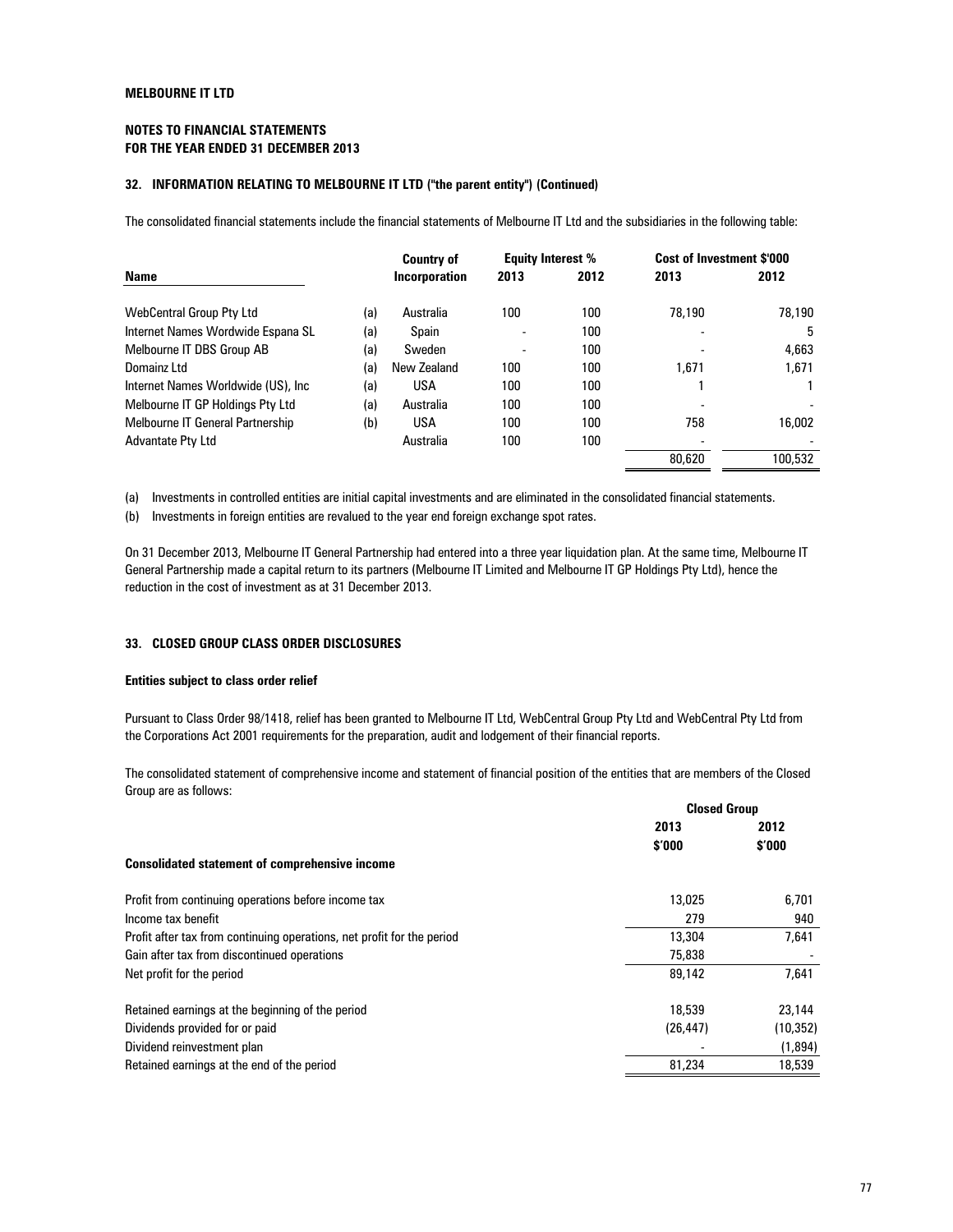# **NOTES TO FINANCIAL STATEMENTS FOR THE YEAR ENDED 31 DECEMBER 2013**

# **33. CLOSED GROUP CLASS ORDER DISCLOSURES (Continued)**

|                                                     | <b>Closed Group</b> |         |
|-----------------------------------------------------|---------------------|---------|
|                                                     | 2013                | 2012    |
|                                                     | \$'000              | \$'000  |
| <b>Consolidated statement of financial position</b> |                     |         |
| <b>ASSETS</b>                                       |                     |         |
| <b>Current assets</b>                               |                     |         |
| Cash and cash equivalents                           | 79,841              | 9,909   |
| Trade and other receivables                         | 23,943              | 11,396  |
| Inventories                                         |                     | 122     |
| Prepayments of domain name registry charges         | 6,164               | 7,364   |
| <b>Current tax receivable</b>                       | 5,497               | 58      |
| Other assets                                        | 1,570               | 1,513   |
| <b>Total current assets</b>                         | 117,015             | 30,362  |
| <b>Non-current assets</b>                           |                     |         |
| Other financial assets                              | 9,641               | 23,262  |
| Property, plant and equipment                       | 2,924               | 2,965   |
| Intangible assets                                   | 68,420              | 94,966  |
| Deferred tax assets                                 | 3,186               | 3,112   |
| Prepayments of domain name registry charges         | 4,710               | 5,518   |
| Other assets                                        | 74                  | 47      |
| <b>Total non-current assets</b>                     | 88,955              | 129,870 |
| <b>TOTAL ASSETS</b>                                 | 205,970             | 160,232 |
|                                                     |                     |         |
| <b>LIABILITIES</b>                                  |                     |         |
| <b>Current liabilities</b>                          |                     |         |
| Trade and other payables                            | 19,831              | 14,543  |
| Provisions                                          | 2,818               | 3,407   |
| Income received in advance                          | 16,269              | 20,596  |
| <b>Total current liabilities</b>                    | 38,918              | 38,546  |
| <b>Non-current liabilities</b>                      |                     |         |
| Interest-bearing loans and borrowings               |                     | 15,134  |
| Deferred tax liability                              | 697                 | 1,806   |
| <b>Provisions</b>                                   | 530                 | 793     |
| Income received in advance                          | 10,819              | 12,349  |
| <b>Total non-current liabilities</b>                | 12,046              | 30,082  |
| <b>TOTAL LIABILITIES</b>                            | 50,964              | 68,628  |
| <b>NET ASSETS</b>                                   | 155,006             | 91,604  |
| <b>EQUITY</b>                                       |                     |         |
| Contributed equity                                  | 68,809              | 68,794  |
| Options reserve                                     | 4,963               | 4,184   |
| Hedging reserve                                     |                     | 87      |
| <b>Retained earnings</b>                            | 81,234              | 18,539  |
| <b>TOTAL EQUITY</b>                                 | 155,006             | 91,604  |